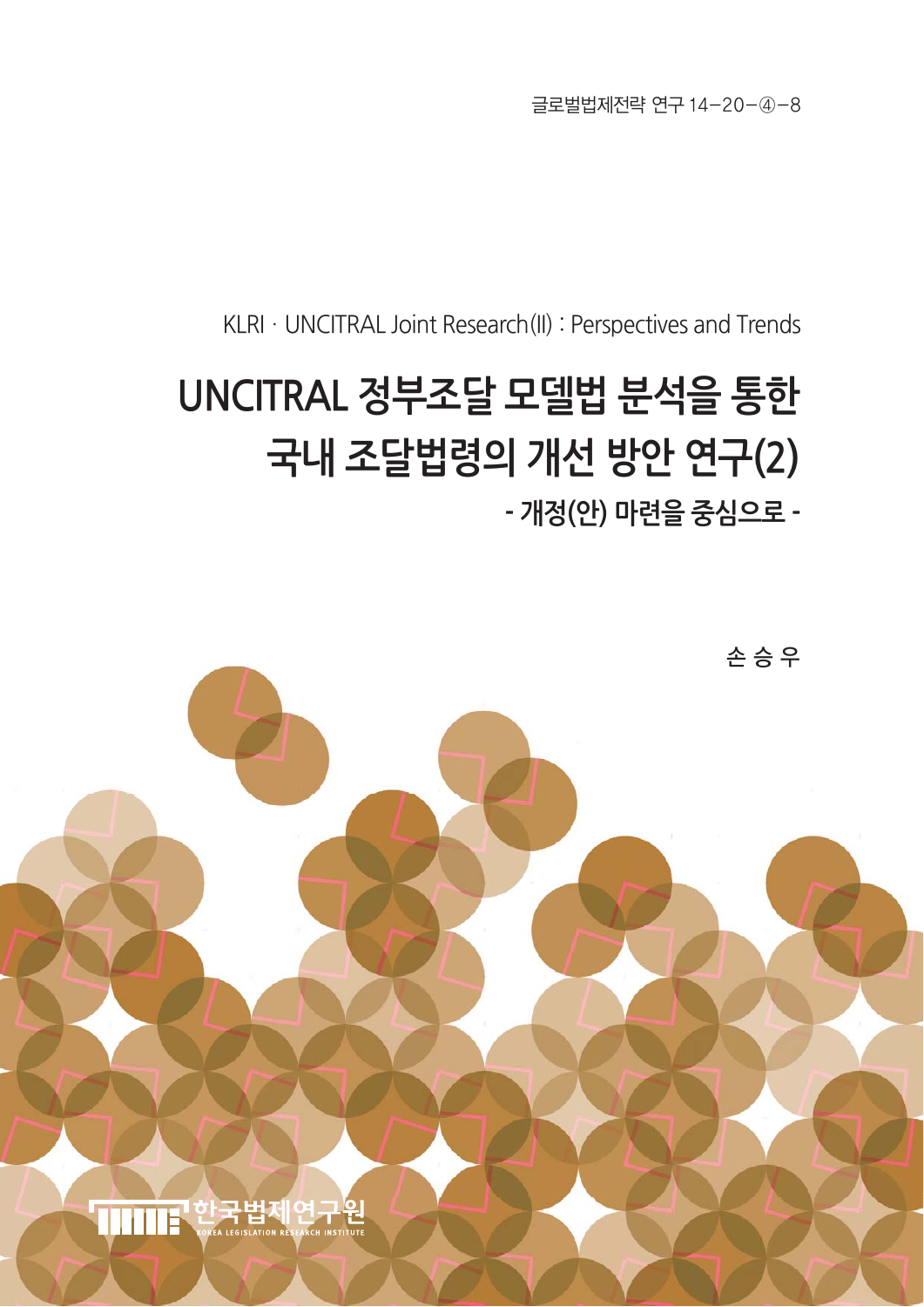글로벌법제전략 연구 14-20-4)-8

# KLRI · UNCITRAL Joint Research(II) : Perspectives and Trends UNCITRAL 정부조달 모델법 분석을 통한 국내 조달법령의 개선 방안 연구(2) - 개정(안) 마련을 중심으로 -

# 손승우

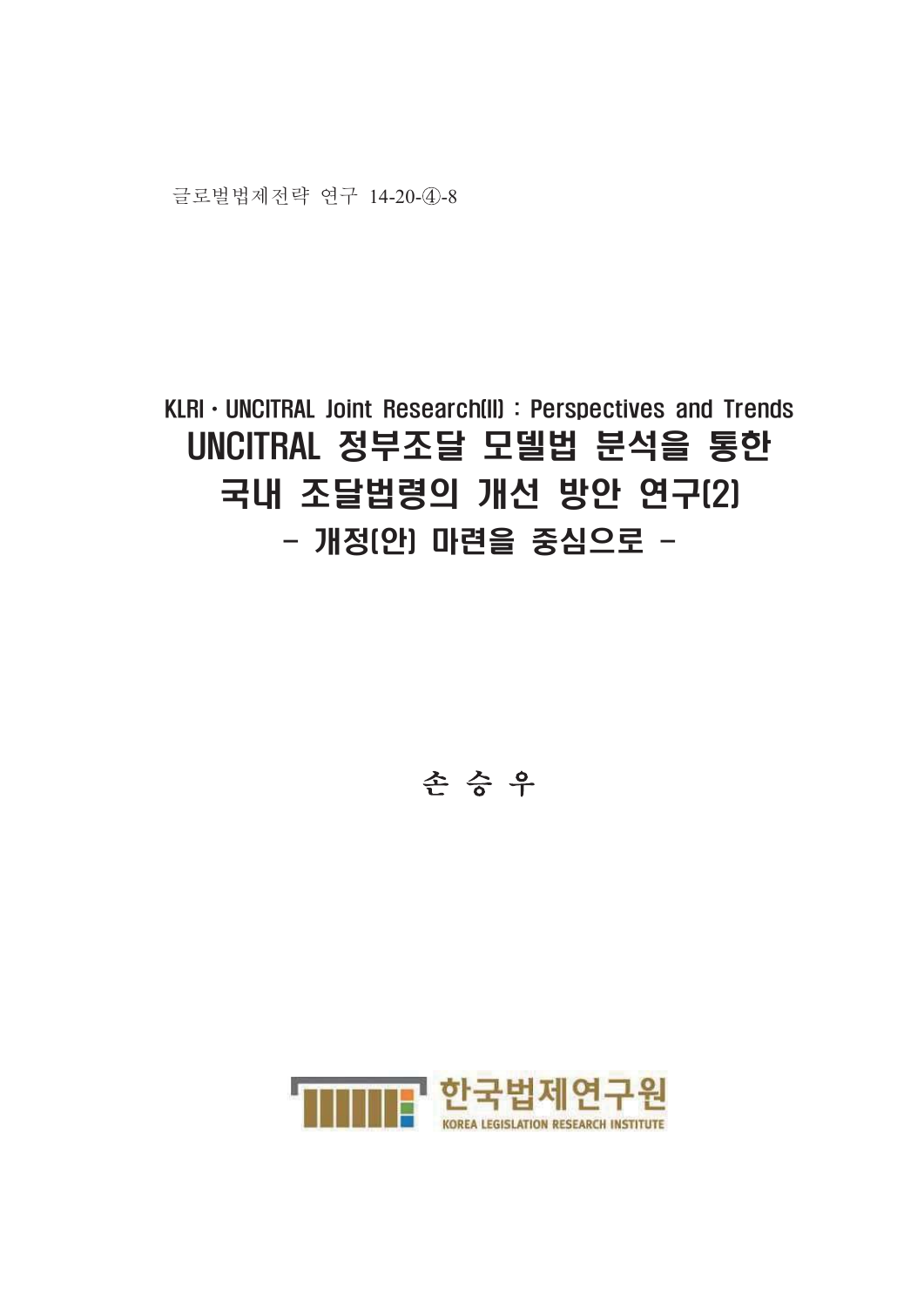# KLRI · UNCITRAL Joint Research(II): Perspectives and Trends UNCITRAL 정부조달 모델법 분석을 통한 국내 조달법령의 개선 방안 연구(2) - 개정(안) 마련을 중심으로 -

A Study on Reform of Korean Legal System through Analysis of UNCITRAL Model Law on Public Procurement(2)

- Focus on Revised bill -

연구자 : 손승우(단국대 법과대학 교수) Son, Seung Woo

2014, 11, 30

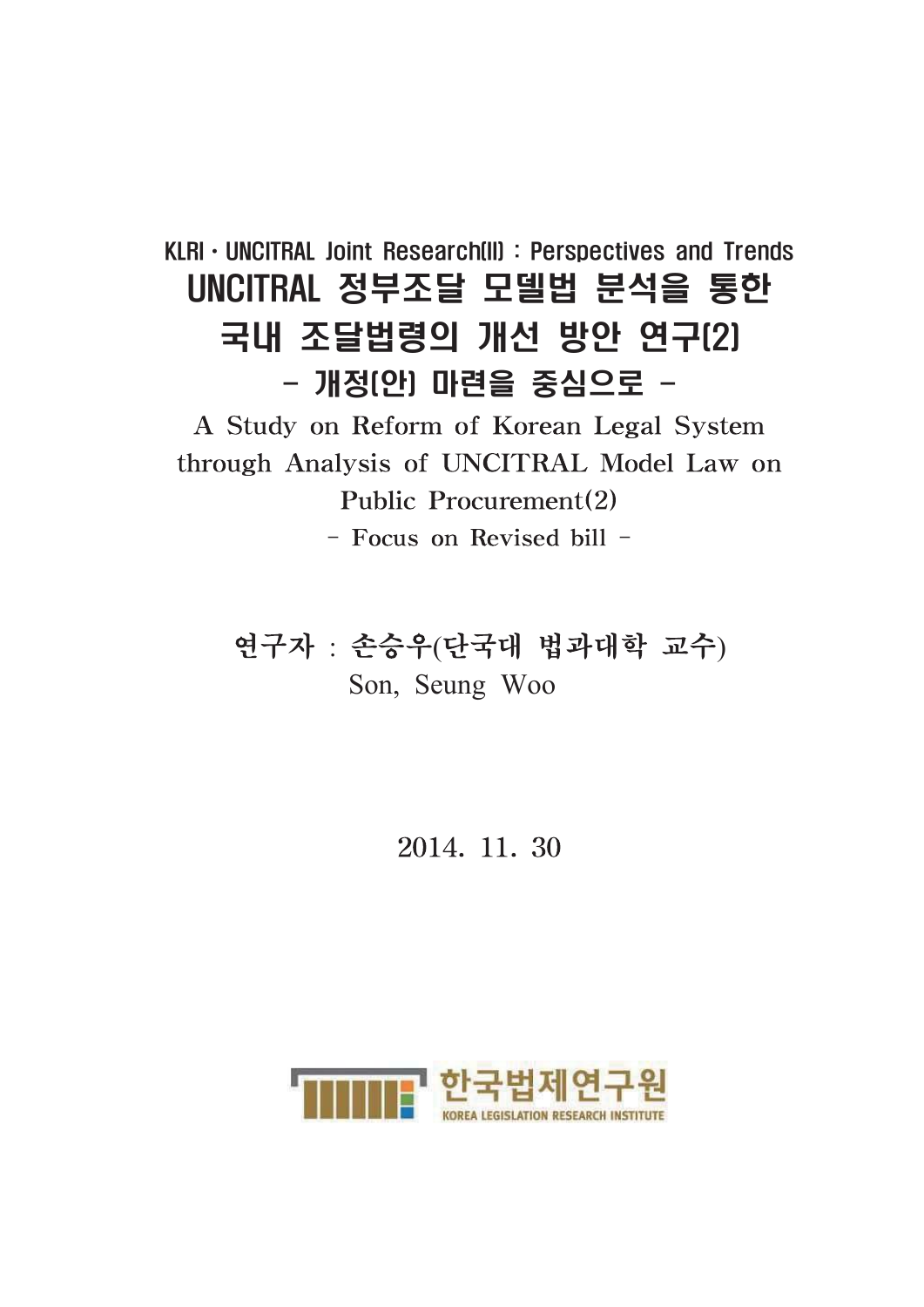# 요 약 문

#### I. 배경 및 목적

- □ 유엔국제상거래법위원회(United Nations Commission on International Trade Law: UNCITRAL)은 7년간의 작업을 통하여 2011년 정부조달 모델법(UNCITRAL Model Law On Public Procurement)을 제정하였으며, 여기에는 새로운 조달방법과 전자조달 등에 관한 기주과 절차를 포함하고 있음
- □ 2011년 UNCITRAL 정부조달 모델법에 관한 기존 연구에 터 잡아 국내 조달법규(국가계약법을 중심으로)를 분석하고 그 체계 정비 및 법규 개선안을 구체적으로 도출하는 것을 목적으로 함

### Ⅱ. 주요 내용

- □ UNCITRAL 정부조달 모델법의 주요내용을 분석하여 국내 조달법규 개선 시사점 도출
	- 일반조항, 다양한 조달방법(제한경쟁입찰, 2단계 입찰, 다수공급 자물품계약 등). 일반경쟁입찰. 구제 등 분석
	- 과다저가입찰의 거절, 정지기간, 전자조달, 전자역경매, 대화에 의한 제안서 요청, 구제 등 시사점 도출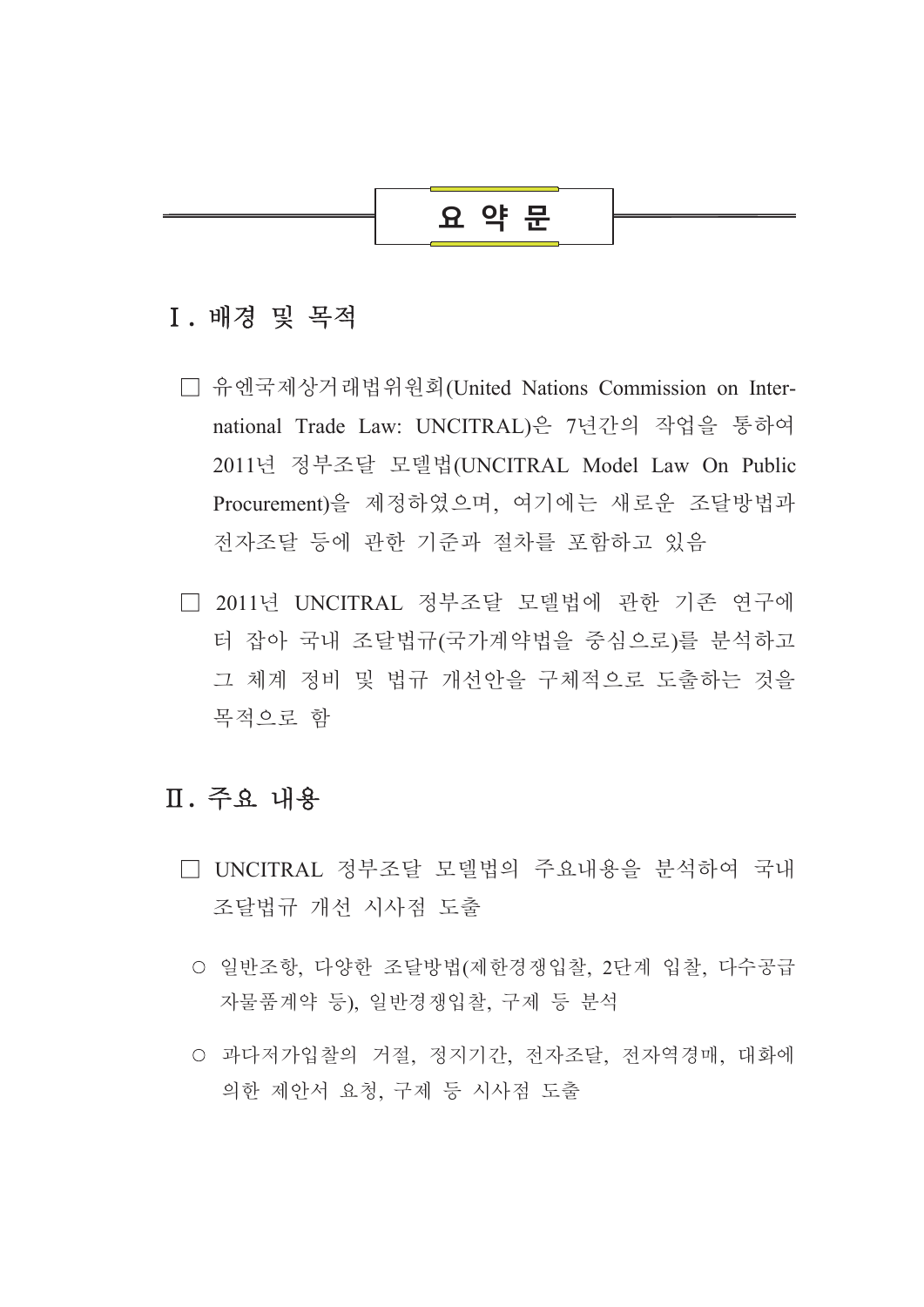□ 국가계약법 체계정비 방안 제시

- 모델법 체계와 국가계약법령을 비교 분석하여 국가계약법의 체계 개선 방안 도출
- 정부조달계약 관련 일반조항, 조달방법의 사용조건 및 절차에 관한 규정을 장으로 구분하여 규정 필요
- 조달방법의 사용조건과 주요 절차를 해당 조달방법에 관한 법 률상 조문에 함께 규정 필요
- 경쟁입찰과 특수 유형의 조달방법을 구분하여 별도의 장에서 각기 규정할 필요
- 현행 국가계약법 시행령 제3장(계약방법)에 규정되어 있지만 법 률상으로 규정되어야 할 구체적인 조문을 제시
- □ 국가계약법의 주요 개정 조문안 제시
	- 국가계약법상 대화에 의한 제안서 요청(Request for proposals with dialogue) 도입을 위한 신설 조문 제시
	- 국가계약법상 과다저가입찰의 거절 도입을 개정 조문 제시
	- 국가계약법상 정지기간(standstill period) 도입을 위한 신설 조문 제시
	- 전자조달법상 전자역경매의 구체적 기준 및 절차 도입을 위한 신설 조문 제시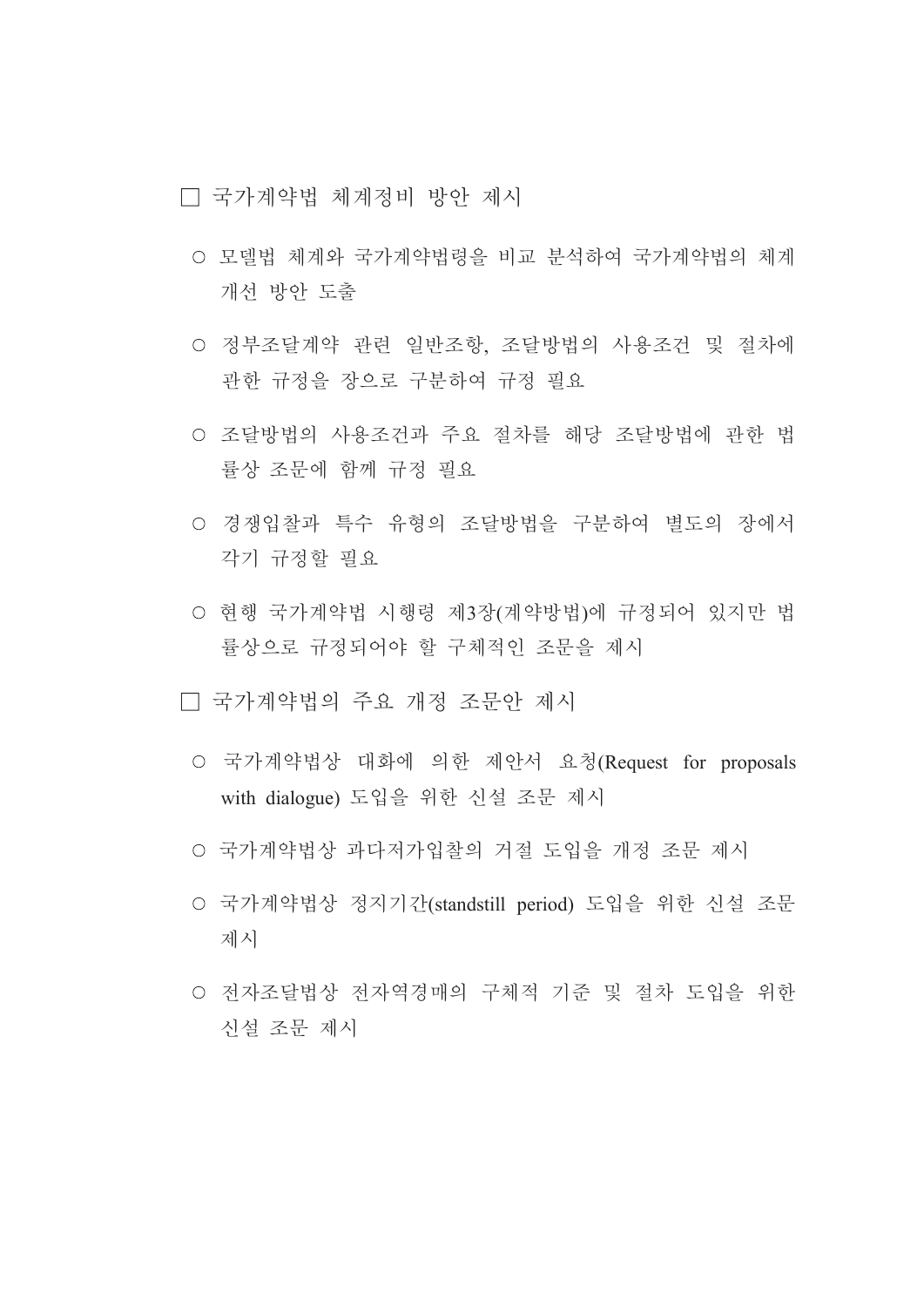# Ⅲ. 기대효과

- 새로운 조달방법을 도입하여 조달청 조달실무의 선진화
- 국가계약법의 체계 정비
- 국가계약법 및 전자조달법의 입법적 개선에 활용

▶ 주제어 : 정부조달, UNCITRAL 모델법, 국가계약법, 전자조달, 대화에 의한 제안서 요청, 과다저작입찰의 거절, 정 지기간, 전자역경매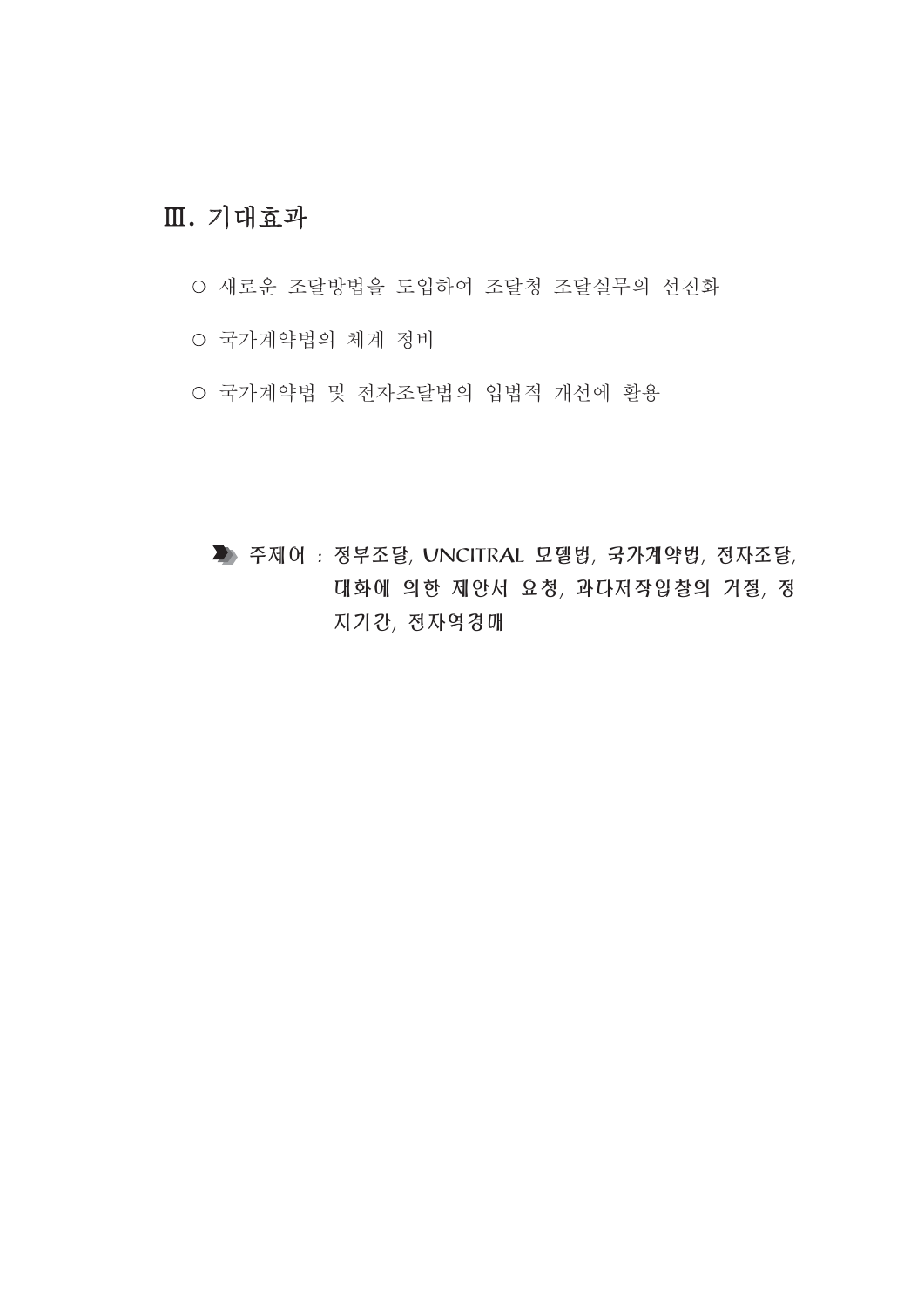### **Abstract**

#### I. Background and objectives

- **UNCITRAL**(United Nations Commission on International Trade Law) Model Law on Public Procurement has been officially adopted in July, 2011, which includes condition for use and procedures on various methods of the procurement such as e-procurement, electronic reverse auction, a framework agreement, request for proposals with dialogue, challenge as the best practices
- $\Box$  This research is for analyzing the structures and major contents of 2011 UNCITRAL Model Law on Public Procurement, and providing concrete suggestions for reform of Korea legal system related to public procurement, especially <sup>r</sup>Act on Contacts to which the State is a Party, through a comparative Analysis with the Model Law

#### **II.** Main Contents

 $\Box$  Analysis on main features of 2011 UNCITRAL Model Law on Public Procurement and suggestive view for reform of Korean legal system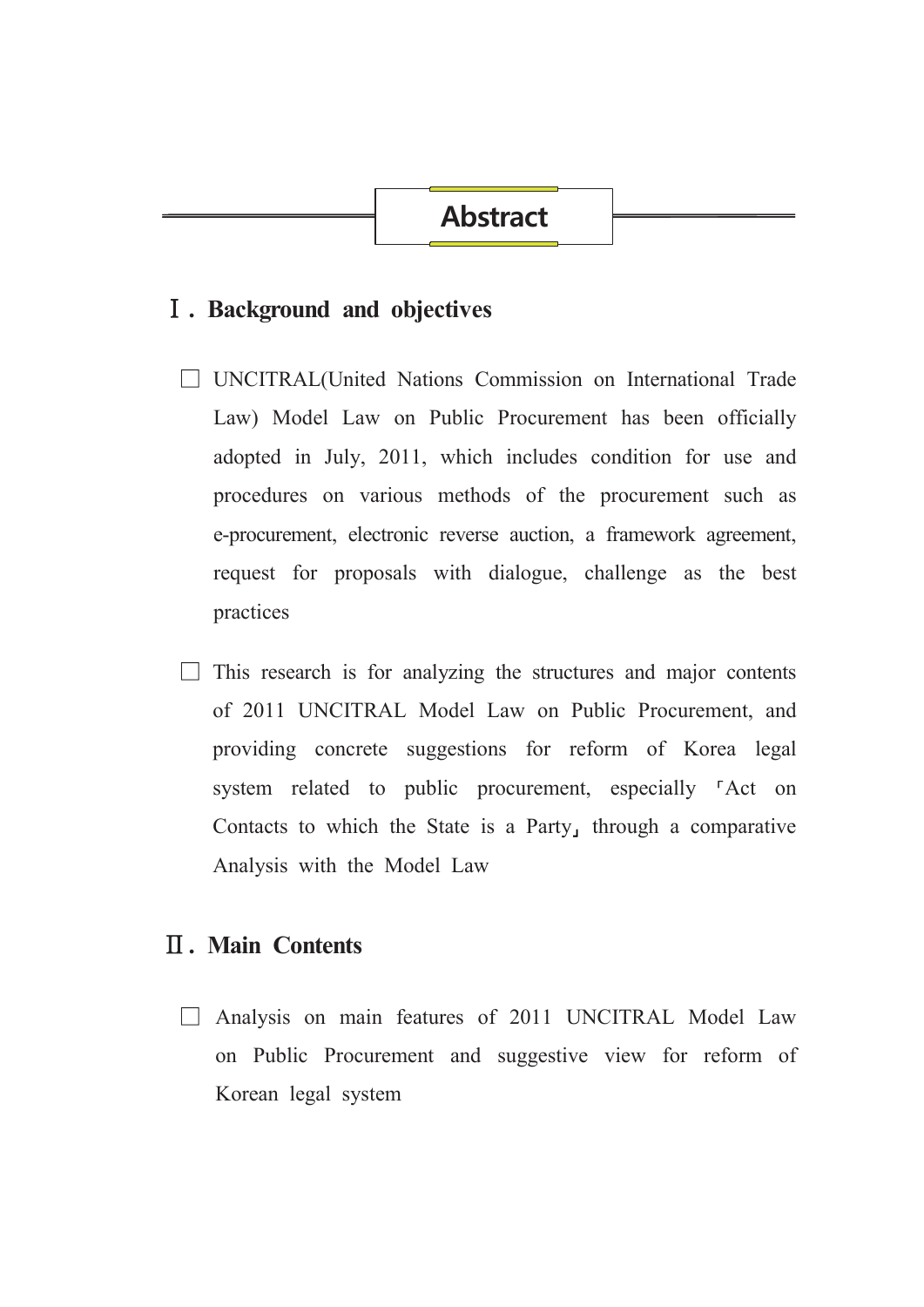- O Analysis on general provisions, various methods of procurement (restricted tendering, two-stage tendering, framework agreement, etc), open tendering, challenging procedures
- Suggestive view for reform on rejection of the abnormally low submissions, standstill period, e-procurement, electronic reverse auction, request for proposals with dialogue, challenging procedures
- $\Box$  Proposals for reform of structures of Act on Contacts to which the State is a Party
	- O A proposal for reform of structures of Act on Contacts to which the State is a Party by a comparative Analysis with the Model Law
	- $\circ$  Need for separate sections between general provisions and the terms and conditions for a specific method
	- $\circ$  Provisons for a specific method should include the terms and conditions for it
	- $\circ$  Need for a separate section of open tendering from other special procurement methods
	- $\circ$  The provisions of Section 3(contractual methods) in the Enforcement Decree should move to the Act on Contacts to which the State is a Party (suggest specific provisions)
- $\Box$  Suggestion of revised bills for Act on Contacts to which the State is a Party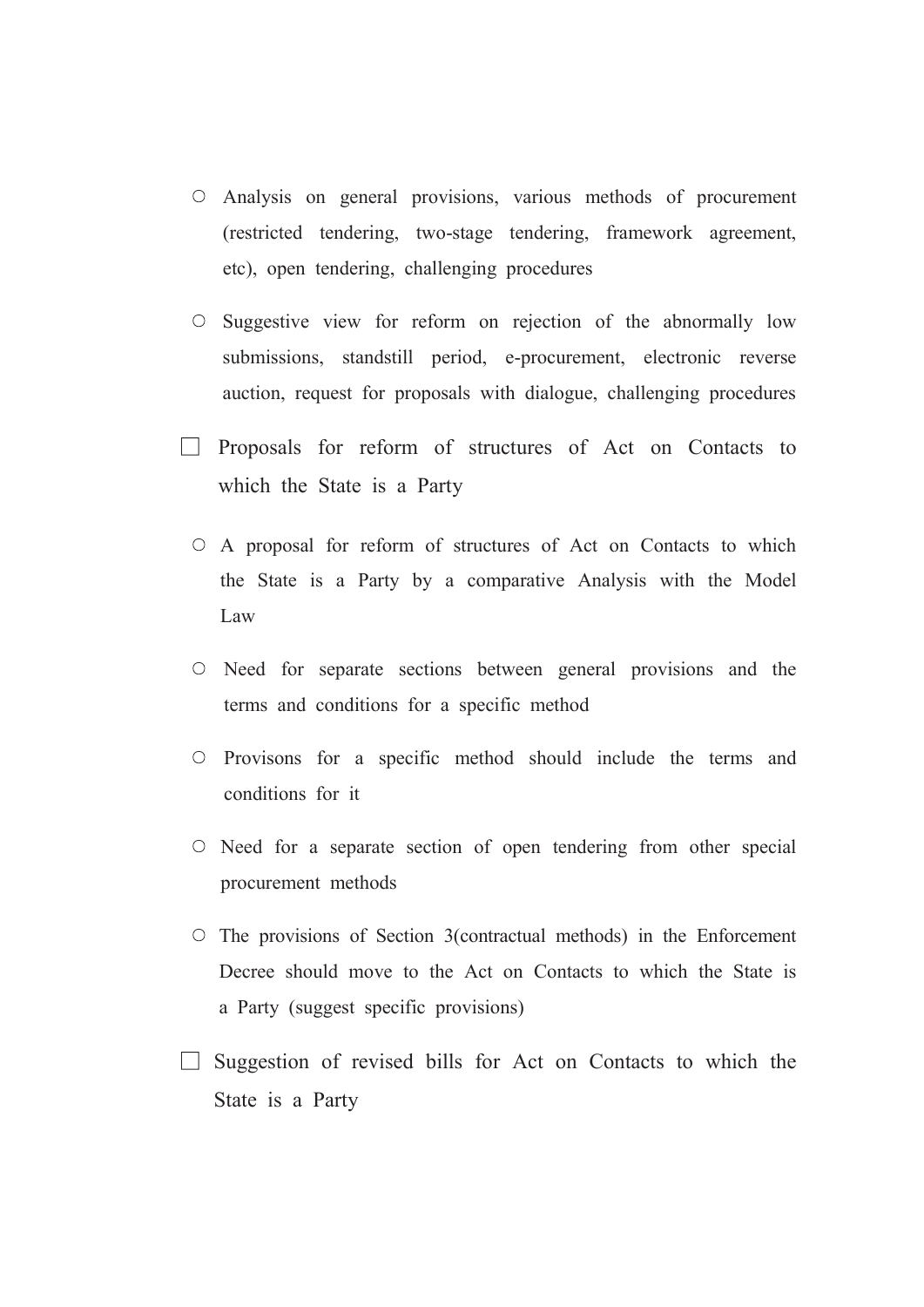- $\circ$  A new provision for adapting the Request for proposals with dialogue
- $\circ$  A revised provision for adapting abnormally low submissions
- $\circ$  A new provision for adapting standstill period
- O A new provision for criteria and procedures on electronic reverse auction in E-procurement Act

### **III.** Expected Effect

- O Improve the procurement practices of Korean Public Procurement Service by adopting new procurement methods
- $\circ$  Use for reform of structures of Act on Contacts to which the State is a Party
- O Use for reform of Act on Contacts to which the State is a Party and E-procurement Act

Key Words: public procurement, UNCITRAL Model Law, e-procurement, abnormally low tender, request for proposals with dialogue, standstill period, electronic reverse auction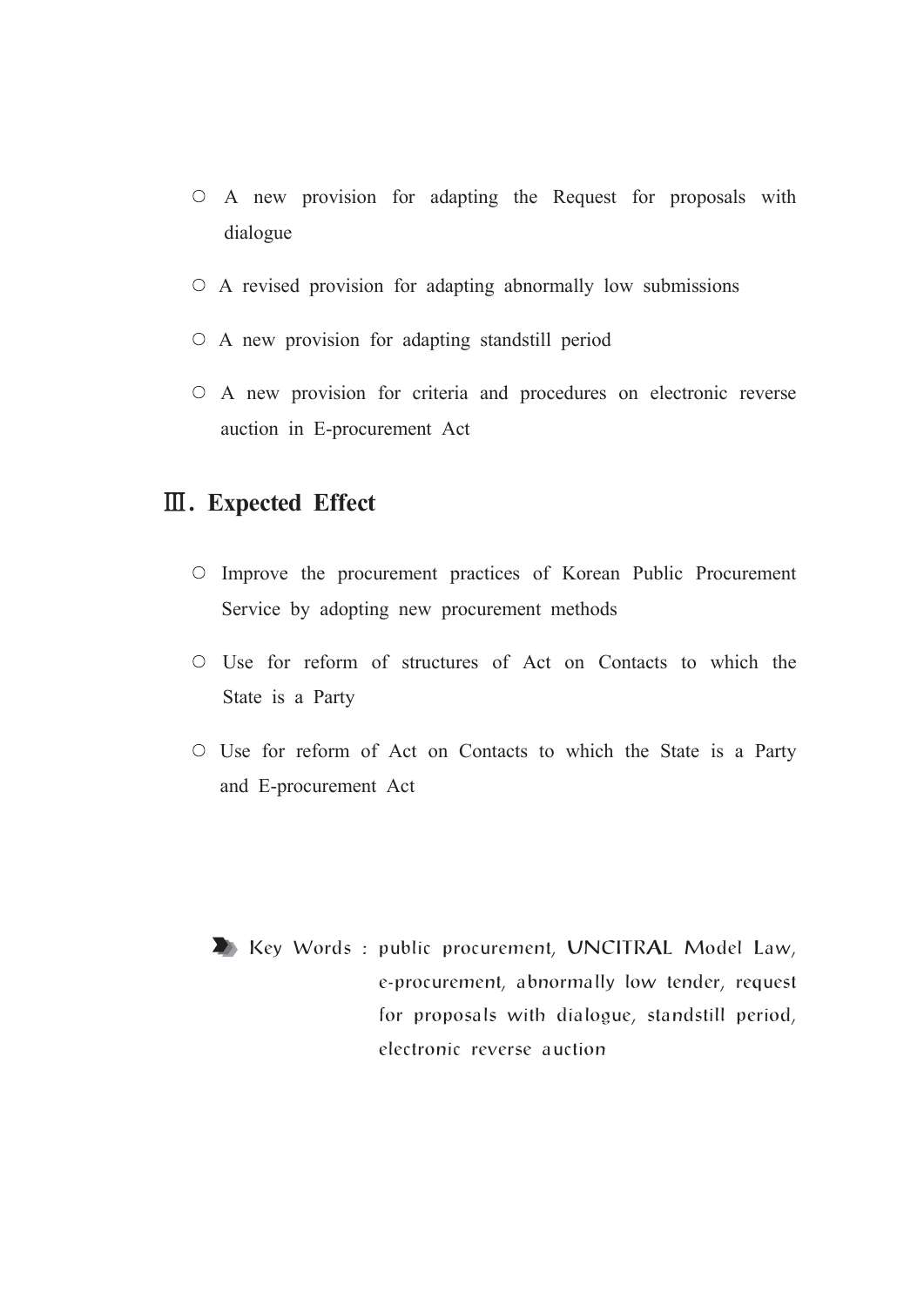| Abstract 37                                 |
|---------------------------------------------|
|                                             |
|                                             |
|                                             |
|                                             |
|                                             |
| 제 2 장 UNCITRAL 정부조달 모델법의 주요내용 ……………… 17     |
| 제 1 절 정부조달 모델법 개정의 추진배경 ………………………………………… 17 |
| 제 2 절 정부조달 모델법의 주요내용 ……………………………………… 18     |
| I. 일반조항 ………………………………………………………………………… 18     |
| Ⅱ. 다양한 조달방법과 사용조건 …………………………………………… 23      |
| Ⅲ. 일반경쟁입찰 ………………………………………………………………… 29      |
| IV. 제한경쟁입찰 및 견적서요청 절차 …………………………………… 31     |
| V. 2단계 입찰 및 대화에 의한 제안서 요청 ………………………… 32     |
|                                             |
|                                             |
| 제 3 절 국내 조달법규에 대한 시사점 …………………………………… 38     |
|                                             |
| 제 3 장 국가계약법 체계정비 방안 ………………………………………… 43     |
| 제 1 절 모델법과 국가계약법의 체계 비교 …………………………… 43      |
| I. 모델법의 체계 ………………………………………………………………… 43     |
| Ⅱ. 국내 조달법규 현황 및 국가계약법의 체계 …………………… 47       |
| Ⅲ. 비교 분석 …………………………………………………………………………… 54   |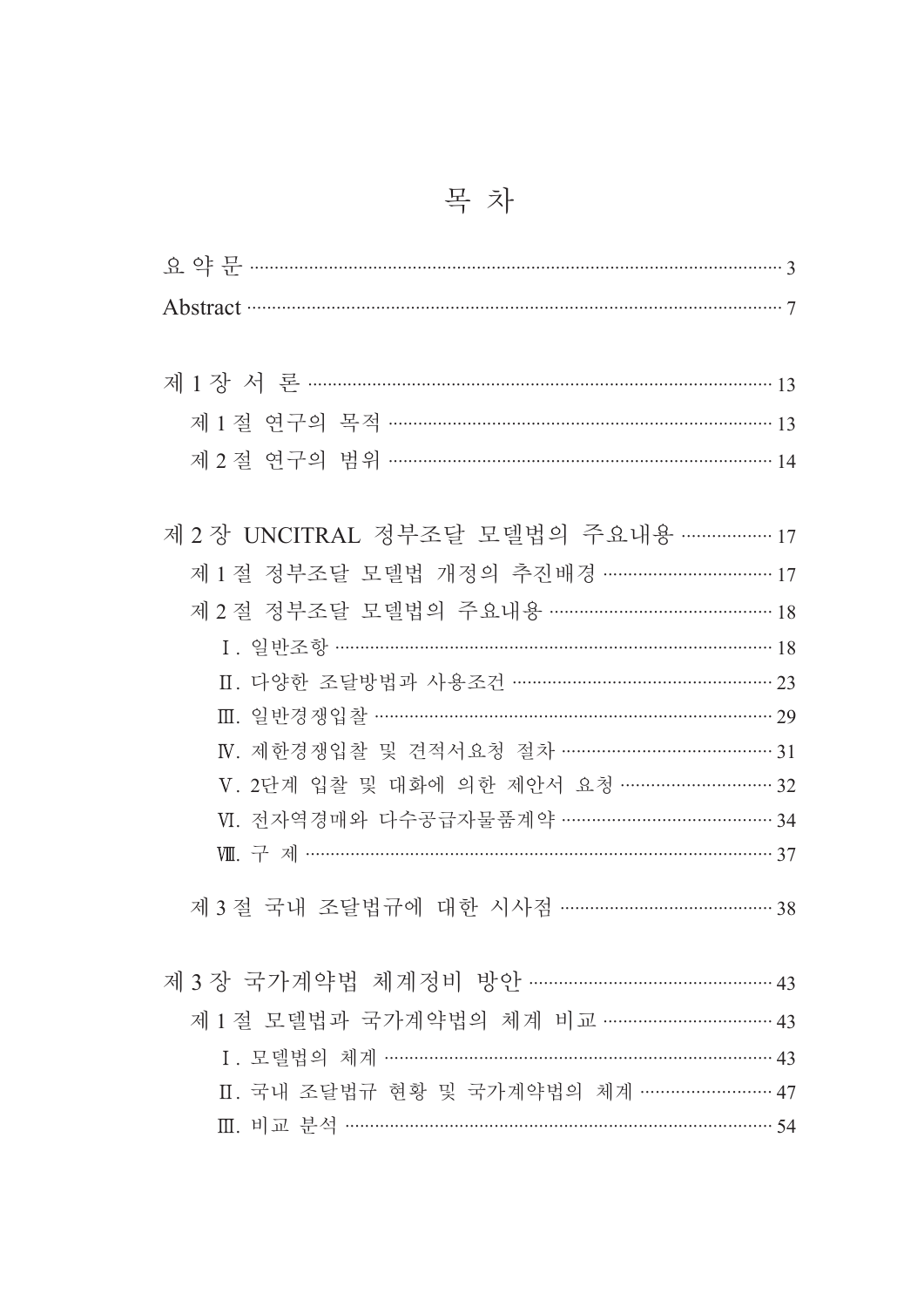| 제 2 절 국가계약법령의 체계 개선 방안 ……………………………… 55    |  |
|-------------------------------------------|--|
| I. 국가계약법 체계 개선 방향 …………………………………………… 55    |  |
| Ⅱ. 국가계약법 및 시행령의 체계 개선 방안 ……………………… 57     |  |
| 제 4 장 국가계약법의 주요 개정 방안 …………………………………… 59   |  |
| 제 1 절 대화에 의한 제안서 요청(Request for proposals |  |
|                                           |  |
|                                           |  |
|                                           |  |
|                                           |  |
| 제 2 절 과다저가입찰의 거절 도입 ……………………………………… 67    |  |
| 1. 개정 사유 …………………………………………………………………… 67    |  |
|                                           |  |
| Ⅲ. 개정 조문 …………………………………………………………………………… 69 |  |
|                                           |  |
|                                           |  |
|                                           |  |
|                                           |  |
| 제 4 절 전자역경매의 구체적 기준 및 절차 ………………………… 75    |  |
| 1. 개정 사유 ……………………………………………………………… 75      |  |
|                                           |  |
| Ⅲ. 개정 조문 ……………………………………………………………………… 83   |  |
|                                           |  |
|                                           |  |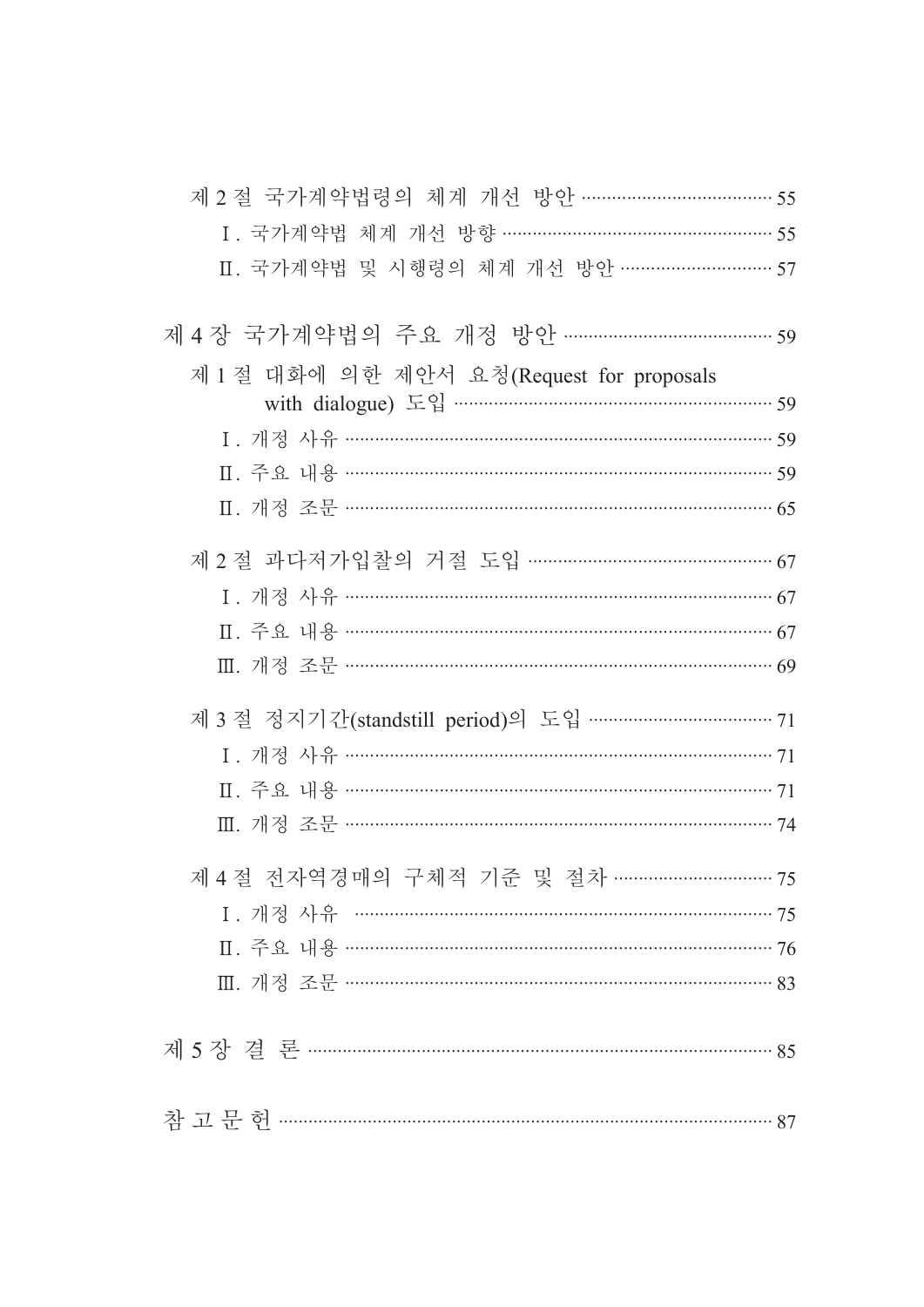# 제1장서론

#### 제 1절 연구의 목적

유엔국제상거래법위원회(United Nations Commission on International Trade Law: 이하 "UNCITRAL"이라 한다)는 2011년 7월 1일 1994년 정 부조달 모델법(1994 UNCITRAL Model Law on Procurement of Goods, Construction and Services) 개정안을 공식적으로 채택하였다. 1) 이 2011 년 UNCITRAL 정부조달 모델법(UNCITRAL Model Law On Public Procurement)은 새로운 조달방식들과 그 조달방식을 운용하기 위한 구 체적인 기준과 절차를 제시하고 있으므로 우리 「국가를 당사자로 하 는 계약에 관한 법률」(이하 "국가계약법"이라고 한다.)、「조달사업법」, 『전자조달의 이용 및 촉진에 관한 법률』(이하 "전자조달법"이라고 한 다.)2) 등 조달규범 개선에 시사점을 제공하고 있다.

개정 모델법은 전자조달방법(e-procurement), 전자역경매(electronic reverse auction)의 구체적인 사용조건 및 절차에 관한 규정, 대화에 의한 제안 서 요청(Request for proposals with dialogue) 방식의 도입, 이의제기 절차 개선, 과다저가입찰의 거절, 정지기간(standstill period) 등 우리 조달 법규에 아직 반영되어 있지 않거나 일부만 도입되어 있는 내용 들을 포함하고 있어서 국내 관련 법규 개선에 좋은 지침을 제시하고 있다.

한편 정부조달 실무에 있어서 가장 중요한 법률이 국가계약법의 경 우 국민의 자유와 권리 및 의무 등과 관련된 실체적 사항이 법률이

<sup>1)</sup> UNCITRAL은 1994 UNCITRAL Model Law 개정 작업을 실무그룹(Working Group) I에 위임하였으며, 동 실무그룹은 7년간 작업을 통해 정부조달 모델법 개정안을 완성하였다. <http://www.uncitral.org/uncitral/en/index.html> (2014.8.3. 방문)

<sup>2)</sup> 전자조달의 이용 및 촉진에 관한 법률, 법률 제11631호, 2013.3.22., 제정, 2013.9.23. 시행.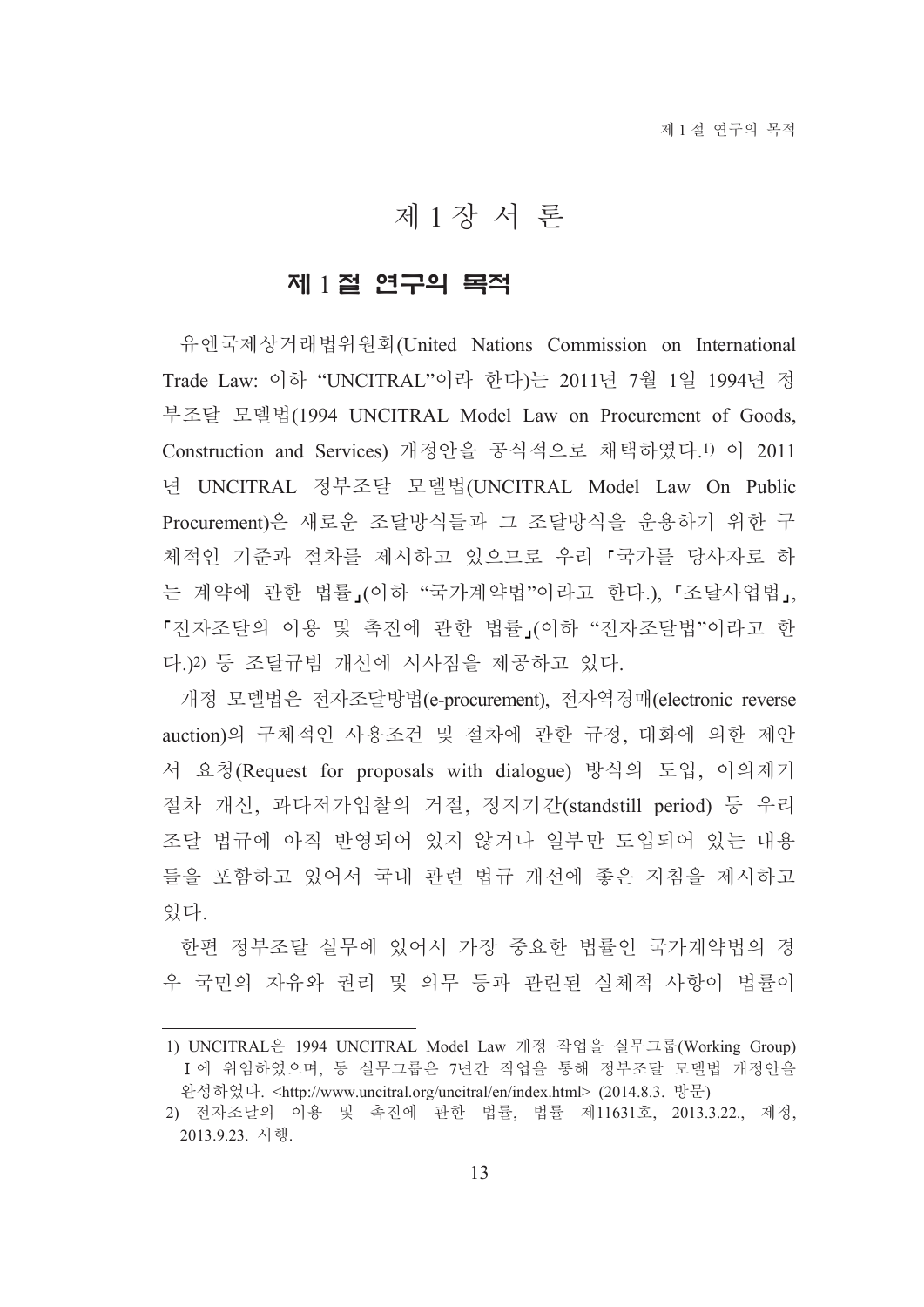아닌 시행령상에 규정되어 있어서 법령 체계의 정비가 필요하다. 기 존 UNCITRAL 모델법 관련 연구들은 모델법에 관한 주요내용을 분석 하거나 주요한 개선 방향 정도를 제시하는데 그치고 있다.

따라서 이 연구는 2011년 UNCITRAL 정부조달 모델법에 관한 기존 연구에 터 잡아 국내 조달법규(국가계약법을 중심으로)를 분석하고 그 체계 정비 및 법규 개선안을 구체적으로 도출함으로써 우리나라 조달 법제의 입법적 개선에 기여하는 것을 목적으로 한다.

#### 제 2절 연구의 범위

이 연구는 2011년 UNCITRAL 정부조달 모델법에 관한 기존 연구를 바탕으로 국내 조달법규를 부석하고 그 체계 및 법규 개선안을 구체 적으로 도출하는데 그 목적이 있다. 개정 모델법은 정부조달 분야에서 점차로 활용이 높아지고 있는 전자적 수단에 의한 조달방법(e-procurement), 다수공급자물품계약(framework agreement), 대화에 의한 제안서 요청 (request for proposals with dialogue), 전자역경매(electronic reverse auction), 구제절차 등 다양한 조달방식을 포함하고 있다3). 또한 위원 회는 1994년 모델법의 체계를 새롭게 정비하여 개정 모델법에 최근의 조달실무를 효과적으로 규율할 수 있는 적합한 체계로 구성하였다. 그리고 동 위원회는 회원국이 개정 모델법을 국내법으로 이행하는데 도움을 주기 위해 조문의 내용을 자세히 설명한 입법지침(Guide to Enactment)도 개정하여 제공하고 있다4).

이 연구는 개정 모델법과 국내 조달법규를 서로 비교하고 분석하여 국내 법규의 개선안을 도출하고자 한다. 즉 국내 조달법규인 국가계 약법, 조달사업법, 전자조달법 등의 개선안을 도출하되 조달실무에서

<sup>3)</sup> 손승우, UNCITRAL 정부조달 모델법 분석을 통한 국내 조달법령의 개선방안 연 구. 한국법제연구원. 2013.. 18면 참조

<sup>4)</sup> 손승우, 앞의 보고서, 18면 참조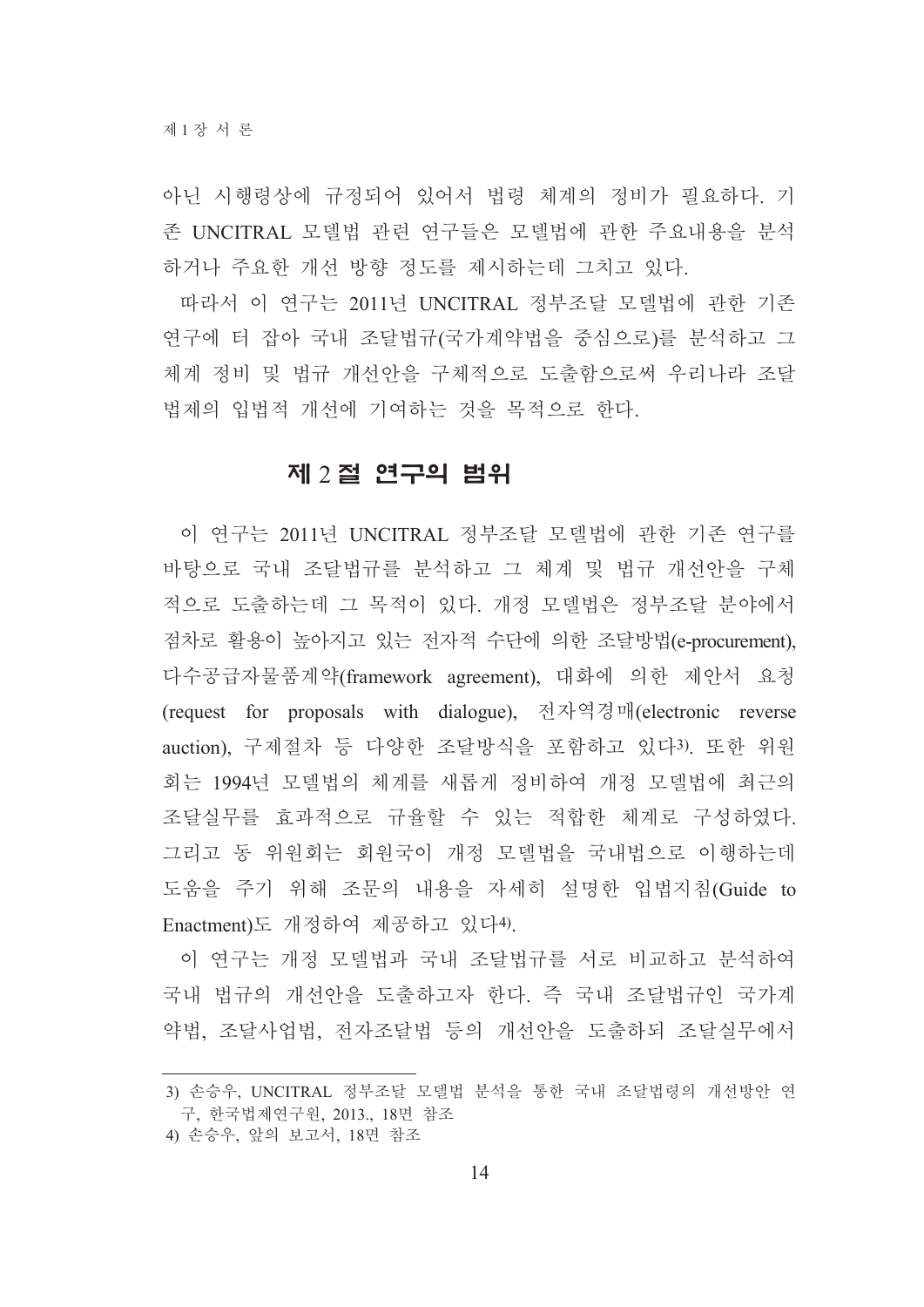가장 많이 적용되고 있는 국가계약법을 중심으로 입법적 개정안을 제 시하고자 한다. 특히 모델법에 새롭게 포함된 전자역경매의 구체적인 사용조건 및 절차, 대화에 의한 제안서 요청 방식, 이의제기 절차, 정 지기간(standstill period) 등을 중점적으로 분석하고 국가계약법의 규정 된 조문안을 제시하고자 한다. 또한 모델법과 국가계약법의 체계를 상호 비교하여 체계 정비방안을 도출하되, 나아가 동 법률과 시행령 간의 규정의 적정성도 검토하고자 한다.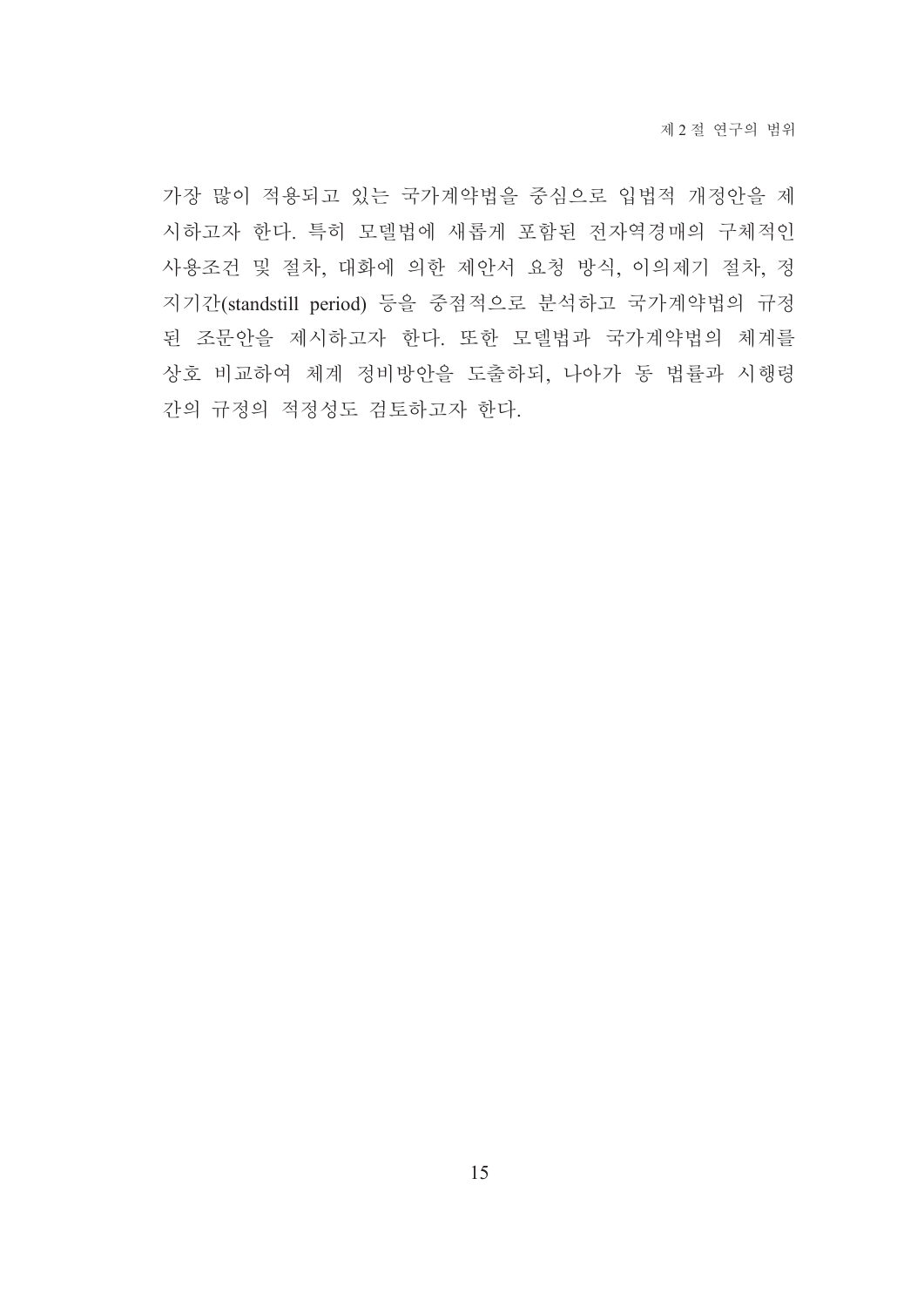# 제 2 장 UNCITRAL 정부조달 모델법의 주요내용5)

#### 제 1절 정부조달 모델법 개정의 추진배경

2004년 개최된 UNCITRAL 제37차 본회의에서는 1994년 정부조달 모델법에 다양한 조달실무를 업데이트하고 최근 활용되고 있는 전자 조달 방법을 포섭하도록 모델법을 개정하기로 결정하였다. 위워회는 그 개정작업을 실무작업반 I (Working Group I)에 위임하였다.

실무작업반 I은 약 7년에 걸쳐 개정 논의를 하여 최종안을 2011년 7월 1일에 개최된 제44차 본회의에 상정하였으며, 위원회는 이 안을 공식적으로 채택하였다. 6 2011년 정부조달 모델법(UNCITRAL Model Law on Public Procurement)은 정부조달 분야에서 활발히 이용되고 있는 저자적 수단에 의한 조달(e-procurement), 전자역경매(electronic reverse auction), 대화에 의한 제안서 요청(request for proposals with dialogue), 다수공급자물품계약(framework agreement), 구제절차(remedy) 등에 있어 서 상당한 수정이 있었고, 또한 모델법 체계를 조달방법을 중심으로 새롭게 정비하였다.

모델법은 WTO 정부조달협정(Agreement on Government Procurement: GPA) 등 관련 국제협약과 배치되지 않도록 조화를 이루면서도 가장 모범적인 조달절차(best practices)를 포함하도록 하였다. 개정 모델법은 WTO GPA, EU 조달지침(European Union Directives(on procurement and

<sup>5)</sup> 이 보고서의 주요내용은 지난 2013년 한국법제연구원에서 연구자가 수행한 "UNCITRAL 정부조달 모델법 분석을 통한 국내 조달법령의 개선방안 연구"보고서 의 일부 내용을 정리하여 기초자료로 활용하였음.

<sup>6) &</sup>lt;sup>r</sup>UNCITRAL Model Law on Public Procurement, adopted by the United Nations Commission on International Trade Law on 1 July 2011, United Nations document,  $A/66/17$ , annex I.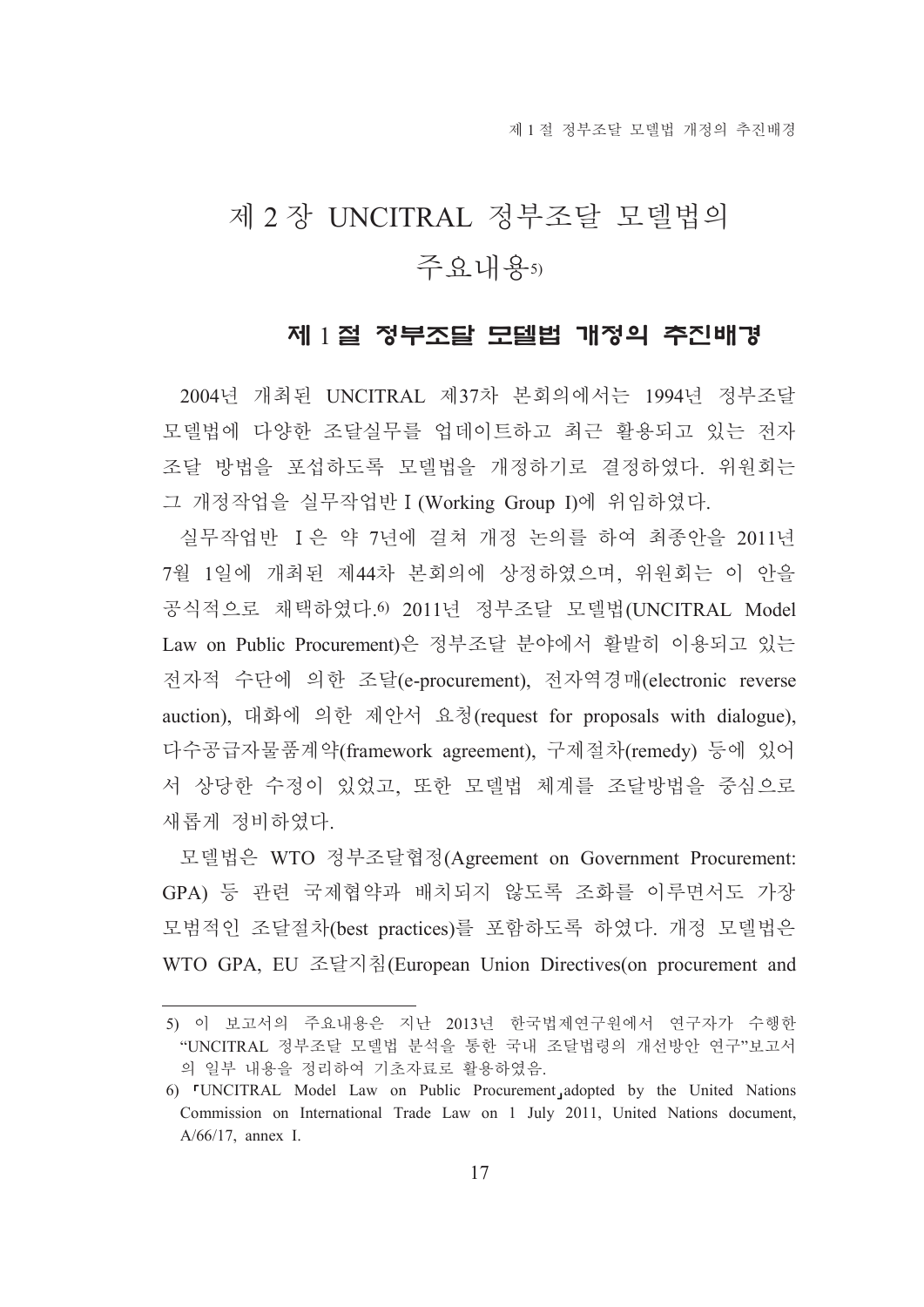제 2 장 UNCITRAL 정부조달 모델법의 주요내용

remedies), 유엔반부패협정(UN Convention Against Corruption), World Bank의 조달지침(Procurement Guidelines and Consultant Guidelines) 등 국제기주과의 정합성을 유지하고 있다.

#### 제 2 절 정부조달 모델법의 주요내용7)

I. 일반조항

일반규정(GENERAL PROVISIONS)은 모든 조달절차에 공통적으로 적용되는 사항을 규정하다8).

1 적용범위

모델법 제1조에서 국방과 국가안전에 관한 조달을 포함한 모든 조 달에 모델법이 적용되는 것으로 규정하고 있다9). 우리나라에서는 방 산물자 등 조달은 방위사업청에서 독립적으로 관장하고 있으며, 방위 사업법 제46조1항에서는 방산물자와 무기체계의 운용에 필수적인 수 리부속품 등을 조달하는 경우 국가계약법 등의 규정에도 불구하고 계 약의 종류 · 내용 · 방법. 그 밖에 필요한 사항은 대통령령으로 정할 수 있는 특례를 규정하고 있다.

2. 사회경제적 정책 및 외국공급자 제한

모델법 제2조 정의조항 중 "사회경제적 정책(socio-economic policies)" ((o)호)의 개념과 관련하여, 모델법 제8조2항에서 '외국 참가자의 입찰 참여를 제한할 수 있는 경우'에 대하여 실무그룹간에 이견을 보였다.

- 8) 손승우, 앞의 보고서, 19면,
- 9) 손승우, 앞의 보고서, 20면.

<sup>7)</sup> 이 장은 저자가 2013년 12월 한국법제연구원의 지원으로 수행한 "UNCITRAL 정 부조달 모델법 분석을 통한 국내 조달법령의 개선 방안 연구"의 일부 내용을 수 정 · 보완하여 정리한 것이다.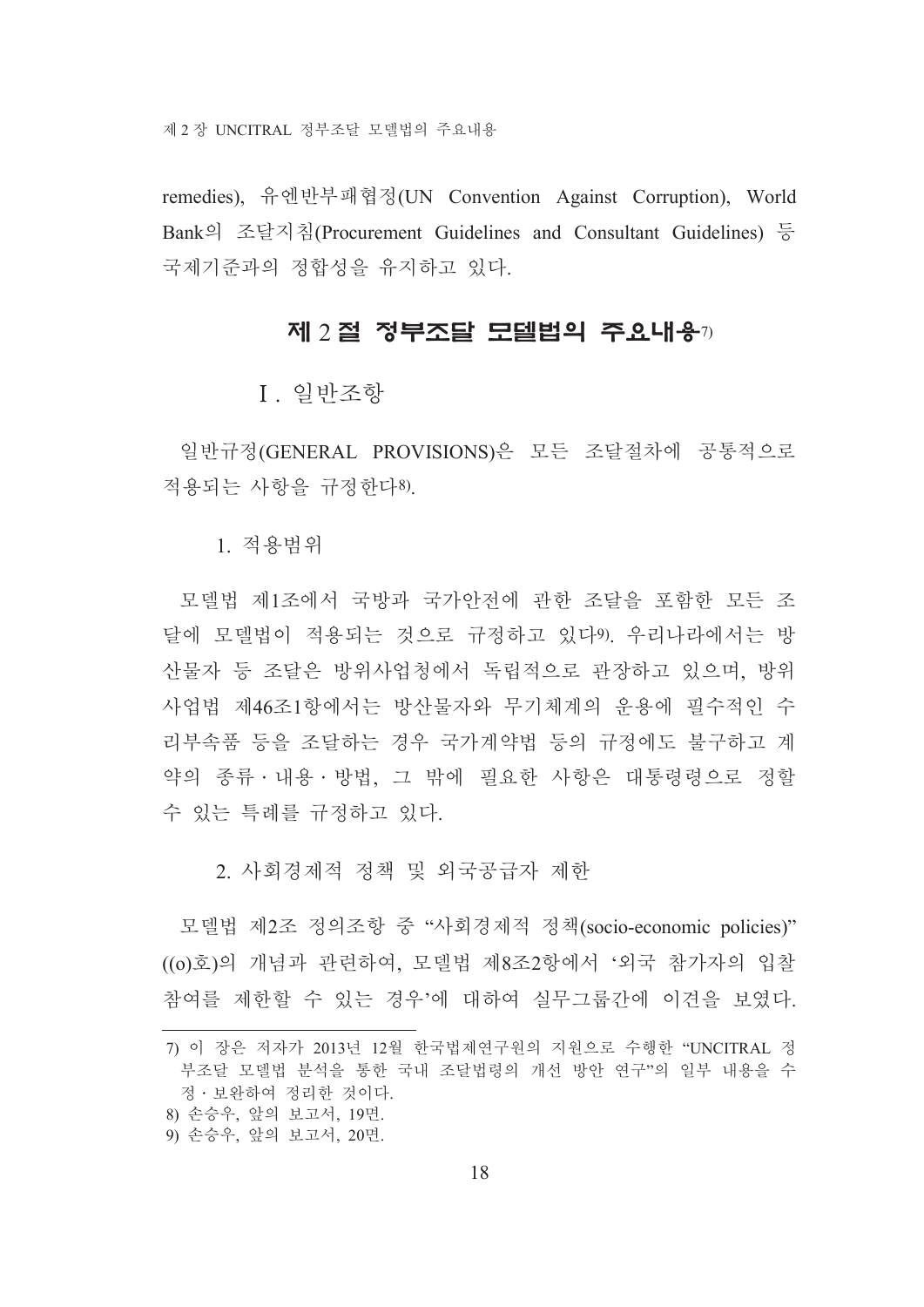주요 선진국(프랑스, 미국 등)들은 외국 공급자의 참가제한 사유를 구 체화하고 제한적으로 규정하여 남용의 소지를 제거할 것을 제안한 반 면, 개발도상국(중국, 나이지리아 등)들은 사회경제적 정책의 개념을 광범위하게 규정할 것을 요구하였고, 논의 끝에 국가별로 동 개념을 확대하여 규정하도록 하였다. 국내법으로 외국사업자의 참여를 제한 할 수 있는 사유로는 환경, 고용, 중소기업 육성, 지역발전, 여성 및 장애인 보호 등이 있을 수 있다.10)

국가계약법에서 정하고 있는 기준에 조달규모가 미치지 못하는 경 우에도 국내조달로 한정할 수 있다. 즉 국제입찰에 따른 정부조달계 약의 범위는 정부기관이 체결하는 조달계약으로서 정부조달협정(WTO GPA)과 이에 근거한 국제규범에 따라 기획재정부장관이 정하여 고시 하는 금액 이상의 계약으로 하고 있다.11) 한편 해외로부터 고가의 장 비. 물자 또는 용역을 구매할 때에 계약상대자로부터 기술이전 또는 적정한 대응보상을 제공할 것을 조건부로 계약을 체결하는 절충구매 (Offset)는 WTO GPA에서는 허용되지 아니한다.12)

<sup>10)</sup> 사회 · 경제적 여건을 고려하여, 우리나라에 2009년 도입된 우수 공동상표 물품 지정제는 중소기업과 수의계약을 우선 체결할 수 있도록 하고, 지역경제 발전을 위 하여 외국기업이 지역기업과 컨소시움으로 참가하는 경우. 또는 화경적 기준에 부 합하는 경우 가산점을 부여할 수 있도록 하는 예가 있다. 손승우, 정부조달 회의 보고서(제19차 UNCITRAL 실무그룹 I), 법무부, 2011.1, 17면.

<sup>11)</sup> 국가를 당사자로 하는 계약에 관한 법률 제4조(국제입찰에 따른 정부조달계약의 범위) 1 국제입찰에 따른 정부조달계약의 범위는 정부기관이 체결하는 물품 · 공 사(工事) 및 용역의 계약으로서 정부조달협정과 이에 근거한 국제규범에 따라 기획 재정부장관이 정하여 고시하는 금액 이상의 계약으로 하다. 다만, 다음 각 호의 어 느 하나에 해당하는 경우에는 국제입찰에 따른 정부조달계약의 대상에서 제외하다. -이하 생략- 국제입찰제한에 대하여 WTO의 경우 2억 5천 이상의 계약, 한미 FTA 의 경우 1억원 이상의 계약 등으로 정하고 있다.

<sup>12)</sup> 우리나라는 1980년대 중반에 외자구매에 있어서 물자구매를 넘어 자국이익과 산 업발전을 위해 구매의 전제조건으로 고도기술 이전, 자국상품 사용 또는 수출 등을 연계시켜 구매조건을 제시하고 이를 수락하는 업체와 계약을 추진하는 사례가 많 았었다. 조달청, 조달청 50년사, 1999 참조.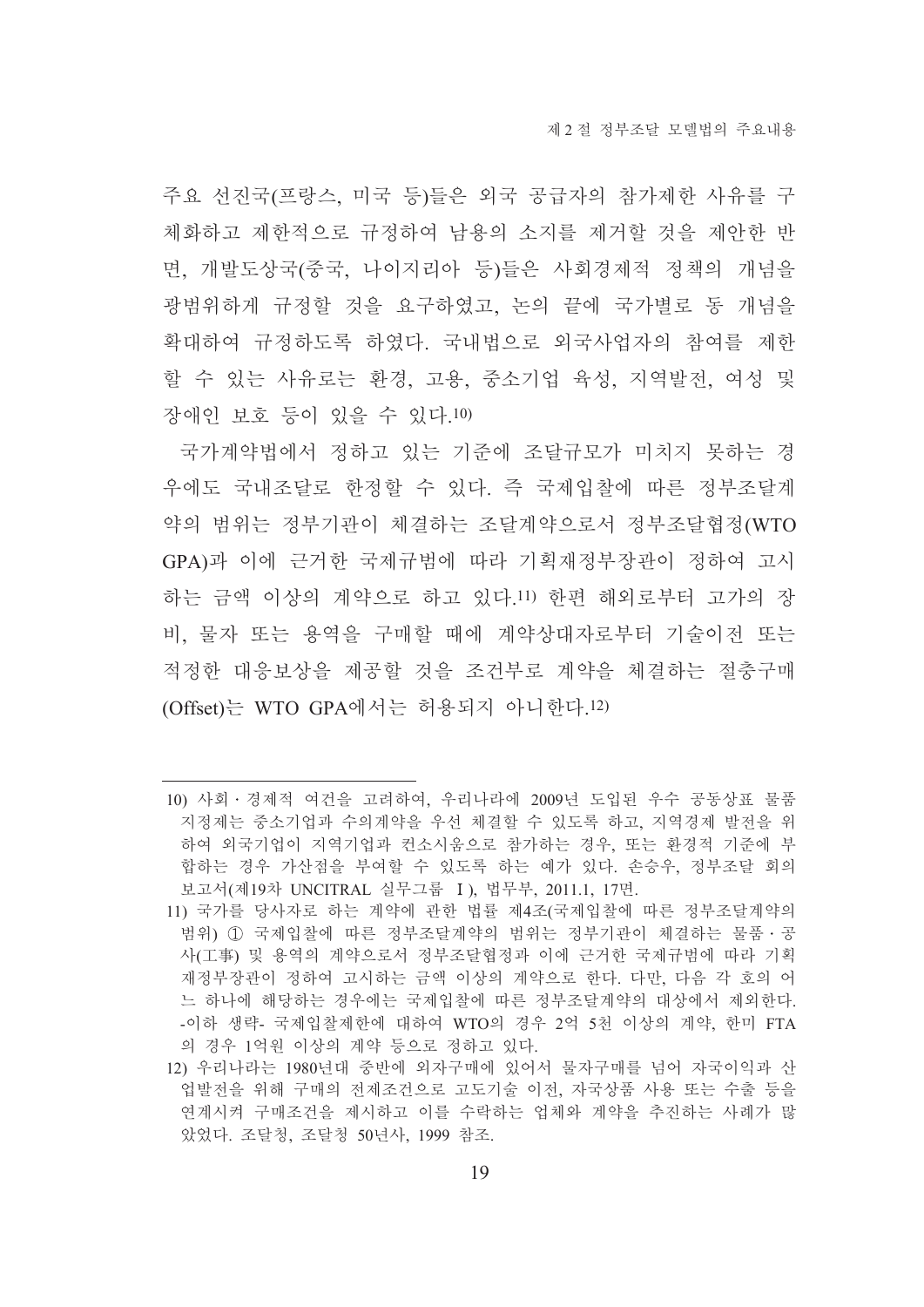3. 전자적 수단

모델법 개정 내용 중 가장 주목할 것은 전자조달의 도입과 활성화 에 있다. 모델법은 모든 조달절차(조달공고, 입찰서 제출, 통지, 개찰 등)에 서면에 의한 의사표시뿐만 아니라 전자적 방식도 사용할 수 있도록 규정하고(제5조, 제6조, 제7조, 제40조 등), 또한 전자역경매 및 e-카탈로그를 포함한 전자방식의 다수공급자물품계약도 규정하고 잉다13)

우리나라는 전자적 수단을 이용한 조달을 이용할 수 있도록 조달사 업법 제8조14). 국가계약법시행령 제33조15). 특정조달특례규정 제16 조16) 등에서 규정하고 있다. 한편, 국가, 지방자치단체, 공공단체 등 공공분야 조달계약의 3분의 2 이상이 국가종합전자조달시스템(나라장 터)을 통하여 전자적 방식으로 이루어지고 있었으나, 전자조달에 관한 사항을 통일적으로 규율하는 법령이 미비하여 저자조달업무를 체계적 으로 관리하기 어려운 실정이었다. 이에 2013년 3월 22일에 『전자조 달의 이용 및 촉진에 관한 법률」을 제정을 통하여17) 전자조달의 절차

<sup>13)</sup> 손승우, 앞의 보고서, 23면,

<sup>14)</sup> 조달사업법 제8조 (전자조달의 이용) ① 조달청장은 조달사업을 수행함에 있어서 전자조달방식(조달사업의 전부 또는 일부를 『전자거래기본법』제2조제1호의 규정 에 따른 전자문서에 의하여 처리하는 거래방식을 말한다. 이하 같다)을 이용할 수 있다. 2 조달청장은 제1항의 규정에 따른 전자조달방식에 따라 조달사업을 수행하 기 위하여 국가종합전자조달시스템을 구축 · 우용할 수 있다.

<sup>15)</sup> 국가계약법시행령 제33조제1항에서 "입찰방법에 의하여 경쟁에 부치고자 할 때 에는 이 영에 특별한 규정이 있는 경우를 제외하고는 전자조달시스템을 이용하여 공고하여야 한다. 다만, 필요한 경우 일간신문 등에 게재하는 방법을 병행할 수 있 다."고 규정하고 있다.

<sup>16)</sup> 특정조달특례규정 제16조 (입찰서의 제출 및 접수) ① 각 중앙관서의 장 또는 계 약담당공무원은 특정조달계약에 있어서 입찰서를 우편으로 제출하는 것을 금지하여 서는 아니된다. 2 각 중앙관서의 장 또는 계약담당공무원은 필요한 경우 입찰서 및 이에 관련된 서류를 전신 · 전보 및 모사전송 등에 의하여 제출하도록 할 수 있다.

<sup>17)</sup> 전자조달의 이용 및 촉진에 관한 법률, 시행 2013.9.23, 법률 제11631호, 2013.3.22., 제정.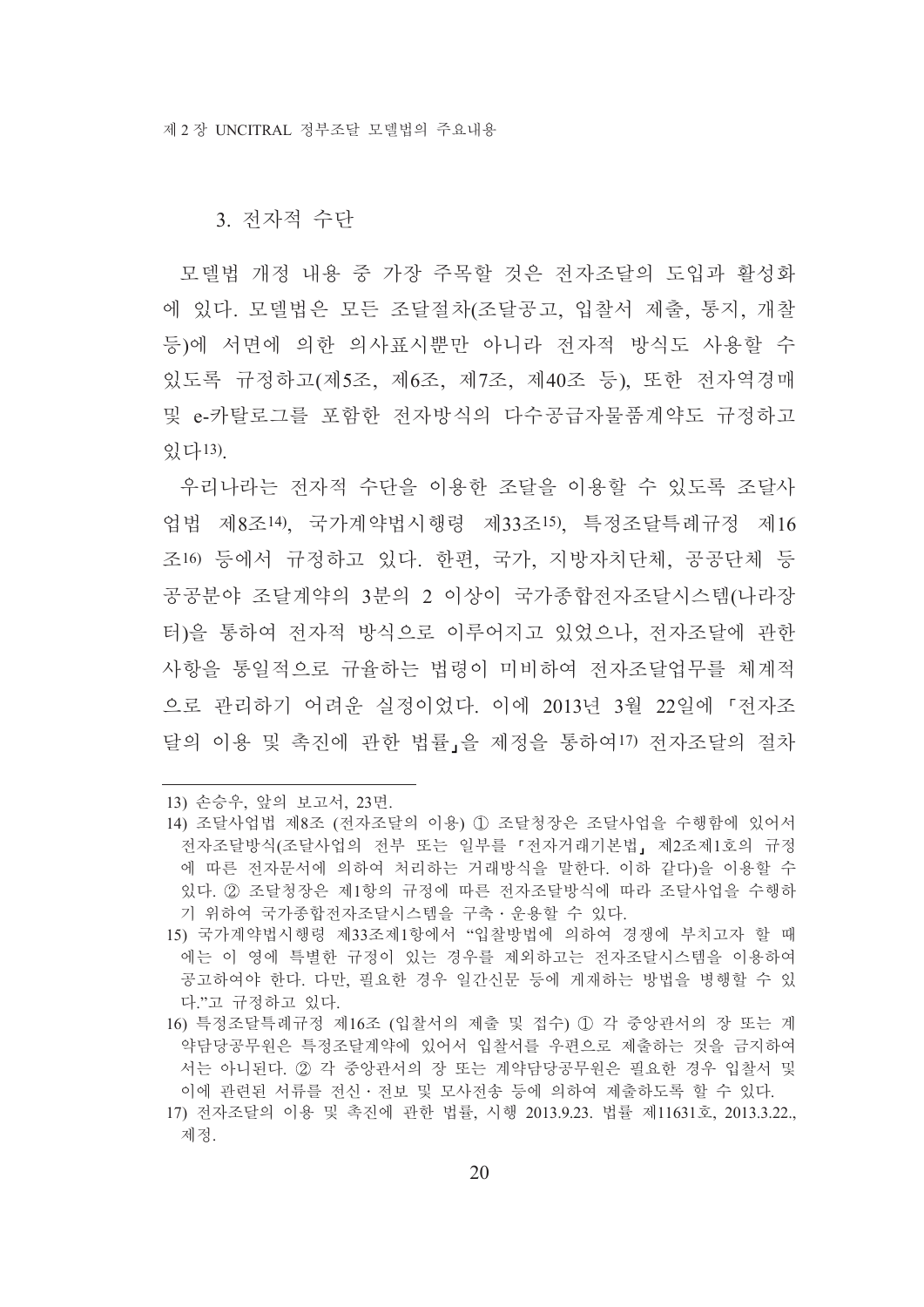및 방법 등 조달업무를 전자적으로 수행하기 위하여 필요한 사항과 전자조달의 촉진 및 활용을 위한 시책 등을 규율할 수 있는 방안을 마려하였다.

전자조달시스템은 전체 공공입찰 건수 등을 분석하여 향후 조달정 책 수립에 활용할 수 있는 기초자료를 제공해 주며, 또한 비용절감과 편의성 등의 효과로 국가 경쟁력 제고에 기여하고 있다. 우리나라는 이러한 전자조달시스템을 구축 • 운영함으로써 조달창구를 단일화하여 운영할 수 있게 되었고 이를 통해 45,055개 기관과 243,621개 업체가 전자조달시스템을 이용하여 410,929 건의 입찰정보를 통합제공할 수 있었다(2009년 기준). 또한 KONEPS를 사용하여 667,367억 원 규모의 거래를 하였고 698,820 건의 전자계약과 1,662,324 건의 납품확인 요 청이 있었다. 이 중 내자구매 15.1%, 외자구매 17.4%, 시설공사계약 5.4% 국고절감 효과를 보았다. 또한 723,082 건의 서류 제출 생략으로 본격적인 Paperless 서비스를 실현할 수 있었다.

|  | <한국의 전자조달시스템 도입 전후 비교> |  |  |  |  |
|--|------------------------|--|--|--|--|
|--|------------------------|--|--|--|--|

| 구 분  | 시스템 도입 이전                                  | 시스템 도입 이후                                      |
|------|--------------------------------------------|------------------------------------------------|
| 업체등록 | 입찰시마다 입찰 참가신청 필요                           | KONEP에 1회 등록하면 그 이<br>후 공공분야의 모든 입찰에 참<br>여 가능 |
| 계약요청 | 서류 작업을 통한 계약요청                             | 온라인 계약 요청                                      |
|      | 관보나 신문에 공고 의뢰                              | 나라장터 포털에 모든 입찰 공고                              |
| 입찰공고 | 조달업체는 입찰 등 조달정보를<br>얻기 위해 모든 기관에 일일이<br>확인 | 나라장터 포털에 모든 입찰 공고                              |
| 입찰진행 | 현장 또는 우편으로 입찰서를<br>접수해 입찰장에서 개찰            | 전자적인 입찰서 접수로 사무실<br>PC에서 입찰진행 가능               |

21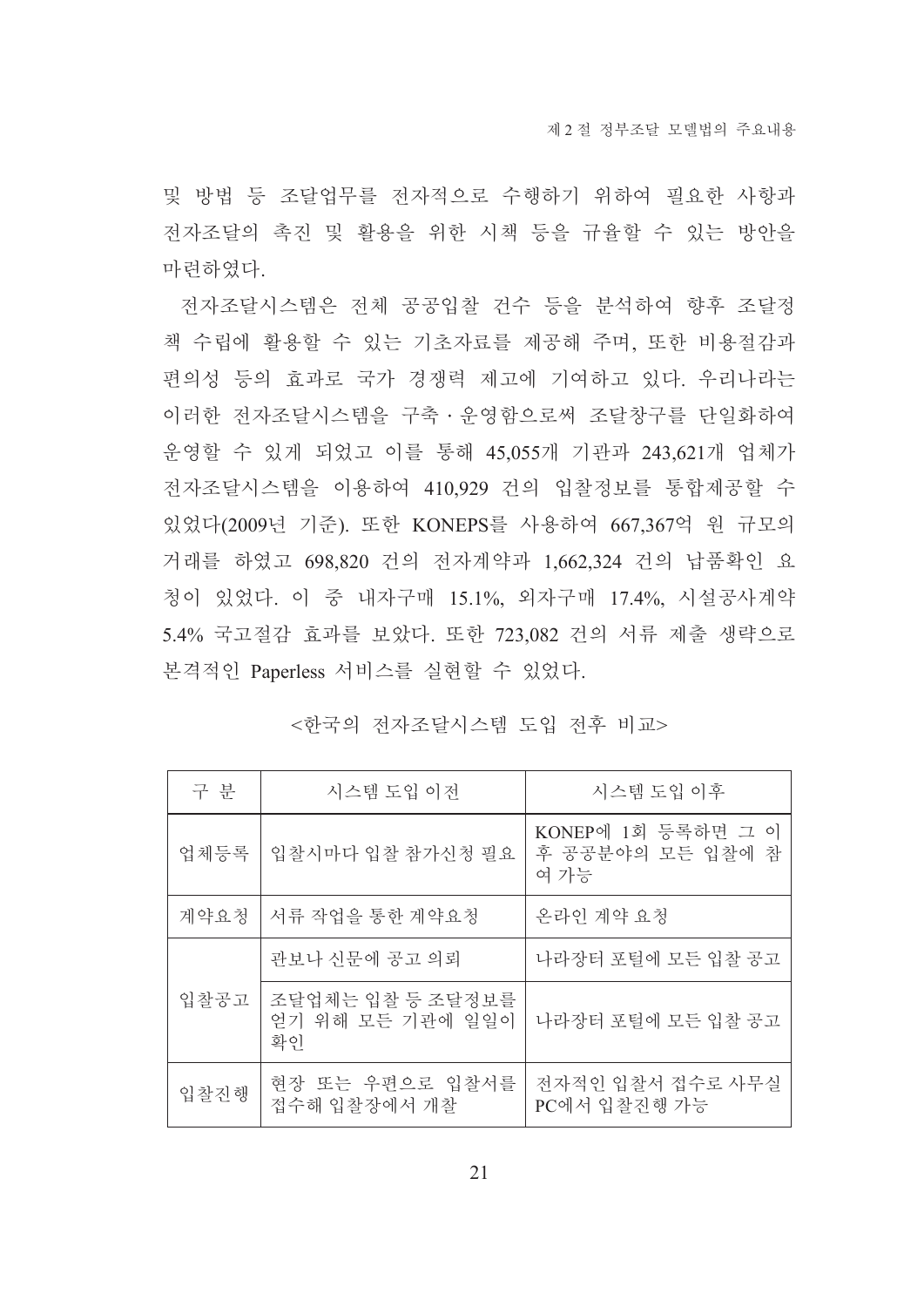제 2 장 UNCITRAL 정부조달 모델법의 주요내용

| 구 부  | 시스템 도입 이전                                   | 시스템 도입 이후   |
|------|---------------------------------------------|-------------|
| 계약관리 | 관련서류 첨부하고 계약 후 인   최초 계약 및 변경계약을 온라<br>감 날인 | 인 처리 후 전자서명 |
| 대금지급 | 수작업으로 검수요청서, 대금지   검수요청서, 대금지급 온라인<br>급의뢰   | 의뢰          |

<조달청. 전자조달백서. 2009.>

4. 평가기주 및 절차

평가기준과 관련하여, 모델법은 가격과 비가격적 요소를 포함하되. 비가격적 요소는 가능한 객관적이고 수량적이며 가격적 방법으로 표 현18) 하도록 하였다(제11조4항).

5. 조달가치의 산정에 대한 규칙

조달기관은 경쟁을 제한하거나 모델법상의 의무를 회피하기 위하여 조달을 수개의 계약으로 부리하거나 조달규모 산정에 특정 방법을 사 용할 수 없다(제12조). 조달기관은 필요에 따라서 조달을 분리하여 수 개의 계약으로 체결할 수 있으나 그것이 경쟁을 부당하게 제한할 목 적으로 사용되어서는 아니되다! 9)

6. 과다저가입찰에 대한 거절

조달기관은 조달목적에 비추어 입찰가격이 과도하게 낮아 공급자 또는 계약자가 조달계약을 완전하게 이행하지 못할 우려가 있는 경우 에 해당입찰을 거절할 수 있도록 하였다(제20조).

<sup>18)</sup> 이에 대한 예로서 수리비용, 인도시간, 환경적 요소, 경험, 전문자격, 신뢰도 등이 잉다

<sup>19)</sup> 우리나라는 일정규모 이상의 조달에 있어서 중소기업 보호차원에서 분리발주를 할 수 있도록 하면서도(소프트웨어산업 진흥법 제20조2항). 조달을 분리하여 부당 하게 수의계약을 체결하는 행위를 규제하고 있다.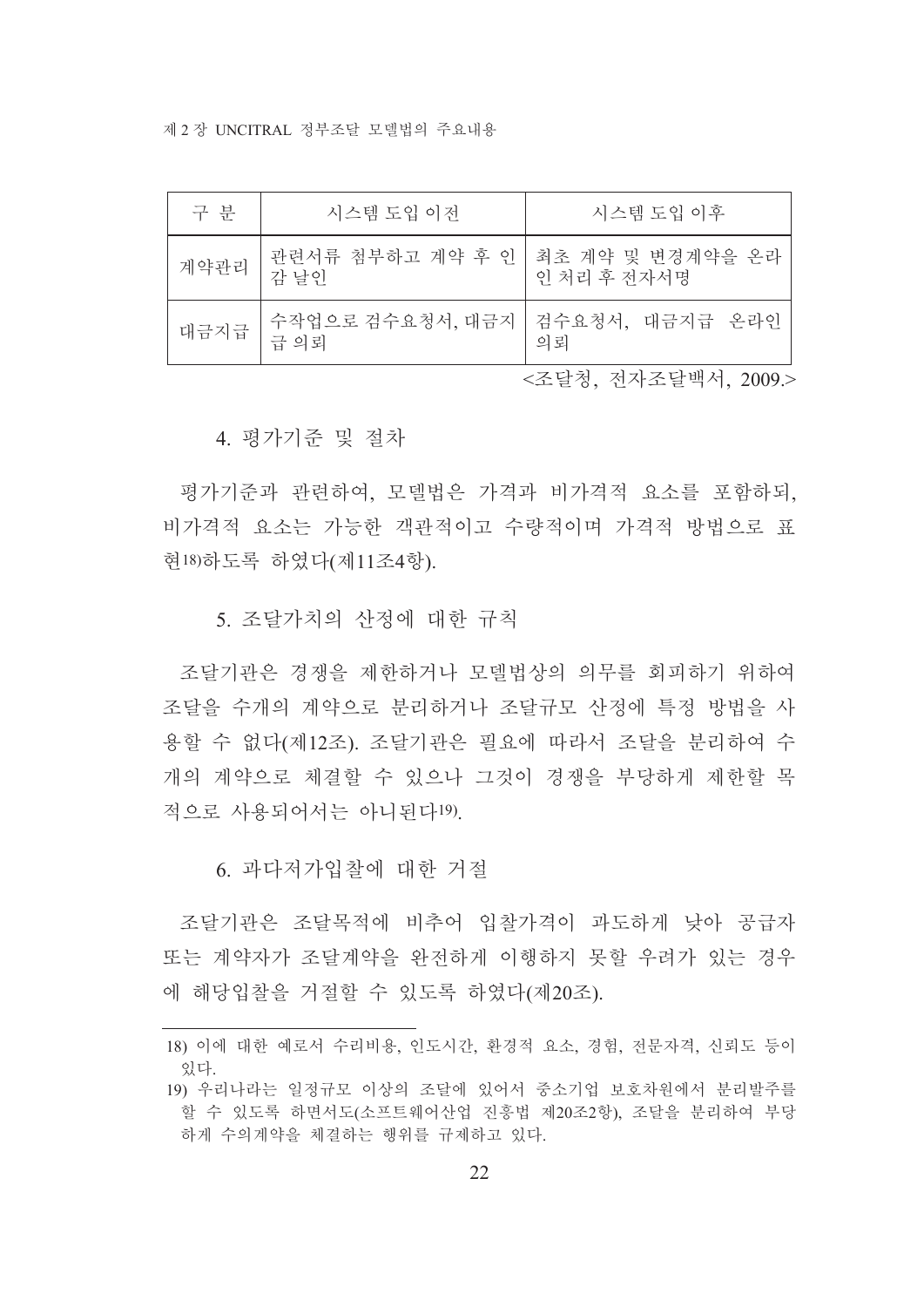7. 낙찰과 정지기간

모델법은 낙찰선언 직후 일정한 기간을 정하여 참가자가 이의제기 를 할 수 있는 정지기간(standstill period)을 두고 있다(제22조 제2항). 다만, 조달이 긴급을 요하거나 전자방식으로 진행되는 개방형 다수공 급자물품계약에는 정지기간이 적용되지 않는다(제22조 제3항). 조달기 가관은 이 기간 중에 조달계약을 체결할 수 없다.

Ⅱ. 다양한 조달방법과 사용조건

1. 조달방법과 종류

앞서 본 바와 같이, 모델법 제27조는 일반경쟁입찰, 제한경쟁입찰, 견적요청, 협상 없는 제안서 요청 절차, 2단계 입찰, 대화에 의한 제 안서 요청, 순차협상에 의한 제안서 요청, 경쟁협상, 전자역경매, 다 수공급자물품계약 등이 포함된 11가지의 다양한 조달방법을 제시하 고 있다20). 회원국은 이들 방식의 일부 또는 전부를 국내법에 규정할 수 있으나 일반경쟁입찰(Open Tendering)은 반드시 포함되어야 한 다.21) 특정 조달방법의 선택은 탄력적으로 운용하되 긴급을 요하는 경우 등을 제외하고는 경쟁을 극대화하는 방식으로 이루어져야 한 다22). 모델법 제29조부터 제32조까지는 각 조달방식을 사용하기 위한 조건을 구체적으로 정하고 있으며, 가능한 모든 조달방법을 제시하되 조달의 특성을 고려하여 적절한 도구를 공구상자에서 선택할 수 있 도록 사용조건을 규정하는 "공구상자 접근법(toolbox approach)"을 차 용하고 있다23)

<sup>20)</sup> 손승우, 앞의 보고서, 27면.

<sup>21)</sup> 제21차 정부조달회의 문서(A/CN.9/WG.I/WP.79/Add.7), 2012.4, 2면.

<sup>22)</sup> 손승우, 앞의 보고서, 27면,

<sup>23)</sup> 손승우, 앞의 보고서, 27면.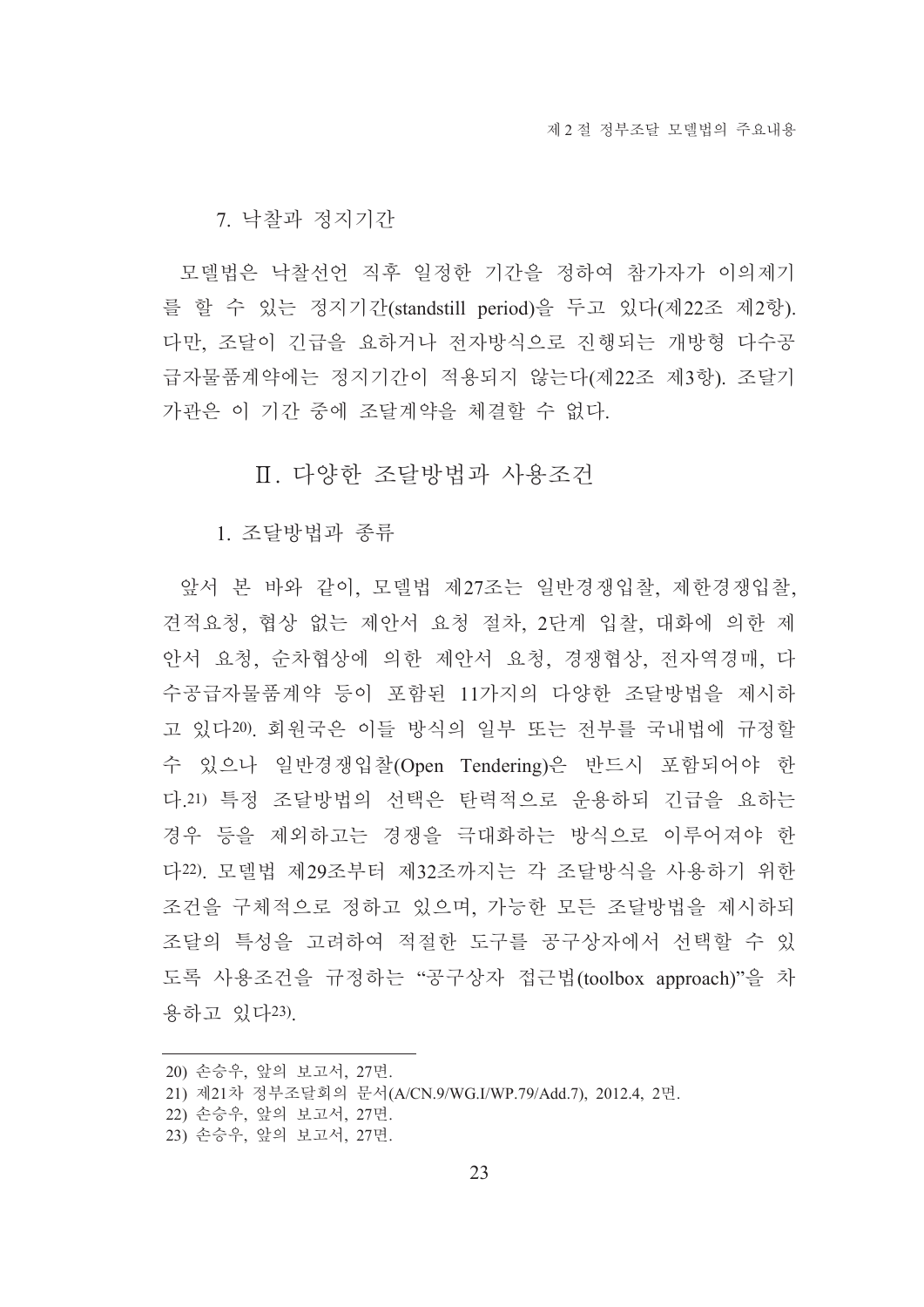우리나라 국가계약법 제7조 제1항에서는 조달계약을 체결하려면 일 반경쟁에 부쳐야 함을 원칙으로 정하고 있다. 다만, 계약의 목적, 성 질, 규모 등을 고려하여 필요하다고 인정되는 경우에는 대통령령으로 정하는 바에 따라 참가자의 자격을 제한하거나 참가자를 지명(指名) 하여 경쟁에 부치거나 수의계약(隨意契約)을 할 수 있도록 규정하고 있다.

2. 제한경쟁입찰, 견적서요청 및 협상 없는 제안서 요청 등

제한경쟁입찰(restricted tendering)의 경우는 조달대상이 고도로 복잡 하거나 전문성을 요하여 일정한 수의 공급자만이 시장에 존재하는 경 우, 또는 매우 많은 수의 입찰을 검토·평가하는데 소요되는 시간과 비용이 조달가치와 불균형을 이루는 경우에 사용된다(제29조1항). 또 한 견적서요청(Request for quotations)은 특별한 생산이나 제공이 필요 없이 용이하게 획득할 수 있는 물품 또는 용역에 대하여 조달계약의 규모가 조달법령에서 정한 금액보다 적은 경우에 한하여 사용할 수 있다(제29조2항). 협상 없는 제안서 요청(request for proposals without negotiation)은 제안서상 기술적 · 질적 사항만을 우선적으로 검토 · 평 가를 한 후에 제안서상 재정적 측면을 고려할 필요가 있을 때 사용한 다(제29조3항)

3. 2단계 입찰, 대화에 의한 제안서 요청, 순차협상에 의한 제안서 요청, 경쟁협상 및 수의계약 등

2단계 입찰의 경우 미리 적절한 규격 등의 작성이 곤란한 경우 먼 저 규격 또는 기술입찰을 실시한 후 가격입찰을 실시할 수 있다. 그 런데 이 절차에서는 조달기관이 규격에 대하여 참가자와 지속적인 대 화(dialogue)를 하지 않으며, 다만 규격의 상세한 사항을 다듬는 수준 의 논의(discussion)가 있을 뿐이다(제30조1항). 따라서 조달기관은 입

 $24$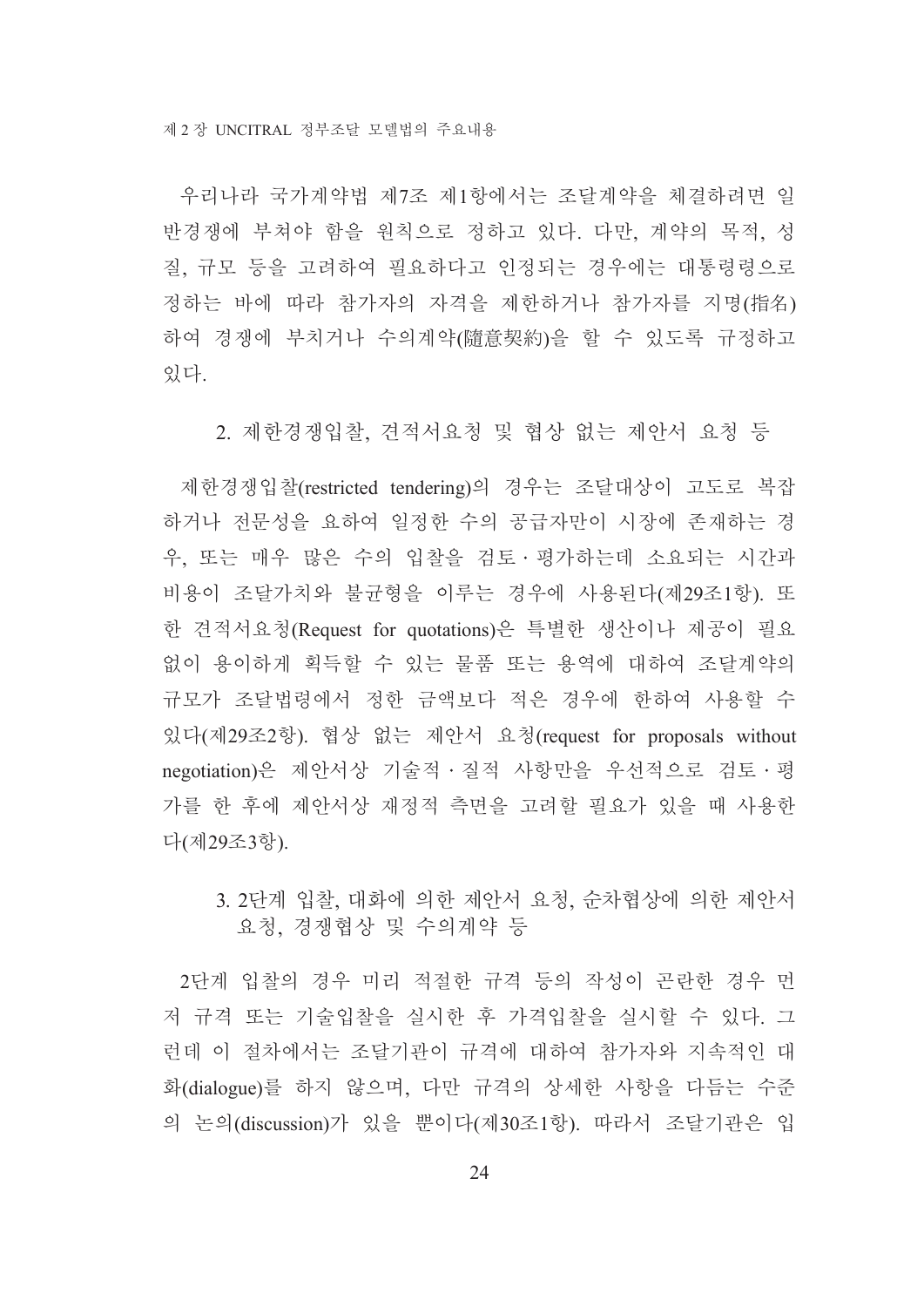찰공고 시 최상의 규격에 대해 이미 이해하고 있는 경우에 이 방식을 사용하게 된다. 우리 국가계약법 시행령 제18조에서 2단계 경쟁입찰 을 규정하고 있다.24) 즉 물품의 제조 · 구매 또는 용역계약에 있어서 미리 적절한 규격 등의 작성이 곤란하거나 기타 계약의 특성상 필요 하다고 인정되는 경우에 먼저 규격 또는 기술입찰을 실시한 후 가격 입찰을 실시할 수 있도록 하고 있다.

대화에 의한 제안서 요청(request for proposals with dialogue)은 상세 한 규격 및 기술적 내용을 입찰공고문에 기술하는 것이 가능하지 않 을 정도로 복잡하고 대규모의 프로젝트의 경우에 사용될 수 있다(제 30조2항). 이 방식은 우리나라 조달법규에서는 찾아 볼 수 없는 절차 이지만 국가 인프라를 구축할 때 유용하게 적용할 수 있는 조달방법 으로 평가된다.

또한 순차협상에 의한 제안서 요청(request for proposals with consecutive negotiations)은 제안서상 기술적 · 질적 사항만을 우선 평가한 후 제안 서상 재정적 측면을 고려할 필요가 있을 때 순차협상 방식으로 사용 된다(제30조2항). 또한 경쟁협상(competitive negotiations)은 긴급을 요하 거나 주요 보안상 다른 조달방식이 적절하지 않을 때 사용되며(제30 조4항), 수의계약(single-source procurement)은 조달의 특성상 일정한 공 급자만이 제공할 수 있거나 재난과 같이 매우 긴급한 사항에서 사용 될 수 있다(제30조5항).

우리나라의 경우 수의계약을 체결할 수 있는 사유로서 다양한 경우 를 규정하고 있다. 특이할 사항으로서 수의계약을 통한 산업지원 정

<sup>24)</sup> 국가계약법 시행령 제18조(2단계 경쟁등의 입찰) ①각 중앙관서의 장 또는 계약 담당공무원은 물품의 제조・구매 또는 용역계약(단순한 노무에 의한 용역으로서 기획재정부령이 정하는 용역의 계약을 제외한다)에 있어서 미리 적절한 규격등의 작성이 곤란하거나 기타 계약의 특성상 필요하다고 인정되는 경우에는 먼저 규격 또는 기술입찰을 실시한 후 가격입찰을 실시할 수 있다. ②제1항의 경우 규격 또는 기술입찰을 개찰한 결과 적격자로 확정된 자에 한하여 가격입찰에 참가할 수 있는 자격을 부여하여야 한다. - 이하 생략 -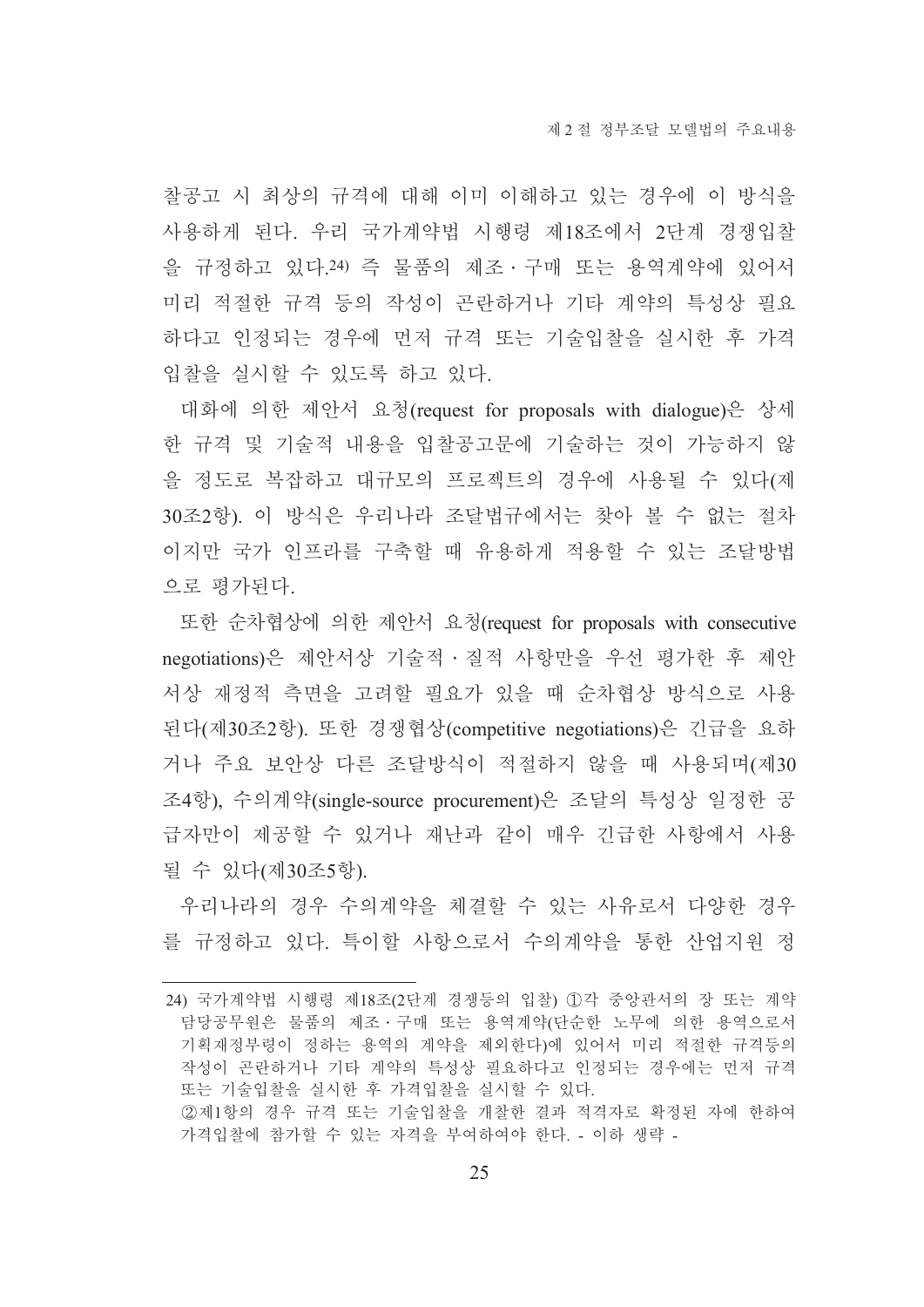#### 책을 추진하고 있는 점이다.25)

- 25) 국가를 당사자로 하는 계약에 관한 법률 시행령 제26조(수의계약에 의할 수 있는 경우) ① 법 제7조제1항 단서에 따라 수의계약에 의할 수 있는 경우는 다음 각 호 와 같다.
	- 1. 경쟁에 부칠 여유가 없거나 경쟁에 부쳐서는 계약의 목적을 달성하기 곤란하다
	- 고 판단되는 경우로서 다음 각 목의 경우
	- 가. 천재 · 지변, 작전상의 병력 이동, 긴급한 행사, 긴급복구가 필요한 수해 등 비 상재해, 워자재의 가격급등, 그 밖에 이에 준하는 경우
	- 나. 국가안전보장, 국가의 방위계획 및 정보활동, 군시설물의 관리, 외교관계, 그 밖에 이에 주하는 경우로서 보아상 필요가 있거나. 국가기과의 행위를 비밀리에 할 필요가 있는 경우
	- 다. 방위사업청장이 군용규격물자를 연구개발한 업체 또는 「비상대비자원 관리법」 에 따른 중점관리대상업체로부터 군용규격물자(중점관리대상업체의 경우에는 방 위사업청장이 지정하는 품목에 한정한다)를 제조 · 구매하는 경우
	- 라. 비상재해가 발생한 경우에 국가가 소유하는 복구용 자재를 재해를 당한 자에 게 매각하는 경우
	- 2. 특정인의 기술이 필요하거나 해당 물품의 생산자가 1인뿐인 경우 등 경쟁이 성 립될 수 없는 경우로서 다음 각 목의 경우
	- 가. 공사와 관련하여 장래 시설물의 하자에 대한 책임 구분이 곤란한 경우로서 직 전 또는 현재의 시공자와 계약을 하는 경우
	- 나. 작업상 혼란이 초래될 우려가 있는 등 동일 현장에서 2인 이상의 시공자가 공 사를 할 수 없는 경우로서 현재의 시공자와 계약을 하는 경우
	- 다. 마감공사와 관련하여 직전 또는 현재의 시공자와 계약을 하는 경우
	- 라. 접적지역 등 특수지역에서 시행하는 공사로서 사실상 경쟁이 불가능한 경우
	- 마. 특허공법을 적용하는 공사 또는 「건설기술관리법」 제18조에 따라 지정·고시 된 신기술 「화경기술 및 화경산업 지워법」제7조에 따라 인증받은 신기술이나 검증받은 기술 또는 「전력기술관리법」 제6조의2에 따른 신기술(같은 법에 따라 지정된 보호기간 내로 한정한다)을 적용하는 공사로서 사실상 경쟁이 불가능한 경우
	- 바. 해당 물품을 제조 · 공급한 자가 직접 그 물품을 설치 · 조립 또는 정비하는 경우
	- 사, 이미 조달된 물품의 부품교화 또는 설비확충 등을 위하여 조달하는 경우로서 해당 물품을 제조·공급한 자 외의 자로부터 제조·공급을 받게 되면 호환성이 없게 되는 경우
	- 아. 특허를 받았거나 실용신안등록 또는 디자인등록이 된 물품을 제조하게 하거나 구매하는 경우로서 적절한 대용품이나 대체품이 없는 경우
	- 자. 해당 물품의 생산자 또는 소지자가 1인뿐인 경우로서 다른 물품을 제조하게 하거나 구매해서는 사업목적을 달성할 수 없는 경우
	- 차. 특정인의 기술·품질이나 경험·자격을 필요로 하는 조사·설계·감리·특수 측량 · 훈련 계약, 특정인과의 학술연구 등을 위한 용역 계약, 관련 법령에 따라 디자인공모에 당선된 자와 체결하는 설계용역 계약의 경우
	- 카. 특정인의 토지 · 건물 등 부동산을 매입하거나 재산을 임차 또는 특정인에게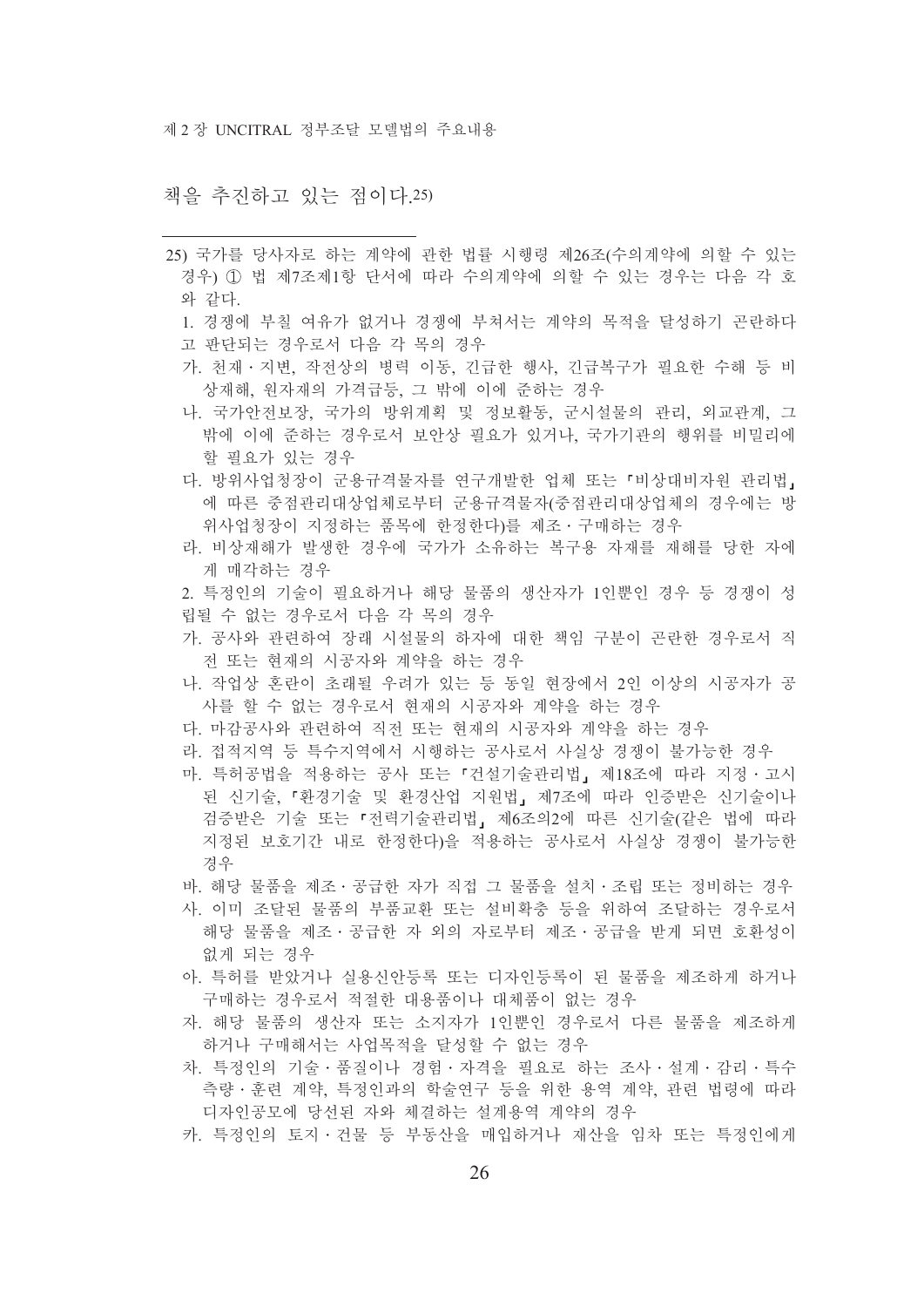임대하는 경우

- 3. 「중소기업진흥에 관한 법률, 제2조제1호에 따른 중소기업자가 직접 생산한 다
- 음 각 목의 제품을 해당 중소기업자로부터 제조 · 구매하는 경우
- 가.『중소기업제품 구매촉진 및 판로지원에 관한 법률』제15조에 따라 성능인증을 받은 제품
- 나. 『소프트웨어산업 진흥법』 제13조에 따라 품질인증을 받은 제품
- 다. 『산업기술혁신 촉진법』제16조에 따라 신제품으로 인증받은 제품
- 라. 「산업기술혁신 촉진법, 제15조의2. 「환경기술 및 환경산업 지원법, 제7조 또는 『건설기술관리법』 제18조에 따라 인증 또는 지정·고시된 신기술을 이용하여 제조한 제품으로서 주무부장관이 상용화 단계에서 성능을 확인한 제품
- 마. 「조달사업에 관한 법률 시행령, 제18조에 따라 우수조달물품으로 지정 · 고시 된 제품
- 바. 『조달사업에 관한 법률 시행령, 제18조의2에 따라 지정·고시된 우수조달 공 동상표의 물품(기획재정부장관이 고시한 금액 미만의 물품을 구매하는 경우에 한정한다)
- 4. 국가유공자 또는 장애인 등에게 일자리나 보훈·복지서비스 등을 제공하기 위 한 목적으로 설립된 다음 각 목의 어느 하나에 해당하는 단체 등과 물품의 제조 · 구매 또는 용역 계약(해당 단체가 직접 생산하는 물품 및 직접 수행하는 용역에 한정한다)을 체결하거나, 그 단체 등에 직접 물건을 매각·임대하는 경우
- 가. 국가보훈처장이 지정하는 국가유공자 자활집단촌의 복지공장
- 나. 「국가유공자 등 단체설립에 관한 법률」에 따라 설립된 단체 중 상이를 입은 자들로 구성된 단체
- 다. 『중증장애인생산품 우선구매 특별법』제9조제1항에 따라 지정받은 중증장애인 생산품 생산시설
- 라. 『사회복지사업법』제16조에 따라 설립된 사회복지법인
- 5. 제1호부터 제4호까지의 경우 외에 계약의 목적 · 성질 등에 비추어 경쟁에 따라 계약을 체결하는 것이 비효율적이라고 판단되는 경우로서 다음 각 목의 경우
- 가. 『건설산업기본법』에 따른 건설공사(같은 법에 따른 전문공사는 제외한다)로서 추정가격이 2억워 이하인 공사. 같은 법에 따른 전문공사로서 추정가격이 1억워 이하인 공사, 그 밖의 공사관련 법령에 따른 공사로서 추정가격이 8천만원 이하 인 공사 또는 추정가격(임차 또는 임대의 경우에는 연액 또는 총액을 기준으로 한다)이 5천만원 이하인 물품의 제조 · 구매, 용역, 그 밖의 계약의 경우
- 나. 재외공관이 사용하는 물품을 현지에서 구매하는 경우
- 다. 물품을 가공·하역·운송 또는 보관할 때 경쟁에 부치는 것이 불리하다고 인 정되는 경우
- 라. 「방위사업법」에 따른 방산물자를 방위산업체로부터 제조 · 구매하는 경우
- 마. 다른 법령에 따라 국가사업을 위탁 또는 대행할 수 있는 자와 해당 사업에 대 한 계약을 하는 경우
- 바. 다른 국가기관 또는 지방자치단체와 계약을 하는 경우 이하 생략 -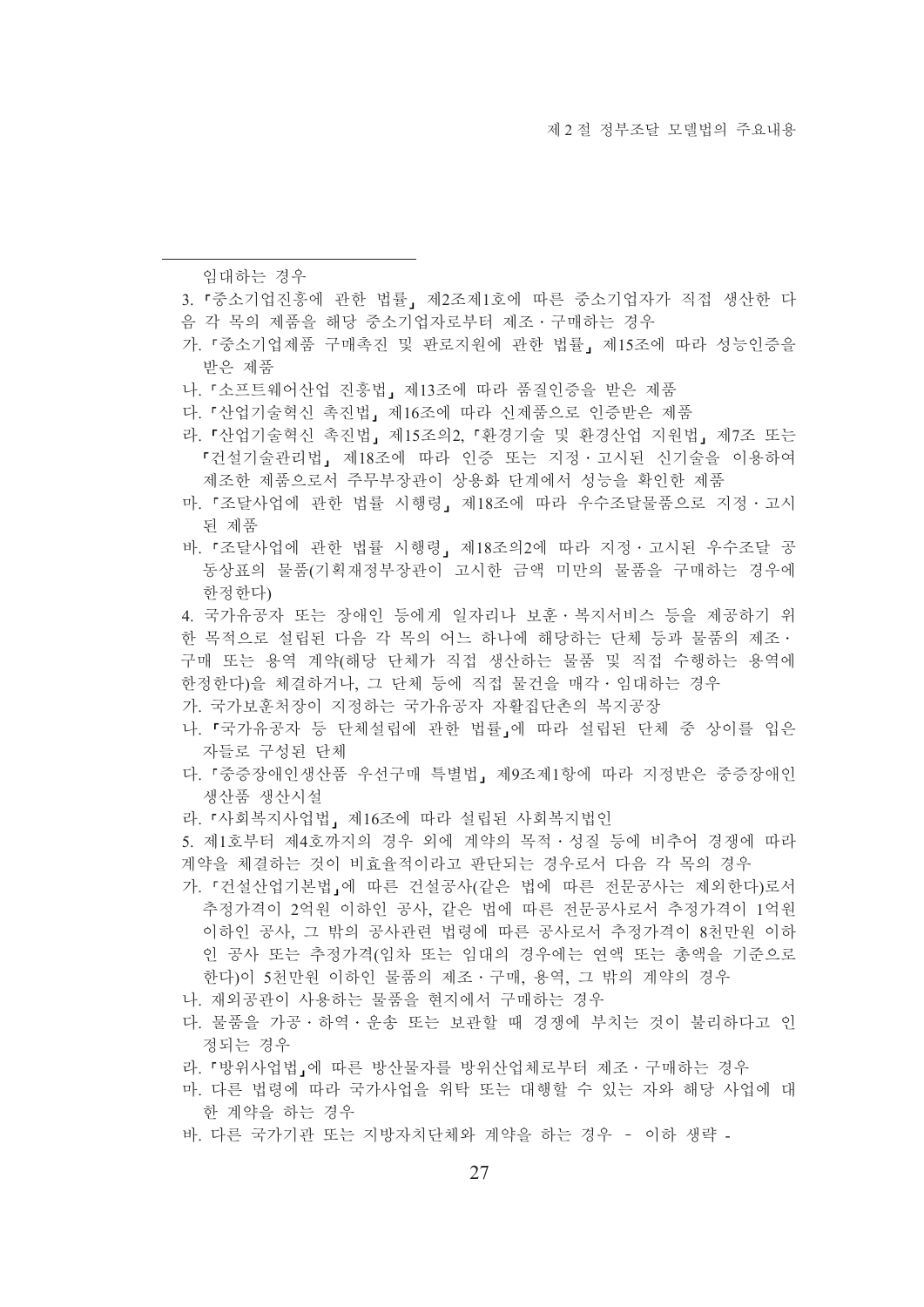#### 4. 전자역경매의 사용조건

전자역경매(electronic reverse auctions)는 인터넷을 통하여 특정상품 의 구매에 여러 공급자가 참여해 가격을 낮춰가는 경매라는 점에서 수요자가 응찰가격을 높여가는 일반적인 경매와 구별되며, 참여 사업 자는 다른 경쟁자가 제시한 최저가격을 보고 다시 새로운 가격으로 응찰할 수 있다는 점에서 1회 · 밀봉 입찰방식과 구별된다26. 이러한 전자역경매는 조달기관이 조달대상에 대한 세부적 사항을 기술할 수 있어야 하며, 전자역경매 절차가 유효한 경쟁상황에서 진행될 만큼 시장에 충분한 공급자가 존재하여야 하고, 또한 조달기관이 낙찰자 결정에 사용할 기준들을 수량 또는 금액으로 설정할 수 있는 경우에 사용할 수 있다(제31조)27). 한편, 전자역경매는 주로 가격을 기준으로 하여 단순한 물품 거래에 적용되는 것이 일반적인데, 실무그룹은 가 격기준 외에 비가격 기준(non-price criteria)에 대해서도 전자역경매를 적용할 것인지 여부에 대하여 격론을 벌였다. 오랜 동안의 논의결과, 객관적 숫자 또는 금액으로 환산할 수 있는 비가격적 요소를 전자역 경매에 적용할 수 있도록 하였고, 또한 물품뿐만 아니라 서비스, 건설 등 모든 조달에도 적용할 수 있도록 하였다28).

5. 다수공급자물품계약의 사용조건

다수공급자물품계약(framework agreement)<sup>29)</sup>은 수요자인 개별 공공기 관의 다양한 수요를 충족하기 위하여 품질 · 성능 · 효율 등에서 동등

<sup>26)</sup> 손승우, 앞의 보고서, 86면.

<sup>27)</sup> 손승우, 앞의 보고서, 86면

<sup>28)</sup> 손승우, 앞의 보고서, 86면,

<sup>29)</sup> 모델법상 Framework agreement는 물품뿐만 아니라 용역을 포함하여 최종 낙찰계 약에 앞서 공급자를 정하는 기본협약을 의미하지만 이 글에서는 우리나라에 도입 되어 활용되고 있는 "다수공급자물품계약"이라는 용어로 사용하겠다. EU공공조달 지침(Directive 2004/18/EC) 제1조5 및 제32조, 그리고 영국 공공계약규정(Public Contracts Regulation 2006) 제2조 및 제18조에서 다수공급자물품계약(MAS)에 관하 여 규정하고 있다.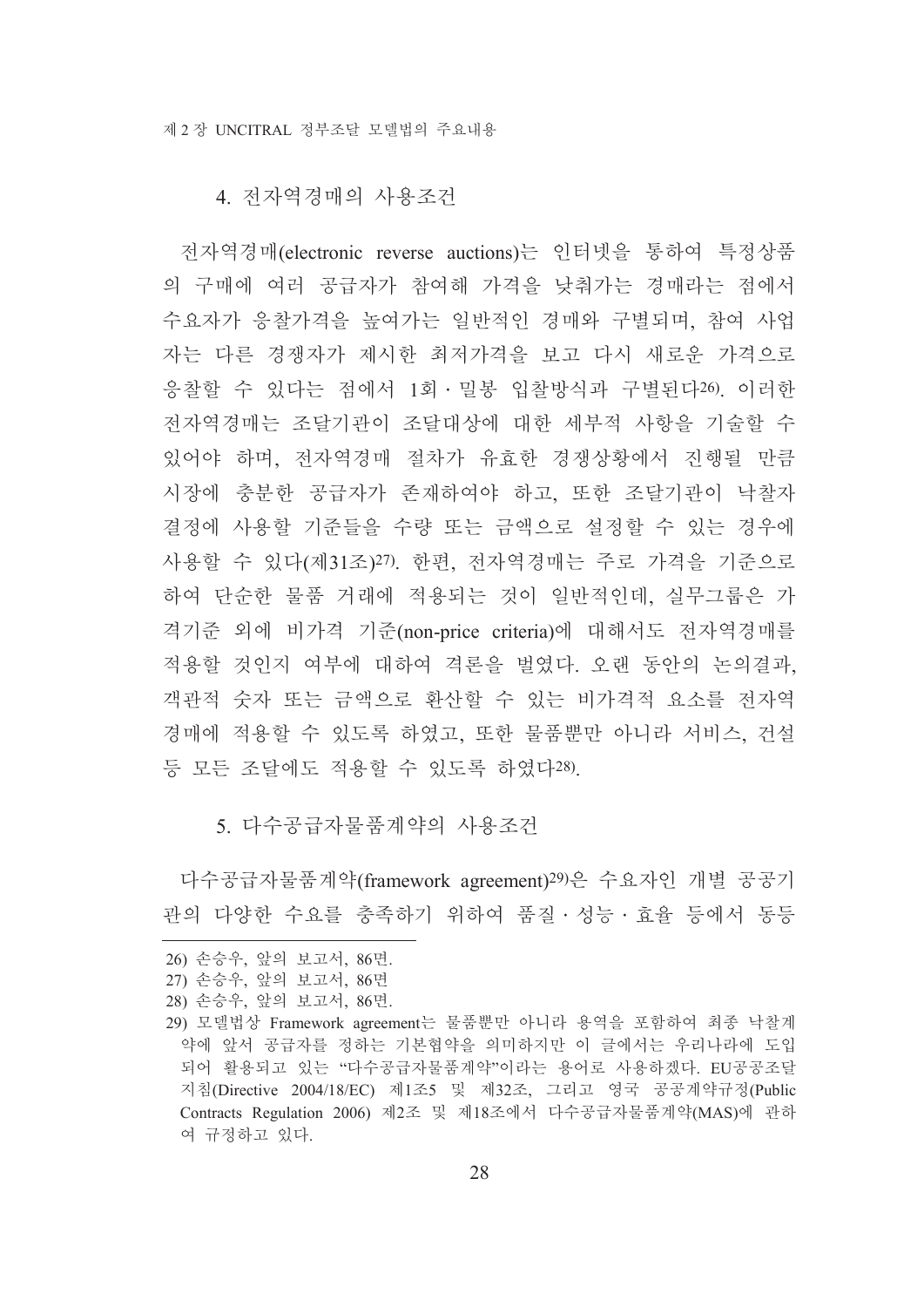하거나 유사한 종류의 물품(모델법은 용역을 포함)을 수요기관이 선택 할 수 있도록 1인 이상의 공급자와 조달기관이 일정한 기간 동안에 낙찰될 계약을 규율하기 위한 조건(가격, 예상수량)을 정하는 기본적 인 협약을 말한다.30) 즉 이 계약은 일반적인 조달방식과 달리 1인 이 상의 공급자와 체결이 가능하며, 또한 향후 계약체결이 필요한 가격 이나 예상수량 등의 조건에 관한 기본적인 사항을 정하는 약속이라는 점에서 최종 낙찰계약과 다르다. 이러한 기본협정에서 설정되는 가격 은 실제 최종 가격이 아니라 후속적으로 수반하게 되는 계약의 구체 적인 조건에 따라 그 금액을 확정할 수 있는 가격책정의 메커니즘을 의미한다. 이와 같이 낙찰계약에 앞서 체결되는 이러한 약속을 기본 협약이라고 하며, 이것만으로는 조달기관이 물품을 구매해야 할 의무 가 발생하는 것은 아니다.31)

다수공급자물품계약은 조달이 정해진 기간 동안 불명확하거나 반복 적으로 이루어지는 경우 또는 정해진 기간 동안 긴급을 요하는 경우 에 사용할 수 있다(제32조).

#### Ⅲ. 일반경쟁입찰

모델법 제3장은 일반경쟁입찰(Open Tendering)의 공고(Solicitation of tenders), 입찰서 제출(Presentation of tenders), 입찰서의 평가(Evaluation of tenders) 등에 관한 절차와 기준을 상세히 규정하고 있다. 모델법상 일반경쟁입찰은 입찰 평가 외에 사전자격심사(pre-qualification)를 선택

<sup>30)</sup> 다수공급자물품구매계약특수조건(2008.08.08.), 제2조제2호("다수공급자물품계약" 이란 『조달사업에 관한 법률 시행령』 제7조의2에 따라 각 수요기관에서 공통적으 로 소요되는 물품을 구매함에 있어 수요기관의 다양한 수요를 충족하기 위하여 필 요하다고 인정되는 경우, 품질·성능·효율 등에서 동등하거나 유사한 종류의 물품 을 수요기관이 선택할 수 있도록 2인 이상을 계약상대자로 하는 계약을 말한다.); 조달청, 다수공급자물품계약제도, 2006.4., 3면; 주영국대사관, 영국의 Framework Agreement 제도 -용역 Framework Agreement 및 OGCbuying.solution 사례 중심으로-, 2007.3. 1면.

<sup>31)</sup> 손승우, 앞의 논문, 28면.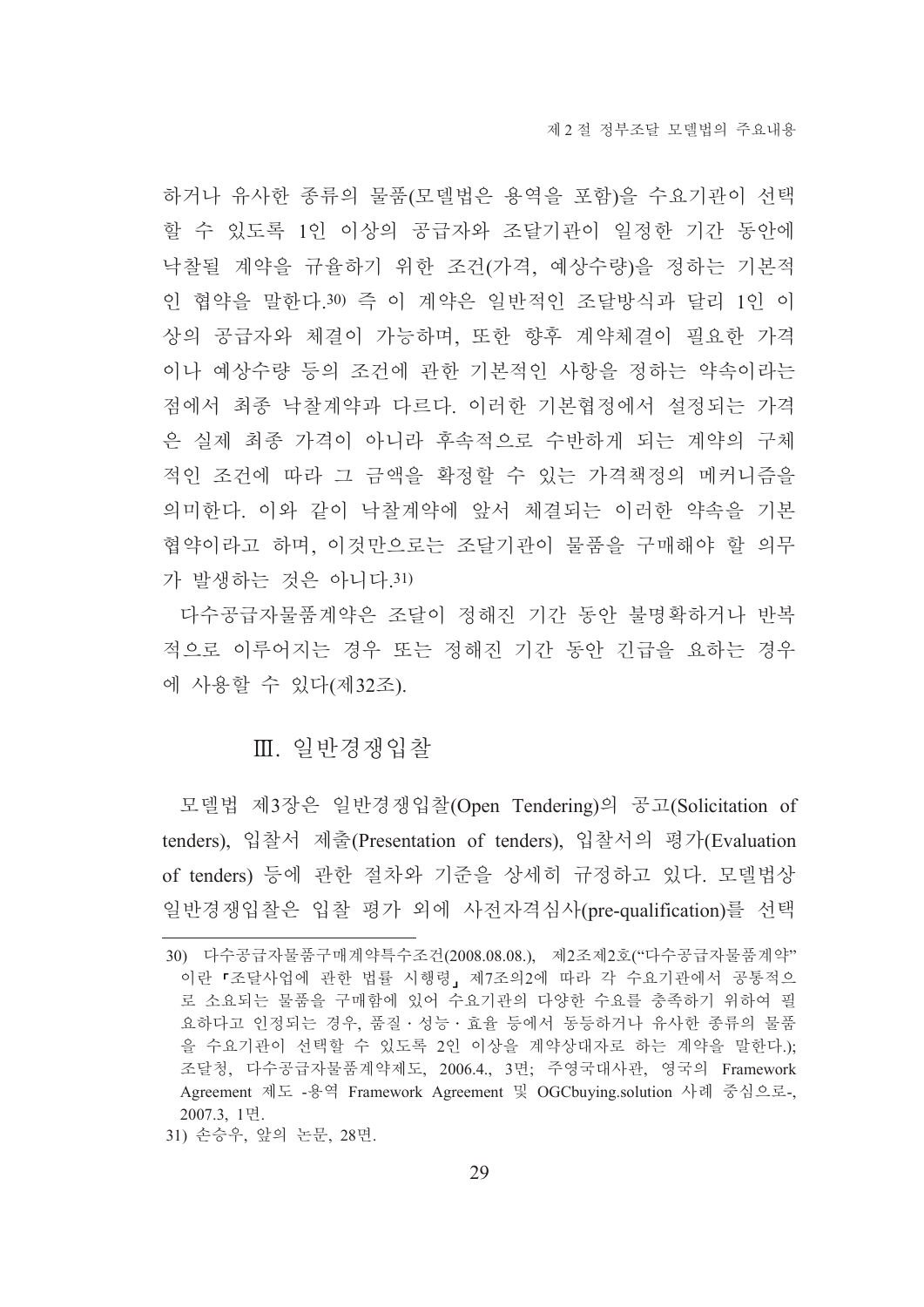적으로 거칠 수 있도록 규정하고 있다. 사전자격심사를 위해서는 별 도의 사전자격을 위한 요청서를 공고하고, 이에 응하여 지원한 공급 자를 심사하여 자격을 통과한 공급자만이 이어지는 조달절차에 참여 할 수 있다.

우리나라의 일반경쟁입찰의 경우에는 사업자 자격증, 법률상 요구되 는 자격증 외에 특별한 자격제한 없이 진행되는 점에 차이가 있다. 다만 국가계약법 제7조 제2항에서 "경쟁입찰에 부치는 경우 계약이행 의 난이도, 이행실적, 기술능력, 재무상태, 사회적 신인도 및 계약이행 의 성실도 등 계약수행능력평가에 필요한 사전참가자격심사기준, 사 전참가자격심사절차, 그 밖에 대통령령으로 정하는 바에 따라 입찰 참가자격을 사전참가자격심사하고 적격자만을 입찰에 참가하게 할 수 있다."고 규정하여 사전자격심사를 허용하고 있다. 이러한 사전자격심 사는 주로 일정규모 이상의 시설조달분야에서 적용되고 있다.

또한 국내 건설분야에서 공사를 성질별 · 규모별로 유형화하여 이에 상응하는 경쟁제한기준을 정하고 이를 미리 지정정보처리장치에 공고 하여 경쟁참가적격자로 하여금 등록신청을 하게 하는 "유자격자명부 제도"가 있다 32) 이 제도는 참가적격자를 상대적으로 용이하게 파악할 수 있는 건설분야에 한정하여 적용하고 있으며, 다양성으로 인한 표 준화가 어려운 물품 및 서비스 분야에는 적용되지 않는다.

한편, 개찰(Opening of tenders)과 관련하여 실무그룹은 입찰서제출 마감시간과 개찰시간 간의 간격이 긴 경우에는 남용의 위험이 존재한

가신청을 하게 할 수 있다. - 이하 생략 -

<sup>32)</sup> 국가계약법 시행령 제22조 (공사의 성질별 · 규모별 제한에 의한 입찰) ①각 중앙 관서의 장 또는 계약담당공무원은 공사를 성질별 · 규모별로 유형화하여 이에 상응 '하는 경쟁제한기준을 정하고 이를 미리 지정정보처리장치에 공고하여 경쟁참가적 격자로 하여금 등록신청을 하게 할 수 있다. <개정 2002.7.30, 2006.5.25> ②각 중앙과서의 장 또는 계약담당공무워은 제1항의 규정에 의한 등록신청을 받은 때에는 이를 심사하여 유형별ㆍ등급별로 경쟁참가적격자를 선정하여 등록을 하고 공사 입찰시마다 당해 경쟁참가적격자에게 제36조 각호의 사항을 통지하여 입찰참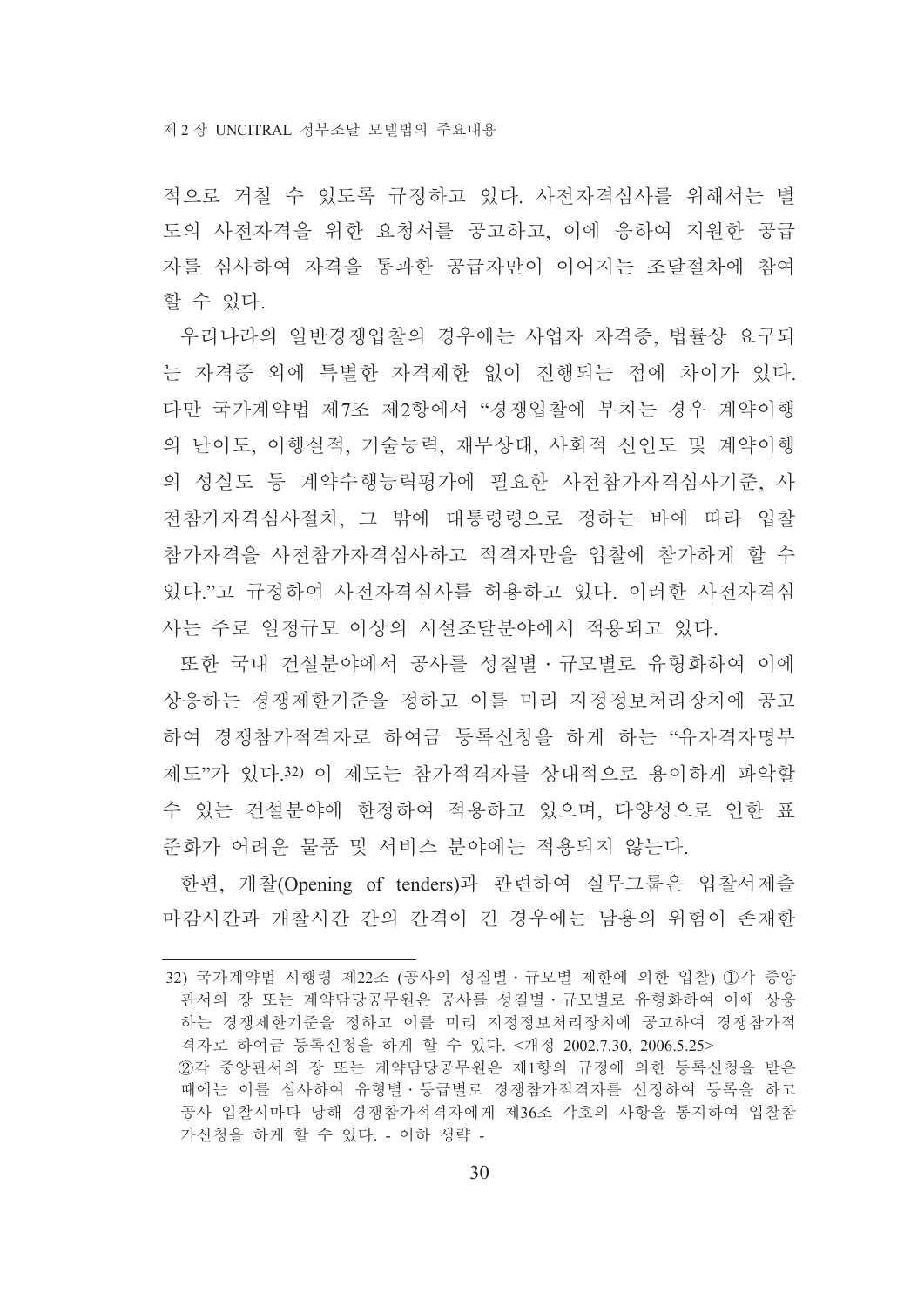다는 점을 지적하고 입찰공고문에 명시된 시간에 개찰하도록 규정하 였다(제42조).33) 입찰서 검사 및 평가와 관련하여, 입찰서를 검토하면 서 발견된 순수한 산술적 오류는 교정이 허용되며(제43조1항), 또한 성공적인 입찰자가 자격 요건을 갖추지 못한 것이 발견되는 경우 조 달기관은 해당 입찰을 거절하고 차순위 입찰을 선택하여야 한다(제43 조6항). 그리고 공급자가 제출한 입찰과 관련하여 조달기관은 공급자 와 협상할 수 없다(제44조).

#### IV. 제한경쟁입찰 및 견적서요청 절차

모델법 제4장은 제한경쟁입찰, 견적서요청 및 협상 없는 제안서 요 청 절차에 대한 상세한 절차와 기준을 규정하고 있다. 제한경쟁입찰 (제45조)과 관련하여, 입찰자의 수를 제한하는 방식은 국가계약법 시 행령 제23조 지명경쟁입찰과 유사하나 이 제도는 지명경쟁입찰 대상 자를 지명하는 방식으로 이루어진다는 점에서 차이가 있다.

견적서요청(Request for quotations) 방식에 관하여 실무그룹은 가능한 많은 공급자로부터 견적을 받도록 하되 최소한 3개 공급자로부터 견 적을 받도록 권장하고 있다.34) 그러나 국가계약법 시행령 제30조에서 견적에 의한 가격결정은 수의계약을 체결하고자 할 때하며 2인이상으 로부터 견적서를 받도록 규정하고 있다. 한편 국가계약법 시행령 제 17조에서 "희망수량경쟁입찰(다량물품의 입찰)"을 규정하여 한 명의 공급자가 조달 전체를 공급할 수 없는 경우 다수 공급자로부터 희망 수량과 그 단가를 받아 입찰할 수 있도록 규정하고 있다.35)

34) A/CN.9/WG.I/WP.79/Add.13. para. 33.

<sup>33)</sup> 국내 실무에서는 입찰마감 후 1시간이 지나 개찰을 시작하고 있다. 이는 천재지 변. 시스템오류. 해킹 등을 판단할 수 있는 시간이 필요한데. 예를 들면. 투찰은 했 으나 실제 시스템에 들어오지 않은 경우 등이 있을 수 있으므로 1시간의 간격을 두고 있다. 손승우, 앞의 보고서, 41면.

<sup>35)</sup> 이 조달방식은 주로 시멘트, 소금 등 자재 분야에서 사용되는데, 예를 들면, 수요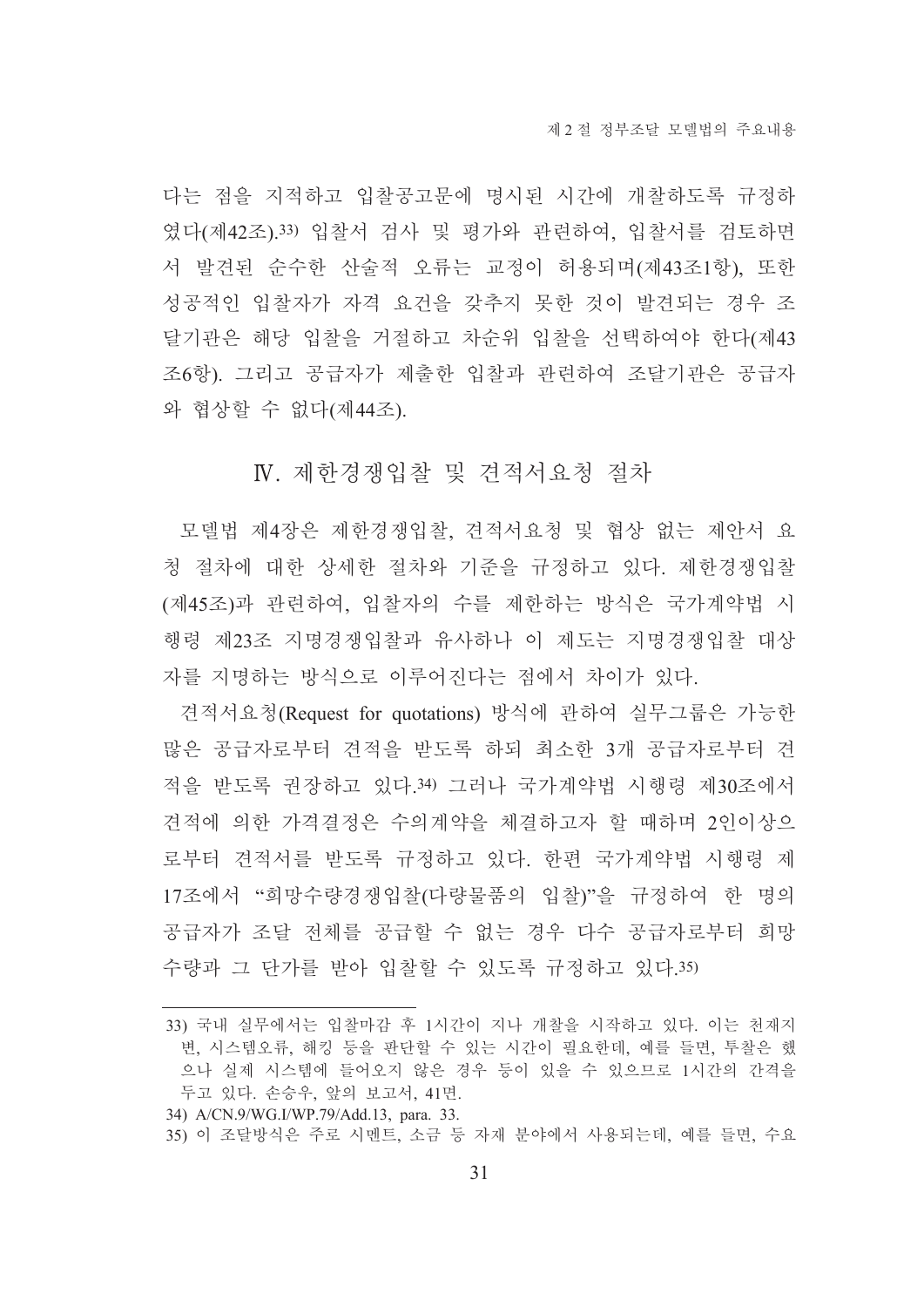#### V. 2단계 입찰 및 대화에 의한 제안서 요청

이번 모델법 개정에서 가장 눈여겨 볼 새로운 조달방식이 바로 "대 화에 의한 제안서 요청(Request for Proposals with Dialogue)"이다(제49 조). 앞서 설명한 바와 같이, 이 협상방식은 KTX, 태양광, 지속가능한 에너지조달 등과 같이 고도의 혁신적 기술 전문성과 복잡성을 요하는 IT시스템 및 인프라 구축과 같은 대규모 프로젝트나 서비스에 효과적 인 방식이다36. 일부 선진국을 제외하고는 보편적으로 사용되고 있지 않는 조달방식이지만 조달기관이 제한된 공급자들과 장기간의 반복적 인 협상(대화)을 통해 조달목적에 부합하는 민간의 우수한 기술을 최 상의 조건으로 공공부문에 도입할 수 있는 효과적인 방식이라고 평가 된다.37) 이 조달방식은 형식적으로 2단계 입찰과 유사하나 구체적인 절차에 있어서 차이가 있다. 즉, 2단계 입찰은 자격심사를 통과한 공 급자에 대하여 입찰은 거부할 수 없는 반면 대화에 의한 제안서 요청 에서는 자격심사를 통과한 공급자에 대하여 참자가의 수를 제한할 수 있다38). 또한, 이 방식은 2단계 입찰과 달리 조달기관이 각 사업자들 이 제시한 제안서를 장기간의 반복적인 협상을 통하여 기술적 사양을 업그레이드하고 최종적으로 제시한 제안들(BAFOs)을 평가하여 낙찰 자를 선정하게 된다39).

대화에 의한 제안서 요청의 절차의 특징을 살펴보면 다음과 같다.

- 36) 손승우, 앞의 보고서, 70면.
- 37) 이하 자세한 내용은 손승우, 앞의 논문, 23-27면 참조.
- 38) 손승우, 앞의 보고서, 70면,
- 39) 손승우, 앞의 보고서, 70면.

기관이 시멘트 1만포대가 필요한 경우, A업체는 단가 4,000원에 4천포대를, B업체 는 3.900원에 3천포대를, C업체는 4.100원에 4천포대 공급가능하다고 할 때 조달기 관은 A, B, C와 원계약을 체결하고 선정된 각 업체의 견적을 수요처에 알려주고 수요처가 인터넷에서 계약 업체를 선택하게 된다. 조달기관은 납품요구서(간이계약 서)를 수요처와 납품업체에 각각 송부하게 된다. 이 조달방식에 대한 문제점으로서 서진국과 달리 구매수량에 따른 가격감경이 이루어지고 있지 않는 점이다.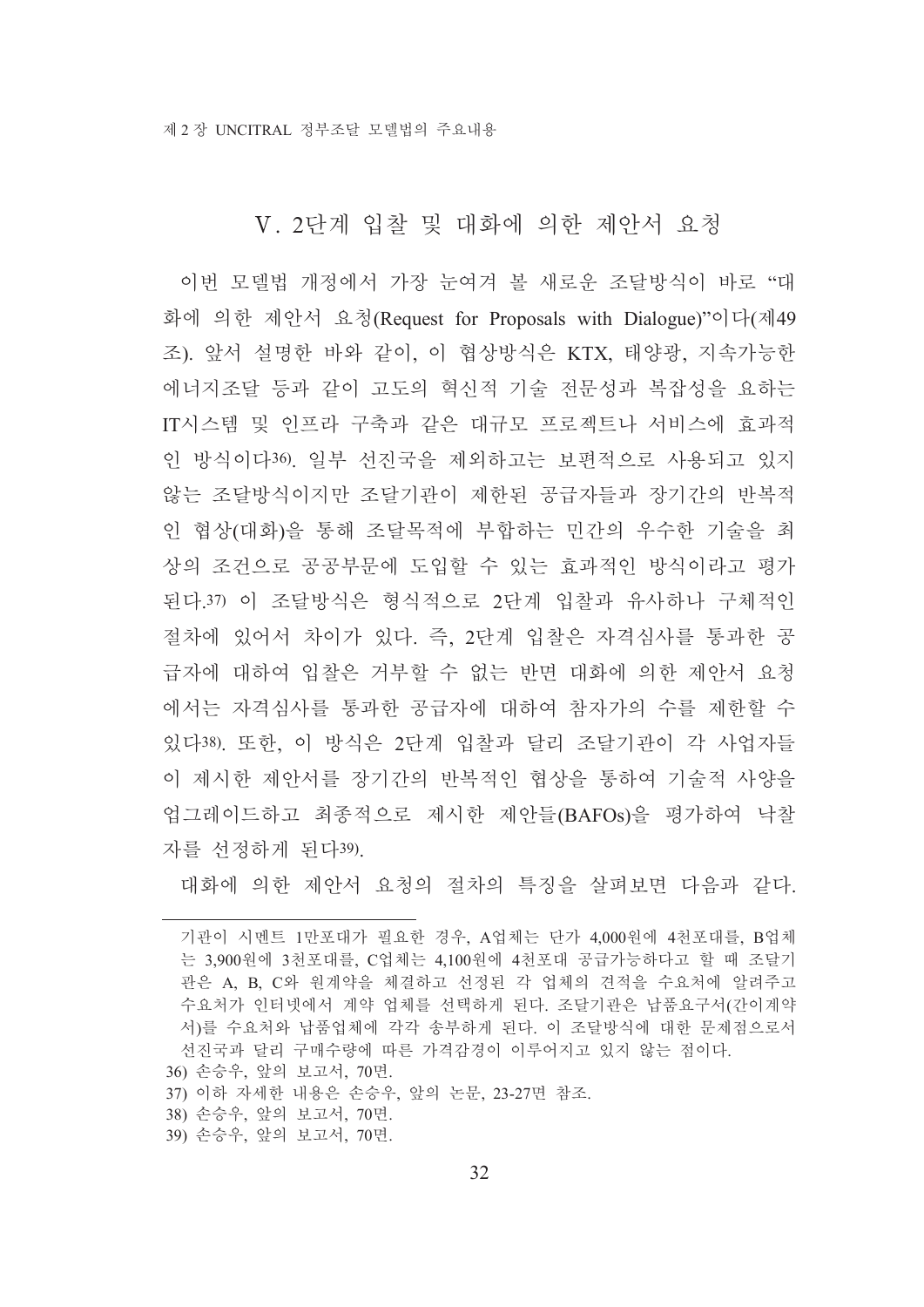우선 조달기관은 조달의 내용, 입찰조건이나 절차, 참가자격, 기준, 언 어, 기간 등의 최소한의 정보만을 포함한 '입찰공고'를 한다(제49조2 항). 그리고 과다경쟁이 예상되어 일정한 수를 제한하기 위하여 사전 선정절차(pre-selection proceedings)를 진행할 수 있다(제49조3항). 그리 고 조달기관은 자격을 갖춘 공급자에 대하여 조달가격, 필요한 경우 참가자 수의 제한(최소 3개 사업자 이상), 평가 방법 및 절차, 관련 법 률, 이의절차, 계약체결 등에 관한 사항을 담은 제안서를 요청하게 된 다(제49조5항). 조달기관은 최소요건을 만족하지 못하는 공급자의 제 안을 거절하며, 대화협상에 참여할 수 있는 최소한 3개 사업자 이상 을 선정하게 된다(제49조6항 및 7항). 실무적으로 대화절차에 참가하 는 사업자가 5개 이상인 경우 비용과 시간적으로 비효율성을 초래할 수 있다.

조달기관이 조달의 내용이나 자격조건 또는 평가기준 등의 제안요 청 사항을 변경하거나 보완하고자 할 경우에는 사업자의 입찰제안서 제출 전에만 가능하며 반드시 서면으로 통지하여야 한다. 이러한 사 항은 대화협상의 대상이 되지 않는다(제49조9항). 조달기관은 제안서 를 제출하고 협상에 선정된 참가자들과 동일한 조건하에서 동시협상 (concurrent dialogue)을 진행해야 한다. 동시성은 동일한 협상자(위원 회)가 동일한 내용·질문·시간·방법 등으로 참가 사업자와 순차적 으로 진행하되 차별하지 않고 공평하게 취급하도록 하여야 한다(제49 조8항 및 10항). 한편 협상과정에서는 사업자의 기술적 사항 등에 관 하여 이루어지는 변경은 자연스러운 것으로서 수차례에 걸친 협상을 통해 제안내용이 변경되고 업데이트된다. 개별 사업자와의 협상 내용 은 반드시 비밀로 유지되어야 한다.

조달기관은 협상이 종료되기 전에 마지막으로 모든 참가자들이 최 종제안(best and final offer)을 제시할 수 있도록 기회를 주어야 한다. 참가자의 최종제안이 제시되면 협상도 종료되며 가장 최상의 조건을

33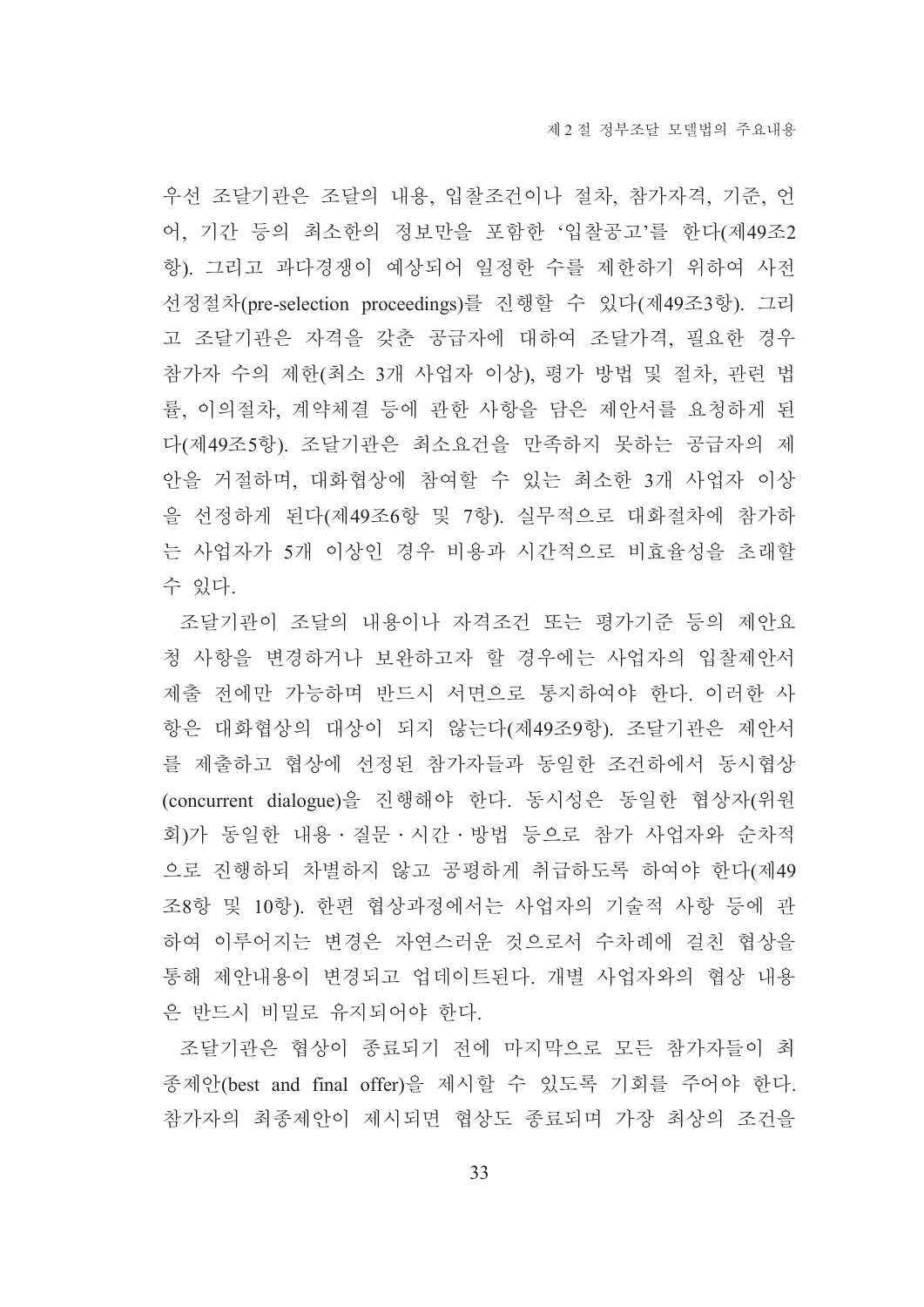제시한 사업자를 낙찰자로 선정하게 된다(제49조12항 및 13항).

한편, 이 방식은 조달기관에 넓은 재량을 부여하고 있으므로 참가자 의 부정로비나 조달절차의 불공정성 등의 문제를 야기할 수 있으며, 장기간의 협상으로 인해 비용적 부담 또한 클 수 있다. 우리 조달실 무에서도 이러한 우려로 인해 이 방식을 도입하지 못하고 있었는데 모델법은 제도의 남용 및 부패 방지를 위한 몇 가지 방안을 제시하고 있다. 첫째, 경쟁협상을 특정인이 진행하기 보다는 위원회를 통해 진 행할 것, 둘째, 각 단계에 적절한 공고방법을 마련할 것, 셋째, 부패 및 남용 방지를 위한 법령 및 지침을 마련할 것, 넷째, 독립적 감독체 계, 구제방안, 전문성 제고, 시민단체의 참여, 이해관계의 충돌 회피 등에 관해 적절한 조치를 취할 것, 다섯째, 이 방식을 운용하기 위한 구체적인 기준, 방법 및 절차를 마련할 것, 여섯째, 경쟁이 이루어질 수 있는 최소한의 협상 참여자를 확보하고 철저한 기록 체계를 마련 할 것 등이 있다.40)

#### Ⅵ. 전자역경매와 다수공급자물품계약

1. 전자역경매

모델법은 별도의 장(제6장)을 마련하여 전자역경매에 관한 상세한 절차와 기준을 제시하고 있다. 즉, 모델법은 전자역경매 절차에 참여 요청 절차(제53조), 다수공급자물품계약의 2단계 등과 같이 조달계약 체결 단계에서의 전자역경매 절차(제54조), 경매등록 및 경매시작 절 차(제55조), 경매 중 요건(제56조), 경매 후 요건(제57조) 등에 관하여 매우 상세한 규정을 두고 있는 것이 특징이다.

실무그룹은 최고 참가자 수를 제한할 것인지 여부와 관련하여 기술 적 가용성에 한계가 있는 경우를 제외하고는 그 수를 제한하지 않음

<sup>40)</sup> 제16차 회의문서, A/CN.9/WG. I /XI I /CRP.1/Add.1, para. 5.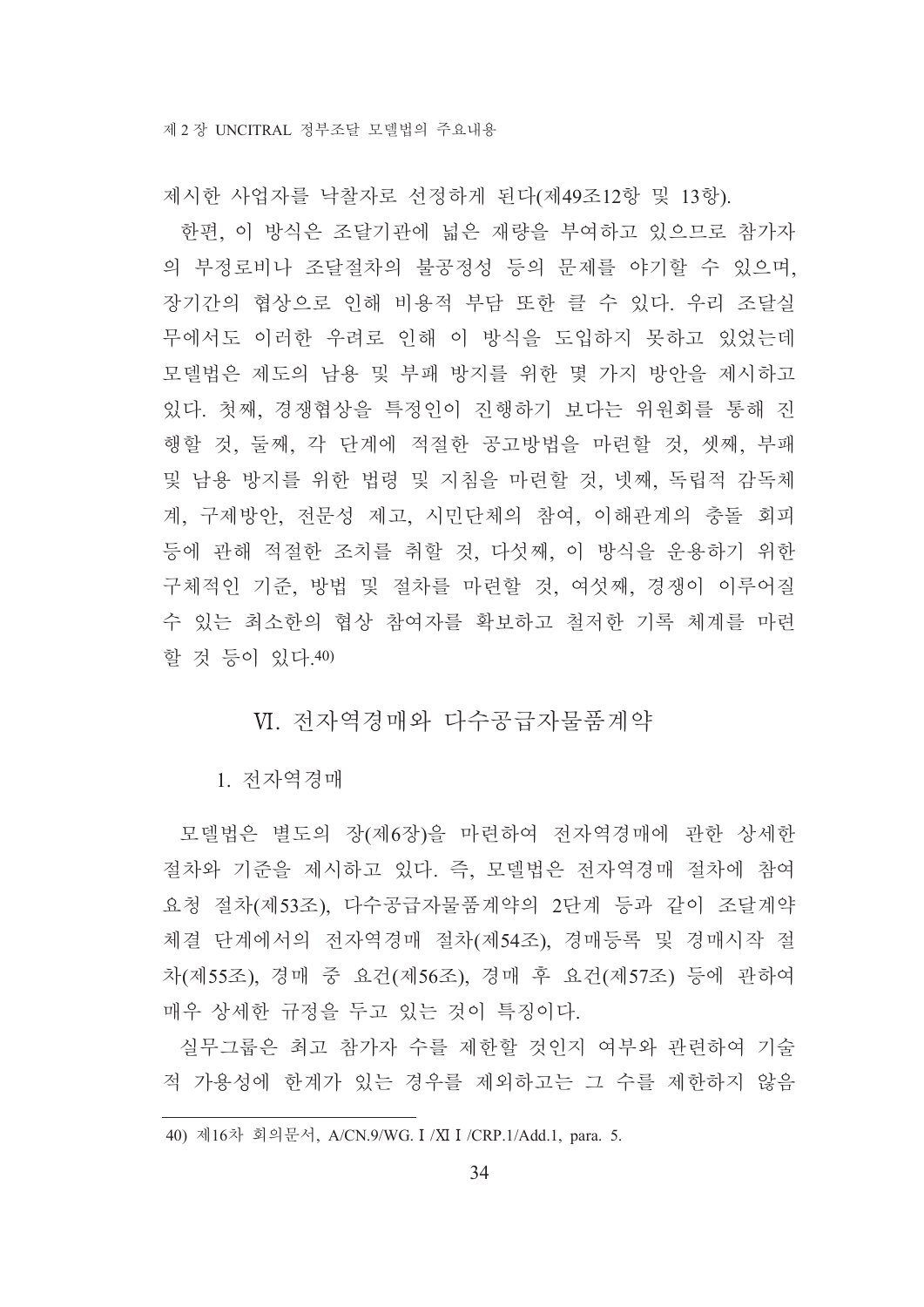으로써 경쟁을 극대화하기로 하였다. 41) 또한 복잡한 형태의 전자역경 매의 경우에는 최초의 입찰에 대한 평가 절차를 적용할 수 있도록 하 였다(제53조3항). 경매절차 등록 이후 경매에 참여하는 공급자의 수가 충분하지 않아 유효한 경쟁을 보장할 수 없는 경우에는 전자역경매를 취소하도록 하고 있다(제55조2항). 전자역경매는 앞서 언급한 바와 같 이 가격과 비가격적 기준을 적용할 수 있으며(제56조1항), 모든 응찰 에 대한 평가는 자동적으로 이루어져야 한다(제56조2항(b)). 또한 응찰 자는 다른 응찰에 대한 정보를 실시간으로 수령하여 자신의 입찰을 유지할지 여부를 결정할 수 있도록 하여야 하며(제56조2항(c)), 조달기 관은 경재절차 중에는 응찰자의 신원을 밝혀서 안니된다(제56조3항). 만일 정보전달시스템에 장애가 발생하여 경매절차를 정상적으로 진행 할 수 없는 경우에는 조달기관은 경매를 중지하거나 종료해야 한다 (제56조5항).

경매절차가 종료된 시점에 최저가격(the lowest-priced bid) 또는 최상 의 응찰(the most advantageous bid)에 대해 낙찰이 이루어진다(제57조1 항). 만일 낙찰된 응찰이 과다저가입찰에 해당하여 계약의 이행능력이 우려되는 경우에는 당해 응찰을 거절하고 다음의 최저가격 또는 최상 의 응찰을 낙찰로 선택해야 한다(제57조3항). 실제 전자역경매는 지나 친 가격경쟁으로 인하여 과다저가입찰이 발생될 개연성이 높으며 이 로 인해 사업자에게 부담을 줄 수 있는 단점이 있다42).

#### 2. 다수공급자물품계약(Framework agreement)

다수공급자물품계약은 전통적인 정부조달 방식과는 다른 특수한 형 태의 조달방식이므로 모델법은 그 사용조건과 절차에 관하여 별도의 장(제7장)에서 상세한 규정을 마련하고 있다. 다수공급자물품계약은

<sup>41)</sup> 손승우, 앞의 보고서, 60면,

<sup>42)</sup> 손승우, 앞의 보고서, 72면.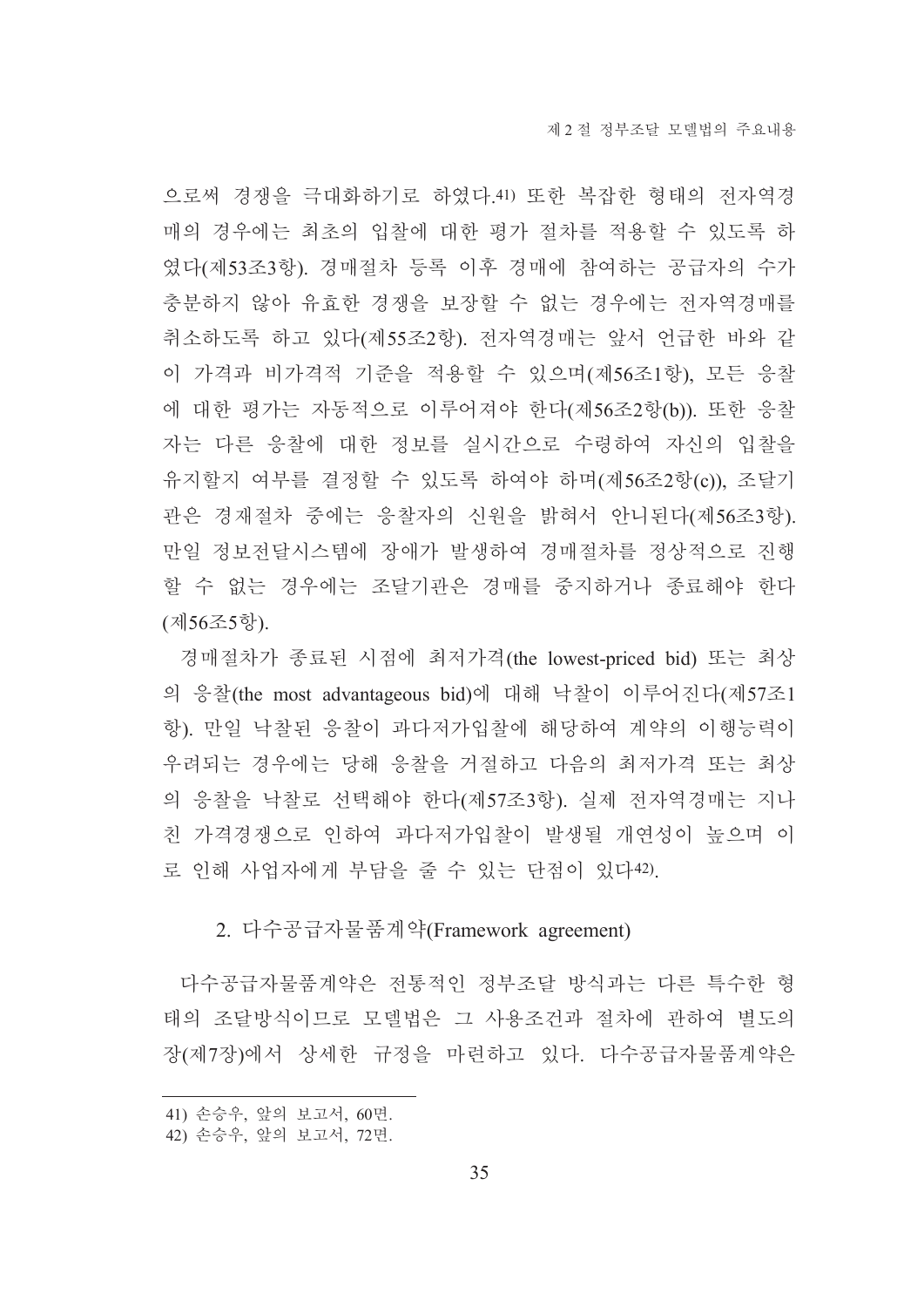크게 폐쇄형(closed framework agreement)과 개방형(open framework agreement)으로 구분할 수 있는데, 전자는 최초 기본협약의 당사자가 아니었던 자는 이후 체결되는 조달계약의 당사자가 될 수 없는 절차 를 의미하며, 후자는 최초 당사자들 외의 공급자들도 언제든지 사후 적으로 계약주체가 될 수 있는 절차를 말한다(제2조(e)). 또한 개방형 또는 폐쇄형 절차는 다시 2단계 경쟁이 관계된 경우가 있는데 1 단계 에서 명세사항과 중요한 조달조건들이 1개 이상의 공급자에게 제시되 고, 그 밖의 구체적인 조건들은 다음 단계에서 경쟁을 위해 제시되는 절차이다. 또한 폐쇄형 절차에 있어서 2단계 경쟁이 없는 경우는 조 달의 모든 조건이 첫 번째 단계에서 성립된다.

모델법은 폐쇄형 절차의 계약체결 절차(제58조), 폐쇄형 절차를 위 한 요건(제59조), 개방형 절차의 성립(제60조), 개방형 절차를 위한 요 건(제61조), 2단계 절차(제62조), 다수공급자물품계약의 운용 중 변경 (제63조) 절차 등에 관하여 매우 상세한 규정을 두고 있다. 우리나라 는 2005년 다수공급자물품계약(MAS)은 도입한 이후 인터넷을 기반으 로 한 개방형 다수공급자물품계약의 형태, 즉 나라장터쇼핑몰(http:/ /shopping.g2b.go.kr)을 2007년 7월 새롭게 개시하여 수요기관의 다양한 요구를 충족하고 선택권을 제고시키는 등 세계적으로 앞선 시스템을 운용하고 있다.43) 따라서 모델법에서 제시하고 있는 폐쇄형 다수공급 자물품계약은 아직 인터넷 시스템을 구축하지 못한 국가를 위한 규정 이라고 볼 수 있다44).

국내에서는 조달사업법 제5조 및 동법 시행령 제7조의2에서 다수공 급자 물품계약(MAS)에 관한 규정을 두고 있다. 즉 시행령 제7조의2에 서 "조달청장은 법 제5조의 규정에 따라 각 수요기관에서 공통적으로 소요되는 물품을 구매함에 있어 수요기관의 다양한 수요를 충족하기

<sup>43)</sup> 조달청, 전자조달백서, 2007, 183-189면 참조,

<sup>44)</sup> 손승우, 앞의 보고서, 73면.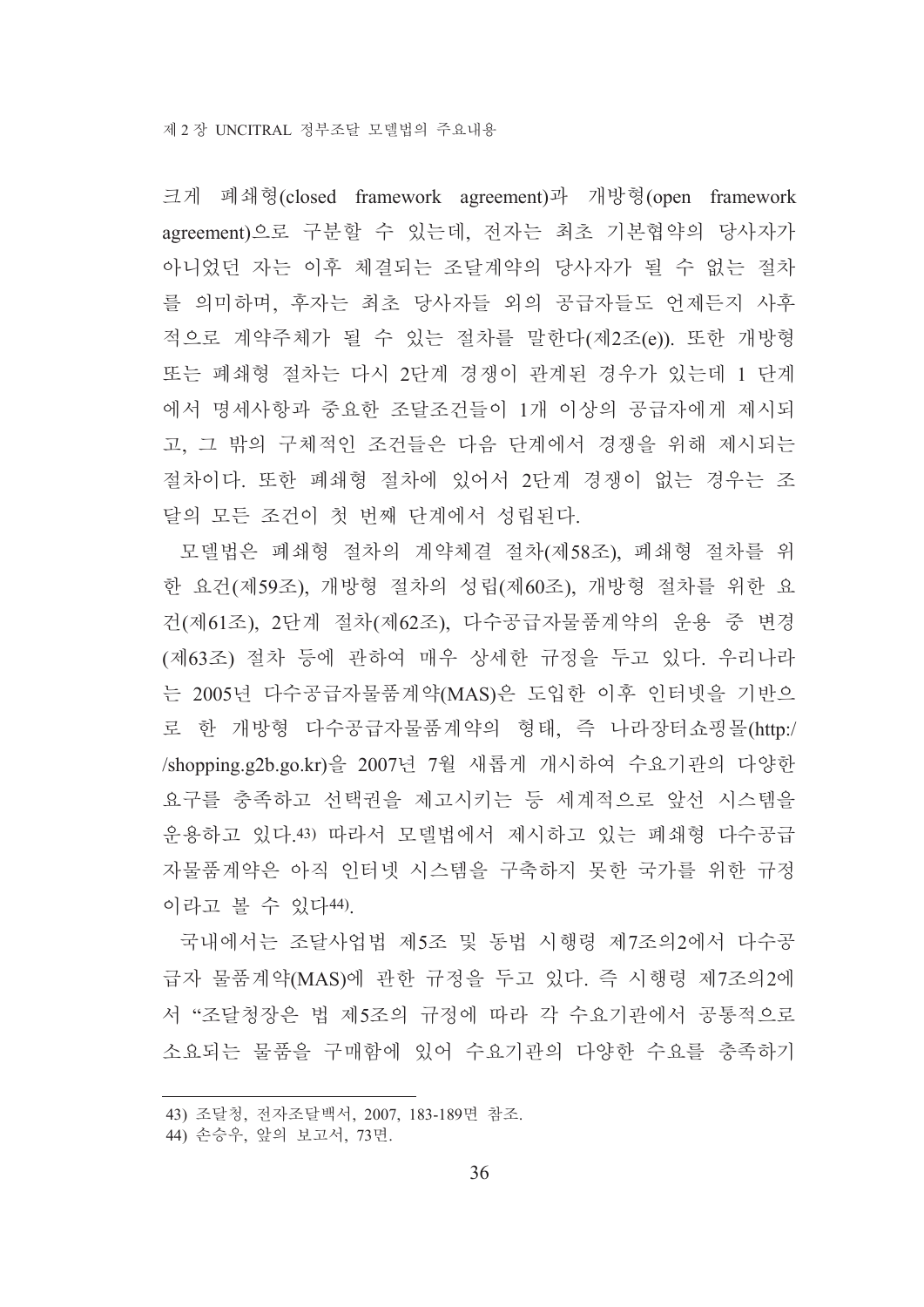위하여 필요하다고 인정되는 경우에는 품질 • 성능 또는 효율 등에서 동등하거나 유사한 종류의 물품을 수요기관이 선택할 수 있도록 2인 이상을 계약상대자로 하는 공급계약을 체결할 수 있다."고 규정하고 있다.

모델법은 다수공급자물품계약을 물품과 서비스에도 적용하고 있는 데, 우리나라 MAS는 물품을 중심으로 적용되어 왔다. 다만 최근에는 학생 수학여행 등 용역에도 적용하고 있다. 다수공급자물품계약은 물 품 조달 외에도 호텔, 자동차 리스, 산불방지용 헬기임대 등 단순하고 반복적인 성격의 서비스에는 적용이 가능할 것이다.

#### VIII. 구 제

정부조달절차에 있어서 구제에 관한 개정 모델법은 94년 모델법의 체계 및 내용을 상당부분 수정하였다. 즉, 모델법은 이의제기 및 재심 에 관한 권리(제61조), 이의제기의 효력(제65조), 조달기관에 대한 재 심청구(제66조), 독립기구에 의한 심의청구(제67조), 이의절차에 있어 서 참가자의 권리(제68조), 이의절차에 있어서 비밀유지(제69조) 등에 관하여 상세한 규정을 두었다45).

우리나라의 경우 국가계약법 제28조에서 국제입찰에 의한 정부조달 계약과정에서 해당 중앙관서의 장 또는 계약담당공무원의 일정한 행 위로 인하여 불이익을 받은 자는 그 행위의 취소 또는 시정을 위한 이의신청을 해당 중앙관서의 장에게 할 수 있으며(동조 제1항 및 제2 항), 해당 중앙관서의 장은 이의신청을 받은 날부터 10일 이내에 이를 심사하여 시정등 필요한 조치를 하고 그 결과를 신청인에게 통지하여 야 한다(동조 제3항). 만일 제3항의 규정에 의한 조치에 대하여 이의 가 있는 자는 그 통지를 받은 날부터 15일 이내에 제29조의 규정에

<sup>45)</sup> 손승우, 앞의 보고서, 73면.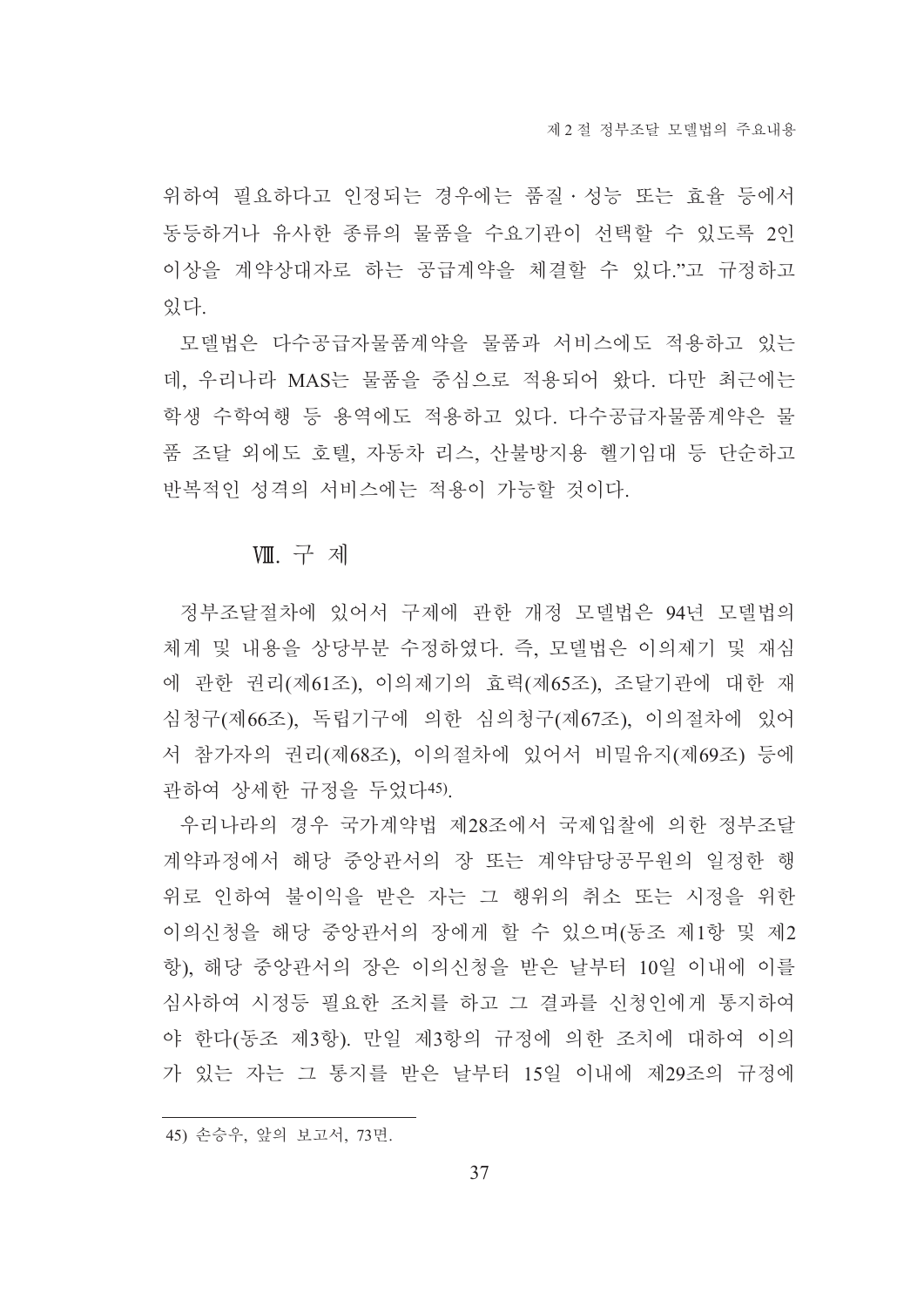의한 국제계약부쟁조정위워회46)에 조정을 위한 재심을 청구할 수 있 다(동조 제4항). 이와 같이 우리나라는 국제조달에 있어서 조달청 및 독립기구에 의한 재심절차를 마련하고 있다47).

#### 제 3 절 국내 조달법규에 대한 시사점

2011년 정부조달 모델법은 2004년 모델법 마련 후 새롭게 등장한 조달실무와 전자방식에 의한 조달을 충실히 반영하고 있다. 우리나라 정부조달 법령 개선에 주는 시사점은 다음과 같다.

1. 과다저가입찰의 거절 절차

모델법은 입찰가격이 조달목적에 비추어 과도하게 낮아 참가자가 조달계약을 충분히 이행하지 못할 우려가 있는 경우에는 해당 입찰을 거절할 수 있도록 규정하고 있다(제20). 우리 국가계약법에서는 이러 한 "과다저가입찰의 거절"에 관한 명시적 규정을 두고 있지 않다.

다만 국가계약법 제10조 제2항에서 국고의 부담이 되는 경쟁입찰에 서는 충분한 계약이행 능력이 있다고 인정되는 자로서 최저가격으로 입찰한 자 등을 낙찰자로 선정하도록 규정하고 있다.48) 즉 최저가격

- 47) 손승우, 앞의 보고서, 73면.
- 48) 국가계약법 제10조(경쟁입찰에서의 낙찰자 결정) ① 세입의 원인이 되는 경쟁입 찰에서는 최고가격의 입찰자를 낙찰자로 한다. 다만, 계약의 목적, 입찰 가격과 수 량 등을 고려하여 대통령령으로 기준을 정한 경우에는 그러하지 아니하다. ② 국고의 부담이 되는 경쟁입찰에서는 다음 각 호의 어느 하나의 기준에 해당하
	- 는 입찰자를 낙찰자로 한다.
	- 1. 충분한 계약이행 능력이 있다고 인정되는 자로서 최저가격으로 입찰한 자
	- 2. 입찰공고나 입찰설명서에 명기된 평가기준에 따라 국가에 가장 유리하게 입찰 한 자
	- 3. 그 밖에 계약의 성질, 규모 등을 고려하여 대통령령으로 특별히 기준을 정한 경 우에는 그 기준에 가장 적합하게 입찰한 자

<sup>46)</sup> 국제계약분쟁조정위워회의 설치에 관하여 국가계약법 제29조에서 규정하고 있다. 한편, 우리나라 조달청과의 거래는 행정처분이 아닌 민사거래이므로 조달청 결정에 불만이 있는 경우 행정심판제도를 이용할 수 없다.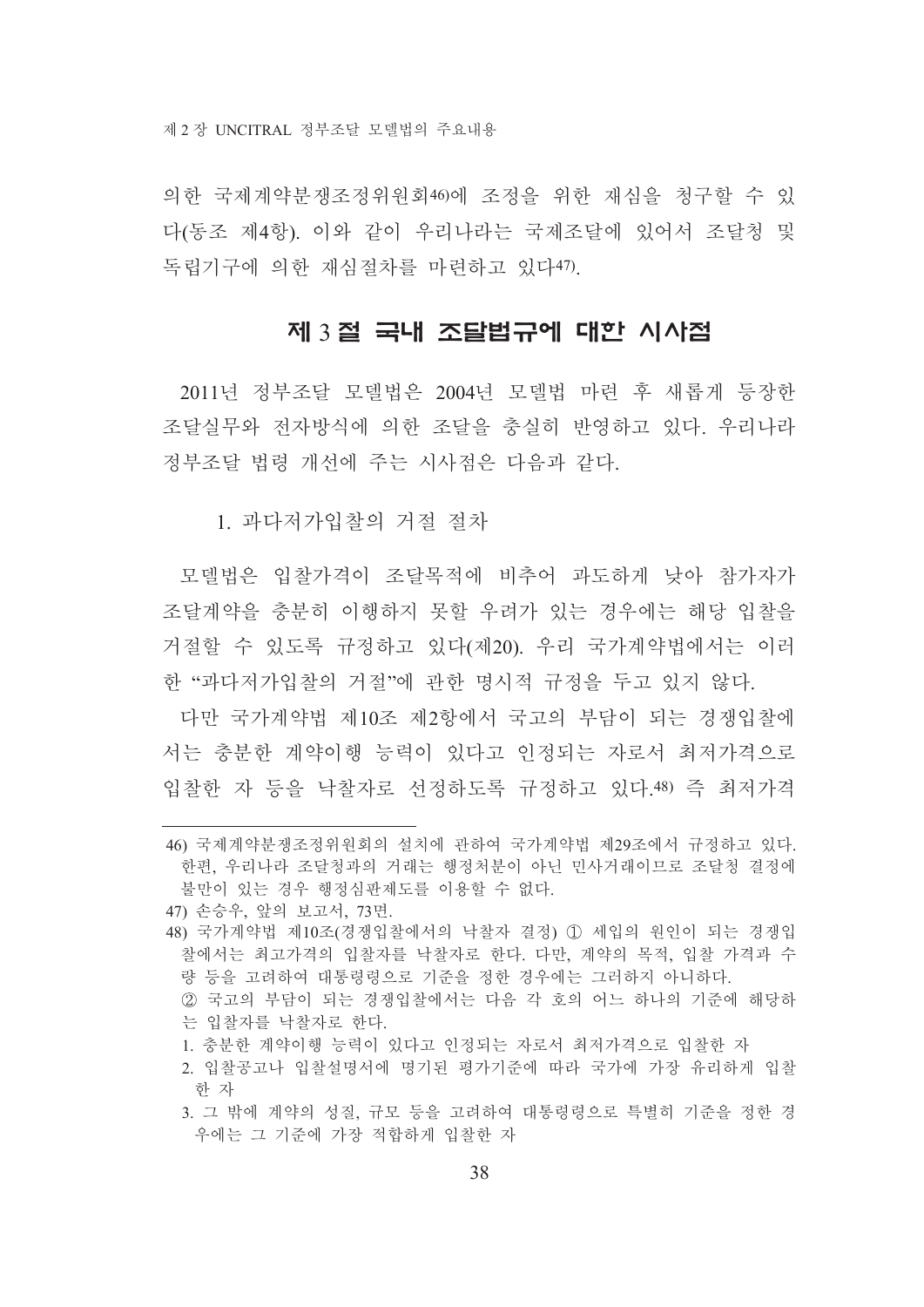입찰자를 낙찰자로 선정함에 있어서 충분한 계약이행 능력을 따져보 도록 하고 있는데, 이는 가격 자체에 대한 평가를 기반으로 계약이행 능력을 살피는 것이 아니라 입찰자 자체에 대한 평가라고 볼 수 있 다. 이러한 점에서 1원 입찰도 가능하며 법원도 이를 유효한 것으로 보고 있다.

그리고 국가계약법은 모델법 제20조와 달리 과다저가입찰로 인한 거절 절차 전에 입찰자에게 소명절차를 부여하고 있지 않다.

2 정지기간

낙찰선언 직후 일정한 기간 동안 이의제기를 할 수 있는 정지기간 (standstill period)(제22조)에 대해 우리 조달 법령은 규정하고 있지 않 으므로 그 필요성, 기간, 요건, 절차에 대한 검토가 필요하다49).

견적서요청(Request for quotations) 방식에서 입법지침은 가능한 많은 공급자로부터 견적을 받도록 하되 최소한 3개 공급자로부터 견적을 받도록 권장하고 있는 반면, 국가계약법 시행령 제30조는 수의계약을 체결하고자 하는 경우 2인 이상으로부터 견적서를 받도록 규정한 차 이가 있다50)

3. 전자조달

개정 모델법은 전자조달방법(e-procurement)과 전자역경매(electronic reverse auction)의 사용조건 및 절차에 관한 구체적인 규정을 두고 있 다51). 우리나라는 2008년 12월 31일. 역경매를 도입할 수 있는 근거를 국가계약법 시행령 제10조에 마련하였고,52) 2천 만 원 미만의 소액계

<sup>49)</sup> 손승우, 앞의 보고서, 77면,

<sup>50)</sup> 손승우, 앞의 보고서, 77면.

<sup>51)</sup> 손승우, 앞의 보고서, 75면.

<sup>52)</sup> 국가계약법 시행령 제10조(경쟁방법) ①법 제7조의 규정에 의한 경쟁은 입찰방법 이나 입찰방법에 주하여 경매의 방법으로 하여야 한다.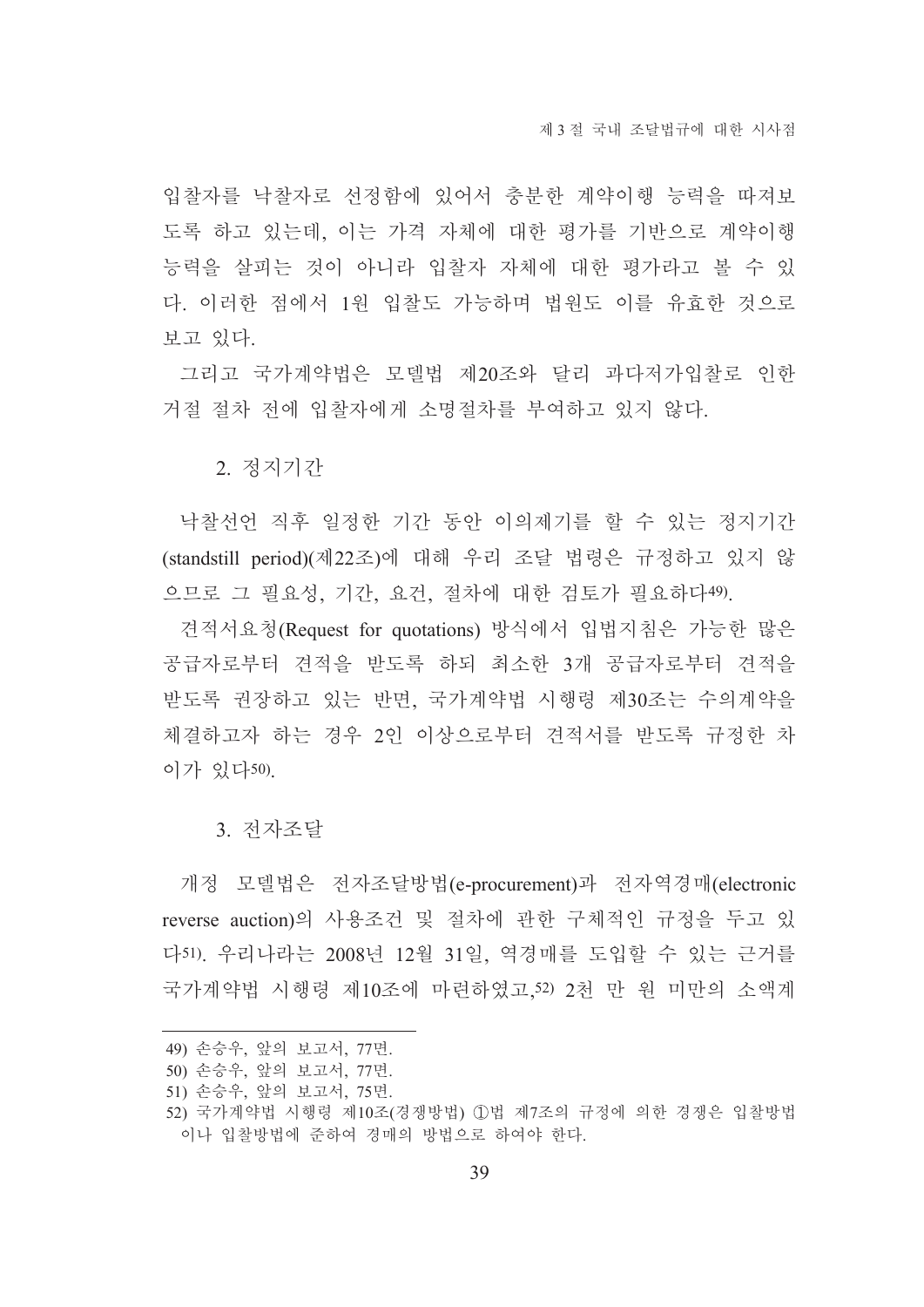약에 대하여 전자역경매시스템을 적용하고 있다53). 그러나 전자역경 매의 특성을 고려한 구체적인 절차나 기준을 명시하지 않아 실질적인 집행이 어려운 실정이다54). 모델법은 전자역경매의 사용조건과 경매 전후의 절차에 대하여 매우 상세한 규정을 두고 있으므로 우리 조달 법 개선에 시사점을 주고 있다55). 또한 전자조달에 관한 관련 규정에 서도 이러한 구체성을 띄고 있으므로 우리에게 중요한 기준을 제시해 주고 있다56).

4 대화에 의한 제안서 요청

모델법 제49조에 규정된 대화에 의한 제안서 요청(Request for proposals with dialogue)은 대규모 IT 시스템 구축, KTX 도입, 태양광 설비 등 사회기발시설을 갖추기 위해 고도의 국내외 민간 기술을 도 입하는데 유용한 조달방법이다. 우리 국가계약법에서는 이에 관한 규 정을 두고 있지 않다. 그러나 해외 선진적 기술을 우리 사회에 도입 하기 위한 사회적 여건이 갖추고 있으므로 이에 대한 법적 근거를 마 련할 필요가 있다.

5. 구 제

모델법은 조달기관에 대한 이의제기와 독립기구에 의한 재심절차 등을 상세히 규정하고 있다. 우리나라의 경우 국가계약법 제28조에서 국제입찰에 의한 정부조달계약과정에서 해당 중앙관서의 장 또는 계

②각 중앙관서의 장 또는 계약담당공무원은 동산의 매각에 있어서 필요하다고 인 정할 경우에는 이 영의 규정에 의한 입찰방법에 준하여 경매에 부칠 수 있다. 3 각 중앙관서의 장 또는 계약담당공무원은 물품을 구매할 때 필요하다고 인정할 경우에는 이 영에 따른 입찰방법에 주하여 역경매에 부칠 수 있다.

- 53) 손승우, 앞의 보고서, 75-76면.
- 54) 손승우, 앞의 보고서, 76면.
- 55) 손승우, 앞의 보고서, 76면,
- 56) 손승우, 앞의 보고서, 76면.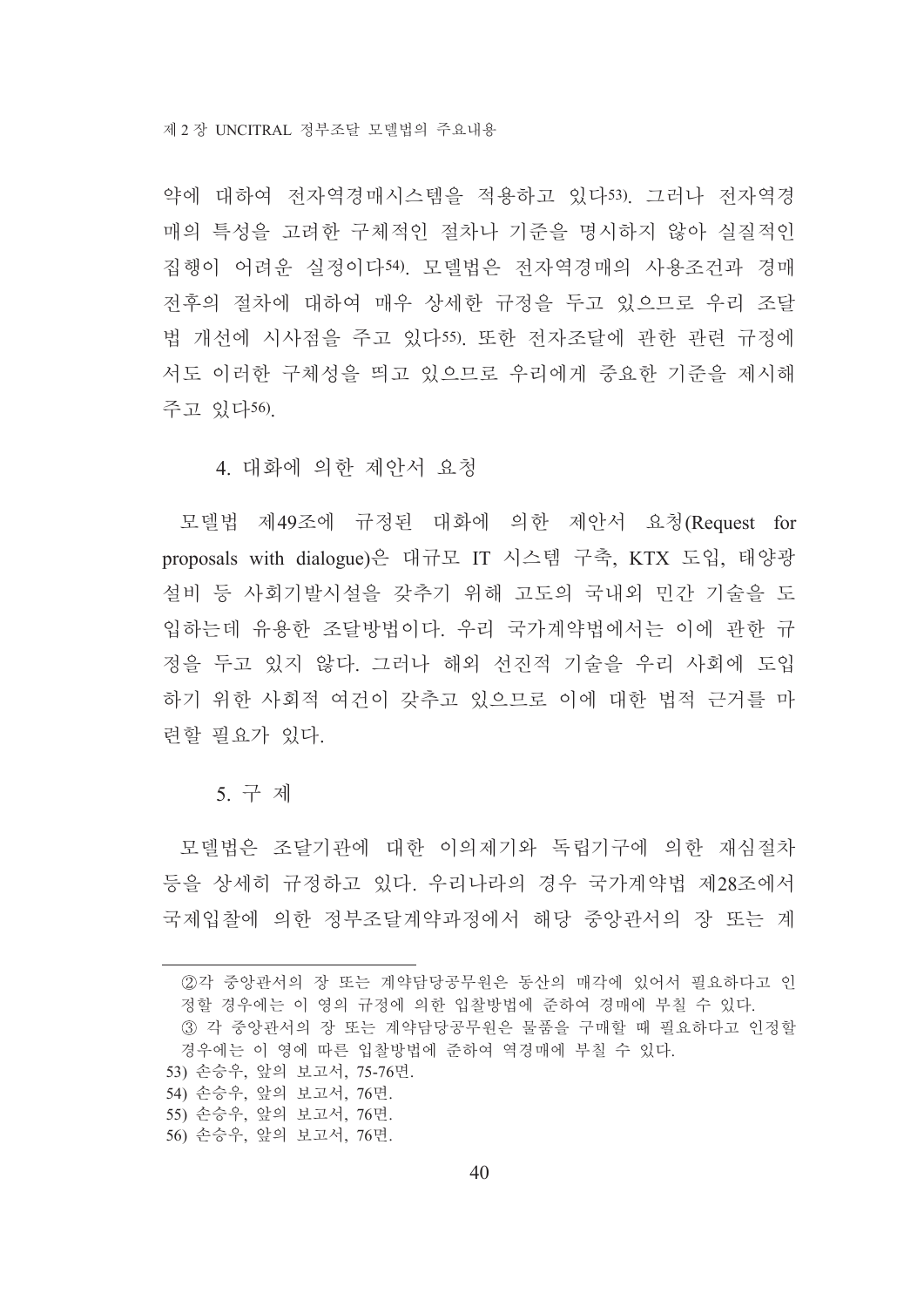약담당공무원의 일정한 행위로 인하여 불이익을 받은 자는 그 행위의 취소 또는 시정을 위한 이의신청을 할 수 있으며, 해당 중앙관서의 장의 조치에 이의가 있는 자는 다시 국제계약분쟁조정위원회에 조정 을 위한 재심을 청구할 수 있도록 규정하고 있다. 2012년 12월 개정 국가계약법은 우리나라 정부조달의 10-30% 정도 차지하는 국제조달에 대해서는 이러한 재심절차를 규정하면서도 보다 많은 거래가 이루어 지고 있는 국내조달절차에 대해서는 재심절차가 마련되어 있지 않은 문제점을 개선하였다. 즉 국내입찰의 경우에도 국제입찰과 같이 정부 조달계약을 위한 입찰 및 계약의 과정에서 분쟁 발생 시 이의신청을 할 수 있도록 하는 한편 국제계약분쟁조정위원회를 확대한 국가계약 분쟁조정위원회를 설치하도록 하여 소송으로 진행되기 전에 분쟁을 조정할 수 있도록 하였다. (법 제28조제1항·제4항 및 제29조제1항).

6. 기 타

그 이외에도 모델법과 관계없이 국가계약법에서 개선되어야 할 점 으로 다량물품입찰(시행령 제17조)의 경우 선진국은 구매수량에 따라 차등적 가격 감경을 하고 있으므로 국내 조달에서도 이러한 가격감경 에 대한 검토가 필요하다57).

<sup>57)</sup> 손승우, 앞의 보고서, 77면.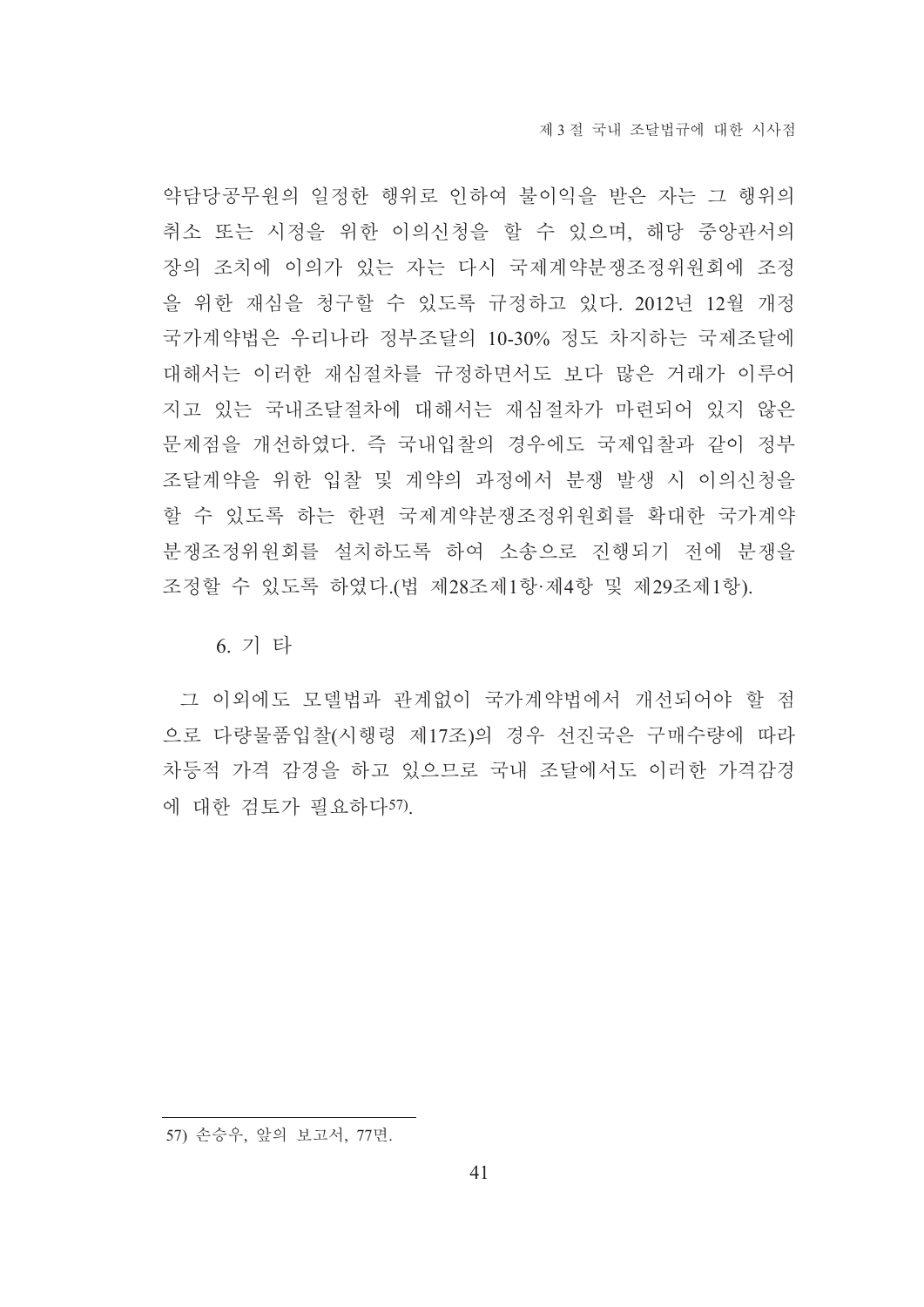제 1 절 모델법과 국가계약법의 체계 비교

# 제 3 장 국가계약법 체계정비 방안

## 제 1절 모델법과 국가계약법의 체계 비교

I. 모델법의 체계

UNCITRAL 모델법은 총 8개장에 기본원칙 및 절차를 규정하고 있 으며, 69개 조문으로 구성되어 있다.

제1장과 제2장은 일반적 적용을 위한 규정으로 구성되어 있다. 제1 장은 모든 조달절차에 공통적으로 적용되는 일반규정을 담고 있다. 여기에는 적용범위, 정의, 의사표시, 참가자격, 입찰공고, 사전참가자 격심사절차, 과다저가입찰에 대한 거절, 낙찰선언과 계약 등 조달절차 에 보편적으로 적용되는 규정들을 포함하고 있다.

제2장 조달방법과 사용조건으로서 입찰공고와 조달의 통지에 관해 규정하고 있다. 제1절 조달방법과 사용조건에서는 조달방법과 그 선 택에 관한 규칙, 그리고 일반경쟁입찰이 아닌 특수한 유형의 조달방 법의 사용조건을 각기 규정하고 있다. 일찰공고와 통지에 있어서도 개별 조달방법에 따라 그 방법을 달리 규정하고 있다.

제3장에 규정된 일반경쟁입찰(Open Tendering)은 가장 기본이 되는 조달 방법으로서 경쟁을 가장 촉진할 수 있는 방법으로 포편적으로 적용되고 있다. 이 장에서는 일반경쟁입찰의 공고, 입찰제출, 입찰의 비교와 평가에 관해 규정하고 있다.

제4장부터 제7장까지의 조달방법은 일반경쟁입찰이 적용되지 않은 특수한 형태의 조달방법으로서 제4장에서는 제한경쟁입찰, 견적서요 청 및 협상 없는 제안서 요청 절차(Procedures for restricted tendering, r equest for quotations, and request for proposals without negotiation),  $\exists$  5 장에서는 2단계 입찰. 대화에 의한 제안서 요청. 순차협상에 의한 제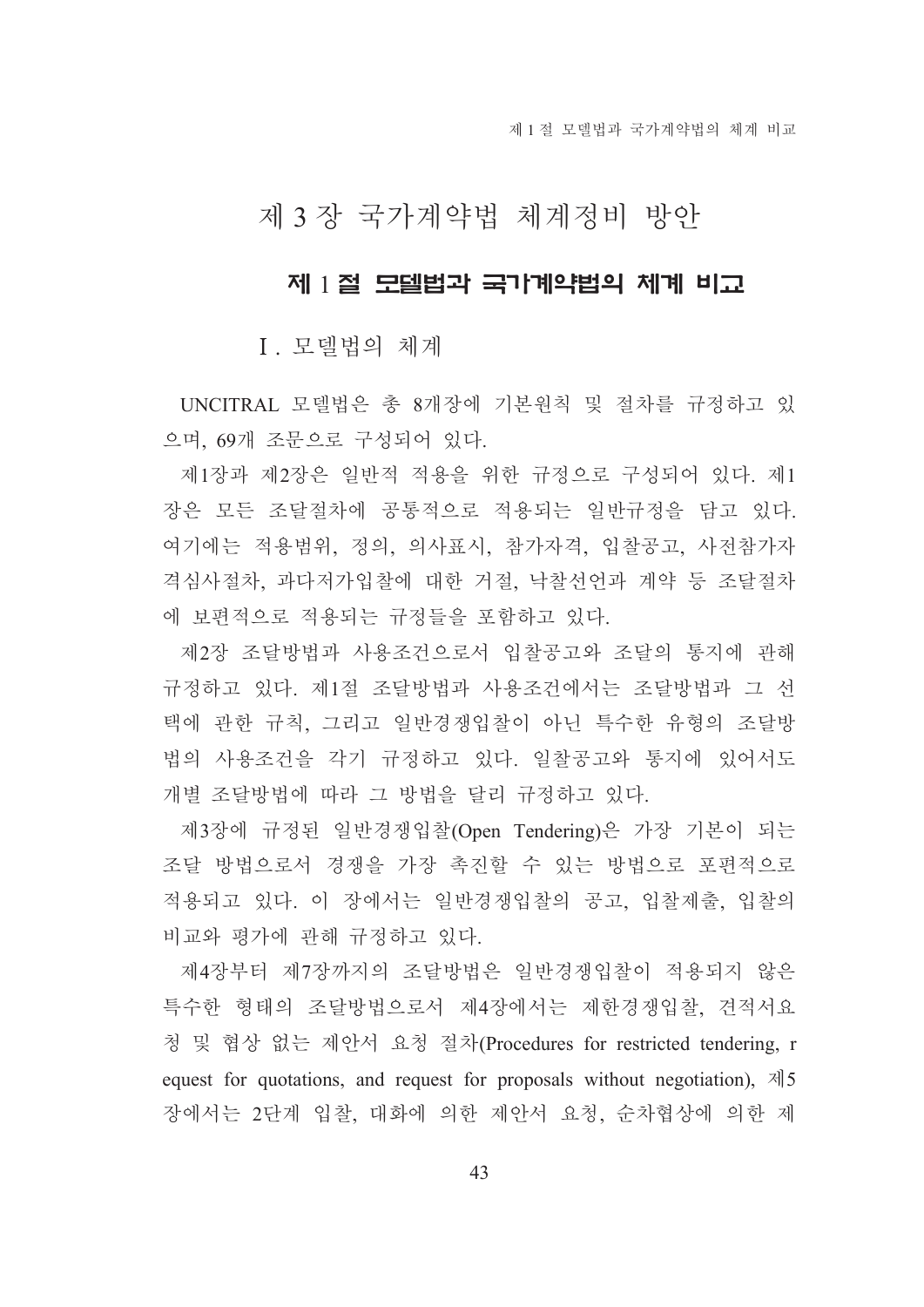안서 요청, 경쟁협상 및 수의계약 절차(Procedures for two-stage tendering, request for proposals with dialogue, request for proposals with consecutive negotiations, competitive negotiations, single- source procurement), 제6장에서는 전자역경매(Electronic reverse auctions), 제7장에서는 다수 공급자물품계약(Framework agreement procedures)에 관하여 규정하고 있다.

끝으로 제8장은 구제절차(Challenge proceedings)로서 이의제기, 조달 기관에 의한 재심, 독립기구에 의한 심의 등을 규정하고 있다.

### 전문

| 제 1 장 일반규정                                  |
|---------------------------------------------|
| 제 1 조 적용범위                                  |
| 제 2 조 정의                                    |
| 제 3 조 조달에 관한 입법국의 국제적 의무 [및 [입법국] 내 정부간 협약] |
| 제 4 조 조달규정                                  |
| 제 5 조 법률자료의 공고                              |
| 제 6 조 조달계획정보                                |
| 제 7 조 조달에서의 의사표시                            |
| 제 8 조 공급자들이나 계약자들의 참가                       |
| 제 9 조 공급자들과 계약자들의 참가자격                      |
| 제10조 조달대상의 설명과 조달계약 또는 다수공급자물품계약의 조건에 관     |
| 한 규칙                                        |
| 제11조 평가기준과 절차에 관한 규칙                        |
| 제12조 조달가치의 평가에 관한 규칙                        |
| 제13조 서류의 언어에 관한 규칙                          |
| 제14조 사전참가자격심사신청이나 사전선정신청의 제출 또는 입찰 제출의      |
| 방법, 장소 및 기한에 관한 규칙                          |
| 제15조 입찰공고서류의 명확화 및 변경                       |
| 제16조 참가자격 정보 및 입찰의 명확화                      |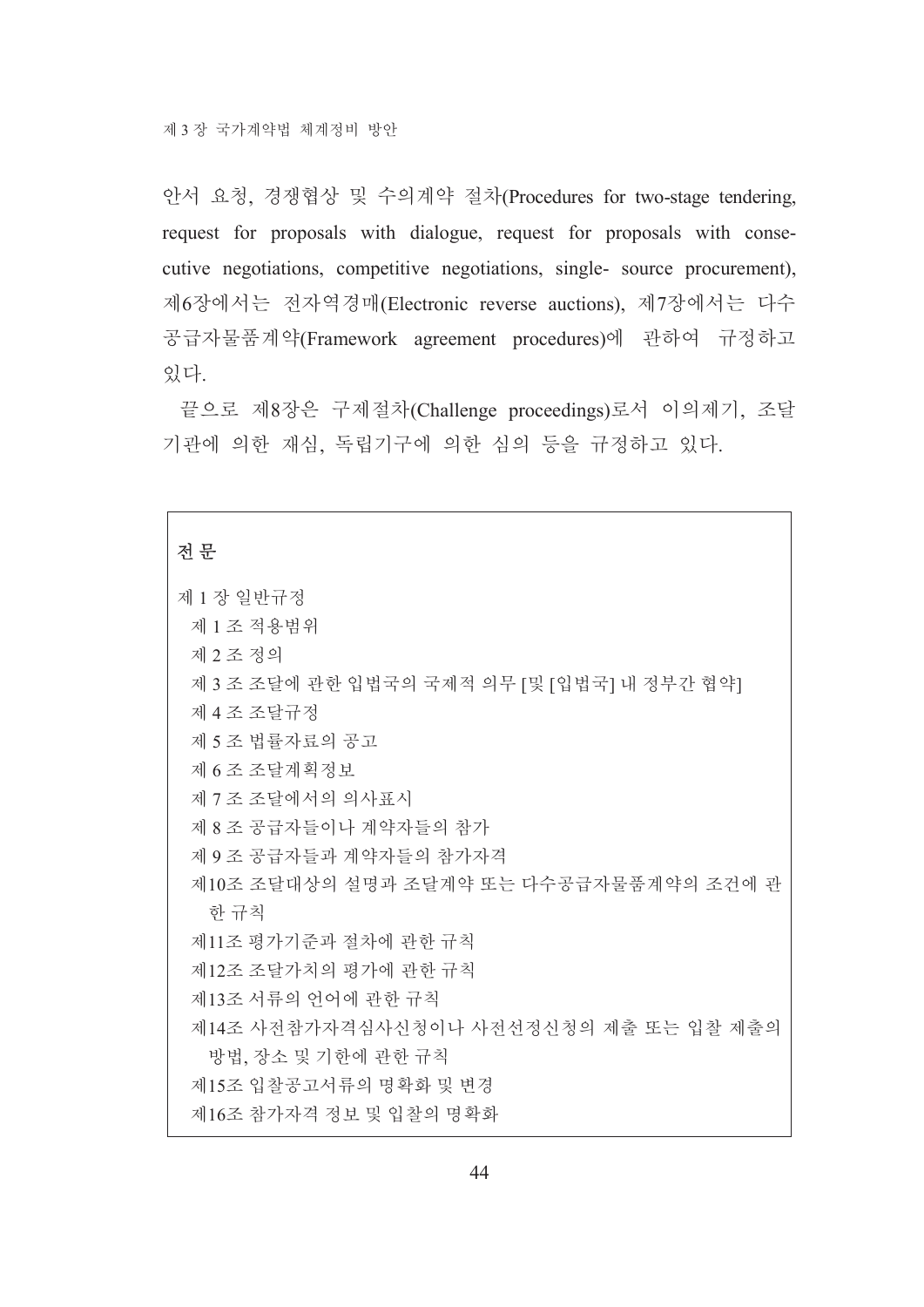제17조 입찰보증 제18조 사전참가자격심사절차 제19조 조달의 취소 제20조 과다저가입찰에 대한 거절 제21조 공급자나 계약자의 부당권유, 불공정경쟁 또는 이익충돌에 기한 공 급자나 계약자의 조달절차 배제 제22조 낙찰의 선언 및 조달계약의 효력발생 제23조 조달계약과 다수공급자물품계약 체결의 공고 제24조 비밀유지 제25조 조달절차의 기록 제26조 행동강령 제 2 장 조달방법과 사용조건: 입찰공고와 조달의 통지 제 1 절 조달방법과 사용조건 제27조 조달방법 제28조 조달방법의 선택에 관한 일반규칙 제29조 제4장 조달방법의 사용조건 (제한경쟁입찰, 견적요청, 협상 없는 제 안요청) 제30조 제5장 조달방법의 사용조건 (2단계 입찰, 대화에 의한 제안서 요청, 순차협상에 의한 제안서 요청, 경쟁협상, 수의계약) 제31조 전자역경매 사용조건 제32조 다수공급자물품계약절차 사용조건 제 2 절 입찰공고와 조달의 통지 제33조 일반경쟁입찰 2다계 입찰 전자역경매에 의한 조달에서의 입찰공고 제34조 제한경쟁입찰, 제안서요청, 경쟁협상, 수의계약에 있어서 입찰공고: 조달에 대한 사전통지의 요청 제35조 제안요청절차에서의 입찰공고 제 3 장 일반경쟁입찰 제 1 절 입찰공고 제36조 입찰공고절차 제37조 입찰참가초청의 내용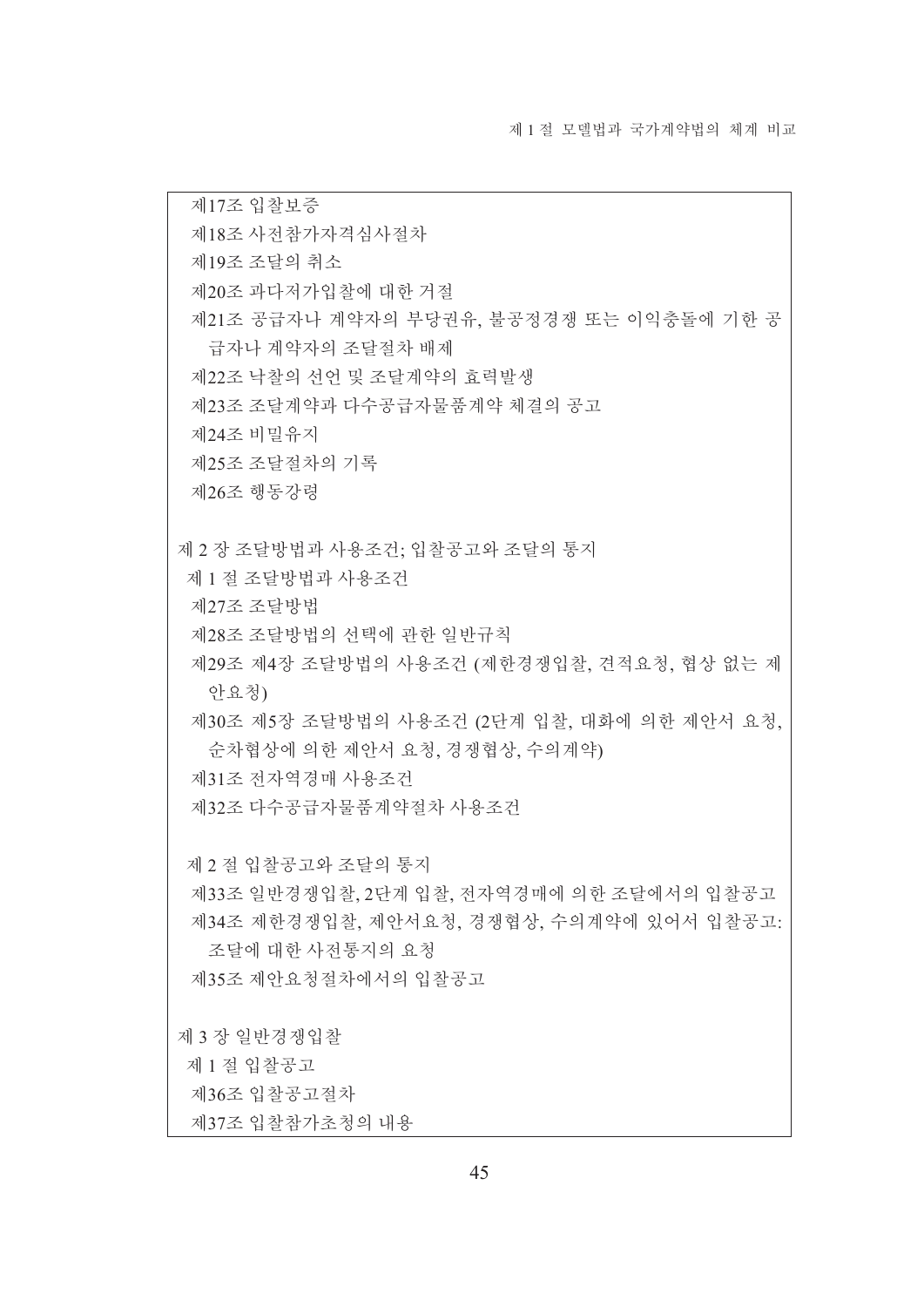제38조 입찰공고서류의 제공 제39조 입찰공고문의 내용 제 2 절 입찰의 제출 제40조 입찰의 제출 제41조 입찰의 유효기간: 입찰의 수정 및 철회 제 3 절 입찰의 비교와 평가 제42조 개찰 제43조 입찰서의 검사, 평가 및 비교 제44조 공급자나 계약자와의 협상금지 제 4 장 제한경쟁입찰, 견적요청, 협상 없는 제안서 요청 제45조 제한경쟁입찰 제46조 견적요청 제47조 협상 없는 제안서 요청 제 5 장 2단계 입찰, 협상에 의한 제안서 요청, 순차협상에 의한 제안서, 경쟁협 상, 수의계약 제48조 2단계 입찰 제49조 경쟁협상에 의한 제안서 요청 제50조 순차협상에 의한 제안서 요청 제51조 경쟁협상 제52조 수의계약에 의한 조달 제 6 장 전자역경매 제53조 단일조달방법으로서 전자역경매 참여 요청 절차 제54조 낙찰계약 체결절차로서 조달절차 상세요건 제55조 경매등록 및 경매시작 제56조경매중요건 제57조 경매 후 요건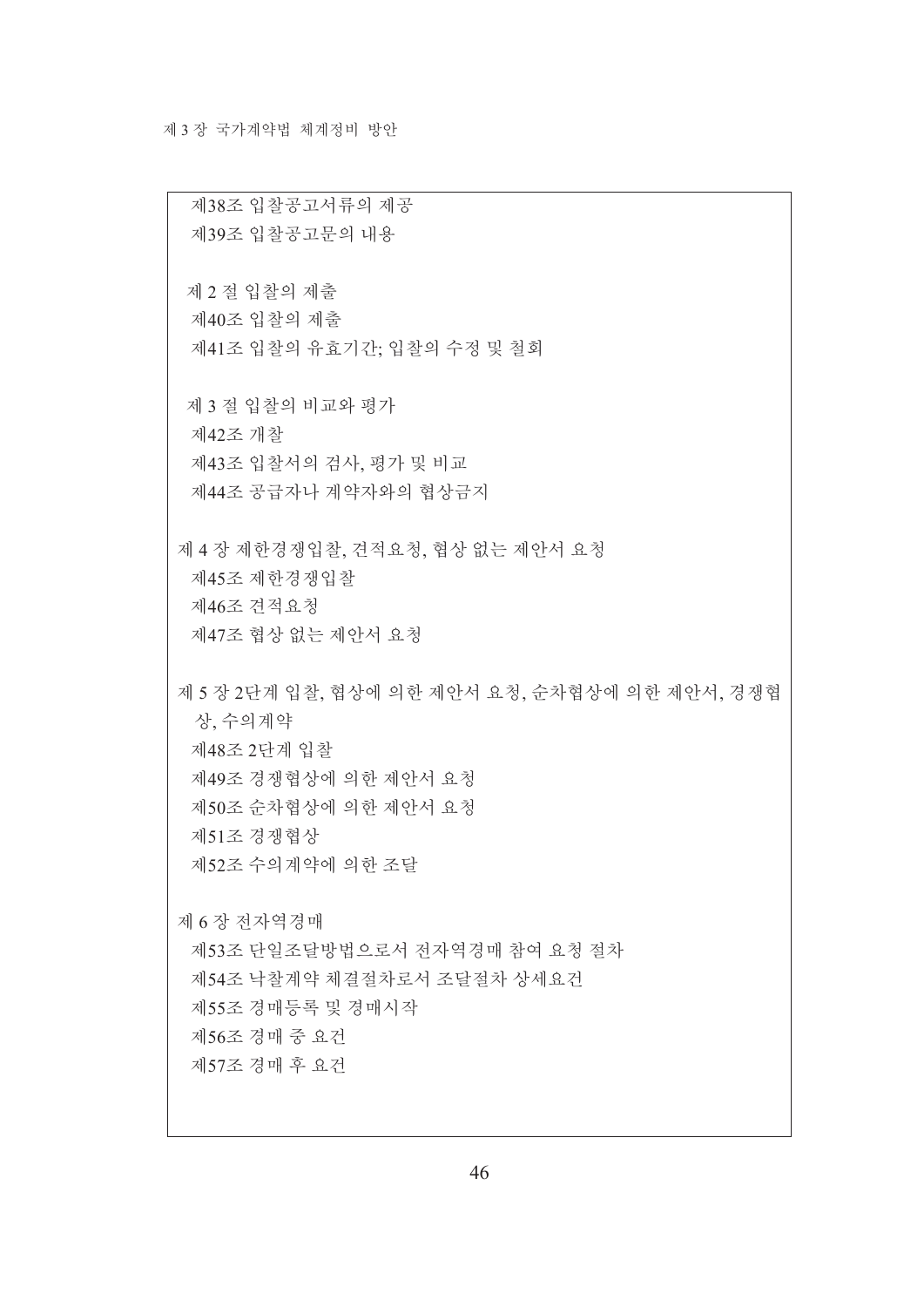제 7 장 다수공급자물품계약 제58조 폐쇄형 다수공급자물품계약의 체결 제59조 폐쇄형 다수공급자물품계약의 요건 제60조 개방형 다수공급자물품계약의 체결 제61조 개방형 다수공급자물품계약의 요건 제62조 다수공급자물품계약 절차의 두 번째 단계 제63조 다수공급자물품계약 운용 중 중대한 변경의 금지 제 8 장 구제 제64조 이의제기권 제65조 이의제기의 효과 제66조 조달기관에 의한 재심의 신청 제67조 독립기구에 의한 심의 제68조 이의제기 절차에 있어서 참여자의 권리 제69조 이의제기 절차에 있어서 비밀유지

Ⅱ. 국내 조달법규 현황 및 국가계약법의 체계

1. 국내 조달법규 현황

국내 조달 법규는 크게 계약에 관한 법령. 조달사업에 관한 법령. 전자조달에 관한 법령, 국제입찰에 관한 법령, 정부물품에 관한 법령, 물품목록에 관한 법령, 기타 법령으로 나눌 수 있다. 이 중 정부조달 계약 실무에서 국가계약법이 가장 중요한 법률이다. 지방자치단체계 약법은 국가계약법과 그 내용이 거의 유사하나 지자체를 계약 당사자 로 한다는 점에서 차이가 있다.

세계에서 전자조달 실무가 가장 앞선 우리나라에서는 2013년 3월 전자조달법을 제정하여 전자조달 업무를 원활히 수행할 수 있도록 하 였다. 또한 「특정조달을 위한 국가를 당사자로 하는 계약에 관한 법

47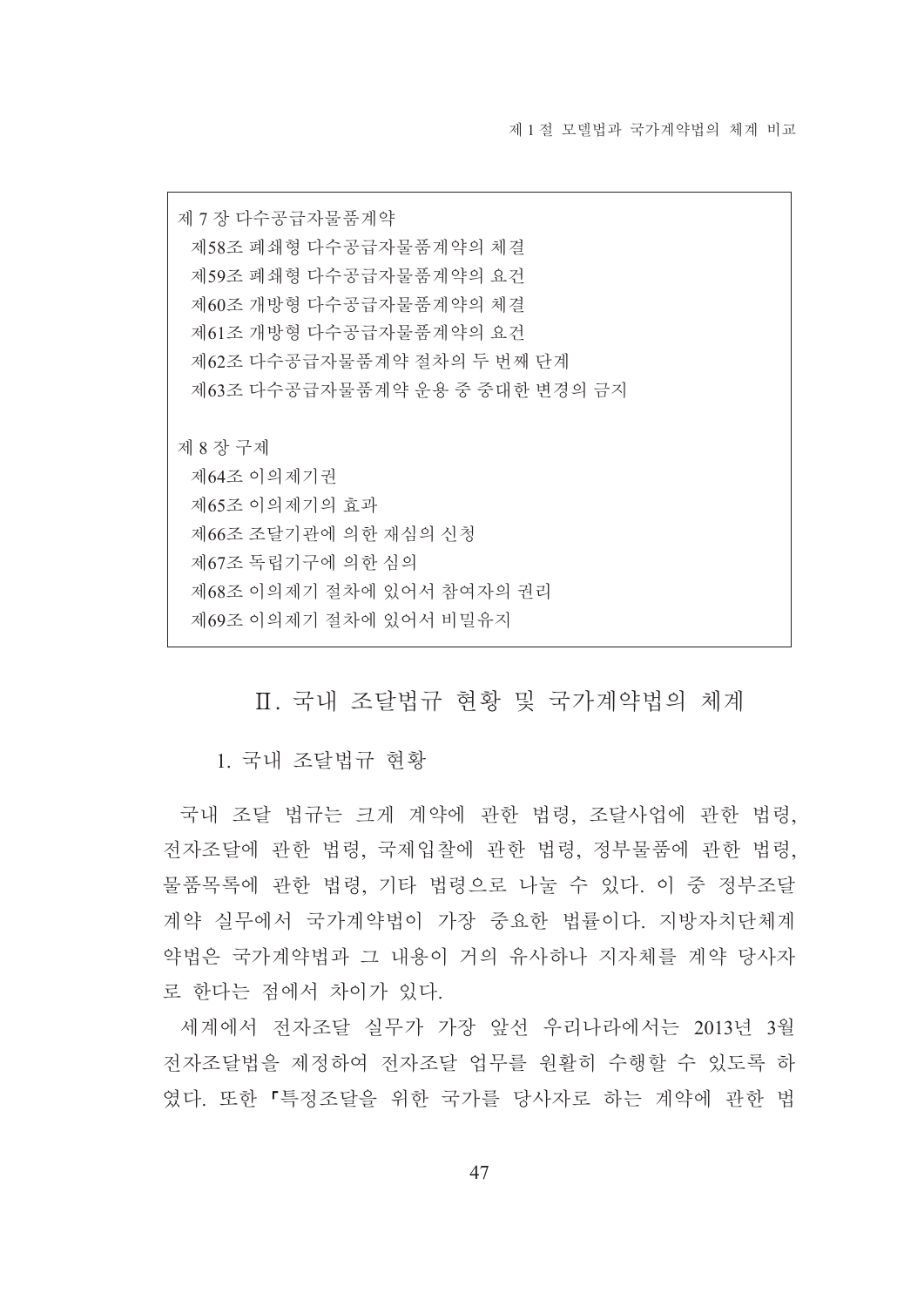률 시행령 특례규정」은 1994년 4월 15일 마라케쉬에서 작성된 정부조 달협정 등 정부가 가입하거나 체결한 다자간 또는 양자간 정부조달협 정을 이행하기 위하여 국가계약법 제4조의 규정에 의한 국제입찰을 실시함에 있어서 국가계약법 시행령에 대한 특례를 정하고 있다. 그 밖에도 조달사업법, 물품관리법, 물품목록정보법 등이 있다.

< 국내 조달 법령 현황 >

| 구 부         | 법 령                                                                                            |
|-------------|------------------------------------------------------------------------------------------------|
| 조달사업에 관한 법률 | ·조달사업에 관한 법률                                                                                   |
| 전자조달에 관한 법률 | ·전자조달의 이용 및 촉진에 관한 법률                                                                          |
| 계약에 관한 법률   | ·국가를 당사자로 하는 계약에 관한 법률<br>·지방자치단체를 당사자로 하는 계약에 관한 법률<br>·공공기관의 운영에 관한 법률                       |
| 국제입찰에 관한 법령 | ·특정조달을 위한 국가를 당사자로 하는 계약에 관한<br>법률 시행령 특례규정<br>·특정물품 등의 조달에 관한 국가를 당사자로 하는<br>계약에 관한법률시행령 특례규정 |
| 정부물품에 관한 법령 | ·물품관리법                                                                                         |
| 물품목록에 관한 법령 | ·물품목록정보의 관리 및 이용에 관한 법률                                                                        |
| 기타 법령       | ·정부기업예산법<br>·국가재정법<br>·국고금관리법<br>·회계관계직원 등의 책임에 관한 법률<br>·국유재산법<br>·건설산업기본법 등                  |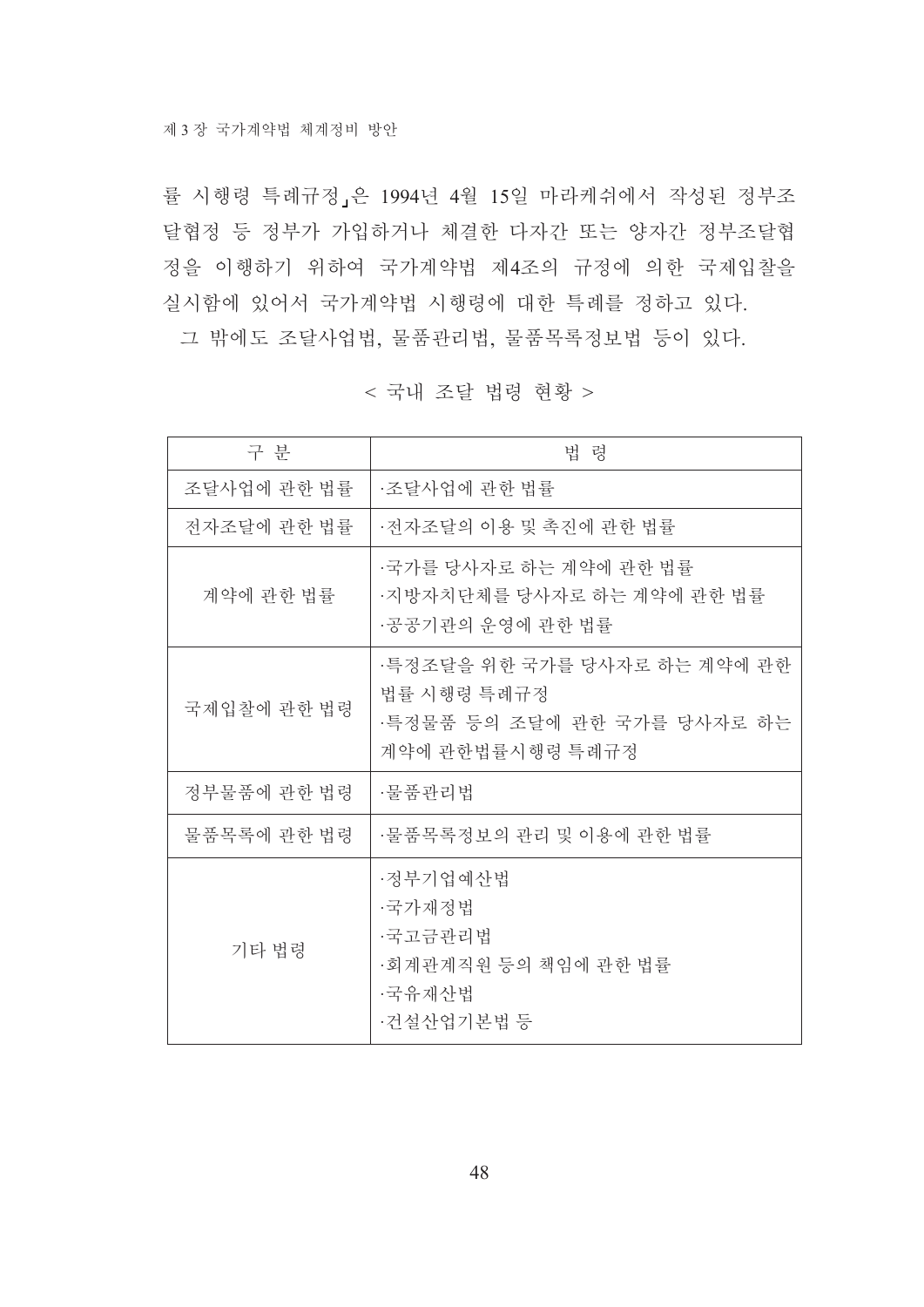### 2. 국가계약법 및 시행령의 체계

국가계약법은 국가를 당사자로 하는 계약에 관한 기본적인 사항을 정함으로써 계약업무를 원활하게 수행할 수 있도록 함을 목적으로 하 고 있다(법 제1조). 이 법은 국제입찰에 따른 정부조달계약과 국가가 대한민국 국민을 계약상대자로 하여 체결하는 계약 등 국가를 당사자 로 하는 계약에 대하여 적용하다(법 제2조).

국가계약법은 총 34개의 조문으로 구성되어 있다. 여기에는 국제입 찰에 의할 정보조달계약의 범위, 계약의 워칙, 계약사무의 위임·위탁, 계약의 방법, 입찰공고, 입찰보증금, 경쟁입찰에서의 낙찰자 결정, 계 약보증금, 감독, 하자보증금, 물가변동 등에 따른 계약금액 조정, 장기 계속계약, 단가계약, 개산계약, 공동계약, 지체상금, 과징금, 이의신청, 국가계약분쟁조정위원회 등에 관한 사항을 규정하고 있다. 이와 같이, 국가계약법에는 국가가 계약을 위해 필요한 기본적인 사항만을 규정 하고 나머지 상세한 절차와 기준에 관한 사항은 시행령에 위임하고 있는 것이 특징이다.

법률에 비하여 동법 시행령은 무려 117개 조문으로 구성되어 있으 며, 시행령에서 계약의 방법, 대형공사계약, 기술제안입찰 등에 의한 계약 등에 관한 내용을 포함하고 있다. 계약의 방법에는 경쟁방법, 참 가자격, 입찰참가자격 사전심사, 공사의 입찰, 2단계 경쟁등의 입찰, 제한경쟁입찰에 의할 계약과 제한사항등, 지명경쟁입찰, 유사물품의 복수경쟁, 수의 계약 등에 관한 사항을 규정하고 있다.

49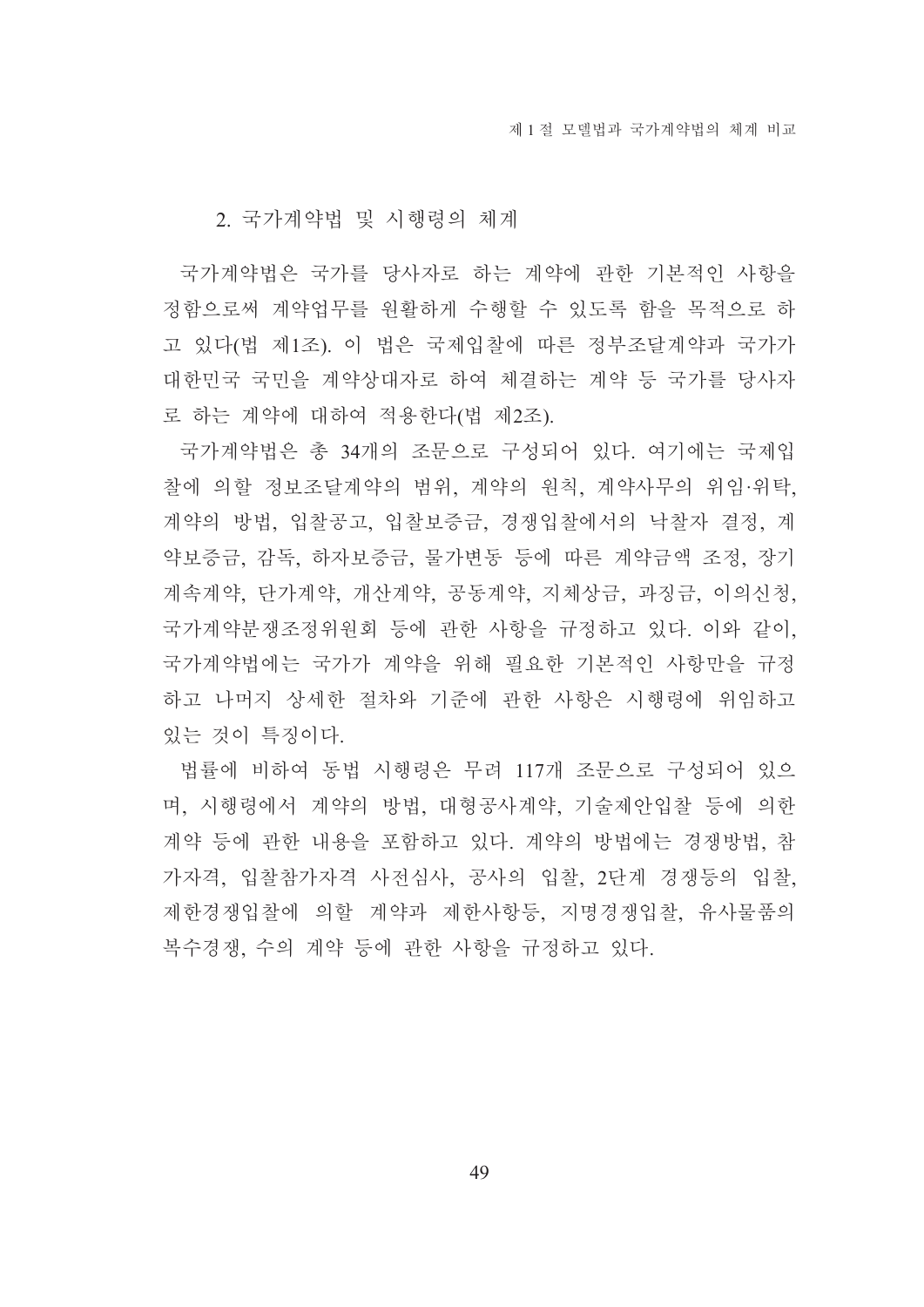<국가를 당사자로 하는 계약에 관한 법률 시행령>

 $\overline{\phantom{a}}$ 

| 제1장 총 칙                  | 제5장 계약의 체결 및 이행            |
|--------------------------|----------------------------|
| 제 1 조(목적)                | 제48조(계약서의 작성)              |
| 제 2조(정의)                 | 제48조의2(국외공사계약)             |
| 제 3조(다른 법령과의 관계)         | 제49조(계약서작성의 생략)            |
| 제 4조(계약의 원칙)             | 제50조(계약보증금)                |
| 제4조의2(청렴계약의 내용과<br>체     | 제51조(계약보증금의 국고귀속)          |
| 결 절차)                    | 제52조(공사계약에 있어서의 이행         |
| 제 4 조의 3 (청렴계약을 위반한<br>계 | 보증)                        |
| 약의 계속 이행)                | 제53조(손해보험의 가입)             |
| 제 5조(계약관의 대리와 분임<br>및    | 제54조(감독)                   |
| 임명통지)                    | 제55조(검사)                   |
| 제 6 조(계약담당공무원의 재정보증)     | 제56조(검사조서의 작성생략)           |
| 제 2 장 추정가격 및 예정가격        | 제56조의2(검사를 면제할 수 있는<br>물품) |
| 제 7조(추정가격의 산정)           | 제57조(감독과 검사직무의 겸직)         |
| 제 7 조의 2 (예정가격의 비치)      | 제58조(대가의 지급)               |
| 제 8조(예정가격의 결정방법)         | 제59조(대가지급지연에 대한 이자)        |
| 제 9조(예정가격의 결정기준)         | 제60조(공사계약의 하자담보책임<br>기간)   |
| 제3장 계약의 방법               | 제61조(하자검사)                 |
| 제10조(경쟁방법)               | 제62조(하자보수보증금)              |
| 제11조(경쟁입찰의 성립)           | 제63조(하자보수보증금의 직접사용)        |
| 제12조(경쟁입찰의 참가자격)         | 제64조(물가변동으로 인한 계약금         |
| 제13조(입찰참가자격 사전심사)        | 액의 조정)                     |
| 제14조(공사의 입찰)             | 제65조(설계변경으로 인한 계약금         |
| 제14조의2(공사의 현장설명)         | 액의 조정)                     |
| 제15조(계속공사의 입찰참가 제한)      | 제66조(기타 계약내용의 변경으로         |
| 제16조(물품의 제조 · 구매 및 용     | 인한 계약금액의 조정)               |
|                          | 제67조(회계연도 개시 전의 계약)        |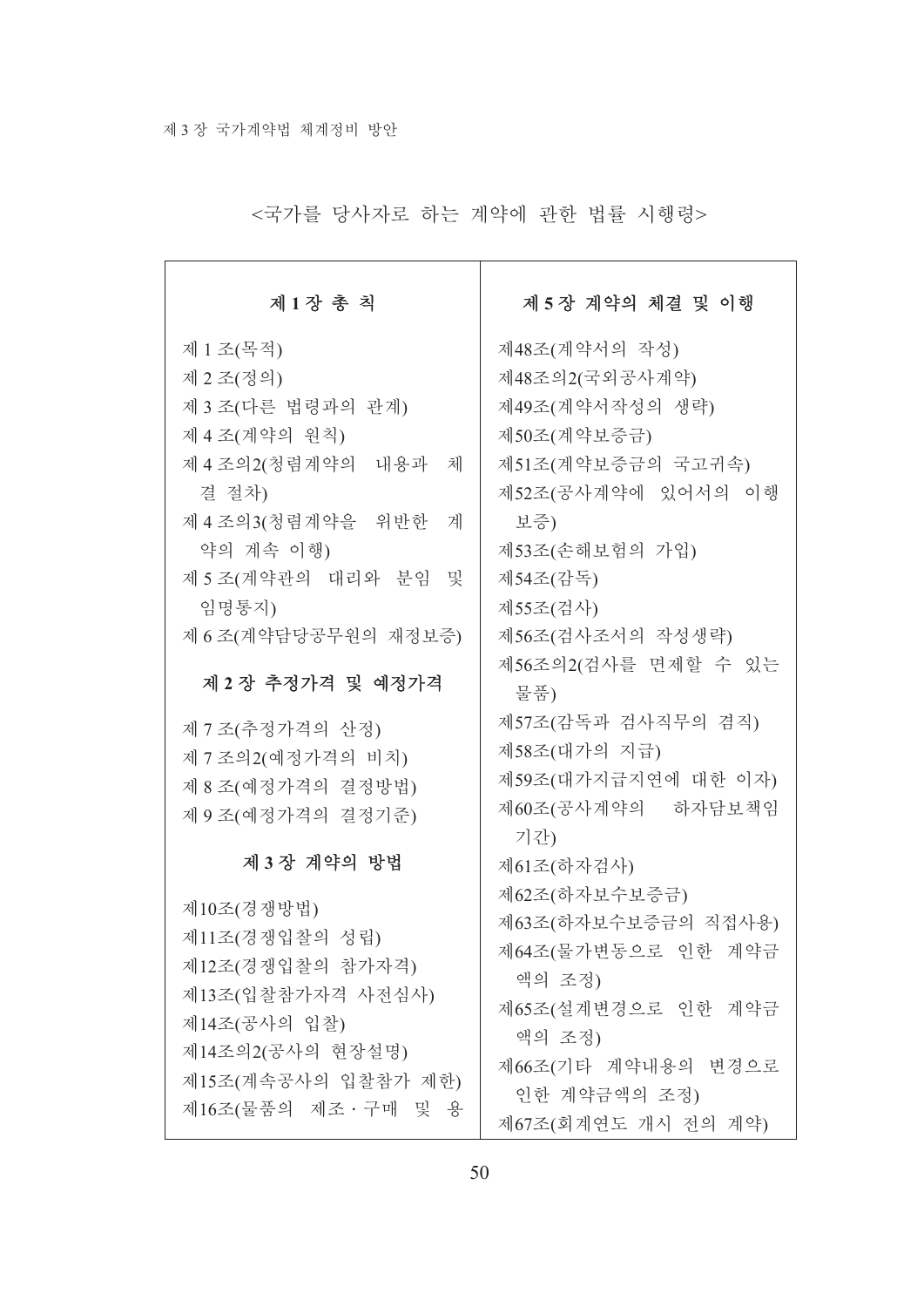| 역등의 입찰)              | 제68조(공사의 분할계약금지)         |
|----------------------|--------------------------|
| 제17조(다량물품의 입찰)       | 제69조(장기계속계약 및 계속비계       |
| 제18조(2단계 경쟁등의 입찰)    | 약)                       |
| 제19조(부대입찰)           | 제70조(개산계약)               |
| 제20조(재입찰 및 재공고입찰)    | 제71조(종합계약)               |
| 제21조(제한경쟁입찰에 의할 계약   | 제72조(공동계약)               |
| 과 제한사항등)             | 제72조의2(지식기반사업의 공동계약)     |
| 제22조(공사의 성질별 · 규모별 제 | 제73조(사후원가검토조건부 계약)       |
| 한에 의한 입찰)            | 제73조의2(건설사업관리용역계약)       |
| 제23조(지명경쟁입찰에 의할 계약)  | 제74조(지체상금)               |
| 제24조(지명경쟁입찰 대상자의 지명) | 제75조(계약의 해제・해지)          |
| 제25조(유사물품의 복수경쟁)     | 제76조(부정당업자의 입찰참가자격       |
| 제26조(수의계약에 의할 수 있는   | 제한)                      |
| 경우)                  | 제76조의2(과징금 부과의 세부적       |
| 제27조(재공고입찰과 수의계약)    | 인 대상과 기준)                |
| 제28조(낙찰자가 계약을 체결하지   | 제76조의3(과징금의 부과 및 납부)     |
| 아니할 때의 수의계약)         | 제76조의4(과징금 납부기한의 연장      |
| 제29조(분할수의계약)         | 및 분할납부)                  |
| 제30조(견적에 의한 가격결정 등)  | 제76조의5(과징금부과심의위원회        |
| 제31조(계속공사에 대한 수의계약   | 의 구성)                    |
| 시의 계약금액)             | 제76조의6(위원장의 직무)          |
| 제32조(경쟁계약에 관한 규정의    | 제76조의7(위원의 제척 · 기피 · 회피) |
| 준용)                  | 제76조의8(심의의 요청)           |
| 제4장 입찰 및 낙찰절차        | 제76조의9(심의)               |
|                      | 제76조의10(위원회의 회의)         |
| 제33조(입찰공고)           | 제76조의11(소위원회)            |
| 제34조(입찰참가의 통지)       | 제76조의12(수당)              |
| 제35조(입찰공고의 시기)       | 제77조 삭제                  |
| 제36조(입찰공고의 내용)       | 제 6장 대형공사계약              |
| 제37조(입찰보증금)          |                          |
| 제38조(입찰보증금의 국고귀속)    | 제78조(적용대상등)              |
| 제39조(입찰서의 제출 · 접수 및  | 제79조(정의)                 |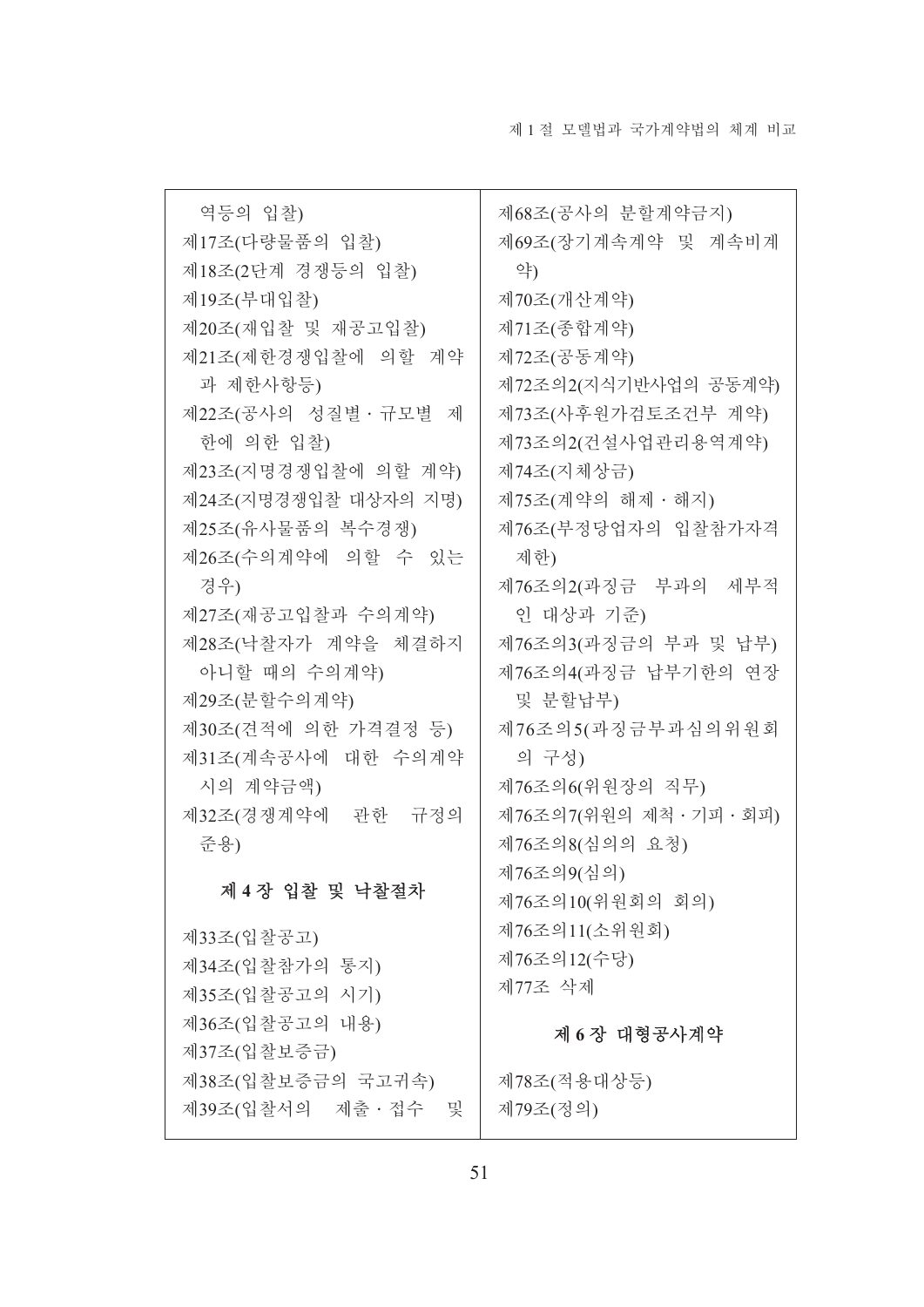| 입찰의 무효)<br>제40조(개찰 및 낙찰선언)<br>제41조(세입이 되는 경쟁입찰에서<br>의 낙찰자 결정)<br>제42조(국고의 부담이 되는 경쟁<br>입찰에서의 낙찰자 결정)<br>제43조(협상에 의한 계약체결)<br>제43조의2(지식기반사업의 계약방법)<br>제44조(품질등에 의한 낙찰자의<br>결정)<br>제45조(다량물품을 매각할 경우의<br>낙찰자 결정)<br>제46조(다량물품을 제조 · 구매할 경<br>우의 낙찰자 결정)<br>제47조(동일가격입찰인 경우의 낙<br>찰자 결정) | 제80조(대형공사 입찰방법의 심의등)<br>제81조 삭제 <1996.12.31><br>제82조 삭제 <1996.12.31><br>제83조 삭제 <1996.12.31><br>제84조(일괄입찰 등의 입찰참가자격)<br>제84조의2 삭제<br>제85조(일괄입찰등의 입찰절차)<br>제85조의2(일괄입찰 등의 실시설계<br>적격자 또는 낙찰자 결정방법 등<br>선택)<br>제86조(대안입찰의 대안채택 및 낙<br>찰자 결정)<br>제87조(일괄입찰의 낙찰자 선정)<br>제88조 삭제 <1999.9.9><br>제89조(설계비 보상)<br>제90조 삭제 <2006.5.25><br>제91조(설계변경으로 인한 계약금액 |
|---------------------------------------------------------------------------------------------------------------------------------------------------------------------------------------------------------------------------------------------------------------------------------------|------------------------------------------------------------------------------------------------------------------------------------------------------------------------------------------------------------------------------------------------------------------------------------------------------------------------------------------------------|
|                                                                                                                                                                                                                                                                                       | 조정의 제한)<br>제91조의2 삭제 <2006.5.25><br>제92조(평가)                                                                                                                                                                                                                                                                                                         |
|                                                                                                                                                                                                                                                                                       | 제 7 장 계약정보의 공개 등 <개정<br>2005.9.8 >                                                                                                                                                                                                                                                                                                                   |
|                                                                                                                                                                                                                                                                                       | 제92조의2(계약관련 정보의 공개)<br>제93조(계약실적보고)<br>제94조(계약심의회의 설치)<br>제95조 삭제 <2005.9.8><br>제96조(지정정보처리장치의 이용)                                                                                                                                                                                                                                                   |
|                                                                                                                                                                                                                                                                                       | 제 8 장 기술제안입찰 등에 의한<br>계약 <신설 2007.10.10>                                                                                                                                                                                                                                                                                                             |
|                                                                                                                                                                                                                                                                                       | 제97조(적용대상 등)                                                                                                                                                                                                                                                                                                                                         |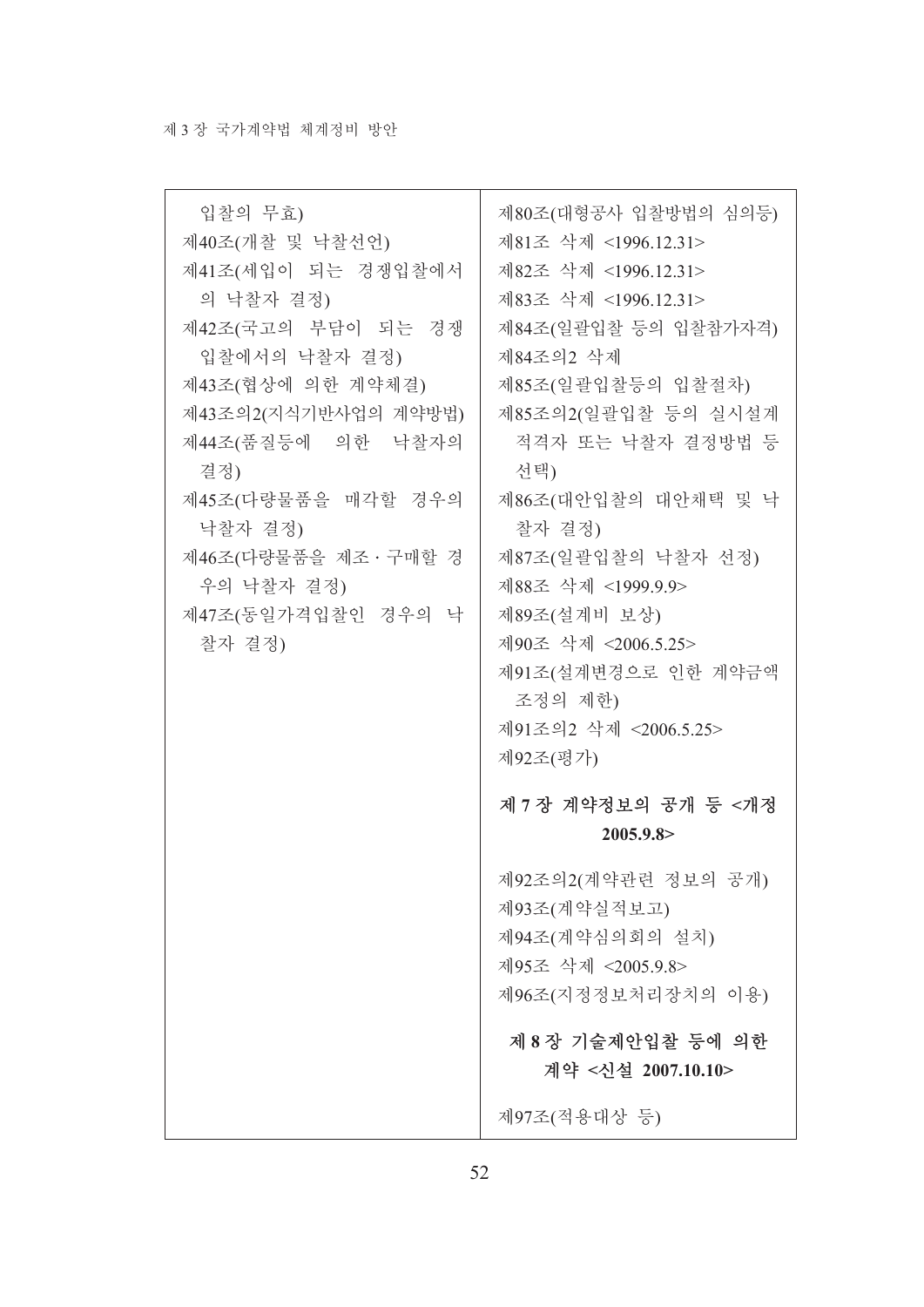| 제98조(정의)<br>제99조(실시설계 기술제안입찰 및<br>기본설계 기술제안입찰의 입찰<br>방법의 심의 등)<br>제100조(실시설계 기술제안입찰등<br>의 입찰참가자격)<br>제101조 삭제 <2010.7.21><br>제102조(실시설계 기술제안입찰등<br>의 낙찰자 결정방법 등 선택)<br>제103조(실시설계 기술제안입찰의<br>입찰절차)<br>제104조(실시설계 기술제안입찰의<br>낙찰자 결정)<br>제105조(기본설계 기술제안입찰의<br>입찰절차) |
|--------------------------------------------------------------------------------------------------------------------------------------------------------------------------------------------------------------------------------------------------------------------|
| 제106조(기본설계 기술제안입찰의<br>낙찰자 선정)<br>제107조 삭제 <2010.7.21><br>제108조(설계변경으로 인한 계약                                                                                                                                                                                        |
| 금액조정)<br>제109조(평가)                                                                                                                                                                                                                                                 |
| 제 9 장 이의신청과<br>국가계약분쟁조정위원회                                                                                                                                                                                                                                         |
| 제110조(이의신청을 할 수 있는 정<br>부조달계약의 최소 금액 기준)<br>제111조(국가계약분쟁조정위원회<br>의 구성 및 운영)<br>제112조(심사)<br>제113조(조정)<br>제114조(조정의 중지)<br>제115조(비용부담)                                                                                                                              |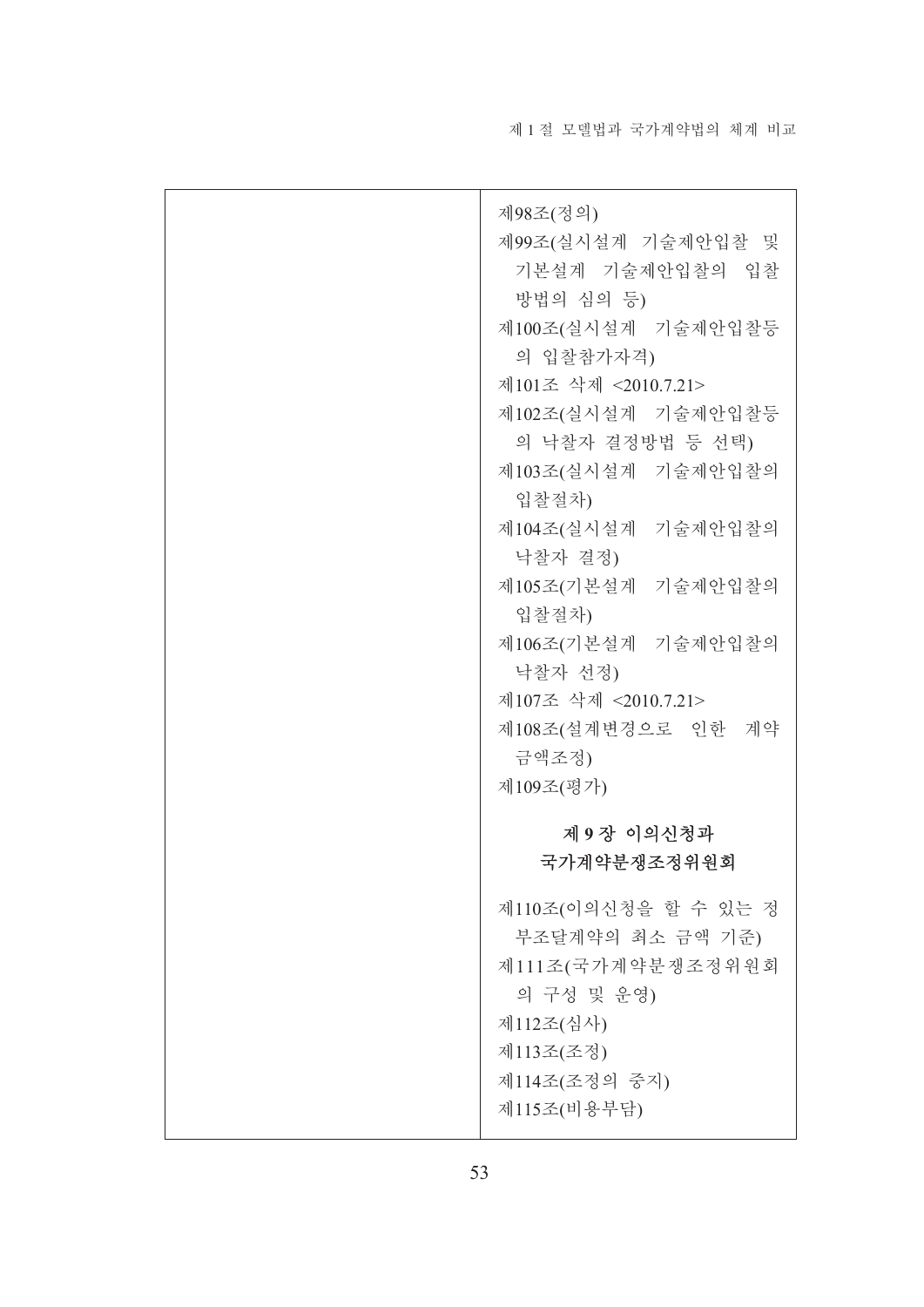제10장 보 칙

제116조(고유식별정보의 처리)

### Ⅲ. 비교 부석

앞서 UNCITRAL 모델법의 체계를 살펴보았다. 모델법은 크게 일반 조항과 일반경쟁일찰. 그리고 특수 유형의 조달방법 및 구제절차로 구성되어 있다. 또한 다양한 조달방법을 중심으로 해당 조달방법을 수행하기 위해 필요한 구체적 기준과 절차 등을 상세히 규정하는 방 식을 취하고 있어서 조달방법을 중심으로 용이하게 법률 관계를 파악 할 수 있도록 구성한 것이 특징이다.

반면, 위에서 살펴본 바와 같이, 국가계약법은 2011년 모델법의 일 반조항에 포함되어 있는 일반적인 조달계약의 기본 기주과 절차와 유 사한 내용을 규정하고 있다. 또한 특수 유형의 조달방법은 국가계약 법 시행령에 위임해서 규정하는 방식을 취하고 있다. 특히 동 시행령 제3장에서 다양한 계약의 방법을 규정하고 있는데, 이는 법 제7조제1 항에서 각 중앙관서의 장 또는 계약담당공무원이 계약을 체결할 때 일반경쟁을 원칙으로 하고, 다만 계약의 목적, 성질, 규모 등을 고려 하여 필요하다고 인정되면 대통령령으로 정하는 바에 따라 제한경쟁 입찰. 지명(指名)경쟁입찰, 또는 수의계약(隨意契約)을 체결할 수 있도 록 규정하고 있기 때문이다. 모델법의 구성과 달리, 국가계약법은 법 률상에서 일반경쟁을 원칙으로 정하고 있을 뿐 다른 조달방법 모두를 시행령에서 규율하도록 하고 있어서 법률상에서 다양한 종류의 조달 방법을 파악할 수 없도록 구성되어 있다.

 $54$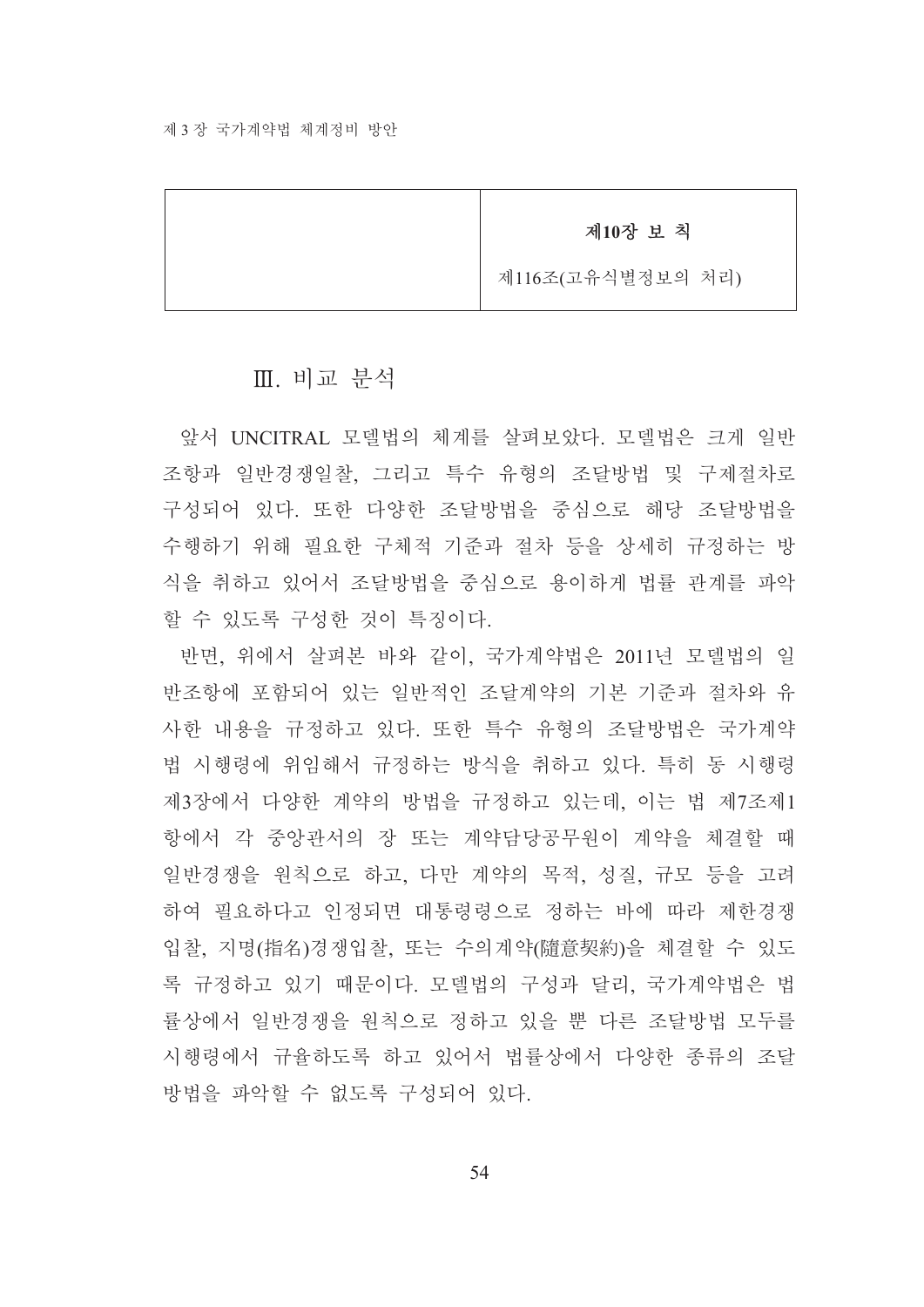한편 모델법에 규정되어 있는 전자적 수단에 의한 조달방법 등은 국내에선 2013년 3월 22일에 제정된 전자조달법에서 규율하고 있다. 이 법은 조달업무의 전사적 과정을 전자화에 의해 수행될 수 있도록 관련 기준과 절차를 규정하고 있다. 전자역경매와 관련해서, 우리나라 는 2008.12.31. 국가계약법 시행령 제10조제3항에 역경매의 도입에 관 한 근거를 마련하였다. 그러나 그 세부적인 기준과 절차에 대해서는 관련 법률에 규정이 미흡한 상태이다.

이상에서 UNCITRAL 모델법의 체계는 일반규정과 조달방법에 따른 기준과 절차를 한 눈에 확인할 수 있도록 규정하고 있는 점은 우리 국가계약법 체계 개선에 시사하는 바가 크다. 살피건대. 구체적인 조 달방법에 대한 기준과 절차는 대부분 국가계약법 시행령에 규정되어 있는 바 이들을 법률상에 규정하여 일목요연하게 조달방법을 수행할 수 있도록 정비할 필요가 있다.

## 제 2 절 국가계약법령의 체계 개선 방안

I. 국가계약법 체계 개선 방향

UNCITRAL 모델법과 국가계약법을 비교한 결과 다양한 조달방법에 관한 사항이 국가계약법 시행령에 규정되어 있음을 알 수 있다. 국가 계약법상의 조문은 불과 34개로 법률상에는 기본적인 사항만 규정하 고 있는 반면, 조달방법의 기준 및 절차에 관한 실체적인 사항은 시 행령에 위임하거나 위임되지 않는 내용을 시행령에 담고 있다.

앞서 살펴 본 바와 같이, 국가계약법의 체계와 관련하여 국민의 권 리 및 의무 등과 관련된 실체적 사항을 법률이 아닌 시행령에 규정되 어 있어 문제가 된다. 이러한 연유로 법률은 34개의 조문으로, 시행령 은 117개의 조문으로 구성되어 있는바 실무적으로 법률이 잘 적용되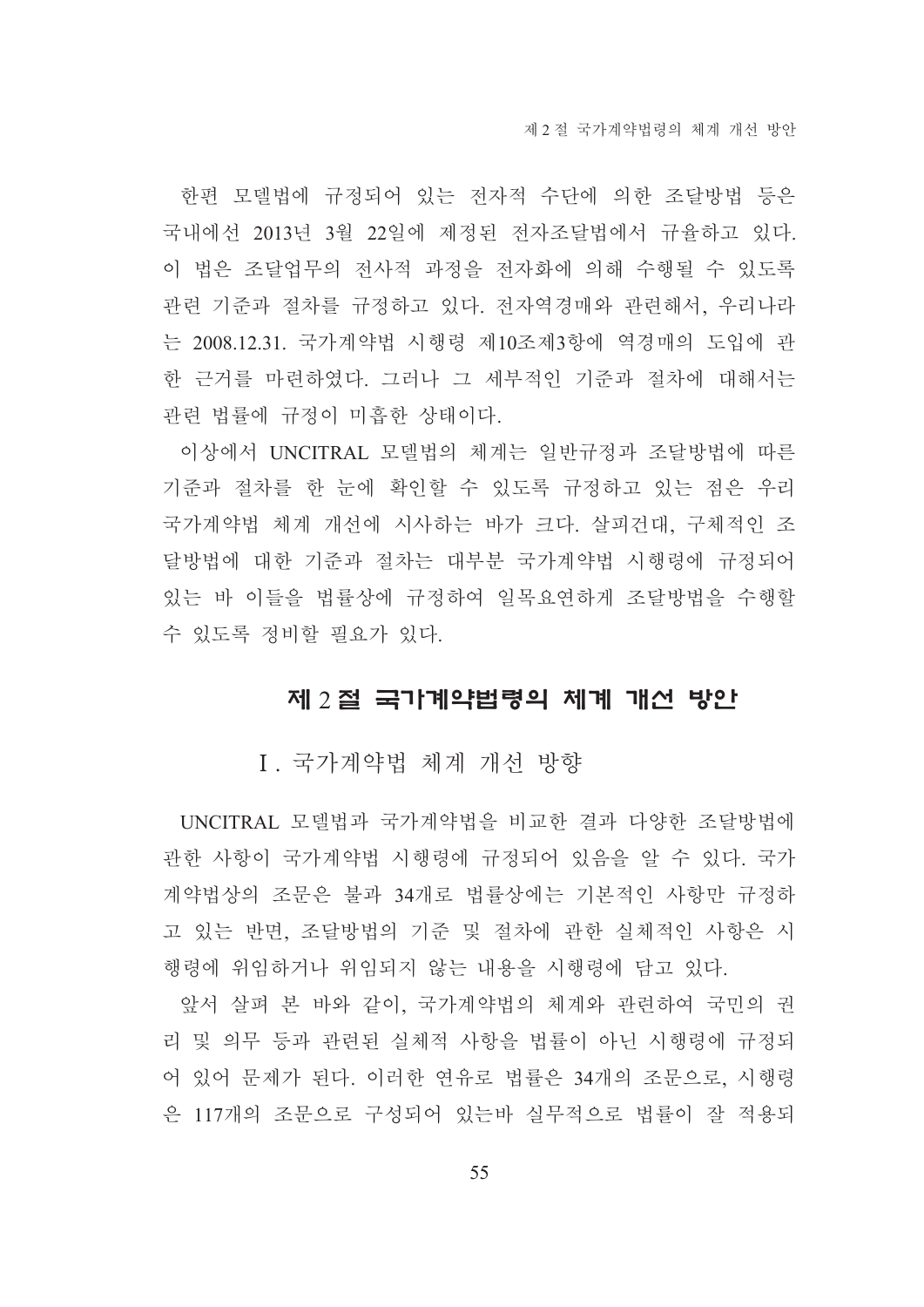지 않고 시행령만으로 조달실무가 이루어지는 법률의 형해화 현상이 나타나고 있다.

시행령은 법률이 위임한 사항과 법률을 집행하기 위하여 필요한 사 항을 규정하는 것이 원칙이다. 그런데 국가계약법은 계약에 관한 기 본적인 사항만을 규정하여 마치 기본법과 같은 성격을 띠고 시행령은 국가계약법의 목적을 실현하기 위해 필요한 권리와 의무에 관한 세부 적인 사항을 다수 포함하고 있어서 마치 특별법과 같은 성격을 띤다. 이러한 법률과 시행령 간의 어긋난 체계는 정부조달 실무를 집행하면 서 개정이 필요할 때 마다 상대적으로 개정절차가 용이한 시행령에 해당 내용을 포함시키다 보니 나타난 현상이라고 본다. 따라서 국가 계약법과 시행령 간에 체계에 관한 정비가 시급히 이루어져야 할 것 이다. 이러한 현상은 국가계약법뿐만 아니라 조달사업법에서도 유사 하게 찾아 볼 수 있다.

생각건대, 모델법이 갖추고 있는 체계는 좋은 지침이 될 수 있다. 이를 참조하여 국가계약법 및 시행령의 체계를 다음과 같이 개선할 필요가 있다.

첫째, 정부조달계약 관련 일반조항, 조달방법의 사용조건 및 절차에 관한 규정을 장으로 구분하여 규정할 필요가 있다. 현행 국가계약법 은 조달 계약에 보편적으로 적용되는 일반적 사항만을 규정하고 있는 데 시행령에 규정된 조달방법에 관한 규정을 법률상에 별도의 장을 두어 정비할 필요가 있다.

둘째. 조달방법의 사용조건과 주요 절차를 해당 조달방법에 과하 법 률상 조문에 함께 규정할 필요가 있다. 시행령에 규정된 각 조달방법 에 관한 규정은 조달조건 및 절차에 관하여 상세한 규정을 두고 있지 못하다. 모델법에서 제시하는 조달조건을 해당 조달방법에 반영하고 또한 주요절차는 법률에 세부적인 절차와 기준은 시행령에 각각 편재 하여 정비할 필요가 있다.

56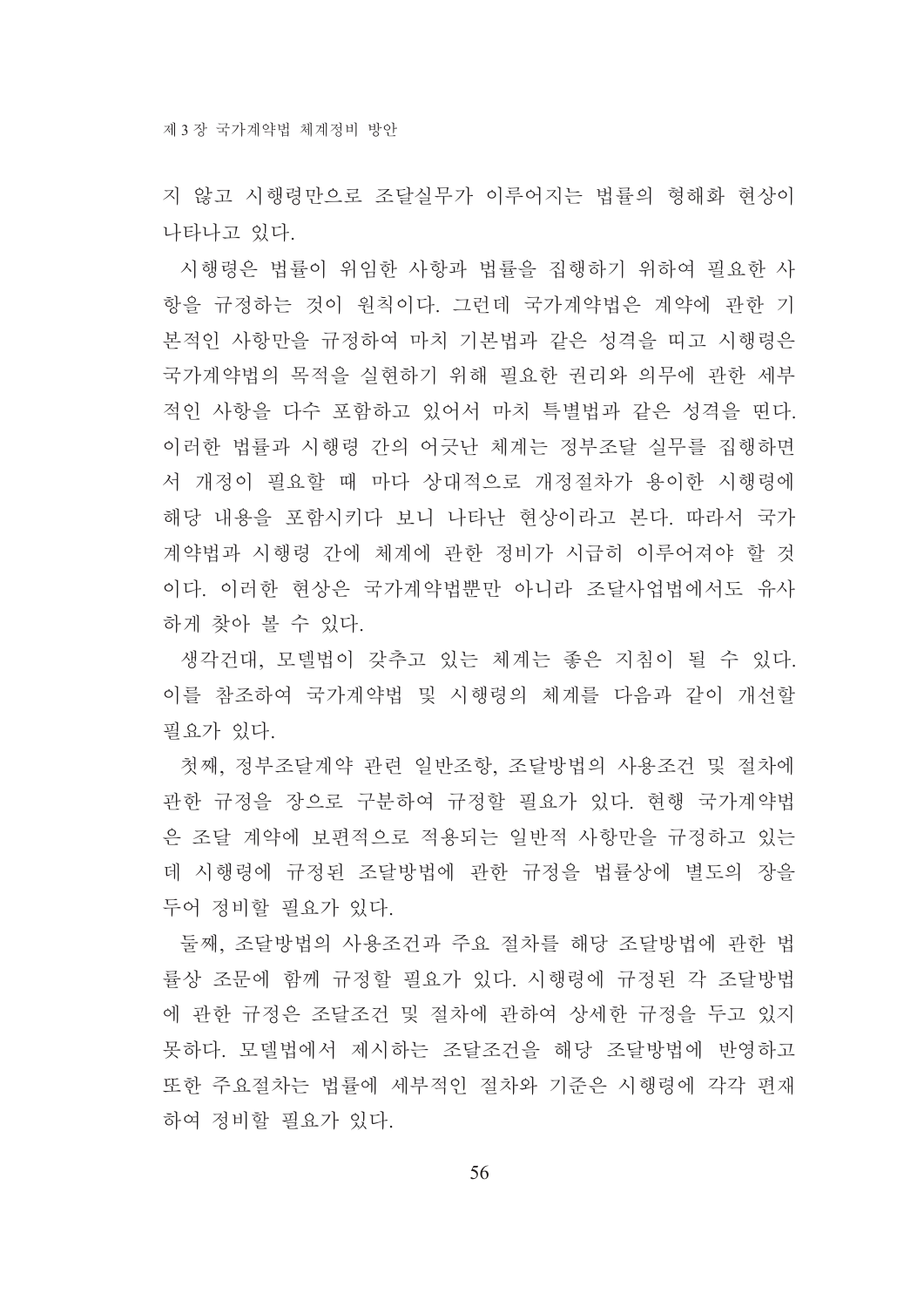셋째, 조달방법은 크게 기본이 되는 경쟁입찰과 특수 유형의 조달방 법으로 구분하여 별도의 장에서 각각 규정할 필요가 있다. 시행령 제 3장에서는 일반경쟁입찰과 특수 조달방법을 장의 구별 없이 열거적으 로 규정하고 있어서 일반경쟁입찰의 중요성이 부각되지 못하고 있다. 경쟁입찰과 특수한 조건이 만족되어야 적용할 수 있는 조달방식을 구 별하여 장 또는 절로 구성할 필요가 있다.

## Ⅱ. 국가계약법 및 시행령의 체계 개선 방안

국가계약법 시행령 제3장에 규정된 다음과 같은 조달방법에 관한 규정은 법률상으로 이동하여 정비할 필요가 있다. 다만 해당 조문상 에서 절차를 진행하기 위해 요구되는 세부적 기준이나 제출 서류에 관해서는 시행령에 규정을 둘 필요가 있다.

- 1) 제10조제3항 역경매 방식에 관한 규정
- 2) 제12조제1항 경쟁입찰의 참가자격을 갖출 것에 대한 규정 세부 적인 제출 서류 및 절차에 관한 것은 시행령에 규정
- 3) 제13조제1항-제3항 입찰참자격 사전심사 제출서류에 관한 제4 항은 시행령에 규정
- 4) 제14조 공사의 입찰의 시행 근거 세부절차 및 서류는 시행령에 규정
- 5) 제15조 물품의 제조 · 구매 및 용역등의 입찰 상동
- 6) 제17조 다량물품의 입찰 상동
- 7) 제18조 2단계 경쟁등의 입찰 상동
- 8) 제19조 부대입찰 상동
- 9) 제20조 재입찰 및 재공고입찰
- 10) 제21조 제한경쟁입찰에 의할 계약과 제한사항등
- 11) 제22조 공사의 성질별 규모별 제하에 의한 입찰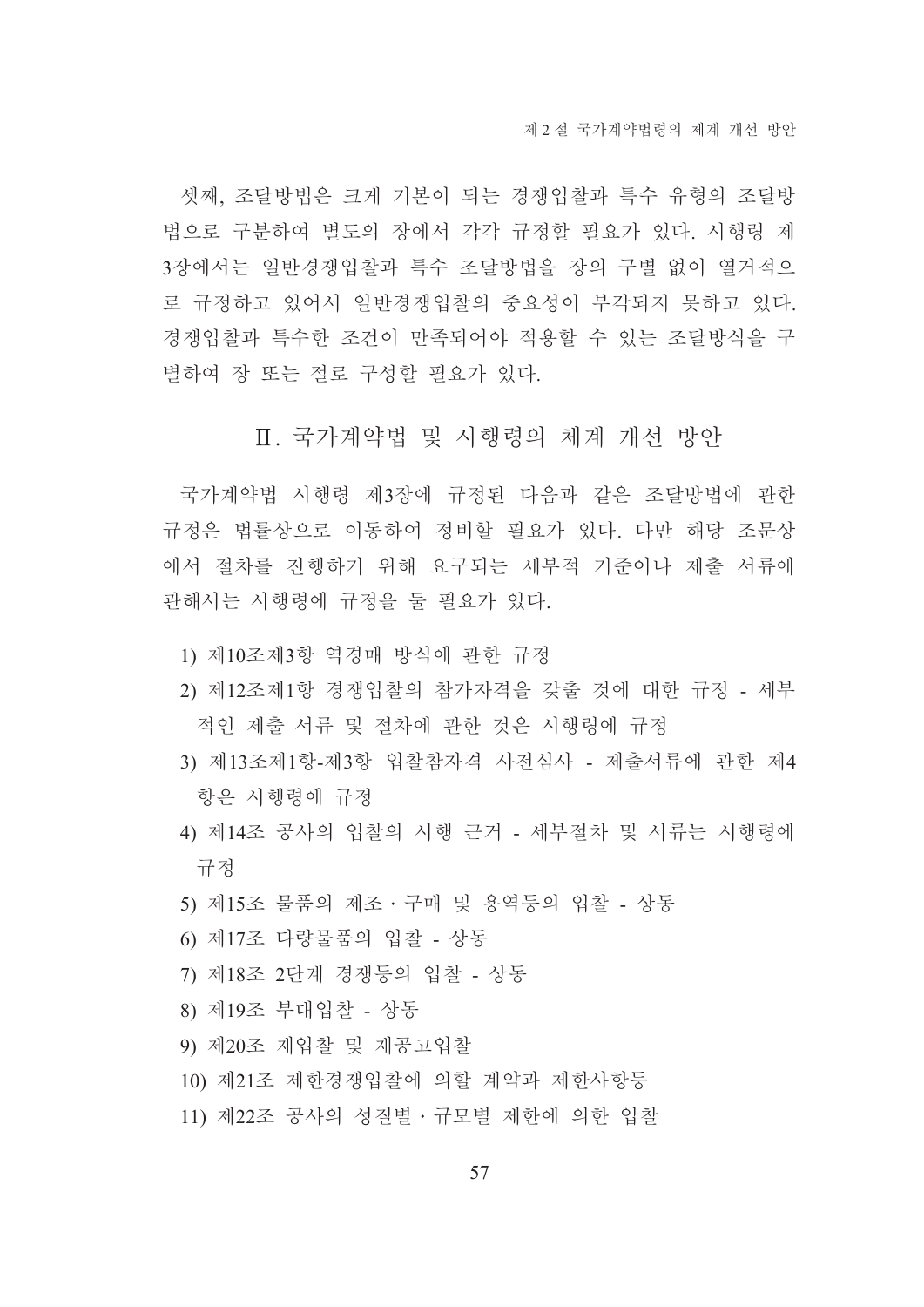- 12) 제23조 지명경쟁입찰에 의할 계약 상동
- 13) 제25조 유사물품의 복수경쟁 상동
- 14) 제26조 수의계약 상동
- 15) 제30조 견적에 의한 가격결정 등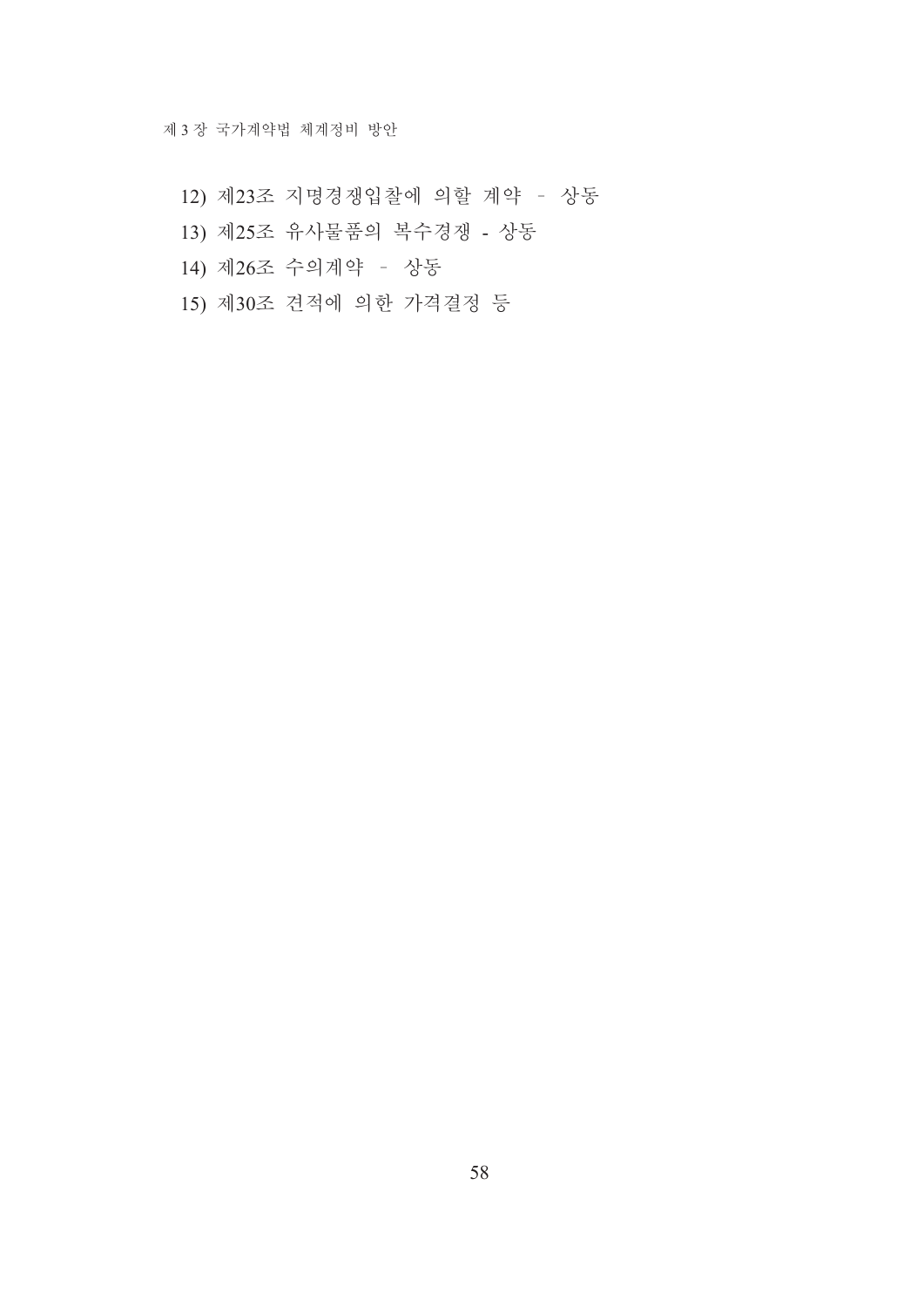제 1 절 대화에 의한 제안서 요청(Request for proposals with dialogue) 도입

# 제 4장 국가계약법의 주요 개정 방안

# 제 1절 대학에 의한 제안서 요청(Request for proposals with dialogue)  $\Xi$ **2**

I. 개정 사유

대화에 의한 제안서 요청(Request for proposals with dialogue) 방식은 이번 모델법 개정에 새롭게 도입된 조달방법으로서 국가 대규모 IT 사업, 고속기차 등 사회기반시설 등을 구축함에 있어서 민간의 고도 의 기술을 차용할 수 있는데 적합한 방식이다. 현재 우리 조달법에는 이러한 형태의 조달방식이 규정되어 있지 않으나 실무적으로 이미 시 행한 경험이 있으므로 관련 규정을 신설할 필요가 있다.

# Ⅱ 주요 내용

2011년 모델법에서 규정하고 있는 "대화에 의한 제안서 요청"의 사 용조건(제30조) 및 절차에 관한 내용(제49조)을 살펴보면 다음과 같다.

- 제30조 제5장 조달방법의 사용조건 (2단계 입찰, 대화에 의한 제안 서 요청, 순차협상에 의한 제안서 요청, 경쟁협상, 수의계약)
	- 2. [[승인을 발할 수 있는 기관으로 입법국에 의하여 지정된 기관 의 이름]에 의한 승인의 제한 하에].58) 조달기관은 다음 각 호에 해당하는 경우 이 법 제49조에 기한 대화에 의한 제안서 요청의 조달방법을 사용할 수 있다.

(a) 조달기관이 이 법 제10조에 기한 조달대상에 대한 상세한 설

<sup>58)</sup> 입법국이 이 조달방법의 사용을 사전적 통제수단 하에 두고자 하는 경우, 입법국 은 각괄호안의 규정을 두는 것을 고려할 수 있다.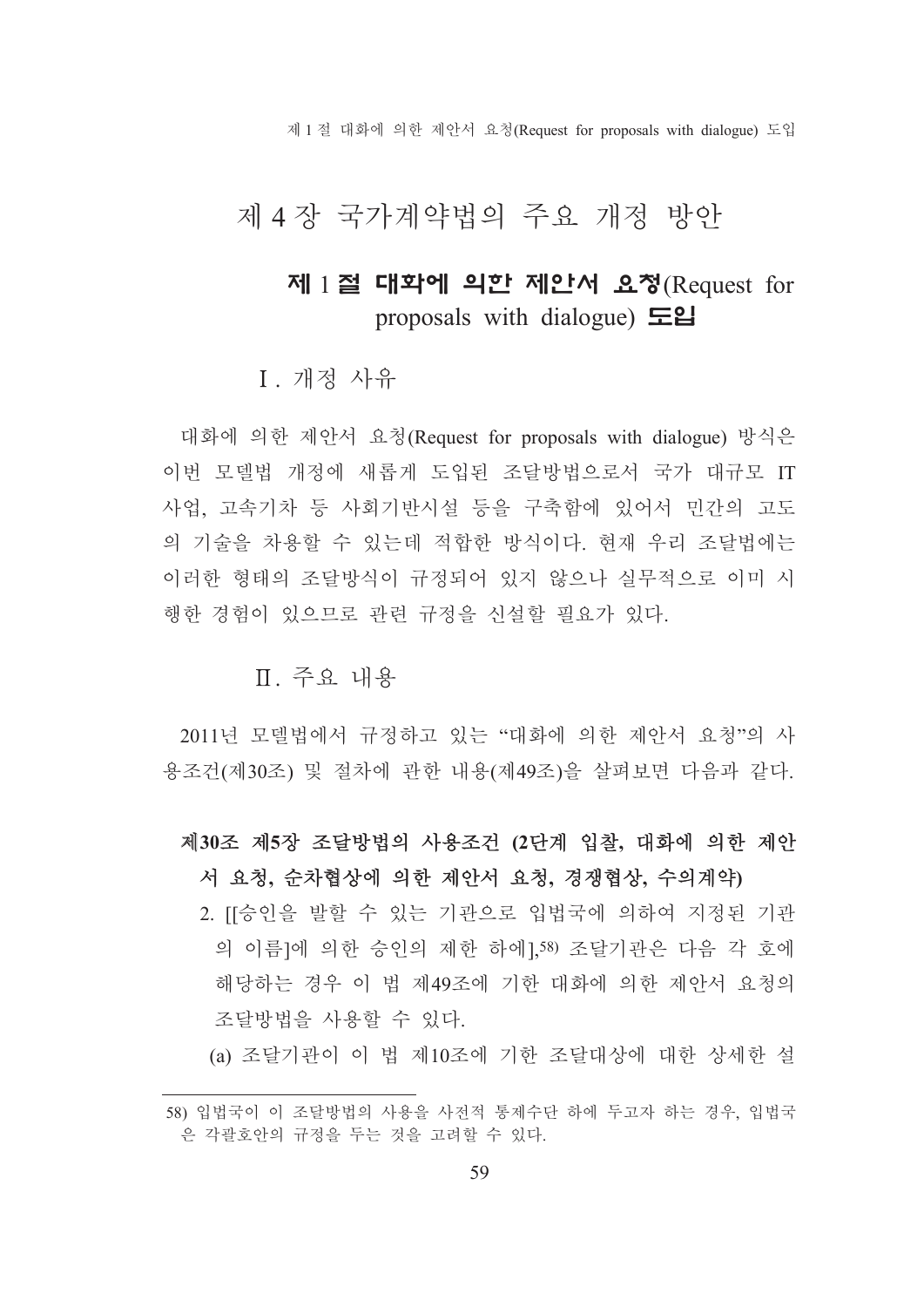명을 작성할 수 없는 경우로서, 조달의 필요에 가장 만족할 만한 결과를 얻기 위하여 공급자들이나 계약자들과의 대화가 필요하다고 조달기관이 판단한 경우

- (b) 조달기관이 연구(research), 실험(experiment), 조사(study), 개발 (development)의 목적으로 계약체결이 필요한 경우. 다만 상업 적 성과를 이루거나 연구개발 비용을 회수하려는 목적으로 상 당량의 물품제작을 포함하는 계약은 제외한다.
- (c) 입법국의 필수안보이익의 보호를 위하여 선택된 조달방법이 가장 적절한 조달방법이라고 조달기관이 판단하는 경우, 또는
- (d) 일반경쟁입찰이 채택되었으나 입찰의 제출이 전혀 없거나 이 법 제19조 제1항에 기하여 조달기관이 조달을 취소한 경우로 서, 새로운 일반경쟁입찰이나 제4장 소정의 조달방법에 의해서 는 조달계약의 체결이 어려울 것으로 조달기과이 파다하 경우

#### 제49조 경쟁협상에 의한 제안서 요청

- 1 조달기과은 이 법 제35조제1항에 따라 게재되 대화에 의한 제 안요청 절차에 참여하기 위한 참가초청을 통하여 제안서를 요청 하여야 한다. 다만. 제35조제1항에서 예외로 정한 경우에는 그러 하지 아니하다.
- 2. 참가초청은 다음 각 호의 내용을 포함한다.
- (a) 조달기관의 이름과 주소
- (b) 알려진 범위 내에서 조달대상의 설명과 조달대상의 공급 요 구 또는 희망 시기와 장소
- (c) 조달기관이 이미 인지하고 있는 범위 내에서 조달계약의 조 건과 당사자의 서명이 요구되는 경우에는 계약서식
- (d) 절차의 해당 단계
- (e) 공급자들이나 계약자들의 자격을 확인하기 위해 적용되는 기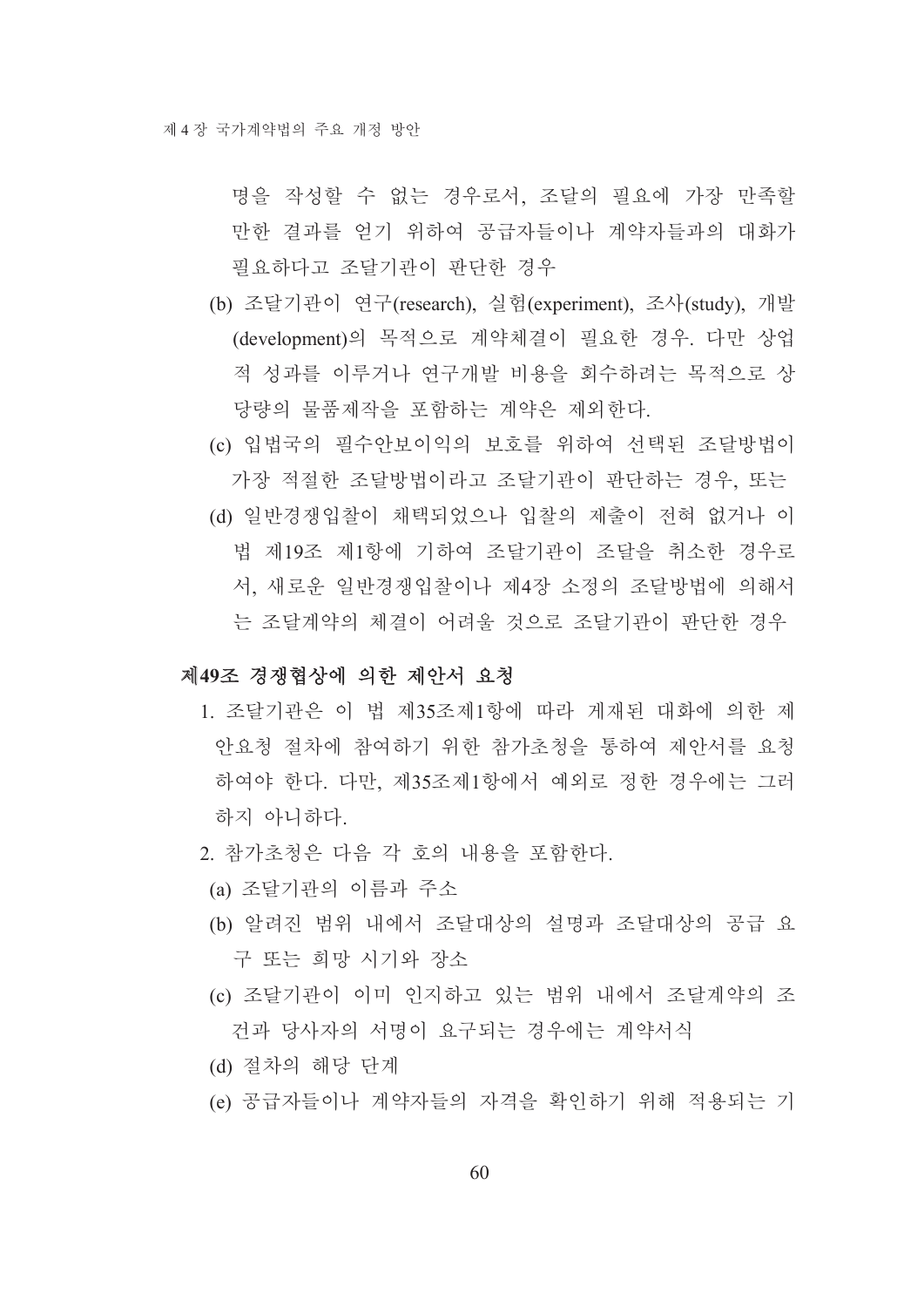제 1 절 대화에 의한 제안서 요청(Request for proposals with dialogue) 도입

- 준과 절차 및 이 법 제9조에 부합하는 자격을 입증하기 위하 여 공급자들 또는 계약자들이 제출해야만 하는 증거서류나 기 타 정보
- (f) 이 법 제10조에 부합하는 적격 제안서로 고려되기 위하여 충 족해야만 하는 제안서의 최저 요건 및 최저 요건을 충족하지 못하는 제안서는 비적격 제안서에 해당하여 거절된다는 설명
- (g) 이 법 제8조에 따른 선언
- (h) 제안서 요청을 취득하는 방법과 장소
- (i) 제안서 요청에 대하여 조달기관이 부과하는 비용
- (i) 제안서 요청에 부과되는 비용의 지불방법과 통화
- (k) 제안서 요청시 이용가능한 언어
- (1) 제안서 제출 방식, 장소 및 마감일
- 3. 제안서를 요청하는 공급자들 또는 계약자들의 수를 제한하기 위하여 조달기관은 사전선정절차를 채택할 수 있다. 사전선정절 차에 대하여 이 법 제18조의 규정들을 본 항과 충돌하지 않는 범위 내에서 준용한다(mutatis mutandis).
- (a) 조달기관은 사전선정서류에서 명시된 자격기준을 최적으로 충족하는 사전 선정된 공급자들 또는 계약자들에게만 제안서 를 요청한다는 사실을 사전 선정 서류에 명시하여야 한다.
- (b) 사전선정서류에는 제안서를 요청할 사전선정된 공급자들 또 는 계약자들의 최대수와 수치선정이 시행되는 방식을 명시하 여야 한다. 그러한 제한을 설정하는 경우. 조달기관은 효율적 인 경쟁의 이루어질 수 있도록 하여야만 한다.
- (c) 조달기관은 사전 선정에 대한 참가초청과 사전선정 서류에 명시된 평가 방식에 따라 사전 선정 서류에서 설정된 기준을 충족하는 공급자들 또는 계약자들을 평가하여야 한다.
- (d) 조달기관은 가능하다면 적어도 3명에서부터 사전 선정 서류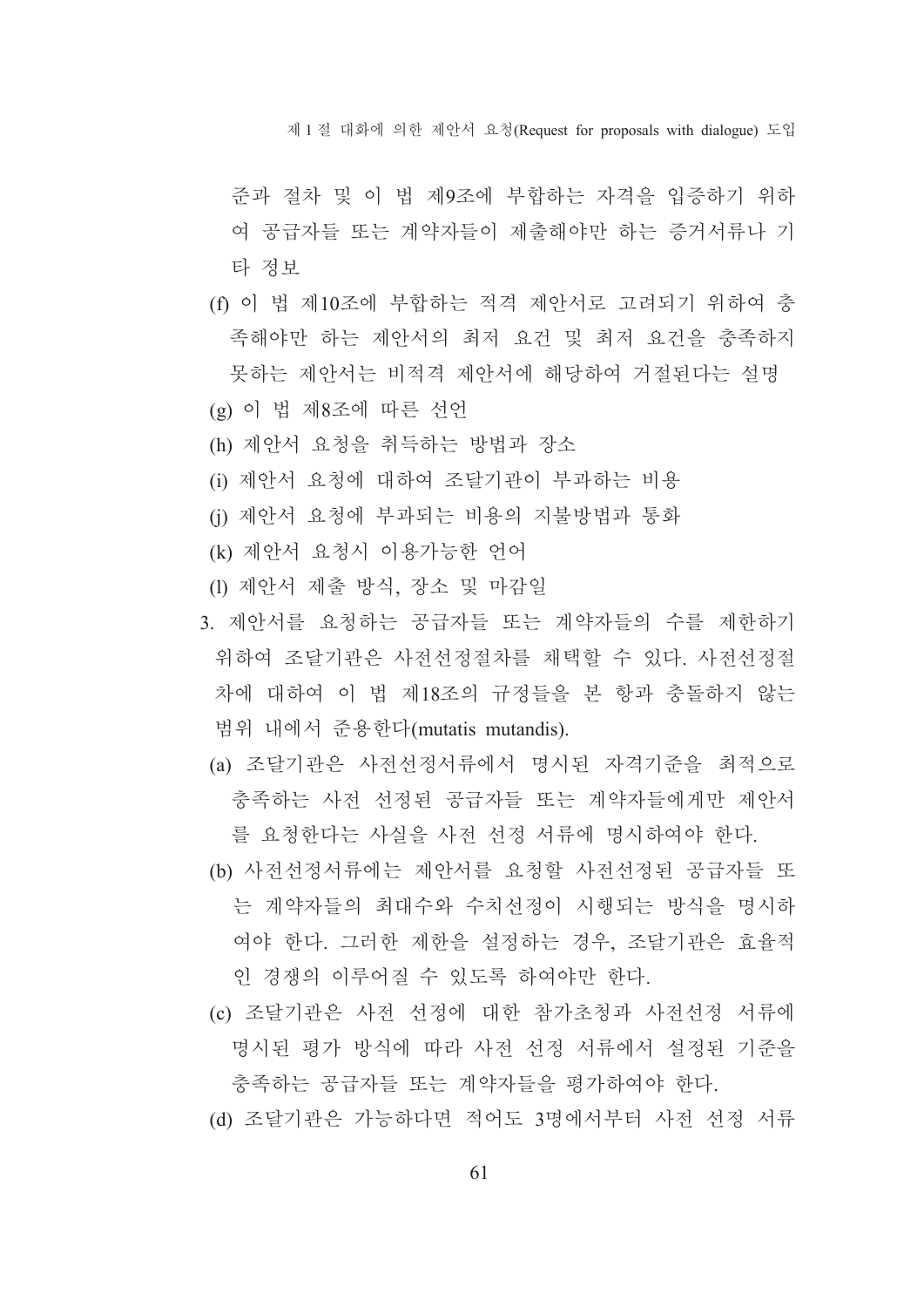에 표시된 최대인원까지 최고점수를 획득한 공급자들과 계약 자들을 사전 선정하여야 한다.

- (e) 조달기관은 즉시 개별 공급자 또는 계약자에게 사전 선정되 었음을 통지하여야 한다. 그리고 요청에 따라 사전 선정되지 못한 공급자들 또는 계약자들의 요청이 있을 시에는 그 이유 를 알려주어야만 한다. 그리고 사전 선정된 모든 공급자들 또 는 계약자들의 이름을 알고자 하는 자의 요청이 있을 시에는 해당 정보를 이용하는 것이 가능하다.
- 4. 조달기관은 다음 각 호의 공급자 또는 계약자에게 제안서 요청 을 교부하여야 한다.
	- (a) 대화에 의한 제안요청 절차에 참여하기 위한 참가초청이 이 법 제35조제1항의 규정에 따라 공고되는 경우, 참가초청에 명 시된 절차와 조건에 따라 참가초청에 답변한 개별 공급자 또 는 계약자
- (b) 사전 심사를 채택하는 경우, 이 법 제18조에 따라 사전 심사 를 거친 개별 공급자 또는 계약자
- (c) 사전 선정 절차를 채택하는 경우, 사전 선정 서류에 명시된 절차와 요건에 따른 사전 선정된 공급자 또는 계약자
- (d) 이 법 제35조제2항에 의거한 직접 공고의 경우, 조달기간이 선정한 개별 공급자 또는 계약자 만약, 제안서 요청에 부과되는 비용이 있을 시에는 이를 지급 한다. 조달기관이 제안서 요청에 부과하는 비용은 공급자들 또 는 계약자들에게 해당 제안서를 제공하는 비용만을 반영한다.
- 5. 제안서 요청은 동조제2항(a)호부터 (f)호까지, (i)호에 명시된 정 보 이외에 다음 각 호의 정보를 포함한다.
- (a) 제안서 준비와 제출에 관한 지침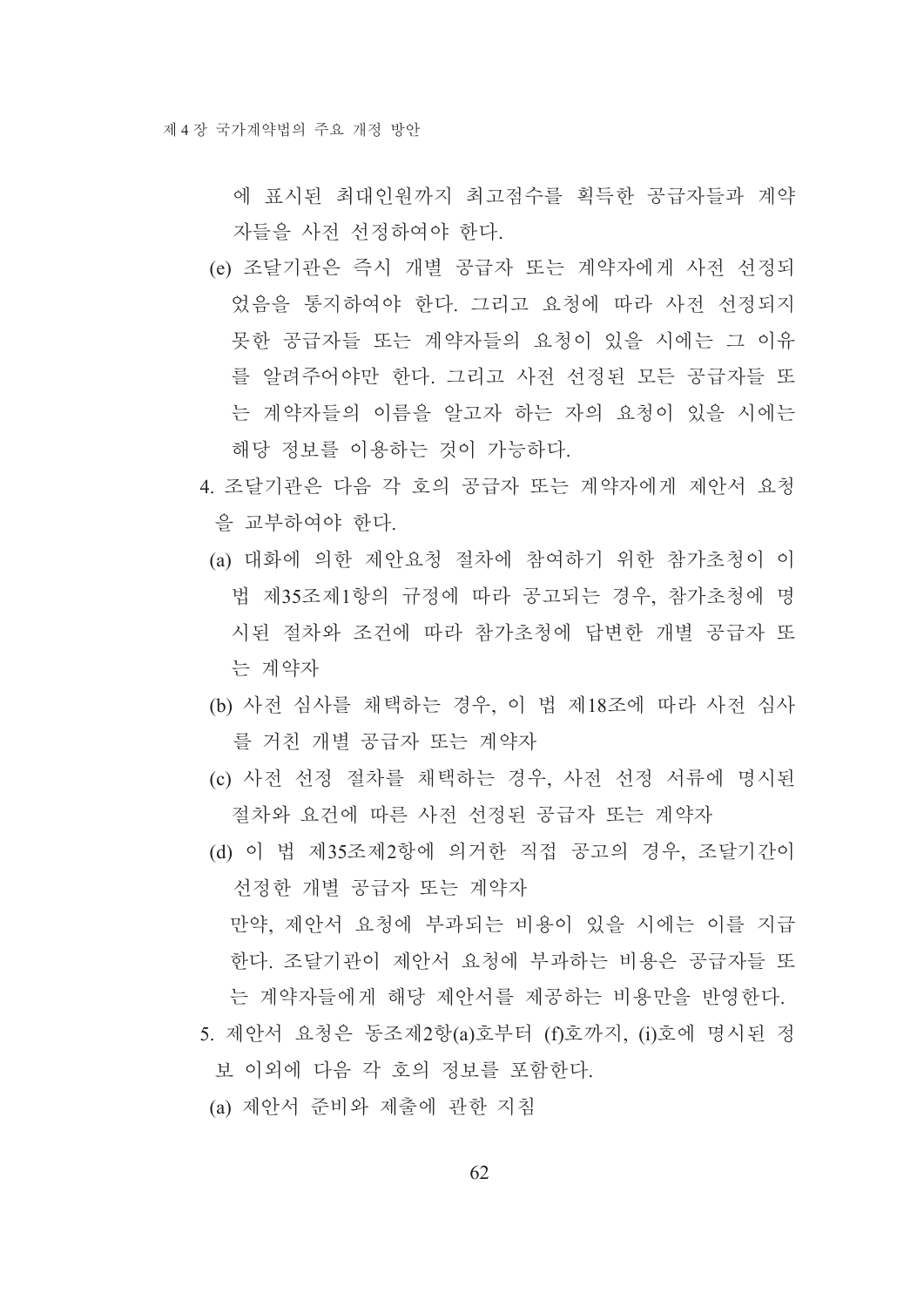제 1 절 대화에 의한 제안서 요청(Request for proposals with dialogue) 도입

- (b) 공급자들 또는 계약자들이 조달대상의 일부분에 대한 제안서 제출이 허용되는 경우, 제안서 제출이 가능한 부분에 관한 설명
- (c) 제안서 비용의 산정과 표현에 사용되는 통화 또는 통화들. 제안서를 평가하고기 위해 사용될 통화 및 제안서가격을 해당 통화로 교환하기 위한 환율 또는 지정 금융 기관에 의해 공고 된 시세 및 지정기일
- (d) 운송, 숙소, 보험, 장비 사용, 관세, 세금에 대한 상환과 같이 조달대상 자체에 부과되는 가격 이외의 가격요소가 포함되어 있는지에 대한 설명을 비롯한 제안서 비용의 산출과 표현 방식
- (e) 이 법 제15조에 따른 공급자 또는 계약자가 제안서 요청에 대한 명확화를 구하는 수단 및 이 단계에서 조달기관이 공급 자 또는 계약자의 모임을 소집할 의사가 있는지에 관한 설명
- (f) 절차 중에 논의의 협상의 대상이 포함되지 않는 조달대상 또 는 조달계약의 조건에 관한 설명 부분
- (g) 조달기관이 협상에 참가초청하는 공급자들 또는 계약자들의 인원수를 제한하는 경우, 참여인원은 가능한 최소 셋 이상은 되 어야 하며 . 적절한 경우에는 최대 인원을 초정한다. 초청인원 을 제한하기 위한 기준과 절차는 이 법의 규정에 따라 정한다.
- (h) 이 법 제11조에 따라 제안서를 평가하기 위한 기준과 절차 (i) 비밀정보와 관련된 조달에 적용되는 것들을 포함하여 이 법 과 조달규정, 기타 조달절차에 직접적으로 관련되는 다른 법이 나 규정에 대한 어급과 그러한 법들과 규정들을 찾을 수 있는 장소
- (i) 조달절차에서 중간자의 개입 없이 공급자들이나 계약자들에 게 직접 의사를 전달하고 공급자들이나 계약자들로부터 직접 의사를 수령할 권한이 부여된 한명 이상의 조달기관 공무워이 나 직원의 이름, 기능적 직위와 주소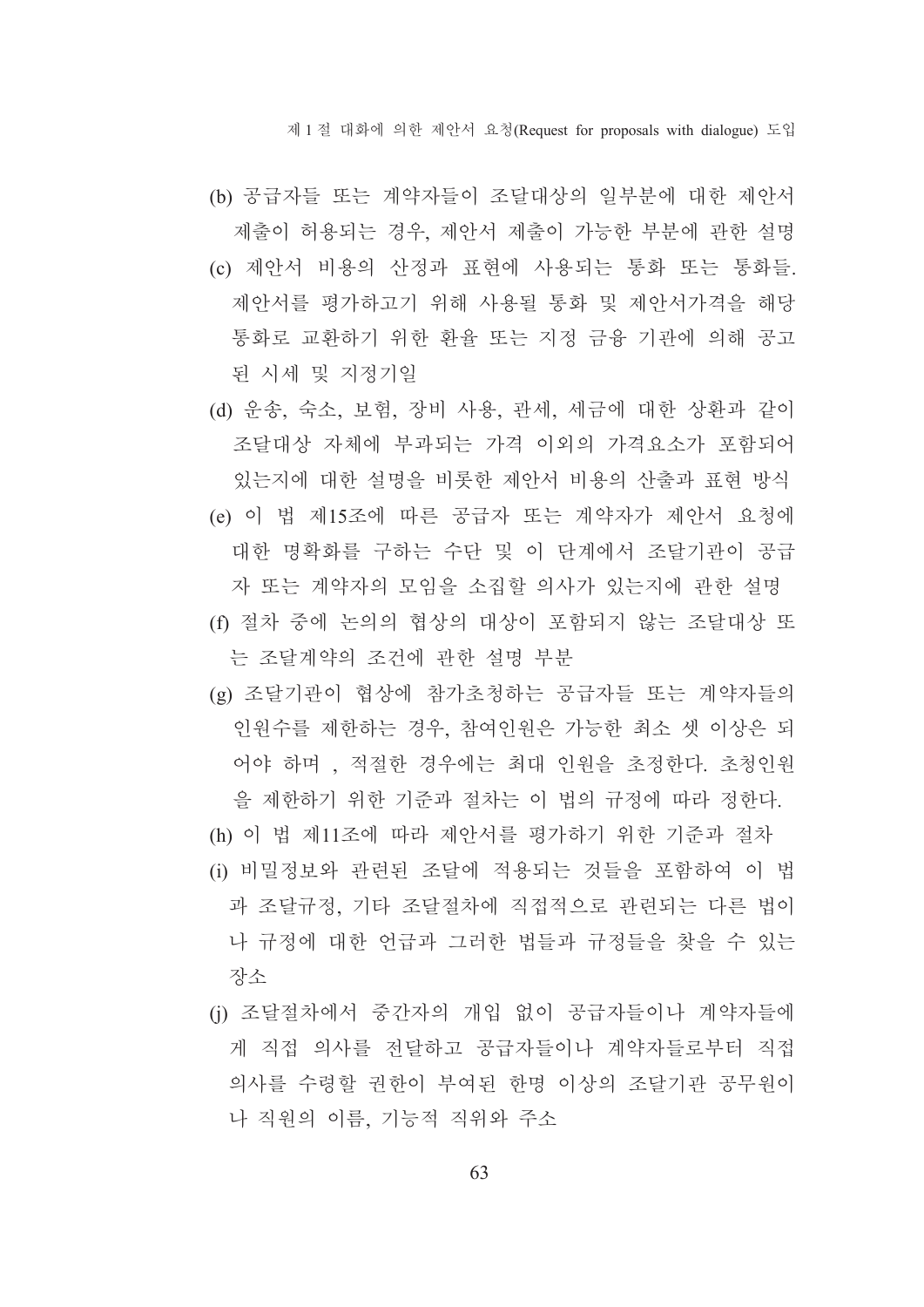- (k) 이 법의 규정에 부합하지 않는 조달기관의 행위 또는 결정에 대한 이의제기와 관련하여 이 법 제64조를 근거로 하여 부여 되는 권리의 통지 및 적용가능한 정지기간의 지속시간. 다만 본문의 사항이 적용되지 않는 경우에는 그 효과에 관한 설명 과 근거
- (1) 서면조달계약의 이행과 이 법 제22조에 따른 다른 기관에 의 한 승인 및 승인을 받기 위한 인수 통지의 발송에 따른 예상 기간을 포함하여 '낙찰이 선언되면 조달계약이 효력을 발생하 기 위해 요구되는 형식절차
- (m) 조달기관이 이 법에 따라 설정하는 기타 요건과 제안서 준 비, 제출 및 조달절차에 관련된 조달규정
- 6. (a) 조달기관은 접수된 모든 제안서가 설정된 최소한의 요건을 충족하는지를 검토해야 한다. 최소한의 요건을 충족하지 못하는 제안서는 부적격이므로 거절해야 한다.
	- (b) 대화에 참가초청하는 공급자들 또는 계약자들의 최대 인원을 제한하도록 설정되어 있고 적격 제안서가 최대인워을 초과하 는 경우, 조달기관은 제안서 요청에 명시된 기준과 절차에 따 라 적격제아서의 최대 이워을 선정해야 한다.
- (c) 거절의 통지 및 그 이유를 제안서가 거절된 개별 공급자 또 는 계약자에게 즉시 발송해야 한다.
- 7. 조달기관은 협상에 참여하기 위해 적격 제안서를 제출한 공급 자 또는 계약자를 초청이 가능한 최대인원의 범위내에서 참가초 청해야 한다. 조달기관은 효율적인 경쟁을 보장하기 위하여 협 상에 참가초청하는 공급자 또는 계약자의 인원수가 최소 3 이상 이 되도록 해야 하다.
- 8 대화는 조달기관의 동일한 대표에 의하여 동일하게 진행되어야 한다.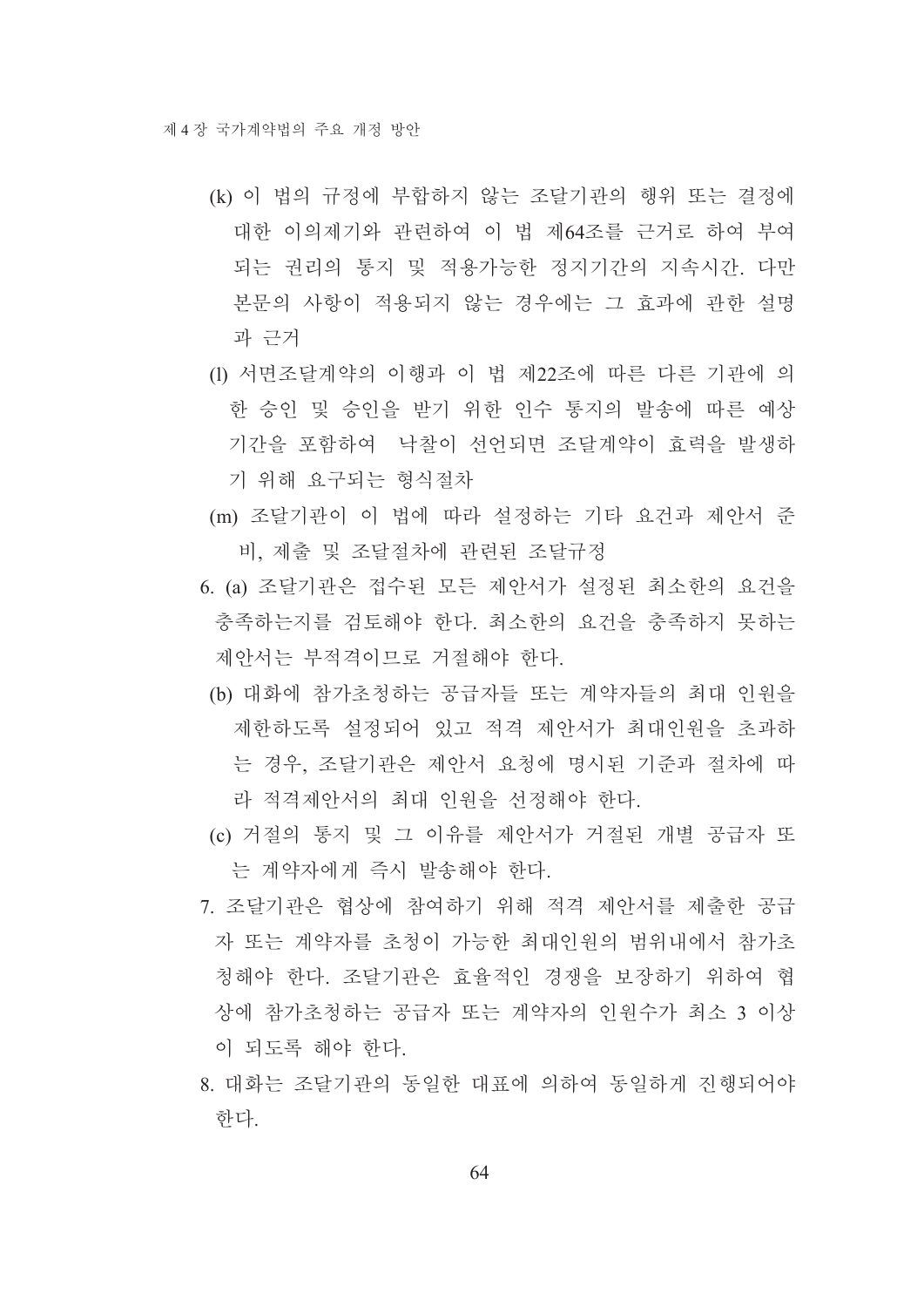제 1 절 대화에 의한 제안서 요청(Request for proposals with dialogue) 도입

- 9. 조달기관은 제안서 요청에서 명시된 대화에 대상이 되지 않는 조달대상, 자격 또는 평가 기준, 동조 제2항(f)에 따라 설정된 최 저 요건, 조달대상이나 조달계약조건의 설명부분을 대화가 진행 되는 동안에는 변경하지 못한다.
- 10. 조달기관이 대화 과정 중에 공급자 또는 계약자에게 의사 전 달하여 생성된 요건, 가이드라인, 문서, 명확화 또는 그 밖의 정보는 대화에 참여하는 다른 모든 공급자들 또는 계약자들에 게 동시적으로 공평하게 전달되어야 한다.
- 11. 대화 이후, 조달기관은 절차에 참여하는 모든 공급자들 또는 계약자들에게 제안서의 모든 측면에서 최적의 최종 제안서를 제출하도록 요청해야 한다. 해당 요청은 서면으로 이루어져야 하고 최적의 최종 제안서를 제출하는 방법, 장소 및 마감일을 명시해야 한다.
- 12 조달기관과 공급자나 계약자 사이에 최적의 최종 제안서에 과 한 협상은 이루어질 수 없다.
- 13. 제안서 요청에 명시된 평가 기준과 그 절차에 따라 조달기관 의 요구를 최적으로 충족하는 제안이 낙찰되어야 한다.

## Ⅱ. 개정 조문

새로운 계약방법인 대화에 의한 제안서 요청(Request for proposals with dialogue) 방식을 국가계약법에 도입하기 위하여 다음과 같이 조 문을 신설할 필요가 있다.

| 해<br>헊 | 개정안                                         |
|--------|---------------------------------------------|
| (신설)   | 제○○조(대화에 의한 제안서 입찰) ①<br>각 중앙관서의 장 또는 계약담당공 |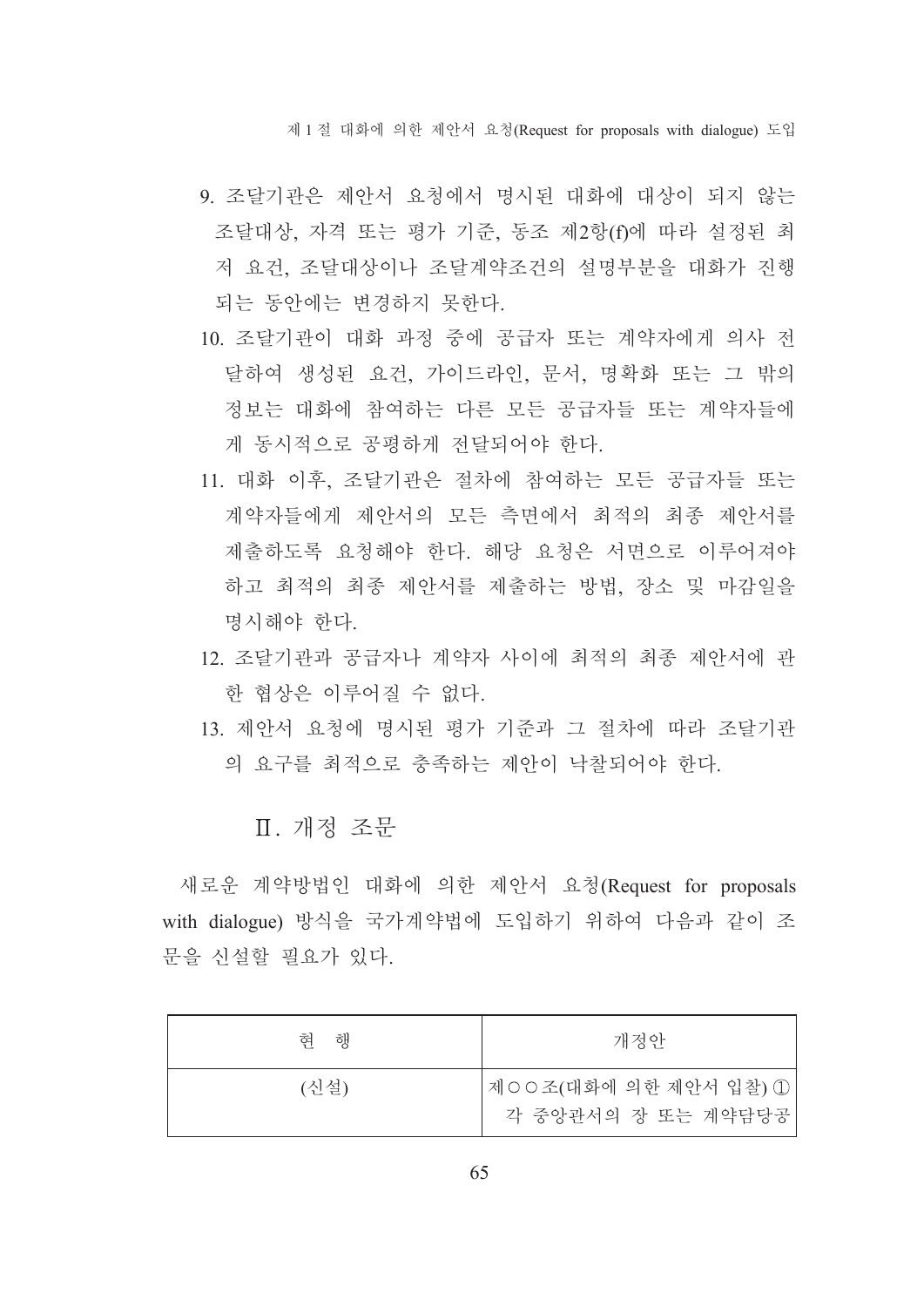### 제 4 장 국가계약법의 주요 개정 방안

| 현 행 | 개정안                                                                                                                                                                                                                                                                                                                                                                                                                                                                                                     |
|-----|---------------------------------------------------------------------------------------------------------------------------------------------------------------------------------------------------------------------------------------------------------------------------------------------------------------------------------------------------------------------------------------------------------------------------------------------------------------------------------------------------------|
|     | 무원은 물품의 제조·구매 또는 용역<br>계약(단순한 노무에 의한 용역으로<br>서 기획재정부령이 정하는 계약은<br>제외한다)에 있어서 미리 적절한 규<br>격등의 작성이 곤란하거나 기타 계<br>약의 목적을 효과적으로 달성하기<br>위하여 필요하다고 인정되는 경우에<br>는 대화에 의한 제안서 입찰을 실시<br>할 수 있다.<br>2 제1항의 경우 대통령령으로 정하<br>는 바에 따라 참가자의 수를 제한하<br>기 위하여 사전선정절차를 선택할<br>수 있다. 다만, 참가자는 3인 미만으<br>로 제한할 수 없다.<br>4) 각 중앙관서의 장 또는 계약담당<br>공무원은 제1항에 따른 최적의 기술,<br>규격 등을 도출하기 위하여 대통령<br>령이 정하는 위원회를 구성하여 동<br>시에 대화를 진행할 수 있다.<br>5 제1항에 따른 대화에 의한 제안서<br>입찰을 위하여 공고방법, 평가기준<br>및 절차, 그 밖에 필요한 사항은 대통<br>령령으로 정한다. |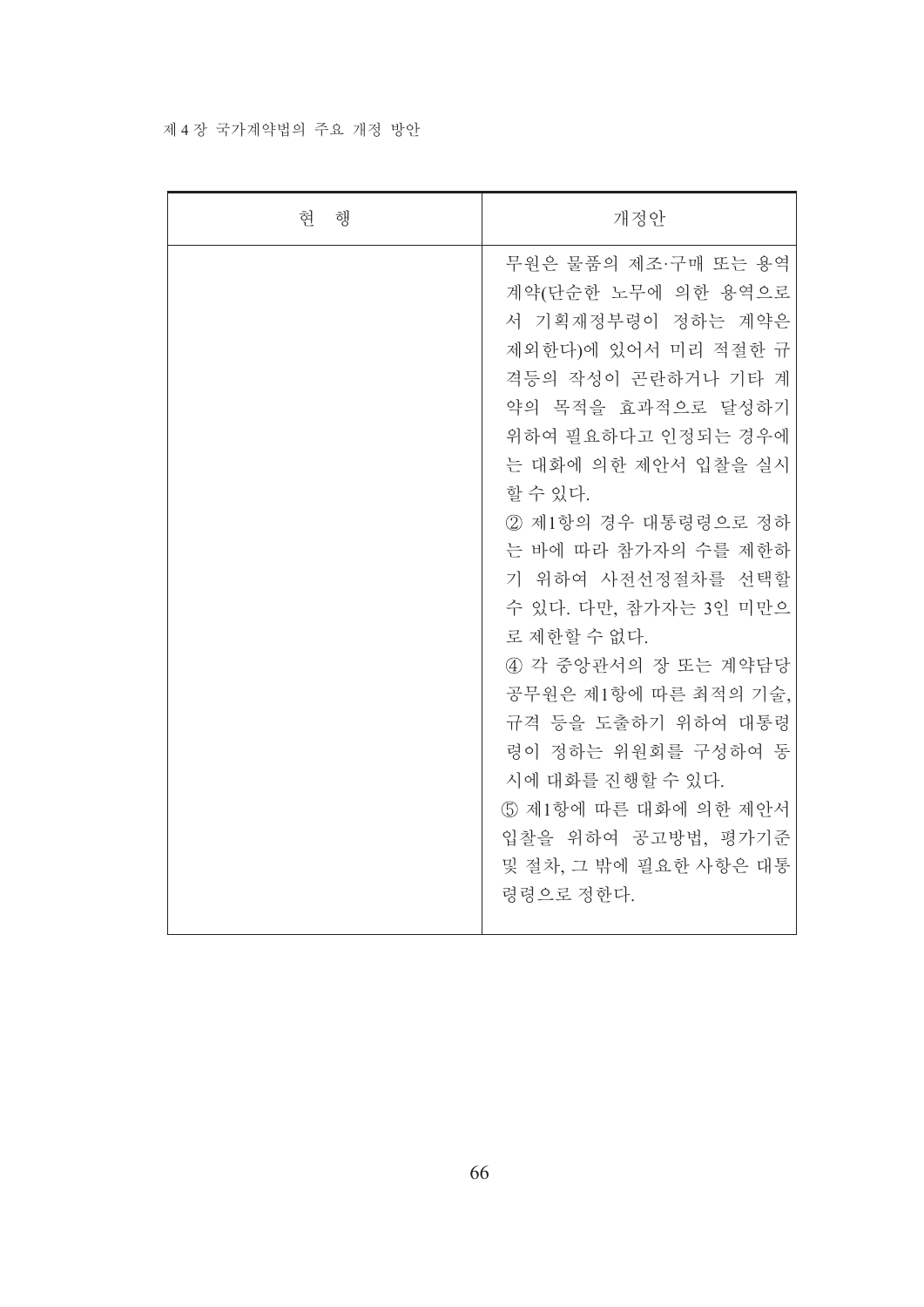## 제 2 절 과다저가입찰의 거절 도입

## I. 개정 사유

모델법 제20조는 조달기관으로 하여금 가격이 과다하게 저가여서 참자자의 조달계약의 이행능력에 의문을 갖게 하는 입찰에 대하여 거 절할 수 있도록 하고 있다. 이를 통하여 조달기관은 조달계약의 불이 행. 추가비용발생. 이행지여 등의 위험을 방지할 수 있다. 현행 국가 계약법은 과다저가입찰에 관한 명시적 규정을 두고 있지 않다. 따라 서 계약을 성실히 이행할 수 없을 정도의 과다한 저가 입찰에 대해서 는 거절할 수 있는 명시적 규정이 필요하고, 또한 입찰자의 소명기회 등의 절차와 기주이 마련될 필요가 있다.

그리고 모델법은 과다저가입찰의 경우 비가격적 요소를 포함한 가 격 개념을 사용할 수 있도록 하고 있는 점도 유념할 필요가 있다. 이 러한 과다저가입찰은 과다 가격 경쟁이 치열한 전자역경매 등에도 적 용될 수 있을 것이다.

### Ⅱ. 주요 내용

2011년 모델법에 규정된 과다저가입찰 거절에 관한 규정(제20조)을 살펴보면 다음과 같다

#### 제20조 과다저가입찰에 대한 거절

1. 입찰의 다른 구성요소와 종합하여 볼 때 가격이 조달대상에 비 추어 과다하게 저가이고(abnormally low), 그러한 가격에 의할 경 우 입찰 제출한 공급자나 계약자의 조달계약 이행능력이 의문시 되는 것으로 조달기관이 판단한 경우로서, 조달기관이 다음 각 호의 조치를 취한 경우 입찰을 거절할 수 있다.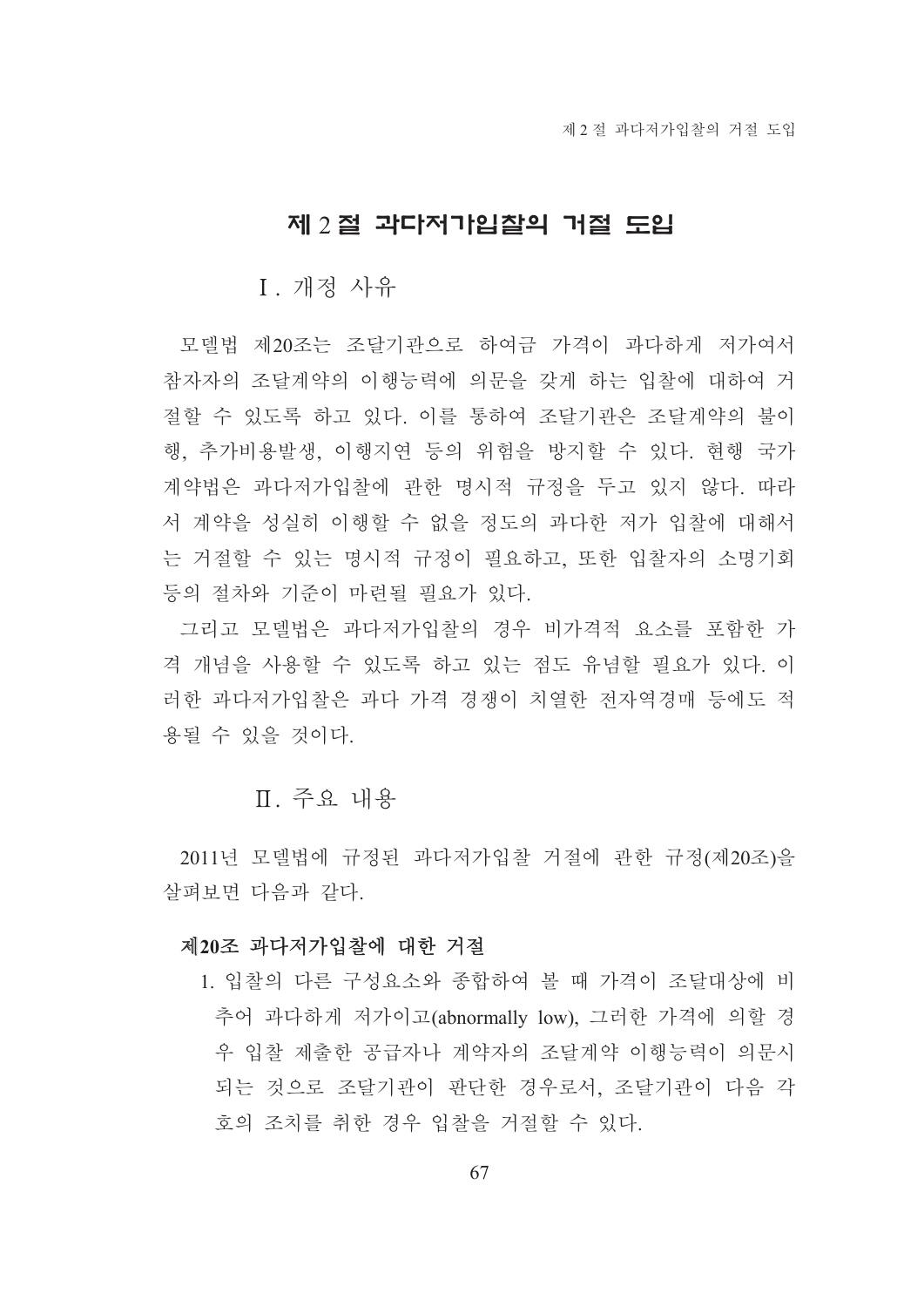- (a) 조달기관이 의문시되는 입찰 제출한 공급자나 계약자에게 서 면으로 공급자나 계약자의 조달계약 이행능력에 관한 세부내 역을 요구한 경우
- (b) 조달기관이 위의 요구에 따라 공급자나 계약자에 의하여 제 공된 정보와 입찰에 포함된 정보를 고려하였음에도 그와 같은 의문을 계속 갖게 되는 경우
- 2. 조달기관이 본 조에 따라 입찰 거절한 조달기관의 결정과 그 이유 및 공급자나 계약자와의 본 조에 기한 모든 의사표시내용 은 조달절차의 기록에 포함되어야 한다. 조달기관의 결정과 그 이유는 신속히 관련 공급자나 계약자에게 전달되어야 한다.

위 과다저가 입찰 거절은 입찰자의 입찰 가격이 지나치게 낮아 조 달계약을 성실히 이행할 수 없을 거라는 의문을 갖게 하는 경우 조달 기관이 해당 입찰을 거절할 수 있는 근거를 마련해 주고 있다. 이를 통하여 조달기관은 조달계약의 불이행, 추가비용발생, 이행지연 등의 위험을 방지할 수 있다. 그러나 가격이 과다하게 저가라는 이유만으 로 입찰을 거절할 수 있도록 할 경우 조달기관의 이러한 권리가 남용 될 우려가 있다.

이러한 이유에서 본 조는 조달기관이 그 실증을 위한 일정한 조치 를 취한 경우에 한하여 과다저가입찰 거절할 수 있도록 규정하고 있 다. 그러나 본 조는 다른 법규의 입찰거절 관련 규정들에는 아무런 영향을 미치지 아니한다. 본 조 제1항은 적법절차의 준수를 확보하고 공급자나 계약자의 권리를 보장하기 위하여 조달기관이 과다저가입찰 의 거절 전에 거쳐야 하는 절차들을 명시하고 있다.

조달기관은 문제되는 공급자나 계약자에게 서면으로 조달관련 세부 내역을 제출할 것을 요청하여야 한다. 조달대상의 품질, 제조방법, 제 조기술, 기타 특유한 사정과 같이 제출된 가격 하에서 조달계약 이행

68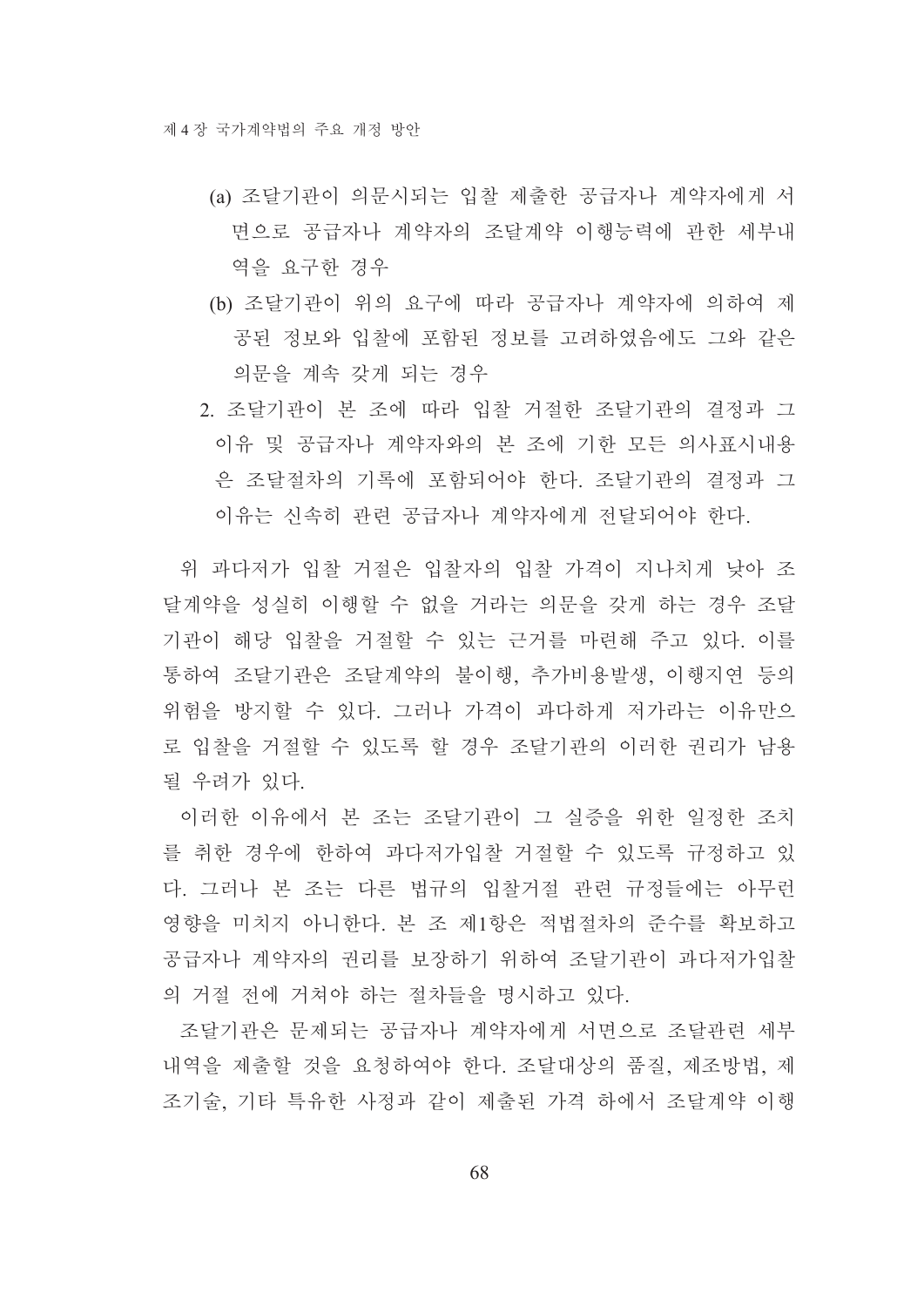할 수 있을지 여부 판단할 수 있게 하는 정보의 제공을 요구할 수 있다

다음으로 조달기관은 가격평가를 위하여 공급자나 계약자가 제공한 답변내용을 고려하여야 한다. 답변을 제공하지 않은 경우라 하더라고 이를 이유로 바로 입찰을 거절할 수는 없고 과다저가입찰여부의 판단 사유로 고려되어야 한다. 이러한 절차를 거친 후 조달기관은 과다저 가입찰을 거절할 수 있으나, 과다저가입찰로 판단된 경우라 하더라도 그 입찰의 거절은 의무사항이 아닌 선택사항이다.

제2항에 기하여 과다저가입찰의 거절을 위한 결정은 조달절차의 기 록에 포함되어야 하고 신속히 관련 공급자나 계약자에게 전달되어야 한다. 본 조의 거절권리를 행사하지 않더라도, 공급자나 계약자의 참 가자격과 입찰내용을 엄격히 심사하는 것만으로도 조달계약 불이행 위험을 방지할 수도 있다.

## Ⅲ. 개정 조문

과다저가입찰 거절에 관한 사항을 국가계약법에 규정하기 위해서는 동법 제10조 경쟁입찰에서의 낙찰자 결정에 관한 규정을 개정하는 방 안을 고려해 볼 수 있다. 즉, 국가계약법 제10조는 경쟁입찰에서의 낙 찰자 결정에 관하여 규정하고 있는데, 동조 제2항에서 국고의 부담이 되는 경쟁입찰에서는 낙찰자 선정 기준을 규정하고 있다. 과다저가입 찰의 경우 국고의 부담이 되는 경쟁입찰과 관련된 것이므로 동조에 관련사항을 다음과 같이 규정할 수 있을 것이다.

| 해<br>헊                                                                              | 개정안 |
|-------------------------------------------------------------------------------------|-----|
| 제10조(경쟁입찰에서의 낙찰자 결정) 제10조(경쟁입찰에서의 낙찰자 결정)<br>1 세입의 원인이 되는 경쟁입찰<br>에서는 최고가격의 입찰자를 낙찰 |     |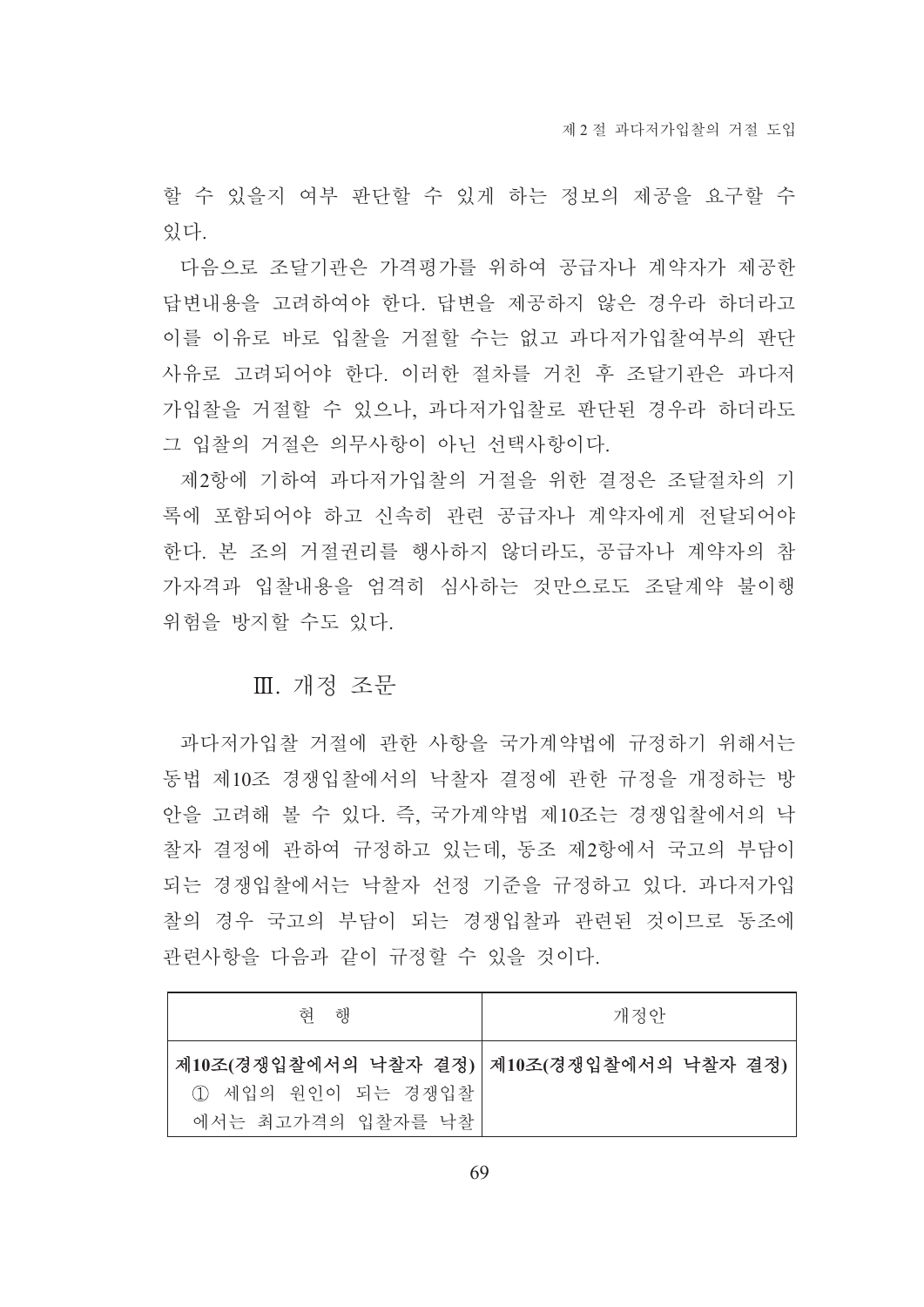### 제 4 장 국가계약법의 주요 개정 방안

| 현 행                                                                                                                                                                                                                                                                                                                                                   | 개정안                                                                                                                                                                                                                                                   |
|-------------------------------------------------------------------------------------------------------------------------------------------------------------------------------------------------------------------------------------------------------------------------------------------------------------------------------------------------------|-------------------------------------------------------------------------------------------------------------------------------------------------------------------------------------------------------------------------------------------------------|
| 자로 한다. 다만, 계약의 목적, 입<br>찰 가격과 수량 등을 고려하여 대<br>통령령으로 기준을 정한 경우에는<br>그러하지 아니하다.<br>② 국고의 부담이 되는 경쟁입찰<br>에서는 다음 각 호의 어느 하나의<br>기준에 해당하는 입찰자를 낙찰자<br>로 한다.<br>1. 충분한 계약이행 능력이 있다고<br>인정되는 자로서 최저가격으로<br>입찰한 자<br>2. 입찰공고나 입찰설명서에 명기<br>된 평가기준에 따라 국가에 가장<br>유리하게 입찰한 자<br>3. 그 밖에 계약의 성질, 규모 등<br>을 고려하여 대통령령으로 특별<br>히 기준을 정한 경우에는 그 기<br>준에 가장 적합하게 입찰한 |                                                                                                                                                                                                                                                       |
|                                                                                                                                                                                                                                                                                                                                                       | 3) 제2항 제1호에도 불구하고 각<br>중앙관서의 장 또는 계약담당공무<br>원은 입찰의 가격이 과도하게 낮<br>아 계약이 충분히 이행될 수 없다.<br>고 판단되는 경우에는 대통령령이<br>정하는 바에 따라 해당 입찰을 거<br>절할 수 있다.<br>4제3항에 따라 각 중앙관서의 장<br>또는 계약담당공무원이 입찰을 거<br>절하는 경우에는 그 사실을 입찰<br>자에게 통보하여야 하며, 통보를<br>받은 입찰자는 해당 입찰가격으로 |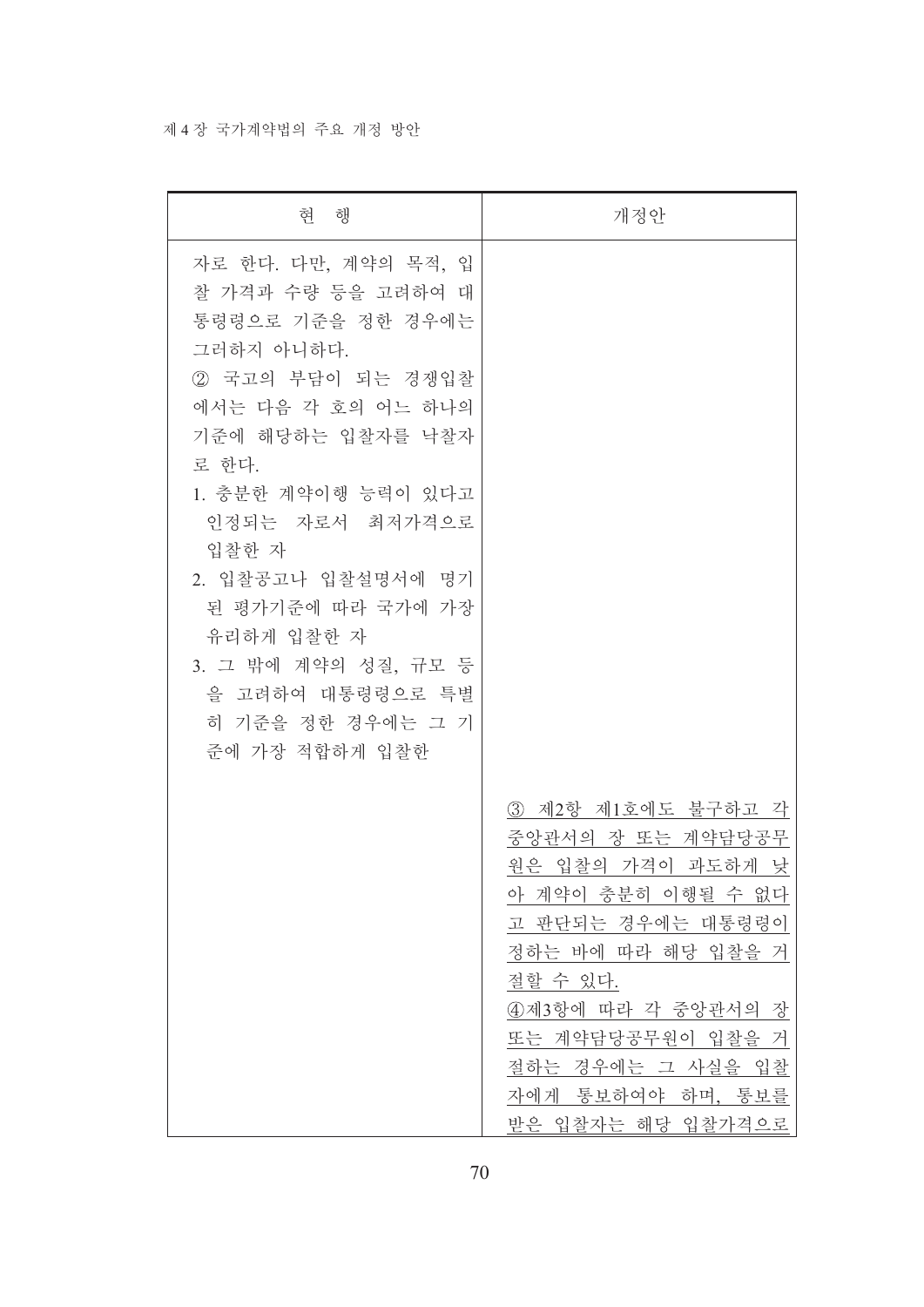제 3 절 정지기간(standstill period)의 도입

| 혀<br>해 | 개정안                            |
|--------|--------------------------------|
|        | 충분히 계약을 이행할 수 있음을<br>소명할 수 있다. |

# 제 3절 정지기간(standstill period)의 도입

I. 개정 사유

모델법 제22조제2항에서 낙찰선언 직후 일정한 정지기간(standstill period)을 두어 이의제기를 할 수 있도록 규정하고 있다. 다만 긴급을 요하는 조달이나 개방형 다수공급자물품계약이 전자적 방식으로 이루 어지는 경우에는 정지기간을 적용하지 않고 있다. 조달기관은 정지기 간 동안은 조달계약을 체결할 수 없다.

국가계약법은 계약체결 전에 이러한 정지기간을 두고 있지 않다. 국 내 많은 조달 실무가와 전문가들은 정지기간의 필요성을 인정하고 있 는데, 즉 계약의 효력 발생 전에 조달 절차상에 문제가 없었는지 여 부를 검토하는 것이 계약 효력 발생 후 분쟁절차로 진행하는 것보다 합리적이기 때문이다.

## Ⅱ 주요 내용

2011년 모델법에 규정된 정지기간에 관한 규정(제22조)을 보면 다음 과 같다.

#### 제22조 낙찰의 선언 및 조달계약의 효력발생

1. 조달기관은 다음 각 호에 해당하지 않는 한 낙찰선언을 하여야 하다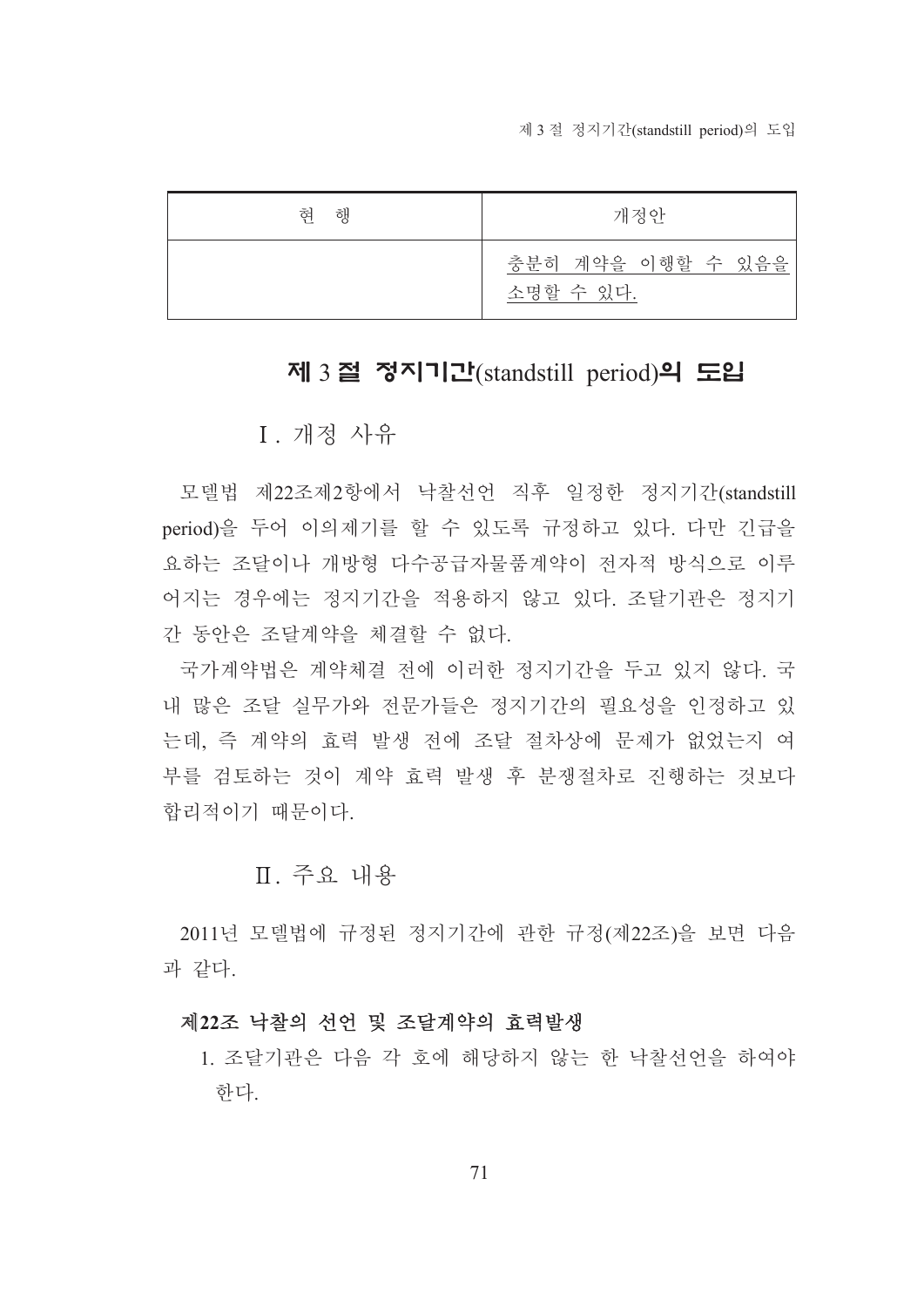- (a) 낙찰자로 된 공급자나 계약자가 이 법 제9조에 따른 참가자 격을 얻지 못한 경우
- (b) 조달이 이 법 제19조 제1항에 따라 취소된 경우
- (c) 평가 결과 이루어진 낙찰이 이 법 제20조에 따라 과다저가입 찰로 거절되 경우
- (d) 낙찰자로 된 공급자나 계약자가 이 법 제21조에 따라 조달절 차에서 배제된 경우
- 2. 조달기관은 입찰 제출한 각 공급자와 계약자에게 정지기간 (standstill period) 경과 후 낙찰선언 할 것이라는 결정을 신속히 통지하여야 한다. 그 통지는 최소한 다음 각 호의 정보를 포함 하여야 한다.
	- (a) 낙찰자로 된 공급자나 계약자의 이름과 주소
- (b) 계약가격, 또는 가격과 다른 평가기주에 의하여 낙찰선언이 이루어진 경우 계약가격과 낙찰로 된 입찰의 다른 특성 및 상 대적 장점의 요약
- (c) 조달규정의 요구에 따라 입찰공고서류에 제시된 정지기간. 정지기간은 입찰제출한 모든 공급자들이나 계약자에 대한 본 항 소정의 통지가 발송된(dispatch) 날로부터 기산한다.
- 3. 본 조 제2항은 다음 각 호의 조달계약의 체결에는 적용되지 아 니한다.
- (a) 2차 경쟁 없는 다수공급자물품계약절차
- (b) 계약가격(contract price)이 조달규정에 제시된 기준가격(threshold amount)에 미달하는 경우
- (c) 급박한 공공의 이익(urgent public interest)에 대한 고려에 의하 여 정지기간 없이 조달절차가 진행되어야 한다고 조달기관이 결정한 경우. 급박한 고려가 존재한다는 조달기관의 위 결정 과 그 이유는 조달절차기록에 포함되어야 한다.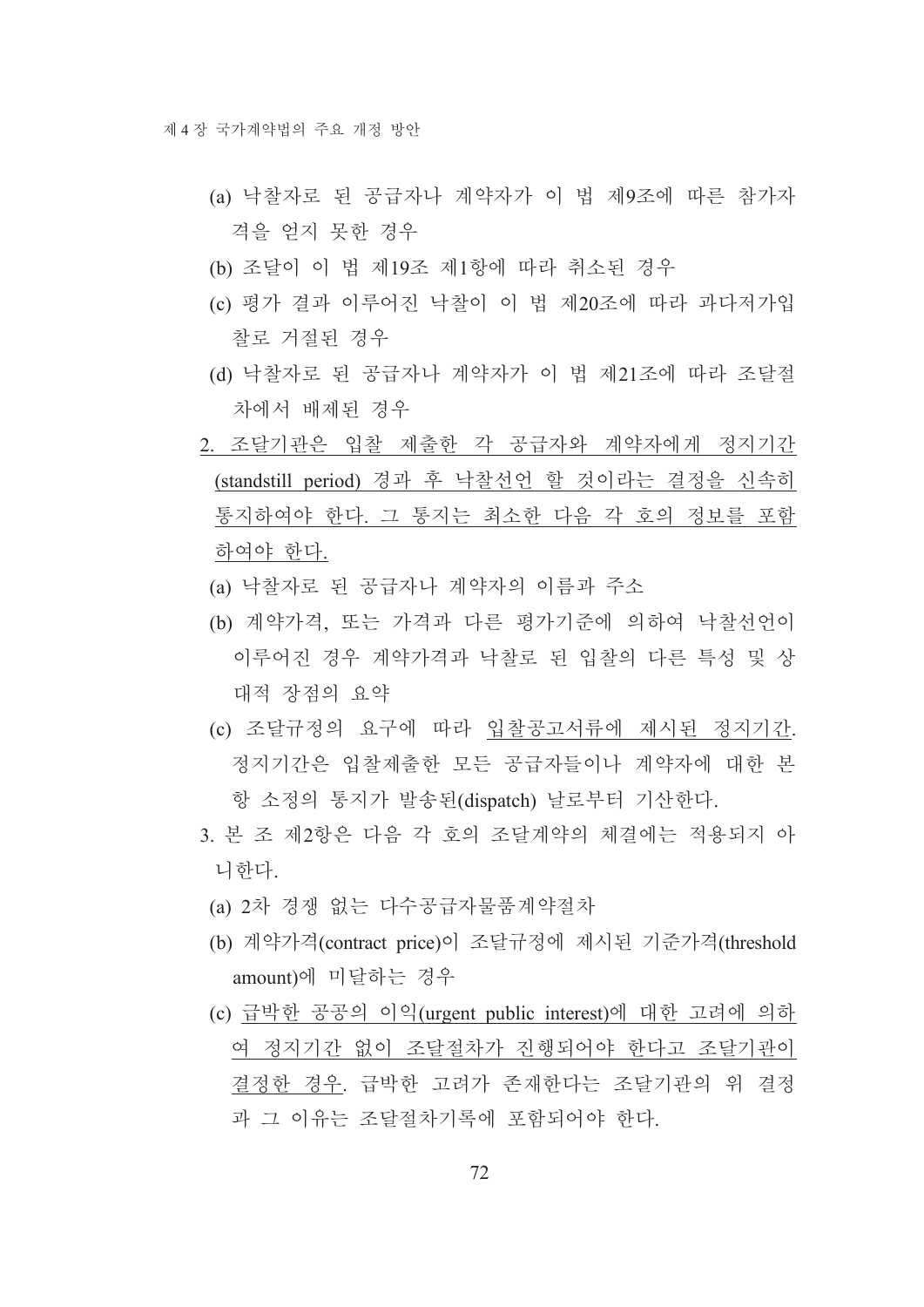- 4. 정지기간이 끝난 후 또는 정지기간의 적용이 없는 경우에는 낙 찰선언 직후, [법원이나 법원들의 이름] 또는 [입법국이 지정한 다른 관련 기관의 이름]의 다른 명령이 없는 한, 조달기관은 낙 찰로 된 입찰 제출한 공급자나 계약자에게 낙찰선언의 통지를 발송하여야 한다.
- 5. 서면조달계약(written procurement contract) 그리고/또는 다른 기 관의 승인이 요구되지 않는 경우, 낙찰 조건에 따른 조달계약은 관련 공급자나 계약자에게 그 입찰이 유효한 동안 낙찰선언의 통지가 발송됨으로써 그 효력이 발생한다.
- 6. 입찰공고서류에서 낙찰자로 된 공급자나 계약자로 하여금 낙찰 조건에 따라 서면조달계약에 서명하도록 요구하는 경우.
- (a) 조달기관과 관련 공급자나 계약자는 낙찰선언 통지가 관련 공급자나 계약자에게 발송된 후 상당한 기간 내에 조달계약에 서명하여야 한다.
- (b) 입찰공고서류에서 조달계약이 다른 기관의 승인에 따라야 한 다고 규정하지 아니한 경우. 조달계약은 관련 공급자나 계약 자 및 조달기관이 계약서에 서명하면 그 효력이 발생한다. 낙 찰선언의 통지가 관련 공급자나 계약자에게 발송된 때로부터 조달계약의 효력이 발생하기까지 사이에, 조달기관과 공급자 나 계약자는 조달계약의 효력발생이나 그 이행에 영향을 미치 는 행동을 하여서는 안된다.
- 7. 입찰공고서류에서 조달계약이 다른 기관에 의한 승인의 대상이 라고 규정하는 경우, 조달계약은 그 승인이 주어질 때까지 효력 을 발생하지 아니한다. 입찰공고서류에서는 낙찰서어 통지의 발 송 후 승인을 얻기 위하여 요구되는 예상기간을 명시하여야 한 다. 입찰공고서류에서 정한 기간 내에 승인을 얻지 못한 경우. 이 법의 규정에 의하여 연장되는 경우가 아닌 한, 입찰공고서류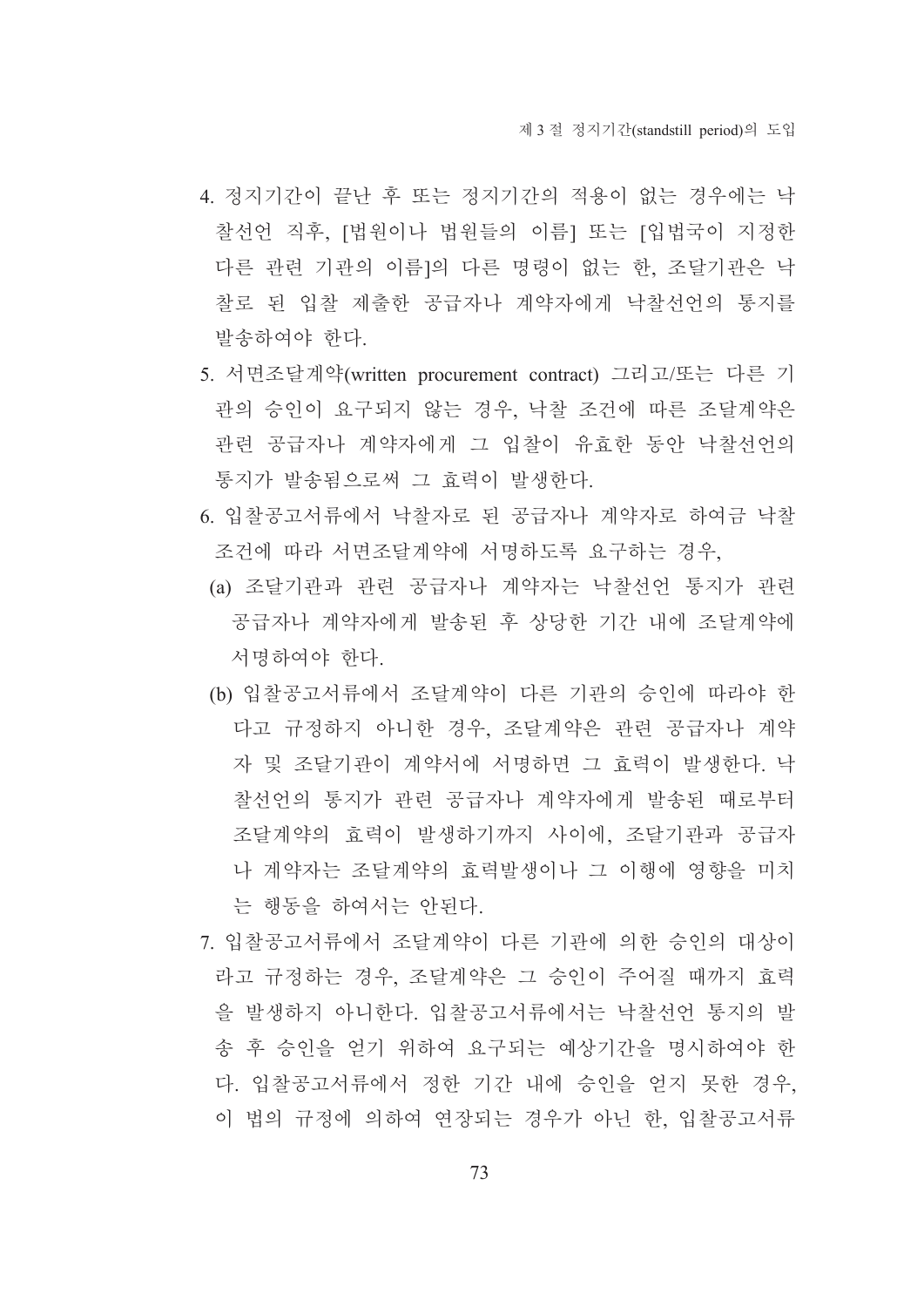에서 정한 입찰 등의 유효기간이나 이 법 제17조 소정의 입찰보 증 유효기간이 여장되지 아니하다.

- 8. 낙찰자로 된 공급자나 계약자가 요구되는 서면조달계약에 서명 하지 못한 경우 또는 계약의 이행을 위한 보증을 제공하지 못한 경우, 조달기관은 조달을 취소하거나 이 법과 입찰공고서류에 제시된 기준과 절차에 따라 유효하게 남아있는 입찰 중 새로운 낙찰자 선정할 것을 결정할 수 있다. 후자의 경우 본 조의 규정 들은 그 입찰에 대하여 준용된다.
- 9. 본 조의 통지는, 이 법 제7조 소정의 신뢰할 수 있는 수단에 의하여, 신속히 그리고 적절히 주소 정하거나 다른 송달장소 특 정하여 공급자나 계약자에게 전달되거나 또는 공급자나 계약자 에게 통지 전달할 수 있는 적절한 기관에게 전해지는 경우 발송 이 이루어지다.
- 10 조달계약의 효력이 발생하고 계약의 이행을 위한 보증의 제공 이 공급자나 계약자에 의하여 이루어진 경우, 다른 공급자들이 나 계약자들에게도 조달계약의 당사자인 공급자나 계약자의 이 름과 주소 및 그 계약가격을 명시하여 조달계약의 통지가 이루 어져야 한다.

## Ⅲ. 개정 조문

조달계약 체결 전에 정지기간을 두도록 국가계약법에 법적 근거를 다음과 같이 마련할 필요가 있다.

| 해<br>혀 | 개정안                                         |
|--------|---------------------------------------------|
| (신설)   | 제11조의2(정지기간) ① 각 중앙관서<br>의 장 또는 계약담당공무원은 낙찰 |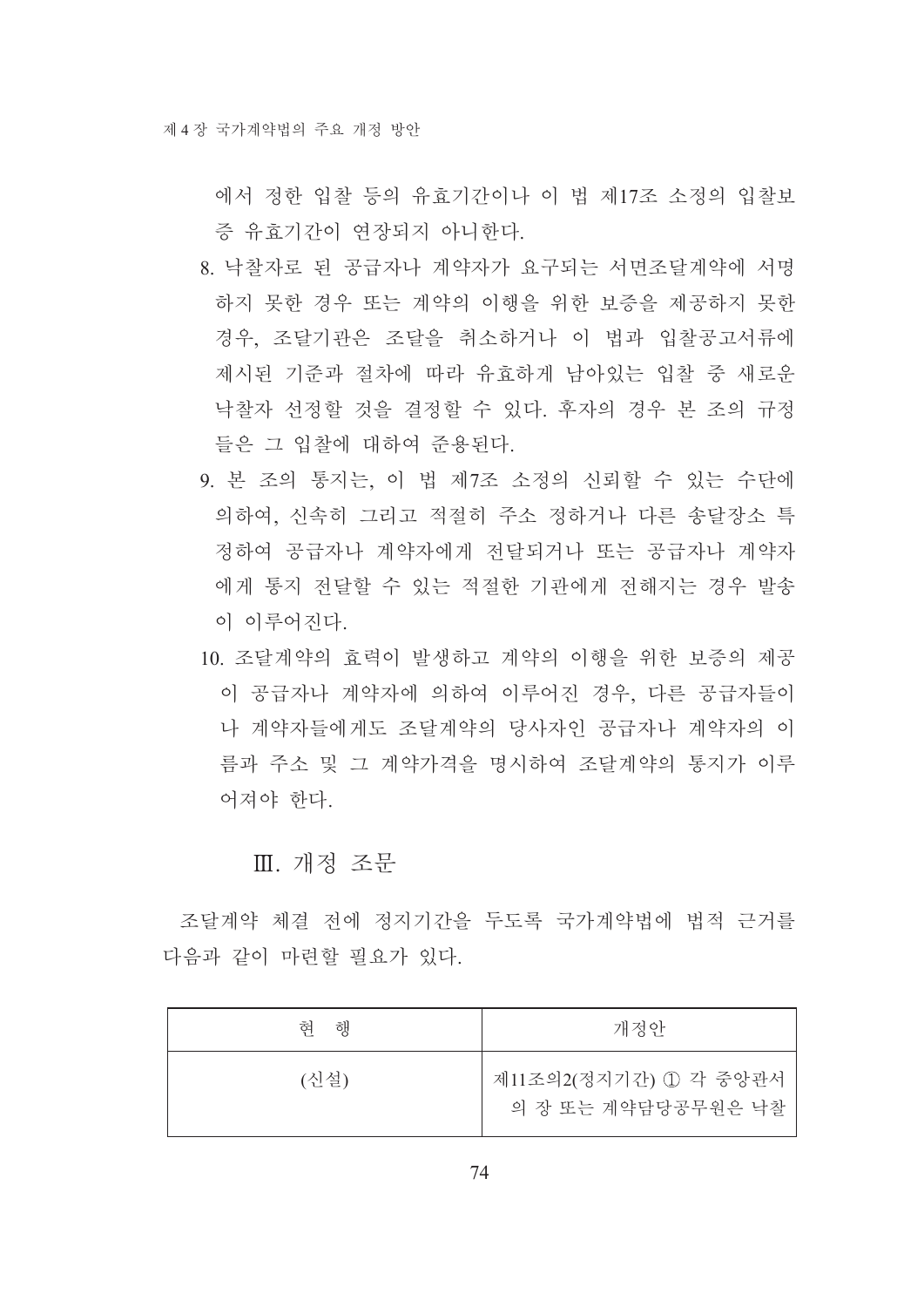제 4 절 전자역경매의 구체적 기주 및 절차

| 혀<br>행 | 개정안                                                                                                                                                                                                                                           |
|--------|-----------------------------------------------------------------------------------------------------------------------------------------------------------------------------------------------------------------------------------------------|
|        | 자가 결정되면 대통령령으로 정하<br>는 바에 따라 일정한 기간을 정하여<br>그 사실을 다른 입찰자에게 통지하<br>고, 입찰자가 이의가 있는 경우에는<br>제기할 수 있도록 하여야 한다. 다<br>만, 계약의 성격상 긴급을 요하는<br>경우에는 그러하지 아니한다.<br>2 제1항에 따른 정지기간은 입찰자<br>에게 통지가 발송된 날로부터 기산<br>하며, 정지기간에 대한 내용이 입찰<br>공고에 포함되어 있어야 한다. |

# 제 4절 전자역경매의 구체적 기준 및 절차

# I. 개정 사유

우리나라는 2008.12.31. 국가계약법 시행령 제10조제3항에 역경매의 도입 근거를 마련하고, 현재 2천만원 미만의 소액계약에 대하여 구축 된 전자역경매시스템을 이용하여 운영 중에 있다.59) 그러나 현행 시 행령은 전자역경매에 대한 법적 근거만 마련되어 있을 뿐 그 구체적 인 기준과 절차에 대한 규정이 없다.

또한 역경매에 관한 시행령 제10조 제3항은 물품의 구매에 한정하 여 적용하고 있는 반면, 모델법은 물품은 물론 서비스 등에도 적용할 수 있도록 하고 있다. 그러나 전자역경매는 세계적으로 일부 국가를 중심으로 물품을 한정하여 운용되고 있는 점을 고려한다면 물품 구매 에 한정하여 적용하는 것이 바람직할 것이다.

<sup>59)</sup> 손승우, UNCITRAL 정부조달 실무그룹 I 회의 보고서, 법무부, 2011.1, 61면.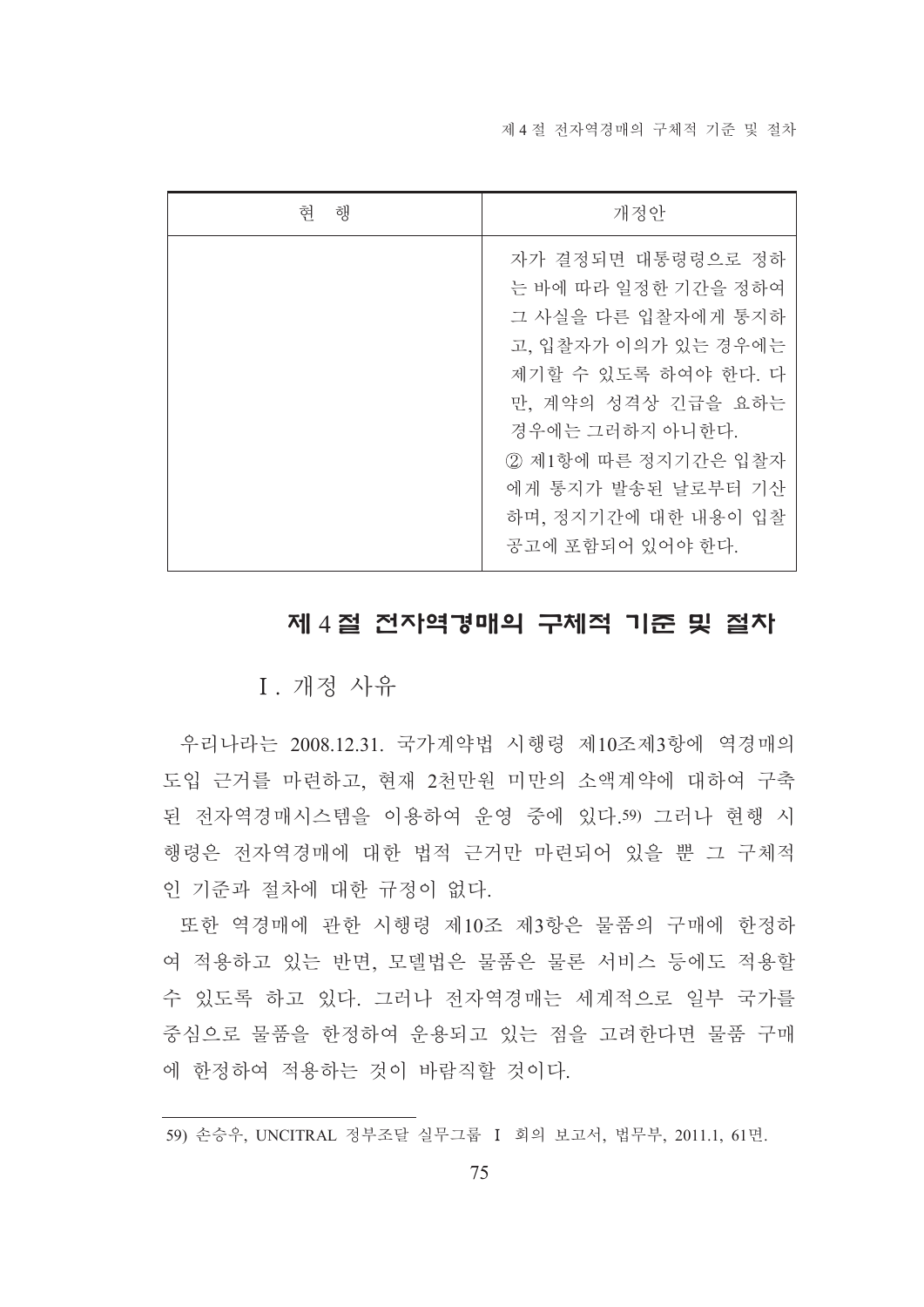따라서 조달업무를 전자적으로 처리하는 데에 필요한 사항을 규정하 고 있는 전자조달법에 전자역경매에 관한 구체적인 절차와 기주을 마 려하는 것이 필요하다고 본다.

### Ⅱ 주요 내용

2011년 모델법에 규정된 전자역경매에 사용조건(제31조) 및 역경매 절차에 관한 규정(제53조~제57조)을 보면 다음과 같다.

### 제31조 전자역경매 사용조건

- 1. 조달기관은 다음 각 호의 조건 충족하는 경우 이 법 제6장의 규정에 기한 전자역경매의 조달방법 사용할 수 있다.
- (a) 조달기관이 조달대상에 대한 세부적인 설명서를 작성할 수 있는 경우
- (b) 유효한 경쟁이 보장되는 전자역경매에 참가하기 위한 참가자 격이 인정될 것으로 예측되는 공급자들이나 계약자들에 의한 경쟁적인 시장이 형성되어 있고 유효한 경쟁이 보장되는 경 우. 그리고
- (c) 낙찰자 결정을 위하여 조달기간이 사용할 기준들이 수량적이 고 금전적 표현으로 표시될 수 있는 경우
- 2. 조달기관은 이 법의 규정에 의하여 적절한 경우 조달방법에 기 한 조달계약 체결 이전 단계에서 전자역경매를 사용할 수 있다. 조달기관은 이 법 규정에 기한 2차 경쟁에 의한 다수공급자물품 계약절차에서 조달계약의 체결을 위하여 전자역경매를 사용할 수 있다. 본 항에 기한 전자역경매는 본 조 제1항 (c)의 조건이 충족되 경우에 하하여 사용될 수 있다.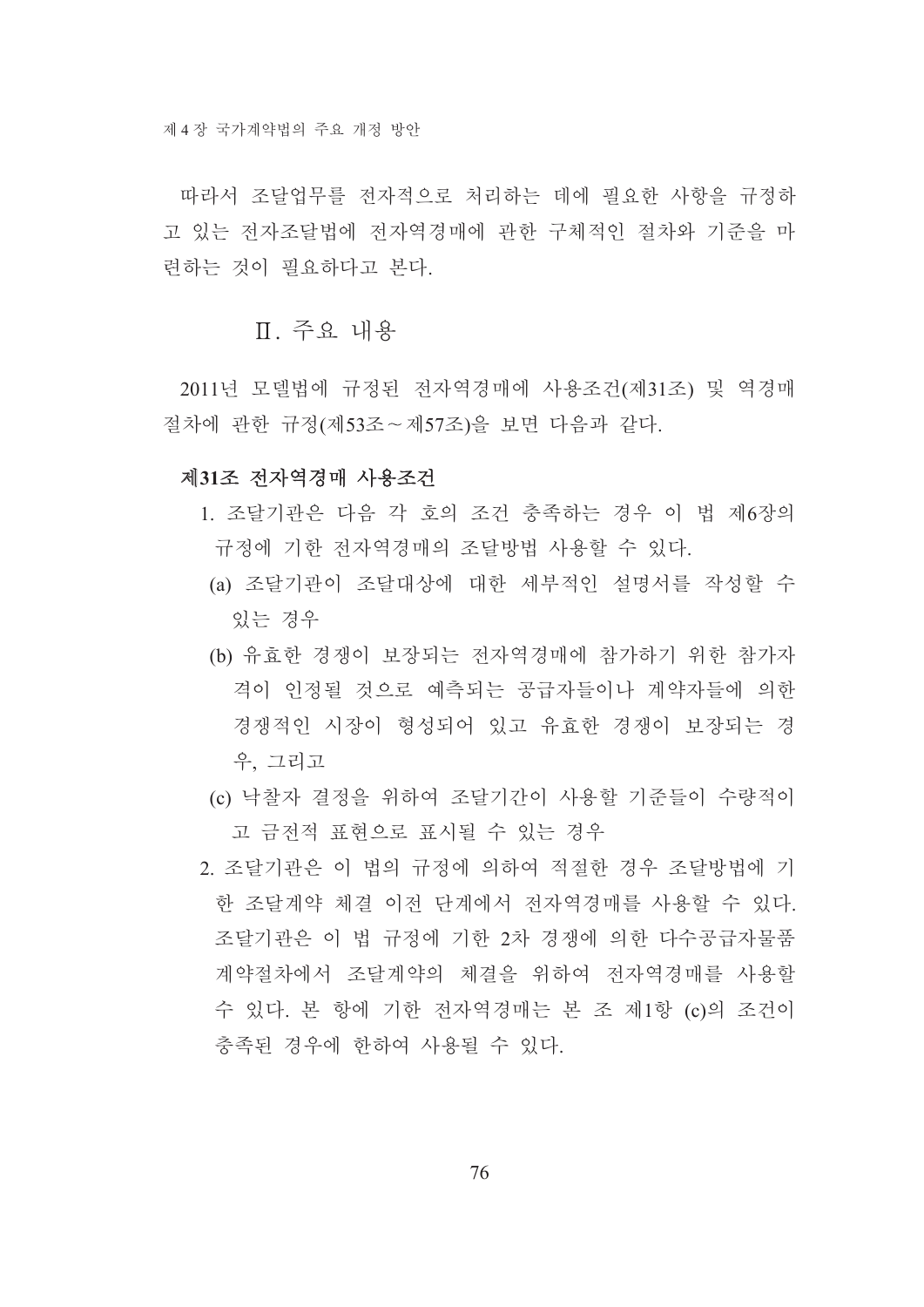### 저자역경매 절차

#### 제53조 단일조달방법으로서 전자역경매 참여요청 절차

- 1. 조달기관은 이 법 제33조에 따라 게재되는 전자역경매에 대한 참가초청으로 응찰(bids)을 공고해야 한다. 참가초청은 다음 각 호의 정보를 포함해야 한다.
	- (a) 조달기관의 이름과 주소
	- (b) 이 법 제10조에 부합하는 조달대상의 상세 설명과 조달대상 의 공급 희망 또는 요구 시기와 장소
- (c) 조달기관이 이미 알고 있는 범위내에서 조달계약의 조건과 당사자가 서명한 계약서식
- (d) 이 법 제8조에 따른 선언
- (e) 공급자들 또는 계약자들의 자격을 확인하기 위한 기준과 절차 및 이 법 제8조에 부합하는 자격을 입증하기 위하여 공급자들 또는 계약자들이 제출해야 하는 증거서류와 그 밖의 정보
- (f) 조달대상에 관한 응찰을 검토하기 위한 기준과 절차
- (g) 경매 진행 중에 평가절차에 적용되는 수학적 공식을 포함하 여 이 법 제11조에 따른 응찰을 평가하기 위한 기준과 절차
- (h) 응찰가격이 운송, 보험, 관세, 세금 등 조달대상 자체에 부과 되는 가격 이외의 요소가 포함되는지의 여부에 관한 설명을 포함하여 응찰가격의 산정 및 표현 방식
- (i) 응찰가격이 산정되고 표현되는 통화 또는 통화들
- (i) 경매를 개최하기 위하여 경매 등록이 요구되는 공급자들 또 는 계약자들의 최저 인원수. 경매 참가 인원수는 효율적인 경 쟁을 보장하기에 충분한 수가 되어야 한다.
- [(k) 동조제2항에 따라 경매등록의 공급자들 또는 계약자들의 인 원수를 제한하는 경우, 동조제2항에 부합하는 적절한 최대인 원과 그 선정 기준 및 절차1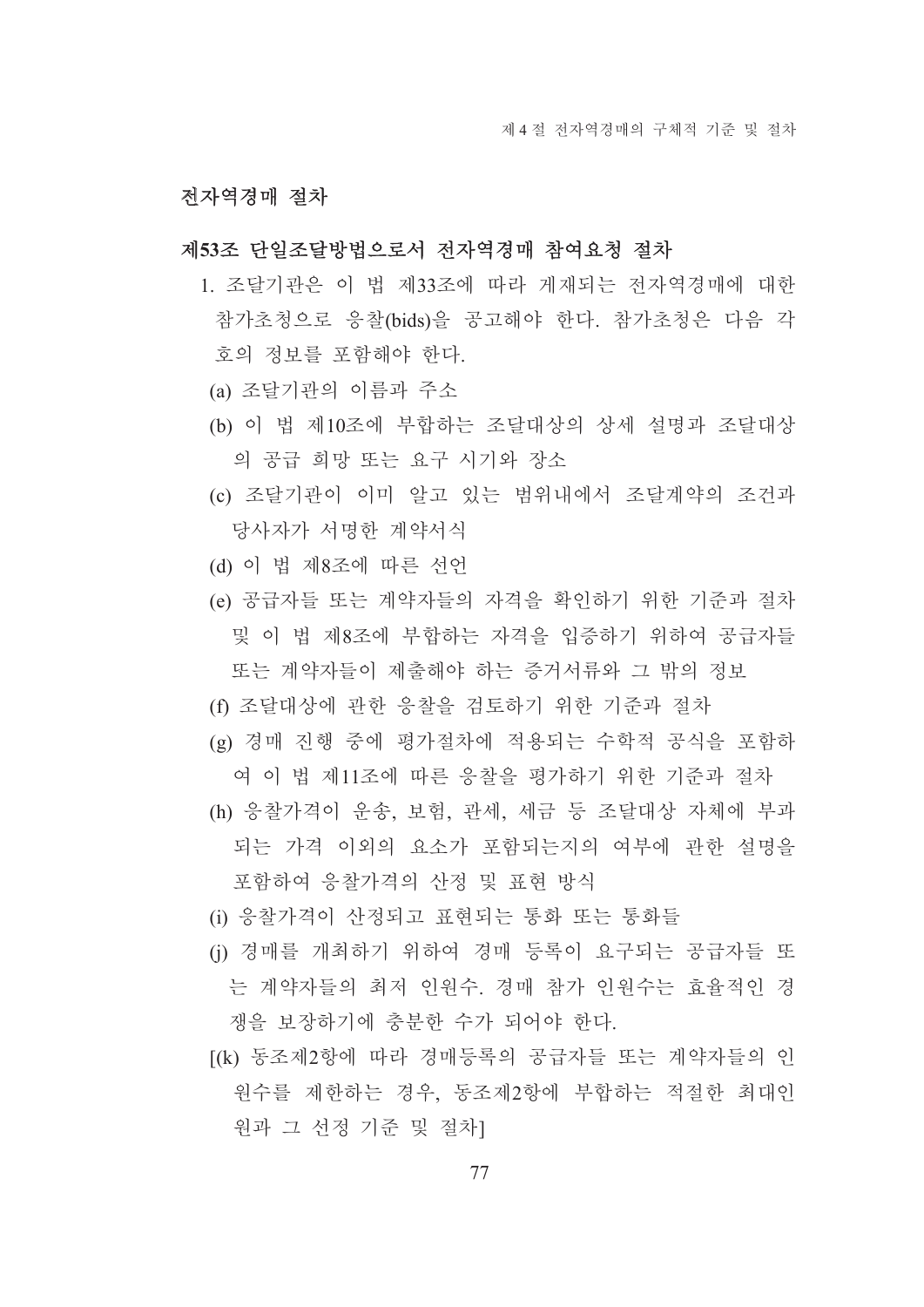- (1) 경매접속에 관한 적절한 정보를 포함하여 경재 접속 방법
- (m) 공급자들 또는 계약자들의 경매 등록 마감일과 등록요건
- (n) 경매응찰개시 날짜 및 시간과 응찰자 확인을 위한 요건
- (o) 경매응찰마감을 규제하는 기준
- (p) 경매 진행 중에 응찰자들이 이용할 수 있는 정보, 언어 및 응찰자들이 응찰할 수 있는 조건을 포함하여 경매행위를 위한 다른 규칙
- (q) 비밀정보와 관련된 조달에 적용되는 것들을 포함하여 이 법 과 조달규정, 기타 조달절차에 직접적으로 관련되는 다른 법 이나 규정에 대한 언급과 그러한 법들과 규정들을 찾을 수 있 는 장소
- (r) 공급자들 또는 계약자들이 조달절차에 관한 정보의 명확성을 확인할 수 있는 방법
- (s) 경매 이전과 이후에 조달절차에서 중간자의 개입 없이 공급 자들이나 계약자들에게 직접 의사를 전달하고 공급자들이나 계약자들로부터 직접 의사를 수령할 권한이 부여된 한명 이상 의 조달기관 공무원이나 직원의 이름, 기능적 직위와 주소
- (t) 이 법의 규정에 부합하지 않는 조달기관의 행위 또는 결정에 대한 이의제기와 관련하여 이 법 제64조를 근거로 하여 부여 되는 권리의 통지 및 적용가능한 정지기간의 지속시간에 대한 정보. 다만 본문의 사항이 적용되지 않는 경우에는 그 효과에 관한 설명과 근거
- (u) 이 법 제57조에 따른 자격 또는 적합성의 확인을 포함하여 경매 이후에 효력을 발생하는 조달계약에 요구되는 형식절차

와 이 법 제22조에 따른 서면으로 작성된 조달계약의 이행 (v) 조달기과이 이 법에 따라 설정하 다른 요거과 조달절차에 과 한 조달규정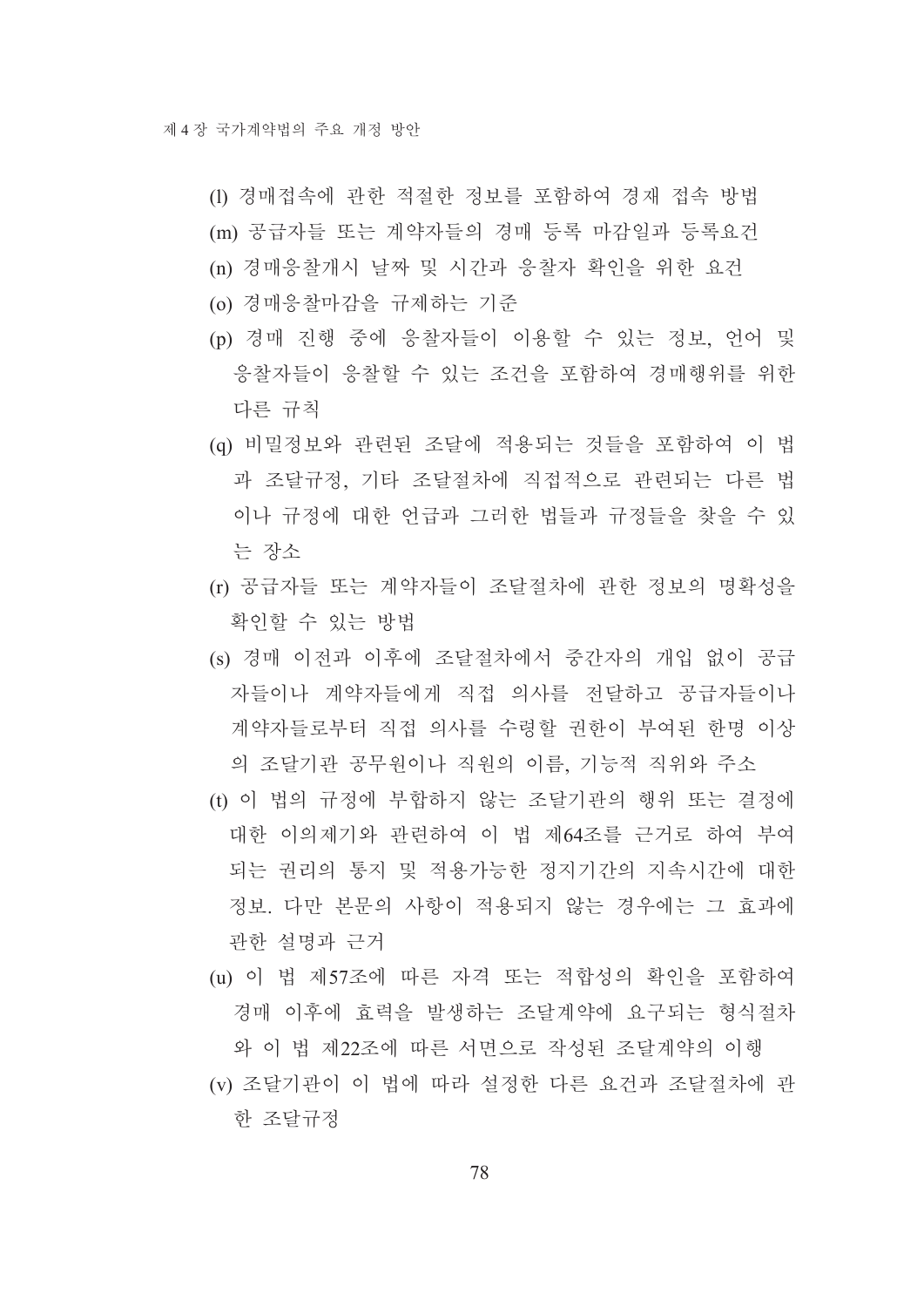- 2. 조달기관은 전자역경매에 등록될 수 있는 공급자들과 계약자들 의 최대인워수를 의사소통시스템에서 요구하는 수용능력상의 범 위까지만 제한할 수 있다. 그리고 비차별적 방식으로 등록되는 공급자들 또는 계약자들을 선정해야 한다. 조달기관은 이 법 제 25조에서 요구하는 기록에 최대인원제한을 정당화하는 이유와 상황에 관한 설명을 포함해야 한다.
- 3. 조달기관은 전자역경매에서 최초 응찰의 검토 또는 평가를 선 행할 것인지에 관하여 조달의 상황을 고려하여 결정할 수 있다. 그러한 경우에, 경매에 대한 참가초청은 동조 제1항에 열거된 정보 이외에 다음 각 호의 내용을 포함해야 한다.
- (a) 최초 응찰의 준비를 위한 지침 및 제출하기 위한 참가초청
- (b) 최초 응찰을 제출하는 방식, 장소 및 마감일
- 4. 전자역경매에서 최초 응찰의 심사 또는 평가가 선행되는 경우, 조달기관은 최초 응찰의 심사 또는 검토를 마친 후에는 다음 각 호의 행위를 즉시 행하여야 한다.
	- (a) 최초 응찰이 거절된 개별 공급자 또는 계약자에게 거절에 과 한 통지 및 그 이유를 발송한다.
	- (b) 최초 응찰자격이 있는 공급자 또는 계약자에게 경매 참가에 요구되는 모든 정보를 제공하는 경매 참가초청을 교부한다.
	- (c) 최초 응찰의 평가가 시행되는 경우, 평가의 결과에 경매 참 가초청은 공급자 또는 계약자와 관련 있는 평가의 결과를 첨 부해야 한다.

### 제54조 낙찰계약 체결절차로서 조달절차 상세요건

1. 조달 방법 또는 이단계 경쟁이 있는 다수공급자물품계약절차에 서 조달계약에 앞서는 단계에서 전자역경매를 적용하는 경우, 조달절차에서 공급자들 또는 계약자들의 참여를 최초로 공시하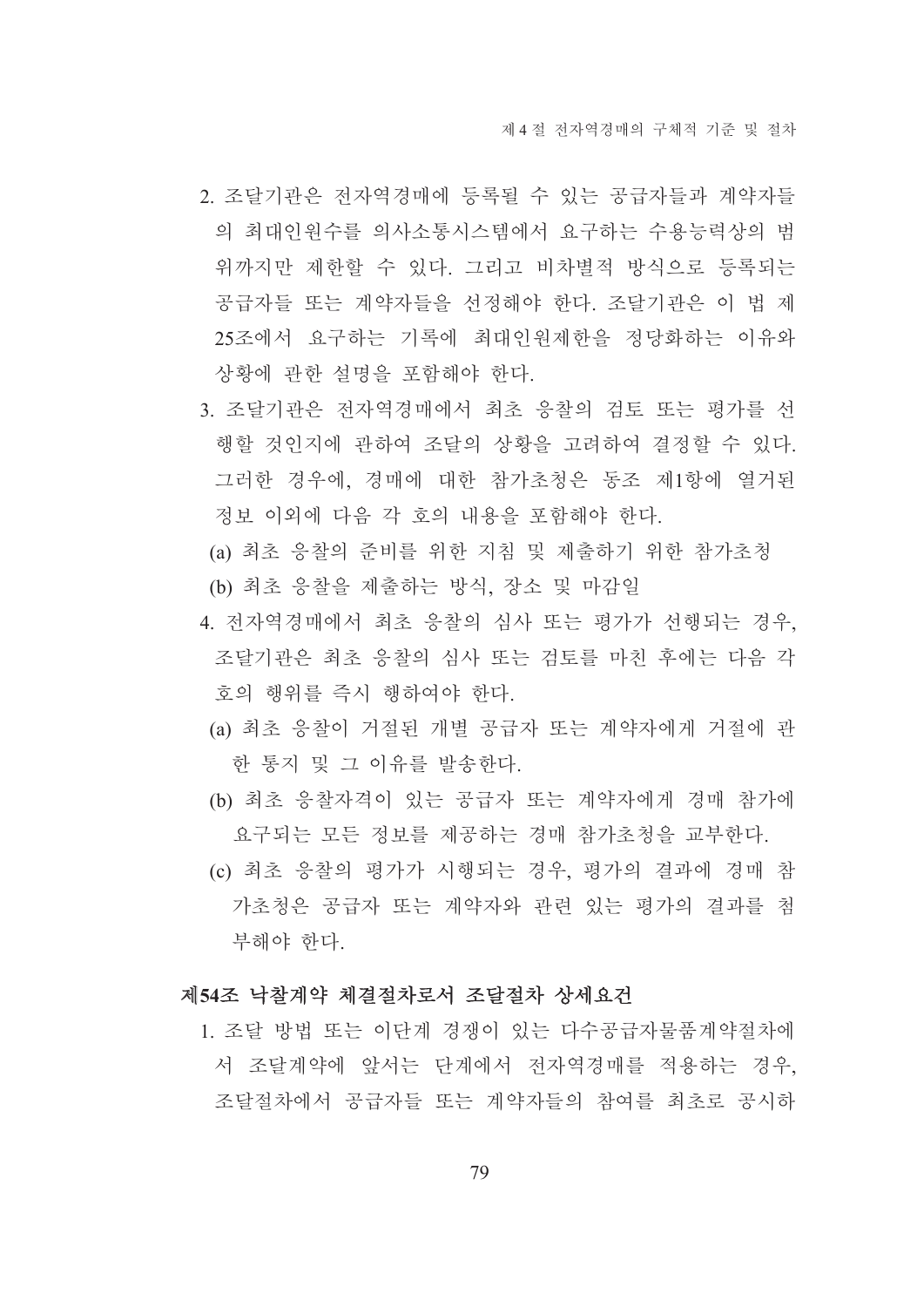는 시점에서 조달기관은 공급자들 또는 계약자들에게 경매가 개 시된다는 것을 통보해야 한다. 그리고 이 법의 규정에 따라 요 구되는 경매에 관한 정보를 추가적으로 제공해야 한다.

- (a) 경매가 진행되는 동안 평가 절차에 적용되는 수학적 공식
- (b) 경매접속과 관련된 적절한 정보를 포함하는 경매 접속 방법
- 2. 전자역경매가 개시되기 전에, 조달기관은 절차에 참여하는 모 든 공급자들 또는 계약자들에게 다음 각 호의 정보가 명시된 경 매 참가초청을 교부해야 한다.
- (a) 공급자들 또는 계약자들의 경매등록마감일과 등록요건
- (b) 경매응찰개시의 날짜와 시간 및 응찰자를 확인하는 요건
- (c) 경매응찰마감을 규제하는 기준
- (d) 경매가 진행되는 동안 응찰자가 이용할 수 있는 정보를 포함 하여 경매 행위에 대한 다른 규칙 및 응찰할 수 있는 조건
- 3. 최초 응찰의 평가가 시행되는 경우, 평가의 결과에 경매 참가 초청은 공급자 또는 계약자와 관련 있는 평가의 결과를 첨부해 야 한다.

#### 제55조 경매등록 및 경매 시작

- 1. 등록 공급자나 계약자에게 전자역경매에의 참가등록 확인은 즉 시 통보해야 한다.
- 2. 전자역경매의 참가등록한 공급자들 또는 계약자들의 인원이 효 율적 경쟁을 보장하기에 충분하지 않은 경우, 조달기관은 경매 를 취소할 수 있다. 등록 공급자나 계약자에게 경매의 취소사실 을 즉시 개별적으로 통지하여야 하다.
- 3. 전자역경매 참가초청의 교부로부터 경매가 실시되기까지의 기 간은 조달기관의 필요를 고려하는 동시에 공급자들이나 계약자 들로 하여금 경매를 주비하기에 충분한 기간이어야 하다.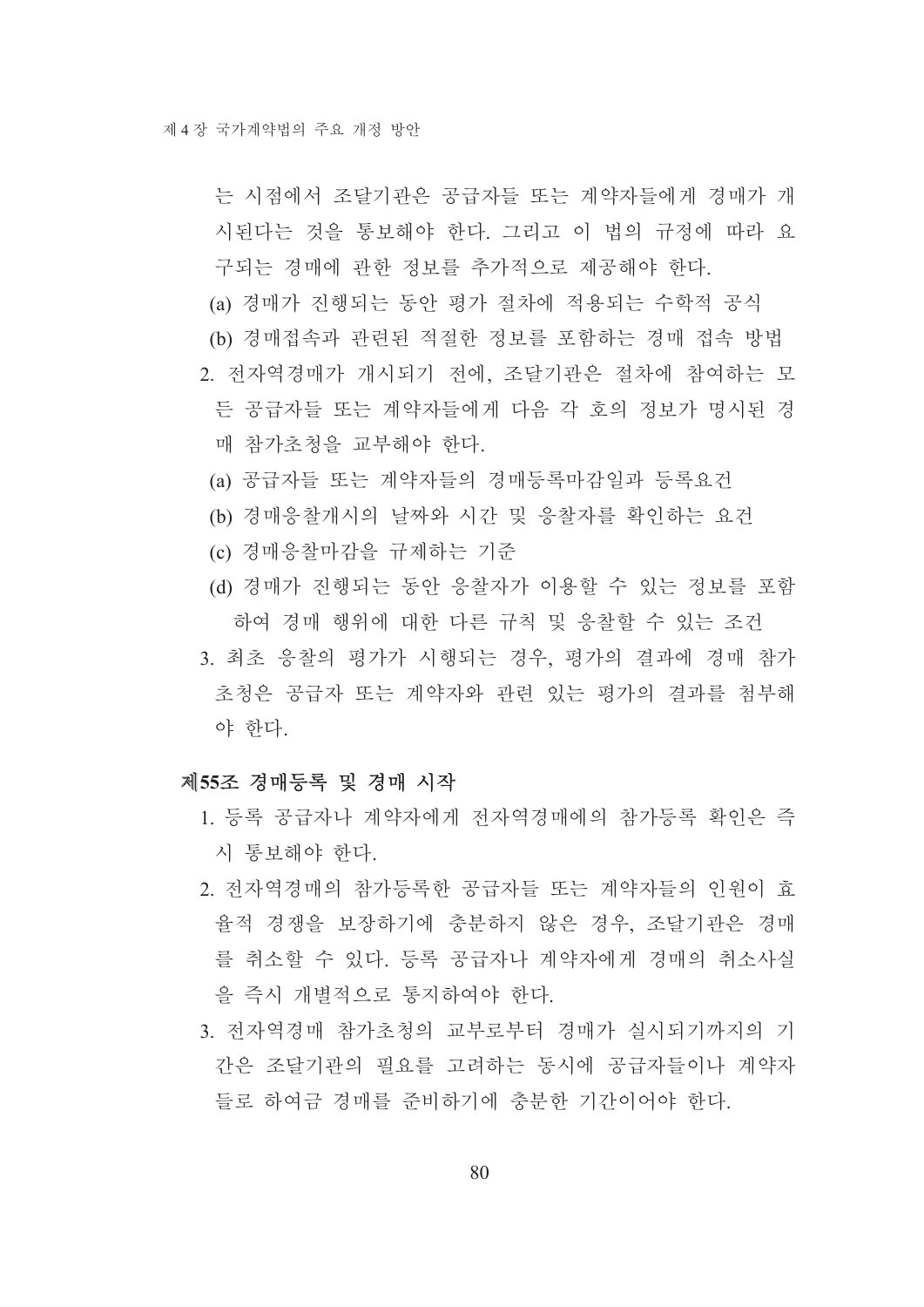### 제56조 경매 중 요건

- 1. 전자역경매는 다음 각 호의 정보를 기반으로 해야 한다.
- (a) 조달계약이 최저 가격 응찰을 기준을 체결되는 경우, 가격 또는
- (b) 조달계약이 최적 응찰을 기준으로 체결되는 경우, 이 법 제 53조 및 제54조에 따라 공급자들 또는 계약자들에게 명시된 기격과 그 밖의 기준
- 2. 경매가 진행되는 동아에는
- (a) 동등하고 지속적으로 응찰을 제출할 기회를 모든 응찰자가 가져야 한다.
- (b) 이 법 제53조 및 제54조에 따라 공급자들 또는 계약자들에게 제공되는 기준, 절차 및 수학적 공식에 따른 모든 응찰에 대 한 자동적인 평가가 이루어져야 한다.
- (c) 경매가 진행되는 동아 다른 응찰과 비교하여 응찰자 본인의 제출을 결정하기에 충분한 정보를 개별적으로 즉시 그리고 지 속적으로 응찰자들이 제공받아야 한다.
- (d) 조달기관과 응찰자 간에 또는 응찰자들 간에 의사교환이 이 루어져서는 아니 된다. 다만, 본 항 (a)호와 (c)호의 경우는 제 외하다
- 3. 조달기관은 경매가 진행되는 동안 응찰자의 신분을 공개해서는 아니 된다.
- 4 이 법 제53조 및 제54조에 따른 공급자들 또는 계약자들에게 명시된 기준에 따라 경매응찰을 마감해야 한다.
- 5. 경매의 적절한 수행에 장애를 초래한 정보전달과정의 문제가 발생한 경우 또는 전자역경매의 수행을 위한 규칙에 규정된 다 른 이유가 발생한 경우, 조달기관은 전자역경매를 중지하거나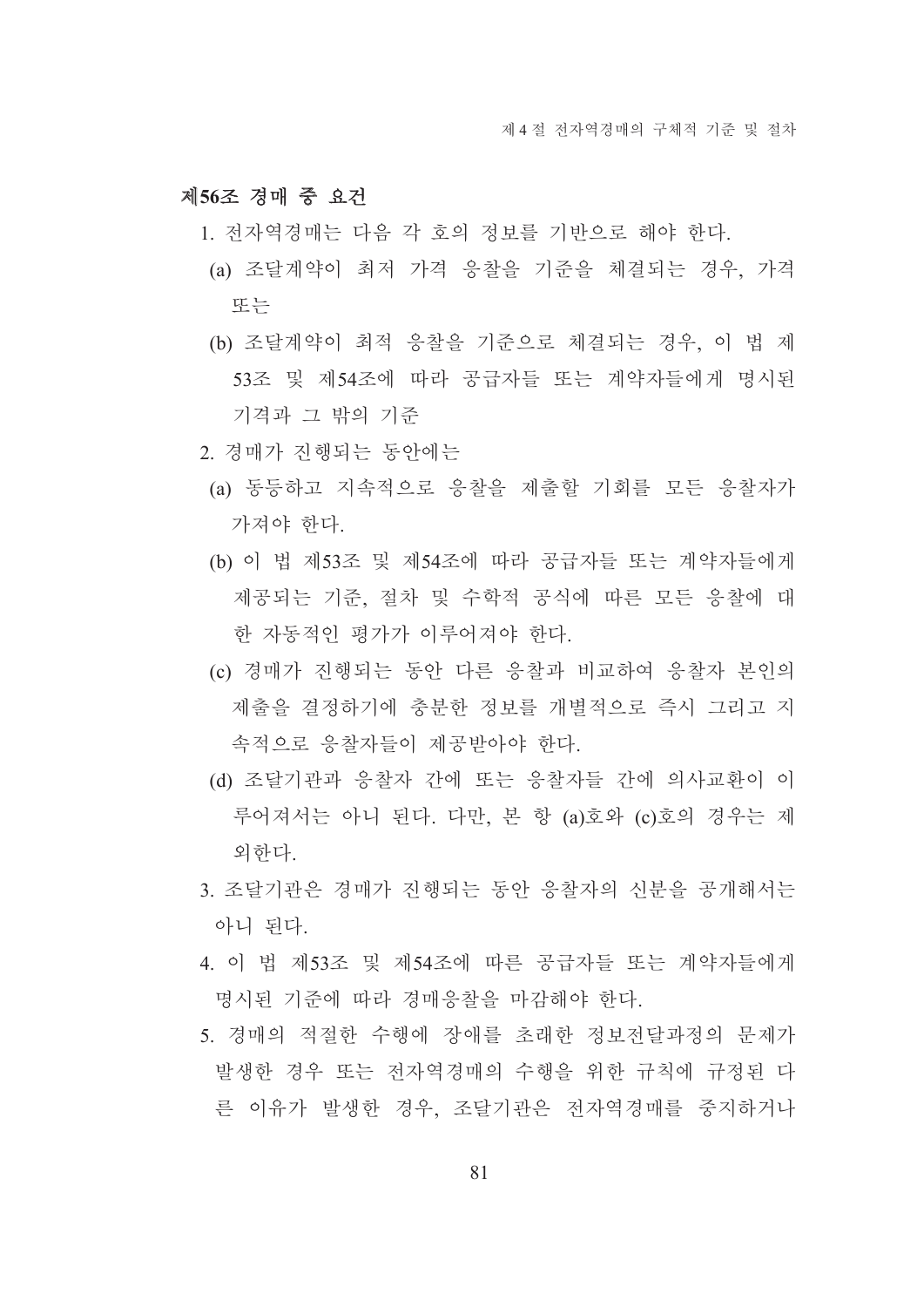종료해야 한다. 전자역경매를 중지하거나 종결하는 경우, 조달기 관은 응찰자의 신부을 공개해서는 아니 된다.

### 제57조 경매 후 요건

- 1. 경매응찰마감단계에서 최저가격 또는 최적평가로 확인된 응찰 에 대하여 낙찰이 이루어져야 한다.
- 2. 최초응찰의 심사 또는 평가가 선행되지 않은 전자역경매에 의 한 조달의 경우, 낙찰이 된 응찰의 적합성과 경매에 응찰한 공 급자들 또는 계약자들의 자격을 경매응찰 마감 후에 조달기관이 확인해야 한다. 낙찰이 된 응찰이 부적합하거나 해당 응찰을 제 출한 공급자 또는 계약자의 자격이 부적합한 경우, 조달기관은 그 응찰을 거절해야 한다. 이 법 제19조제1항에 따른 조달기관 의 조달취소권을 침해함이 없이, 조달기관은 해당 응찰이 적합 하고 응찰을 제출한 공급자 또는 계약자의 유효한 자격을 확인 한 경매응찰마감단계에서의 차순위 최적 가격 응찰 또는 차순위 최적 응찰을 선정해야 한다.
- 3. 경매응찰마감단계에서 낙찰이 이루어진 응찰의 응찰가격이 너 무 낮아 응찰자의 조달계약 이행능력에 우려가 있다고 조달기관 이 판단하는 경우, 이 법 제20조 소정의 절차를 조달기관이 채 택할 수 있다. 조달기관이 제20조에 따른 응찰가격이 너무 낮은 응찰을 거절한 경우, 경매응찰마감단계에서 차순위 최저가격이 었거나 차순위 최적평가였던 응찰에 대하여 조달기관이 선정해 야 한다. 동조는 다른 모든 응찰을 거절할 수 있는 제16조 제1 항 소정의 조달기관 권리의 제한 하에, 낙찰자로 선정하여야 한 다. 동조는 이 법 제19조제1항에 따른 조달기관의 조달취소권을 침해하지 않는다.

82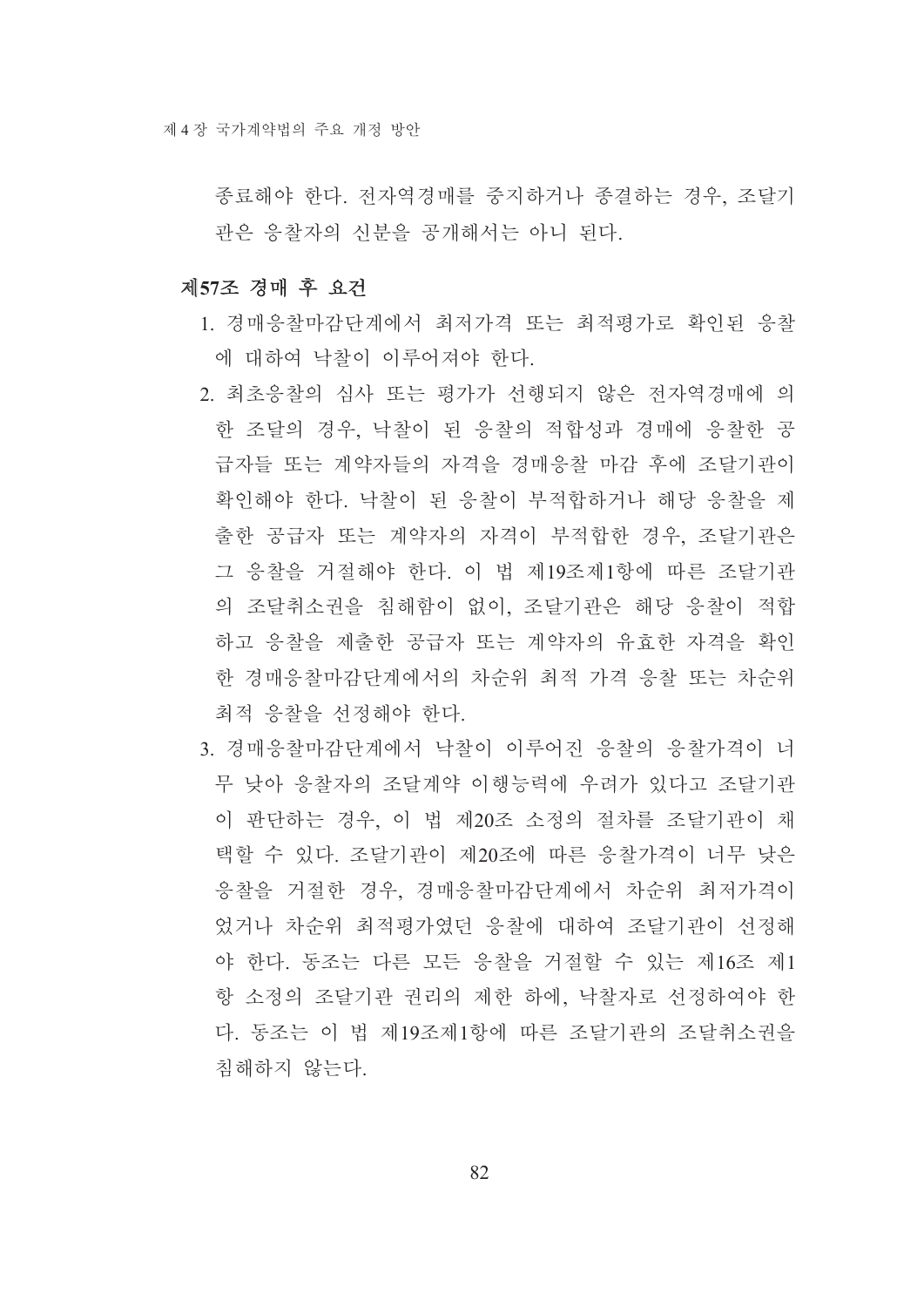### Ⅲ. 개정 조문

전자역경매와 관련된 구체적인 기준과 절차는 조달계약과 관련된 사항이므로 국가계약법에 두는 것이 타당하나, 우리나라는 전자조달 과 관련해서는 「전자조달의 이용 및 촉진에 관한 법률」에서 규율하고 있으므로 이 법에 전자역경매의 관한 사항을 규정할 필요가 있다. 동 법 제2장은 조달업무의 전자화에 관한 사항을 다루고 있는 바 전자역 경매에 관한 구체적인 기준과 절차를 여기서 다루는 것이 적절할 것 이다. 전자역경매에 관한 규정은 다음과 같다.

| 혀<br>해 | 개정안                                                                                                                                                                                                                                                                                                                                                                                                                      |
|--------|--------------------------------------------------------------------------------------------------------------------------------------------------------------------------------------------------------------------------------------------------------------------------------------------------------------------------------------------------------------------------------------------------------------------------|
| (신설)   | 제○○조(전자역경매) ① 수요기관의<br>장 또는 계약담당자는 물품을 구매<br>를 위하여 대통령령으로 정하는 조<br>건이 충족되는 경우 전자조달시스<br>템을 이용하여 입찰을 역경매에 부<br>칠 수 있다.<br>2 수요기관의 장 또는 계약담당자<br>가 입찰을 제1항에 따른 전자역경<br>매로 하는 경우에는 역경매 참가등<br>록, 역경매방법, 평가방법, 경매기<br>간, 기준, 절차 등에 관한 사항을 공<br>고하거나 통지하여야 한다.<br>3) 제1항에 따른 전자역경매에 등록<br>한 참가자의 수가 효율적인 경쟁을<br>하기에 충분하지 않은 경우 수요기<br>관의 장 또는 계약담당자는 해당 경<br>매를 취소할 수 있다. 이 경우 등록<br>한 참가자에게 경매의 취소 사실을<br>즉시 개별적으로 통지하여야 한다. |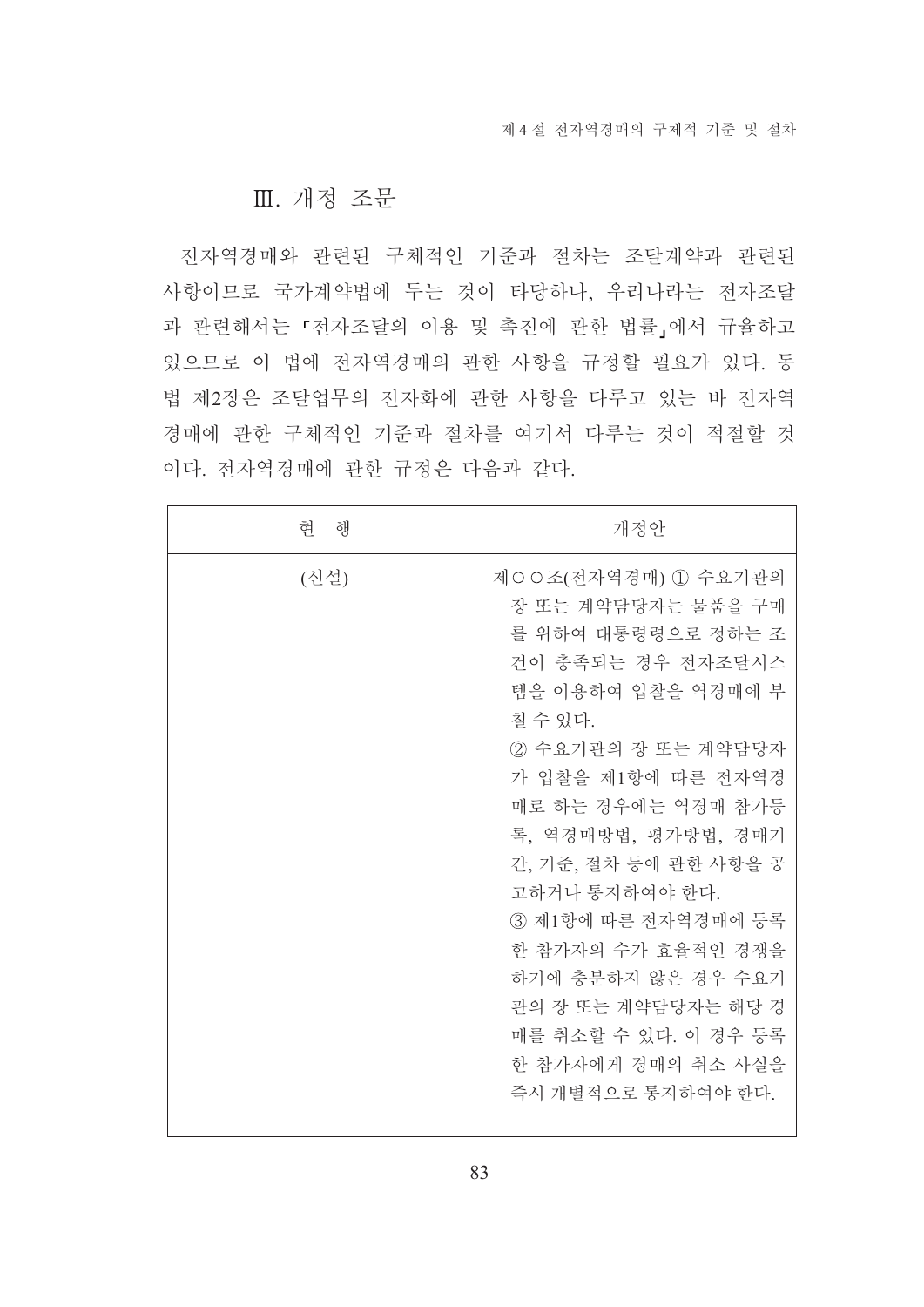### 제 4 장 국가계약법의 주요 개정 방안

| 현<br>행 | 개정안                                                                                                                                                                                                                                                                                         |
|--------|---------------------------------------------------------------------------------------------------------------------------------------------------------------------------------------------------------------------------------------------------------------------------------------------|
|        | 4) 수요기관의 장 또는 계약담당자<br>는 제1항에 따른 경매가 진행되는<br>동안에 참가자에게 지속적으로 입<br>찰을 제출할 수 있도록 동등한 기회<br>를 보장하여야 한다. 이 경우 입찰<br>은 전자조달시스템에 의해서 자동<br>적으로 평가되어야 한다.<br>5) 제4항에 따라 제출된 입찰가격<br>중 경매기간 종료 시에 최저가격으<br>로 입찰한 자를 낙찰자로 한다.<br>6) 제1항부터 제5항에 따른 전자역<br>경매의 방법, 기준, 절차 그 밖에 필<br>요한 사항은 대통령령으로 정한다. |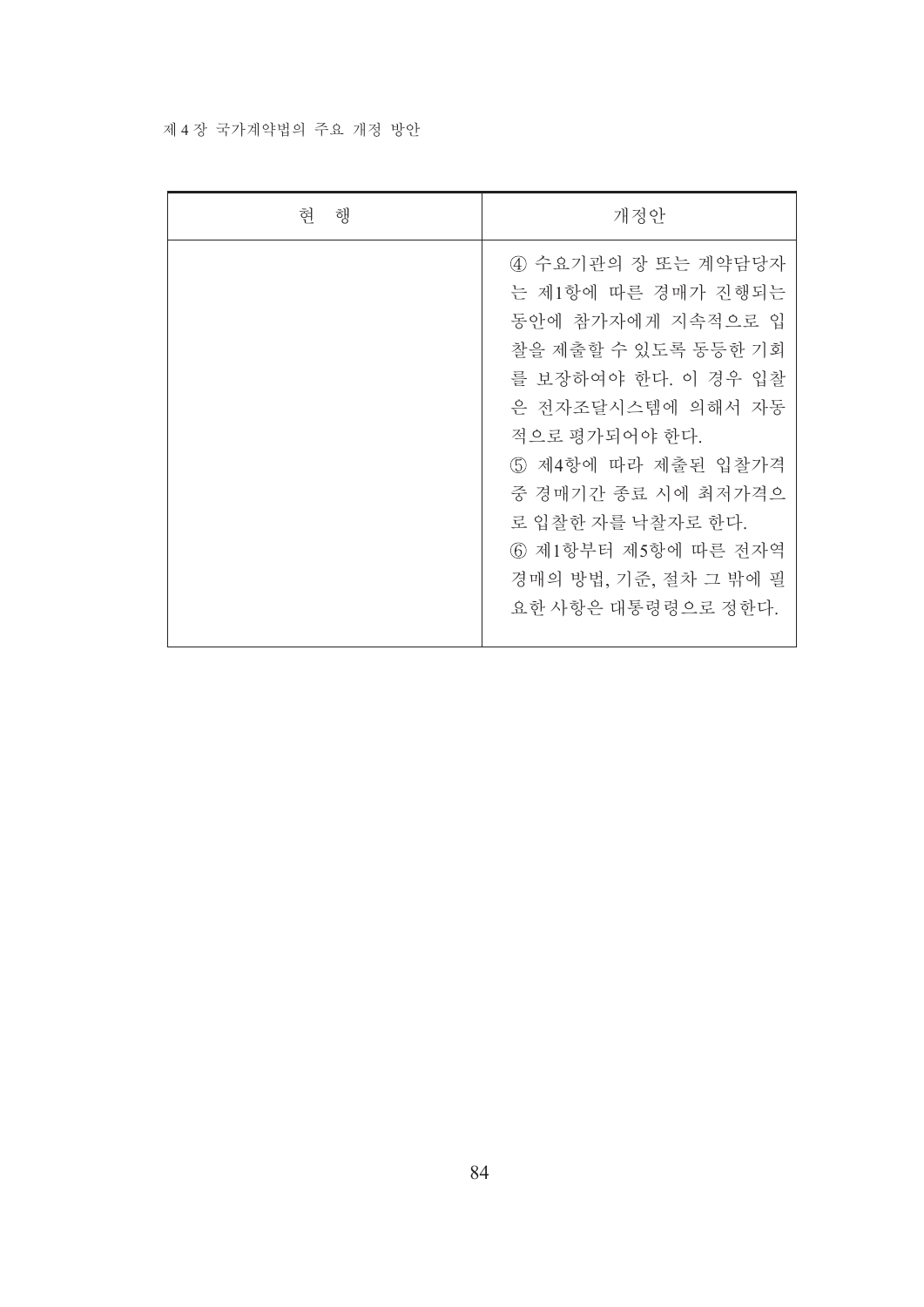## 제 5 장 결 론

이상에서 2011년 UNCITRAL 정부조달 모델법의 체계와 주요 내용 을 살펴보았고. 이를 바탕으로 국내 국가계약법의 체계 및 법령의 개 선 방안을 검토하였다. 특히 이 연구는 정부조달 모델법을 소개하고 있는 기존 연구를 기초로 우리 조달법규의 구체적인 개정 조문안을 다음과 같이 제시하였다는 점에서 의미가 있다.

우선 모델법과 국가계약법의 체계를 비교부석하여 국가계약법의 체 계 개선 방안을 도출하였다. 모델법은 크게 일반조항과 일반경쟁일찰, 그리고 특수 유형의 조달방법 및 구제절차로 구성되어 있어서 다양한 조달방법을 중심으로 관련 규정을 용이하게 파악할 수 있는 장점이 있다. 국가계약법은 모델법의 일반조항에 포함되어 있는 사항을 규정 하고 있고 조달방식에 관한 기준과 절차는 동법 시행령에 규정되어 있는 것이 특징이다.

생각건대 모델법이 갖추고 있는 체계에 따라 1)정부조달계약 관련 일반조항, 조달방법의 사용조건 및 절차에 관한 규정을 장으로 구분 하여 규정하고, 2) 조달방법의 사용조건과 주요 절차를 해당 조달방법 에 관한 법률상 조문에 함께 규정하며, 3) 경쟁입찰과 특수 유형의 조 달방법을 구분하여 별도의 장에서 각기 규정할 필요가 있다. 아울러 이 연구는 현재 국가계약법 시행령 제3장에 규정되어 있지만 법률상 으로 규정되어야 할 구체적인 조문을 제시하였다.

한편 이 연구는 모델법에 대한 분석을 바탕으로 국가계약법의 주요 개정 방안을 제시하였다. 특히, 모델법에서 새롭게 규정한 "대화에 의 한 제안서 요청(Request for proposals with dialogue)". "과다저가입찰의 거절", "정지기간(standstill period)", "전자역경매의 구체적 기준 및 절 차" 등을 중심으로 국가계약법 및 전자조달법의 구체적인 개정 조문 안을 제시하였다.

85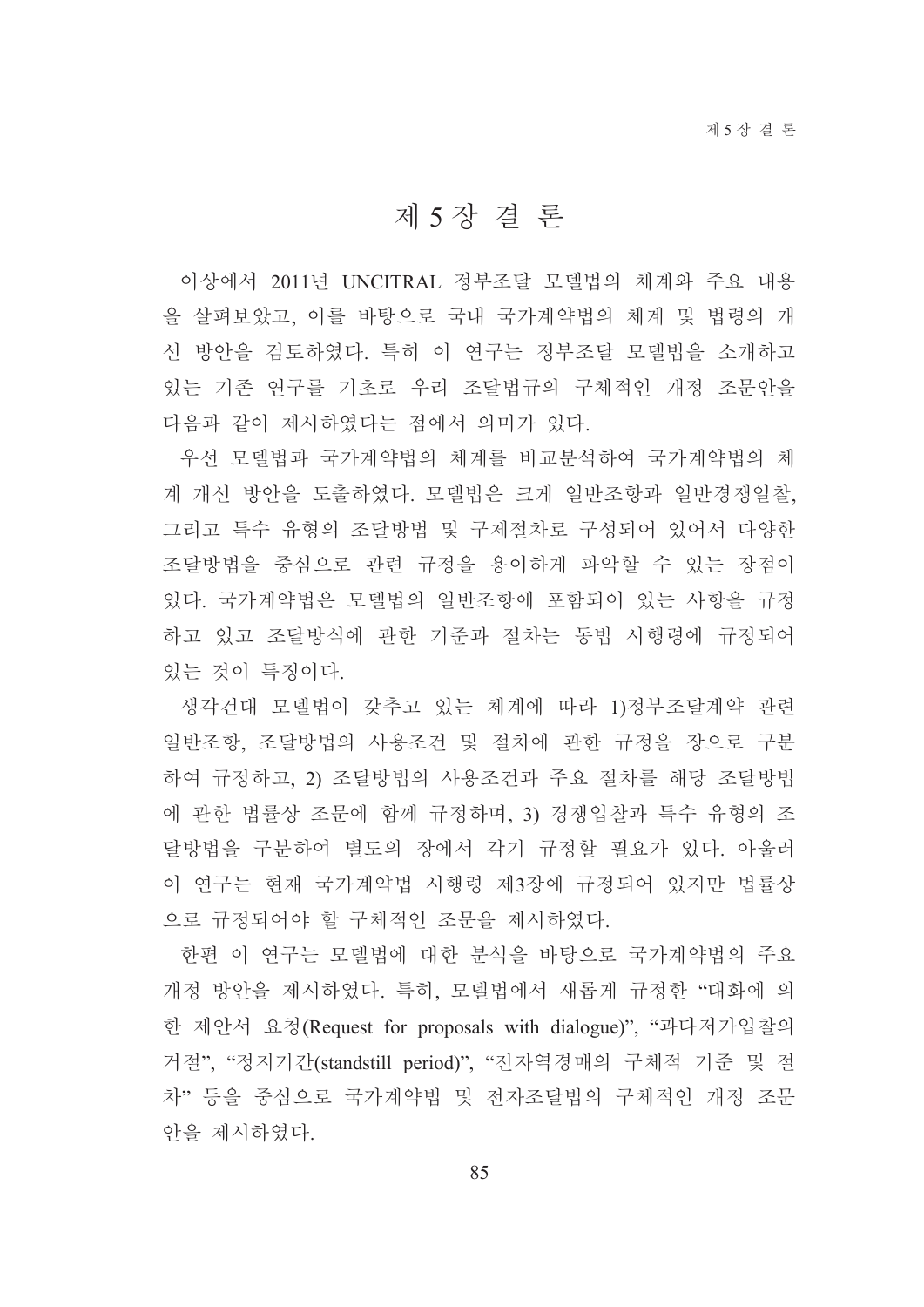2011년 UNCITRAL 정부조달 모델법은 94년 모델법을 각국의 전문 가들이 모여 7년간 작업하여 달성한 성과이며, 여기에는 최고의 모범 적이고 실무적 기준을 포함되어 있다. 이 연구는 이러한 모델법에 대 한 분석을 통하여 국가계약법의 체계와 전자조달법을 포함하여 구체 적인 개선안을 제시하고 있는바 우리 조달 법제의 입법적 개선에 활 용되기를 희망하는 바이다.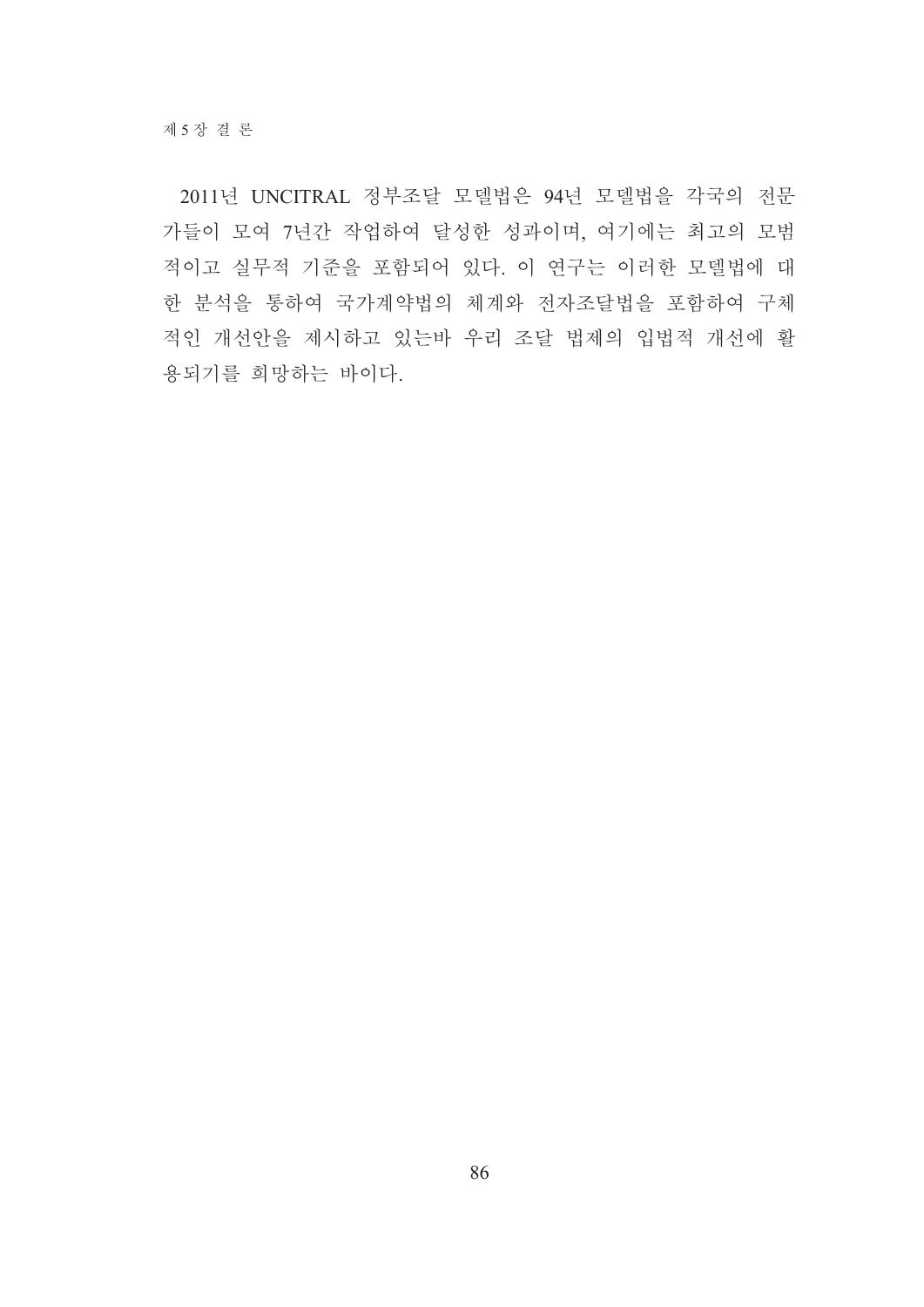# 참고문헌

### $[$ 국내문헌 $]$

- 손승우, UNCITRAL 정부조달 모델법 분석을 통한 국내 조달법령의 개선 방안 연구, 한국법제연구원, 2013.12.
- \_\_\_\_\_\_, 정부조달 회의 보고서(제19차 UNCITRAL 실무그룹 I), 법 무부, 2011.1.
- , "UNCITRAL 정부조달 모델법의 개정논의", 「통상법률」 통 권 제88호, 법무부, 2009.8.
- 조달청, 전자조달백서, 2007.
- \_\_\_\_\_, 전자조달백서, 2009.
- . 다수공급자물품계약제도, 2006.4
- , 조달청 50년사, 1999.
- 주영국대사관, 영국의 Framework Agreement 제도 -용역 Framework Agreement 및 OGCbuying.solution 사례 중심으로-, 2007.3.

### [외국문헌]

- "UNCITRAL Model Law on Public Procurement, adopted by the United Nations Commission on International Trade Law on 1 July 2011, United Nations document, A/66/17, annex I.
- 제16차 회의문서, A/CN.9/WG. I /XI I /CRP.1/Add.1.
- 제21차 정부조달회의 문서(A/CN.9/WG.I/WP.79/Add.7).